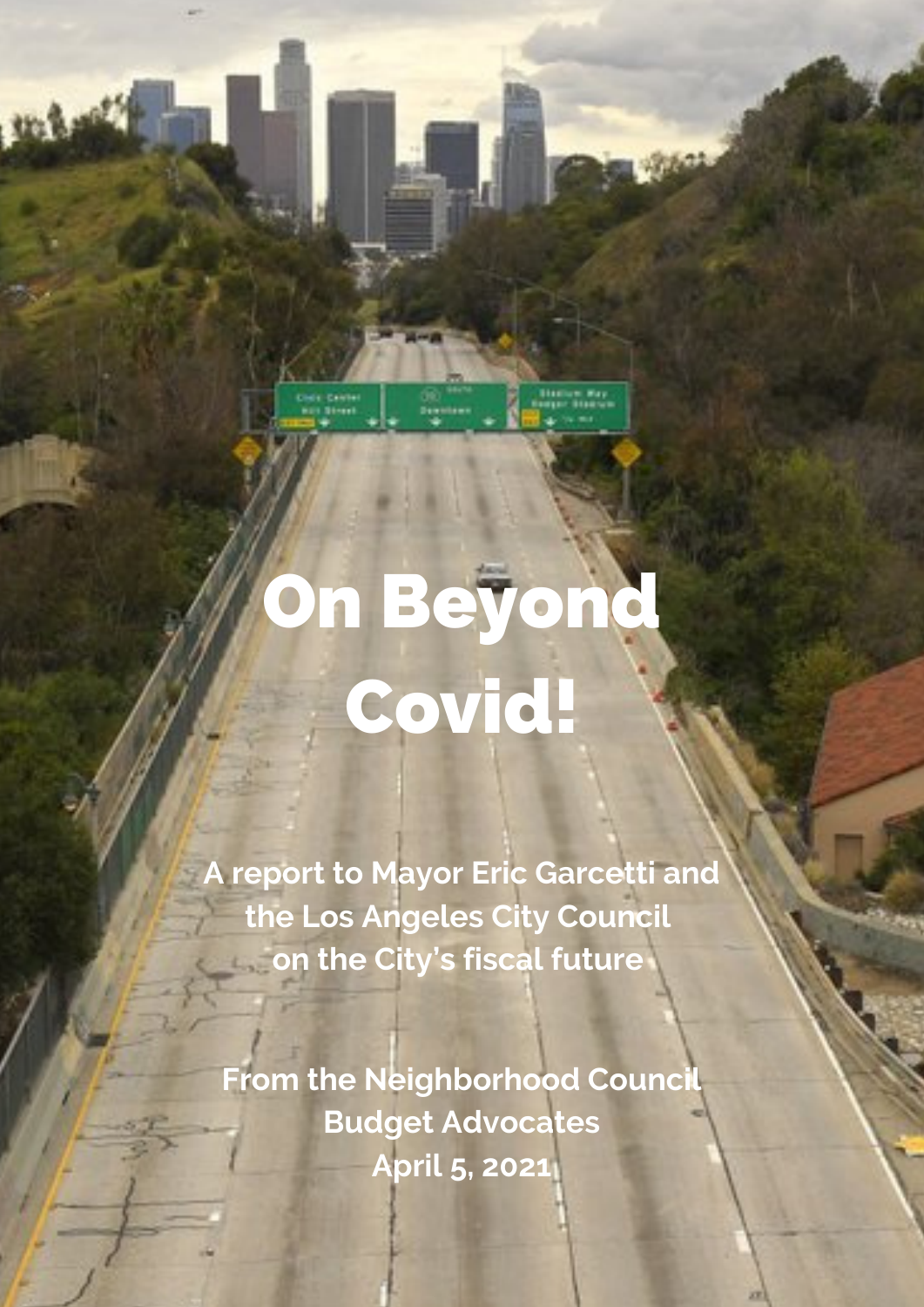## **On Beyond Covid!**

Los Angeles has made it through the pandemic – almost – but we're not out of the woods just yet. There is still a great deal to be done and City won't cross the finish line by patting itself on the back.

If the goal is a new normal, one where the City is stronger and our lives are better than before the pandemic, then the Mayor and City Council need to start making major changes to ensure that better future. And all Angelenos need to support them in furthering these changes.

Now is the time for this government to evaluate all departments, the City government structure and amendments to the Charter needed to move Los Angeles into a flourishing future.

It is time to focus on the budget, on fully funded core services, increasing efficiency by downsizing bureaucracy, removing redundancies and providing sustainable services to meet the needs of Angelenos today, and for years to come.

The City's budget is an important document in that it lays out how Los Angeles will provide the infrastructure and services for the coming fiscal year. In selecting priorities for our tax dollars, the budget becomes a declaration of our values. It frames our collective future.

Budgeting should reflect community needs and priorities. The symbol of the City should be a helping hand lifting people up. Only then will Angelenos feel that their government works for them and not for special interests.

The responsibility of all City officials should be to reprioritize spending in a financially sound manner to benefit the local communities they are paid to serve. The City must adhere to the fiscal prudence recommended by the CAO and put any remaining monies from the recent federal relief monies into the Reserve Fund, and avoid counting on future windfall events to balance its budget.

The City may not have the authority or ability to provide healthcare or expand education, but it can help rebuild our infrastructure (which disproportionately affects lower income residents), invest in our communities, replace a minimum wage with a living wage, establish protection from over‐zealous policing, crack down on corporate influence, institute campaign finance laws, lead the attack on climate change, and develop programs to give every Angeleno a chance to achieve the American dream.

Investing in people and communities – enhancing job skills, attracting businesses to the city ‐ will give Angelenos resources to move away from dependency on tax-funded social programs. Enhancing their purchasing power will help ramp up not only the City's economy in every neighborhood, but develop a stronger tax base to solidify growth into the foreseeable future.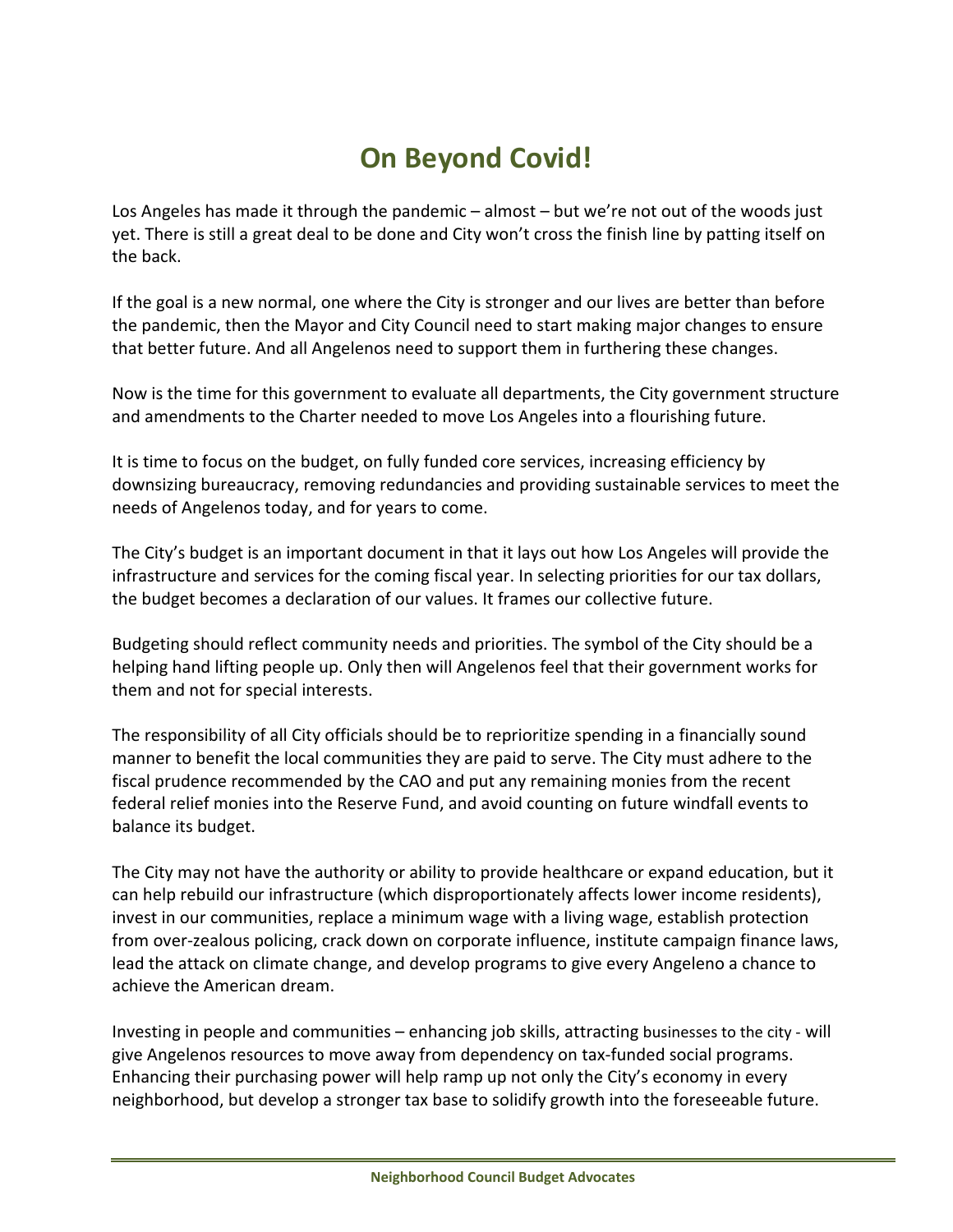Los Angeles must address "the humanitarian crisis of our lives," what the Controller has called the "existential challenge for Los Angeles today" – the scourge of homelessness.

Homelessness is not only a moral issue and a stain on the City's reputation; it leads to an ever increasing debt spiral. Experts expect the numbers of the unhoused Angelenos to increase dramatically when the current moratoria against evictions end.

Battle lines have already been drawn between those who say that public property should be available for the homeless and those who feel that homelessness threatens their neighborhoods. City Hall must develop a comprehensive and viable plan for a permanent solution, one that is both possible *and* desirable, or the costs will continue to drain the budget.

Another concern is the continuing and escalating number of lawsuits brought against the City. Departments are acting to remove physical risks and enhance safety. With adequate funding, the Ethics Commission could expand enforcement of ethics regulations which would not only generate income from fines but deter malfeasance which may lead to more claims.

The City Attorney's office must take a stronger stance on spurious claims and vigorously appeal settlements that go too far to stop setting the City up as the target of a cottage industry suing deep‐pocket entities.

With the protests that have already occurred and are expected to continue, discrimination lawsuits against the City in general and claims against the LAPD in particular are only going to increase.

Currently the City's elected officials have done very little to resolve the aforementioned issues. Too often there is no personal accountability for any employee whose actions generate litigation and/or monetary settlements. The City just pays the bills out of our taxes.

If there is over‐zealous policing and if bad decisions are made by line officers in contravention of their training, they should lose their jobs and their immunity. While the LAPD may have the most visible and expensive lawsuits, every department should work to reduce its liability. Otherwise, nothing will change.

Finally, the City must plan better for a return to a new normal than it did in its heavy‐handed and arbitrary approach to budget‐slashing this past year.

Like after the Great Recession, the economy will lurch forward and then stall out before it starts to hum along. Without incurring massive debt to be shouldered by the next generation, the City must spend judiciously to get the economy up to speed so it can generate income.

The City needs to spend money now to perform necessary maintenance and replace failing infrastructure, because the cost of *not* spending the money now will exceed those immediate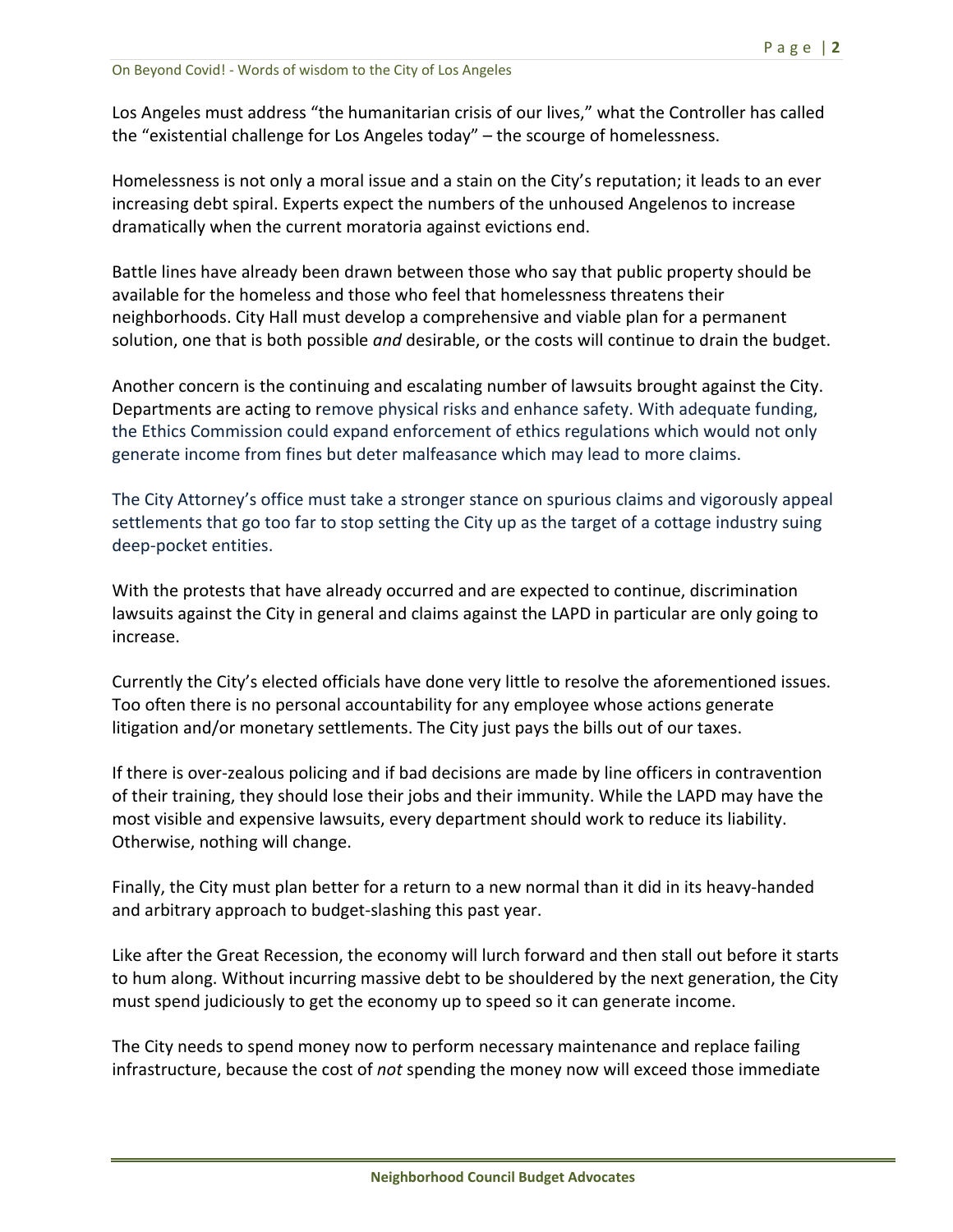costs. The Mayor and his team must find a way to break out of budgeting in a vacuum, one year at a time.

Furthermore, the City needs to enforce protection of existing assets by extending moratoria on digging up newly paved streets, and ensuring that damage fees in all areas at a minimum cover actual costs.

In talking to the department heads and staff over the past months, and as is reflected in the reports, most are hamstrung by the City's current no‐hiring policy, and many are facing infrastructure end‐of‐life concerns.

Furthermore, the across-the-board cuts to most departments hamstrung the ability of the City's revenue‐generating sectors to drive revenue. This short‐sighted approach will require a rebuilding of the support areas lost during the fiscal emergency and could mean a delay of a year or more to build back to pre‐pandemic revenues.

The ONLY reason why the City will be able to balance its budget this year is because of the massive one-time infusion of federal funds. With a nearly \$1 billion shortfall predicted for next year, the City cannot count on a second bail‐out. A true big‐picture plan needs to be developed going forward, with proper foresight and financial modeling for accurate multi‐year budgeting.

This must include priority ranking of core City services so there is a concrete plan for future cutbacks when economic crises loom to avoid the negative impacts forged by year‐at‐a time kneejerk reaction approaches.

Some see the pandemic as leverage to reduce siloization between departments, where each department focuses on maintaining its own bureaucracy at all costs, and improve efficiencies of scale by instituting citywide programs such as for procurement and IT oversight. Use this approach to reinvent budgeting for Los Angeles.

Make all of these fiscally responsible and sustainable.

We are all in this together.

#### The Challenges

- a budget in ruins and the potential for the long term devastation of services similar to what followed the Great Recession
- an economy shattered by the lockdown that will need to be rebuilt in a time where there has been a paradigm shift to work‐from‐home
- public sector unions who appear to wield more power than the City Council
- the existential crisis of homelessness
- a population wracked by confrontations with inequity and systemic racism
- fear driving violence and violence driving fear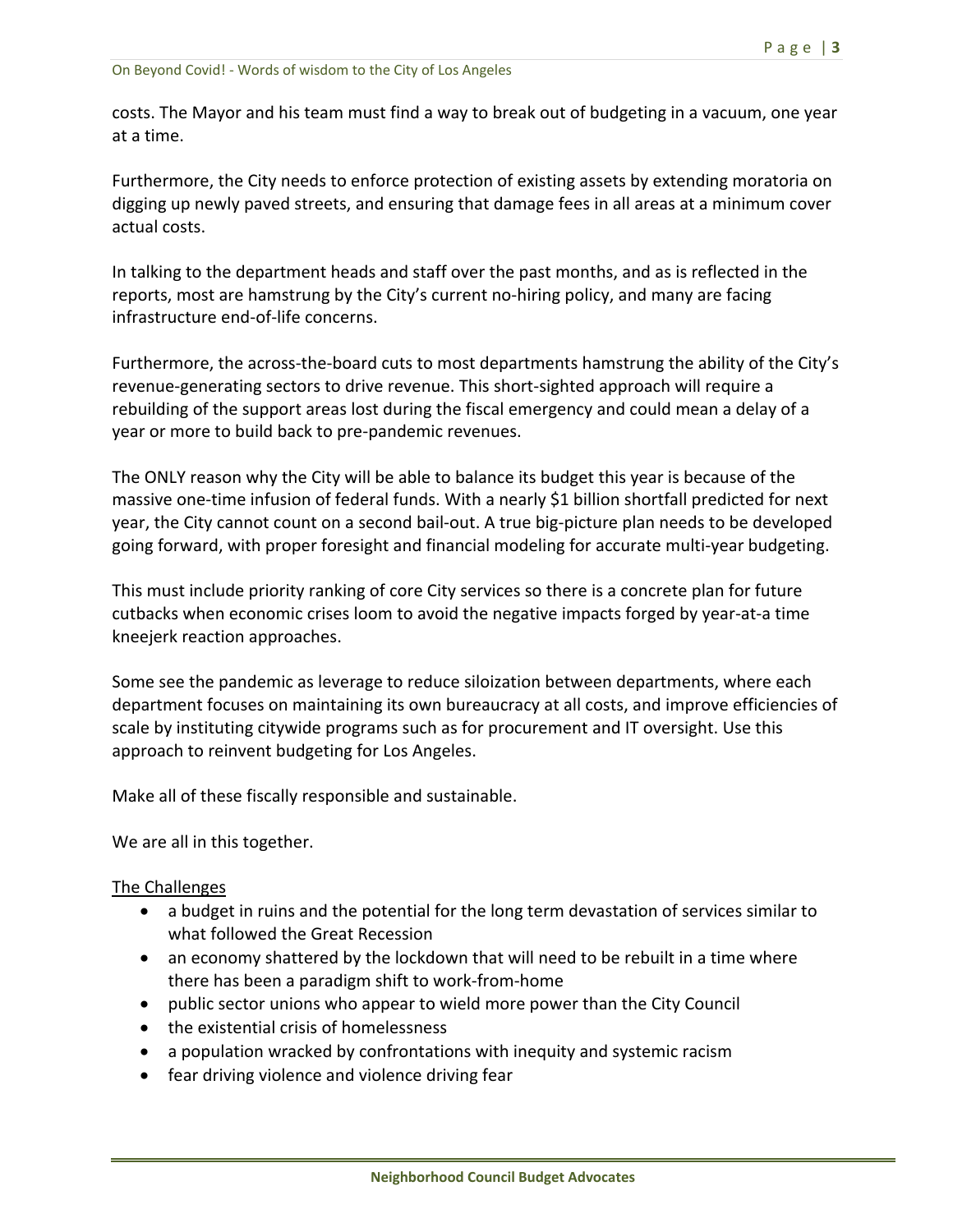- the potential for climate-change driven catastrophes to destroy the world as we know it
- the escalating cost of real estate and an infrastructure at risk

#### The Strengths

- dedicated and innovative General Managers across many if not most City departments
- good City assets, both physical and personnel
- a location and weather that attracts people to move here and more to visit (in non-Covid times)
- a generally progressive political climate

#### The Problems

- not funding the ITA and technological change in other departments required to give Los Angeles the edge necessary to thrive in the  $21^{st}$  century
- micromanagement: the services provided by departments and the departments themselves are so interconnected that dictating one cut ends up fracturing projects and processes across the City
- a bloated bureaucracy: we need the government to pivot to being a lean, mean fighting machine
- kowtowing to unions whose leadership is not accountable to the City and our future
- the ease of access to decision‐makers by developers, lobbyist and union management
- the myth of full-cost recovery; access to money should not be allowed to buy decisions
- politicians who can walk away at the end of their terms and not be held responsible for the debts the next generation of Angelenos will have to pay

#### Possible Remedies

- fund and rapidly implement a permanent resolution of the homelessness crisis by providing the needed housing and services: the cost today will be offset by the savings in years to come
- publicly prosecute all City employees who hurt, lie, steal or cheat
- a fully-funded Ethics commission
- TRUST the General Managers to do their jobs well until they are not performing and then replace them
- reward people who can get things done, who have vision and are willing to take a risk
- re-invent the City's hiring process to bring it into line of how businesses work in the 21<sup>st</sup> century
- hire a City Manager: the Controller is a reporting function subject to a City Charter that disperses power across a number of positions within the City; to overcome this, the City needs a hired executive, someone who sees the big picture and has the chops to stand up to City Hall officials, to the unions and to the voters
- level the playing field with the City's unions by letting them focus on job safety concerns and releasing the control over staffing (including removing Civil Service requirements from the Charter) so the City can hire who it needs, when it needs them
- simplify and expedite the hiring process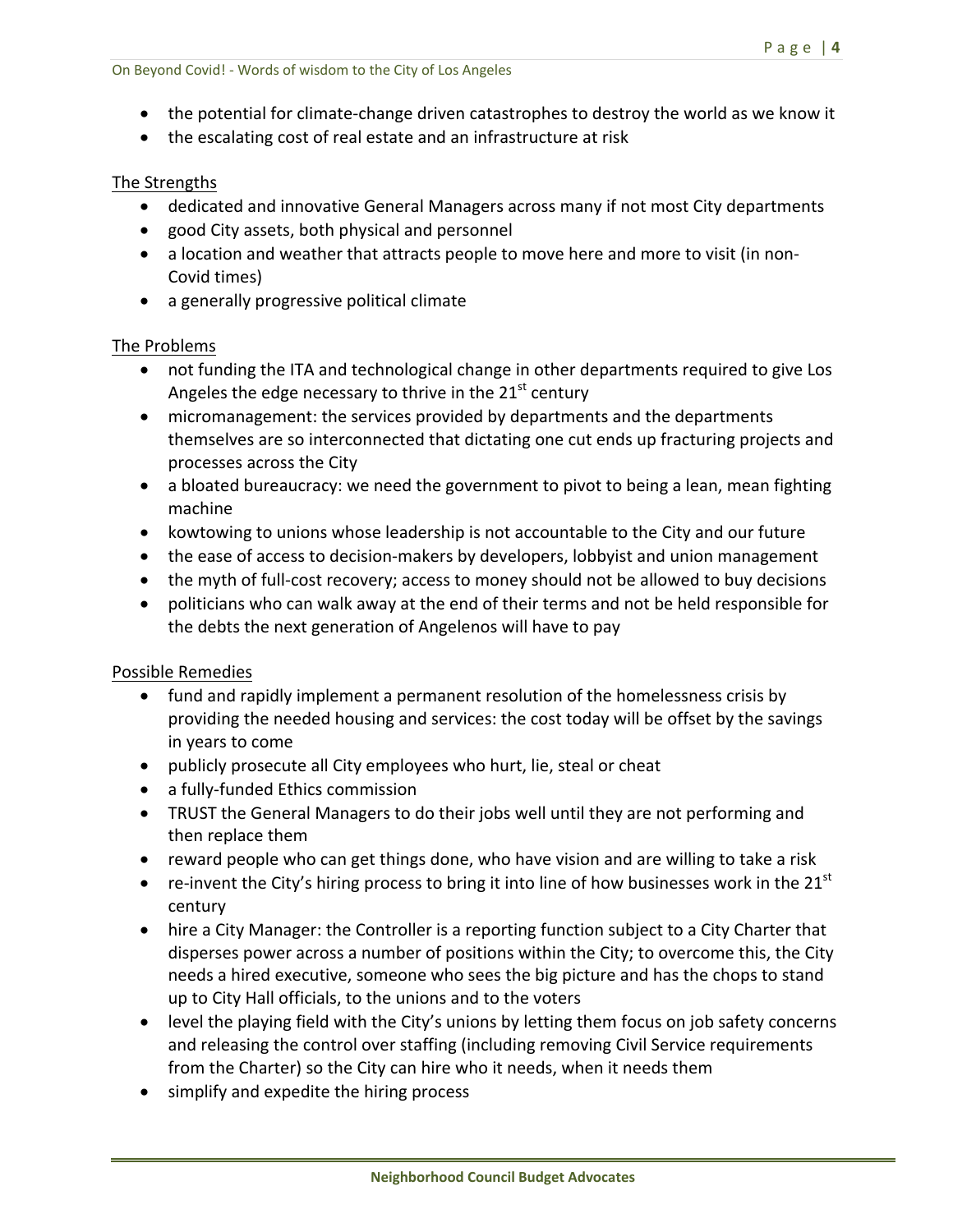- reimagine how to police Los Angeles by starting with a plan, not a budget reduction
- take a more comprehensive approach to policing including laying out a comprehensive plan and timetable to expeditiously revamp the LAPD and resolve the current discontent
- address why immediate defunding is premature and, in the meantime, develop other methodologies to improve services to people in disadvantaged neighborhoods
- work with the LAUSD, County, State and Federal governments to provide seamless services to all Angelenos
- work with government on all levels to improve education, healthcare, infrastructure and wealth-sharing in America and reduce the us vs. them mentality
- implement policies to encourage people and businesses to make positive choices; not only City Hall, but individuals and companies have an ongoing obligation to act in the best interest of all Angelenos
- demand common sense be applied to all decisions

#### Looking back at other Budget Advocate White Papers

Have any of the revenue producing ideas in the 2017 White Paper been incorporated?

How many of the Budget Advocates' suggestions for increasing revenues and decreasing expenditures have been implemented over the years?

Has the City initiated any actions on the Budget Advocates' recommendations from last year's White Paper, listed below, all of which would have placed the Los Angeles on a better financial footing today?

#### In Summation

We live in an interesting age – times of danger and uncertainty. But the discomfort can generate openings to remake our world from something to complain about to a more positive future.

There's only so far you can go with horses and buggies in a fuel‐injected world; it may be that it's a poor workman who blames his tools but you also have to have the right tool for the job.

Carpe diem. Find those tools.

Coming out of the pandemic, Los Angeles must use the convulsion of our lives to make real change, good change, or the City will be sidelined in the annals of history.

Jane Goodall said: "Together we can and together we will save the world."

We want to start with just one city, the one we call home.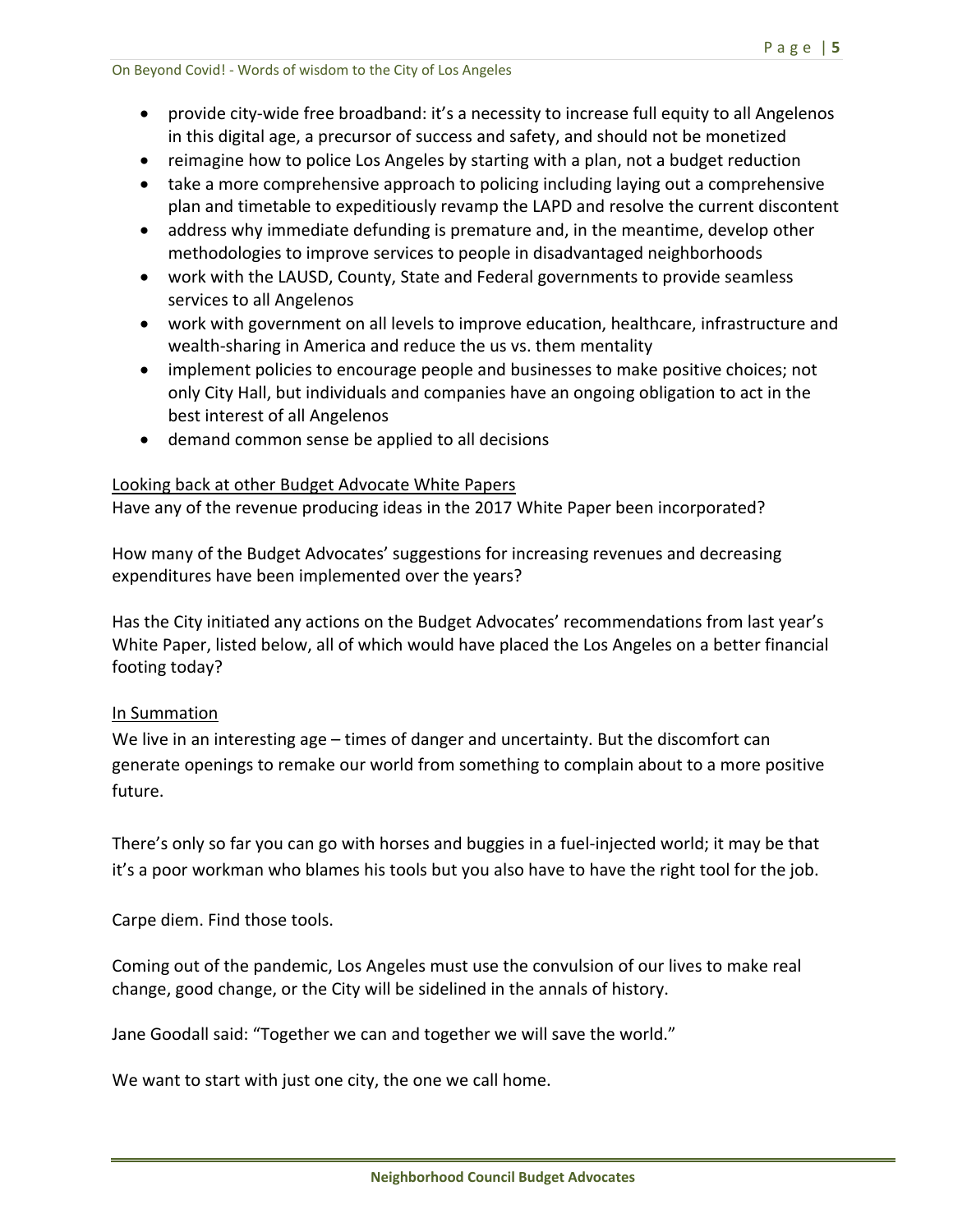#### **The 2020‐21 BUDGET ADVOCATES**

*Liz Amsden*, Historic Highland Park*,* Co‐Chair *Jack Humphreville,* Greater Wilshire, Co‐Chair *Jay Handal*, West LA*,* Vice‐Chair, Development *Julia Moser,* Greater Wilshire, Vice‐Chair, Outreach *Glenn Bailey*, Northridge East, Secretary *Jennifer Goodie*, Mid‐City, Administrative Secretary *Lanira Murphy*, Panorama City, Treasurer *Carol L. Newman,* Lake Balboa, Parliamentarian

*Brian Allen*, Granada Hills North *Pat Bates*, Encino *Lee Blumenfeld*, Encino *Ernesto Castro*, Westlake North *Garry Fordyce*, Northridge East *Elias Garcia*, Central Alameda *Leslie Gamero*, CANNDU *Punam Gohel*, North Hills East *Jennifer Goodie*, Mid City *Naira Harootunian*, Downtown Los Angeles *Kay Hartman*, Palms *Howard Katchen*, Sherman Oaks *Jon Liberman*, South Robertson *Margarita Lopez*, MacArthur Park *Gina Martinez*, Wilmington *Brandon Pender*, Greater Toluca Lake *Daniel Perez*, Central Hollywood *Barbara Ringuette*, Silver Lake *Hugo Rodriguez*, United Neighborhoods *Danielle Sandoval*, Harbor City *Jamie Tijerina*, Historic Highland Park *Edmond Warren*, Empowerment Congress West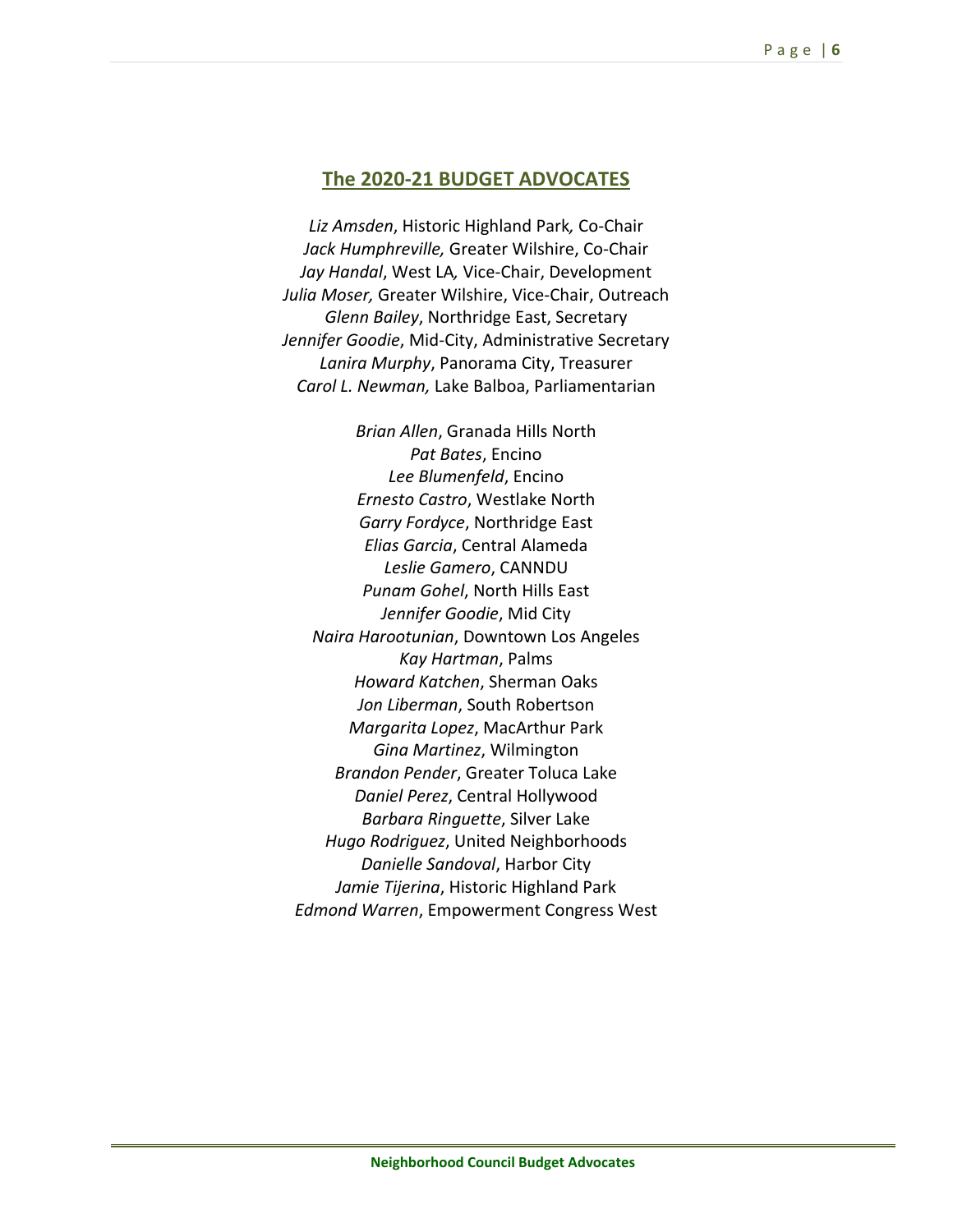\*\* Budget Advocates' recommendations from the 2020 White Paper:

- 1. Update the Four‐Year Budget Outlook to reflect the current budget reality including the projected deficits.
- 2. Require the Mayor to submit the budget to the City Council on or before February 1 rather than the current deadline of April 20. Each Department will then present its proposed budget and priorities to the appropriate City Council Committee. Afterwards, the Budget and Finance Committee will conduct hearings on each Department's budget.
- 3. All labor negotiations shall be open and transparent. Furthermore, the City shall solicit an independent opinion that analyzes the fiscal impact of any new labor contracts. Beginning 30 days after the release of the independent opinion and prior to approval, the City Council will conduct a series of public meetings to discuss the new labor contracts. Any new labor agreements shall not result in deficits.
- 4. Create a Pension Commission to review and analyze the City's pension and Other Post‐ retirement Employment Benefit (OPEB) plans and develop recommendations to eliminate the unfunded liability over time.
- 5. Implement multiyear budgeting.
- 6. Develop a ten‐year infrastructure plan that includes, but is not limited to, streets, sidewalks, parks and their restrooms, trees, buildings, and vehicles. This will include plans for the Los Angeles River, the Civic Center, and the Convention Center.
- 7. Benchmark the efficiency of the City's Departments and operations.
- 8. Implement a plan to increase the City's Reserve and Budget Stabilization Funds to an amount equal to 10% of its General Fund Revenues.
- 9. Establish an independent Office of Transparency and Accountability to oversee the budget and other related matters in real time.
- 10. Develop solutions to balance the budget over the next four years and eliminate the Structural Deficit.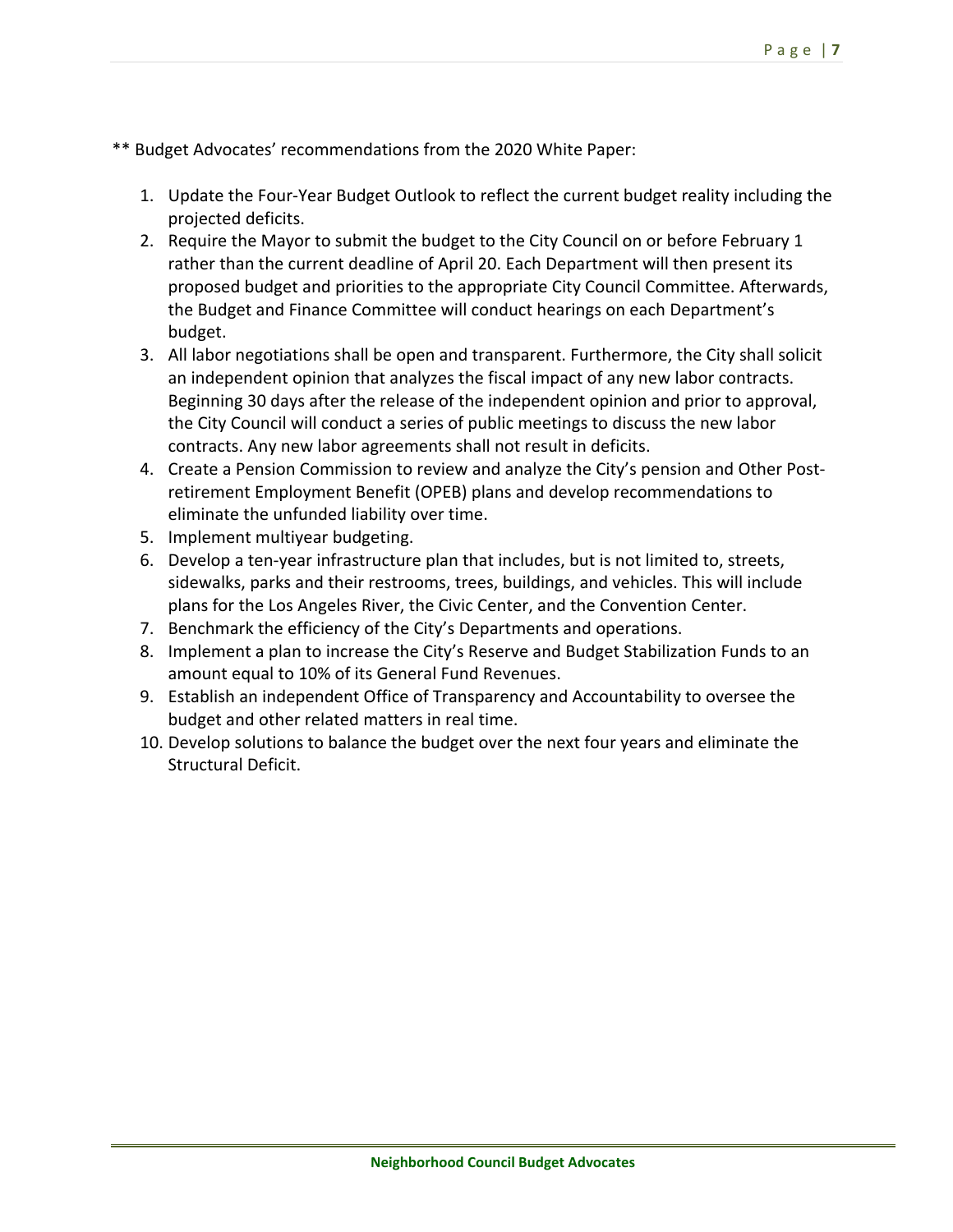## **TABLE OF CONTENTS**

| <b>On Beyond Covid!</b>                                          | 1                   |
|------------------------------------------------------------------|---------------------|
| The 2020-21 Budget Advocates<br>2020 White Paper recommendations | 6<br>$\overline{7}$ |
|                                                                  |                     |
| <b>Recommendations by Department</b>                             | 9                   |
| City Administrative Officer                                      | 18                  |
| City Attorney's Office                                           | 20                  |
| <b>City Clerk</b>                                                | 22                  |
| <b>City Controller</b>                                           | 25                  |
| <b>City Planning</b>                                             | 29                  |
| Department of Aging                                              | 34                  |
| Department of Cannabis Regulation                                | 37                  |
| Department of Neighborhood Empowerment                           | 40                  |
| Economic & Workforce Development                                 | 44                  |
| <b>Emergency Management</b>                                      | 47                  |
| <b>Engineering Bureau</b>                                        | 51                  |
| <b>Ethics Commission</b>                                         | 55                  |
| <b>Fire Department</b>                                           | 58                  |
| Housing + Community Investment Department                        | 62                  |
| <b>Information Technology Agency</b>                             | 67                  |
| Library                                                          | 71                  |
| Office of Finance                                                | 74                  |
| Personnel                                                        | 77                  |
| <b>Recreation &amp; Parks</b>                                    | 80                  |
| <b>Sanitation Bureau</b>                                         | 83                  |
| <b>Street Services Bureau (StreetsLA)</b>                        | 86                  |
| The City Council                                                 | 89                  |
| The Mayor's Office                                               | 91                  |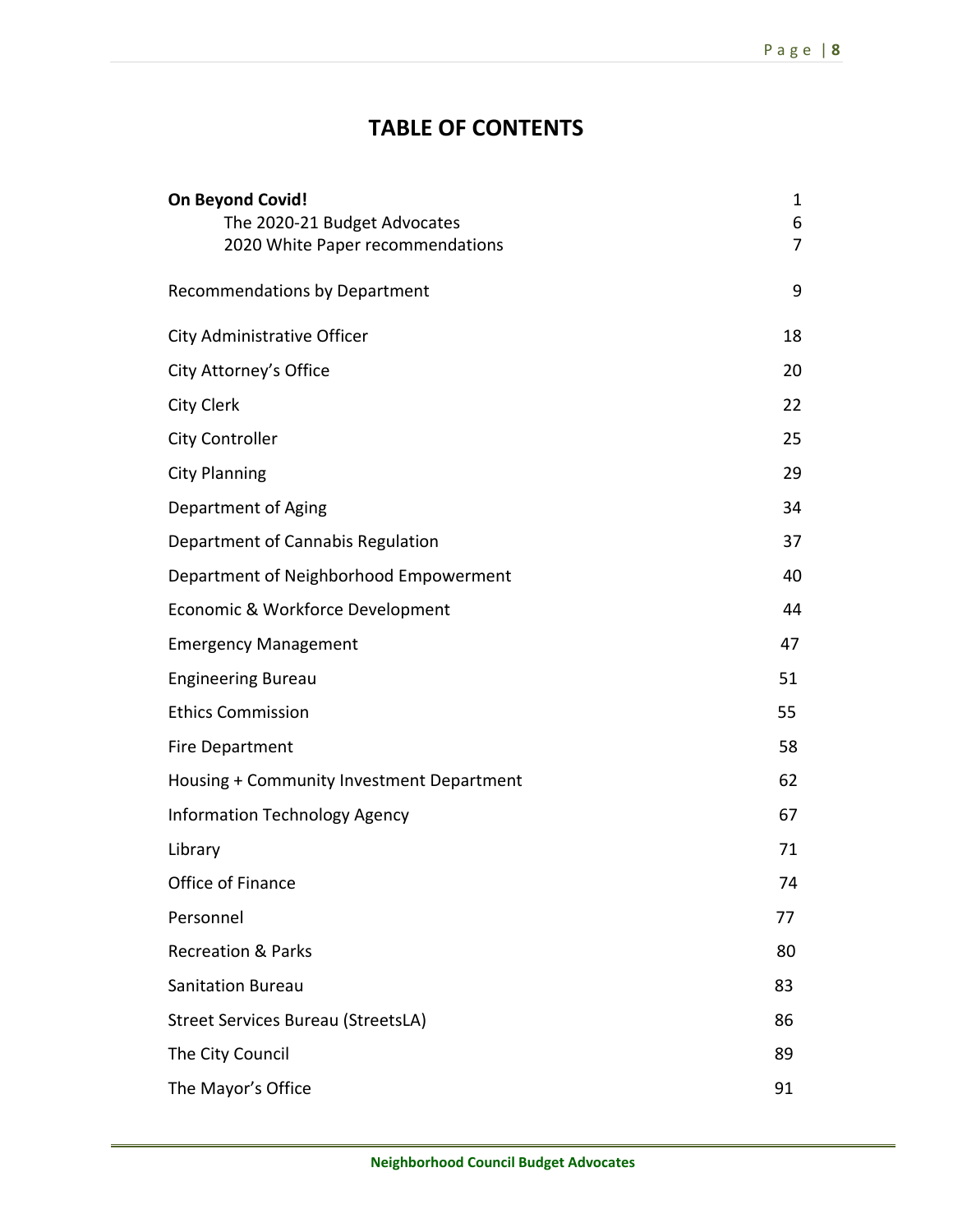## **RECOMMENDATIONS BY DEPARTMENT**

#### City Administrative Officer

- CAO must be fully staffed and not subject to budget cuts
- Implement recommendations of Third Financial Status Report
- Implement policy where the Reserve Fund is equal to 10% of General Fund Revenue
- Eliminate General Fund subsidies of Special Funds (\$232.6 million)
- Develop a policy for increased transparency into labor negotiations with City unions
- Implement a policy where new labor agreements will not create a deficit
- Issue Four-Year Budget Outlooks quarterly

#### City Attorney

- The City must fill at least the most necessary job openings in the City Attorney's Office so it can do the best possible job to try to limit the liability of the City in civil litigation [*liability claims directly affect the City's budget and deprive the City of money it could use to provide services*]
- The City Attorney's Office must prioritize rebuilding the trust of the Courts, counsel, and litigants, as the reputation of the Office has been damaged by revelations of alleged conflicts of interest, alleged mismanagement, and suggested corruption, so that the Office can re‐focus its efforts on limiting City liability instead of defending its own actions in Court as it has been forced to do [*sanctions against the City Attorney's Office for its conduct in litigation has already cost the City millions of dollars*]
- The City Attorney's Office must continue efforts working with City departments to proactively reduce liability claims against the City from City employees and other litigants [*enhanced accountability, especially within departments, will reduce both litigation and settlements*]

#### City Clerk

- Commit to funding \$160,000 annually for a new Legislative Management System [*cost to be partially offset by replacing five separate systems, plus the benefits of an integrated system, increased efficiency, improved security and reduced maintenance cost*]
- Give the General Manager the authority to allocate the department budget as the City Clerk's Office perceive its needs to be [*no cost, savings from removing bottlenecks*]
- Prioritize replacing two full‐time positions in record‐keeping [*records are of no use without the personnel to file and retrieve them*]
- Maintain positions that are not funded to expedite filling them once hiring restarts [*no actual cost; the impact on a hypothetical balancing of the City budget is a shell game*]
- Evaluate the Neighborhood Council elections procedures with an eye to streamlining process, expanding outreach to both board candidates and voters [*study costs would be offset by improved efficiencies – plan now, pay later*]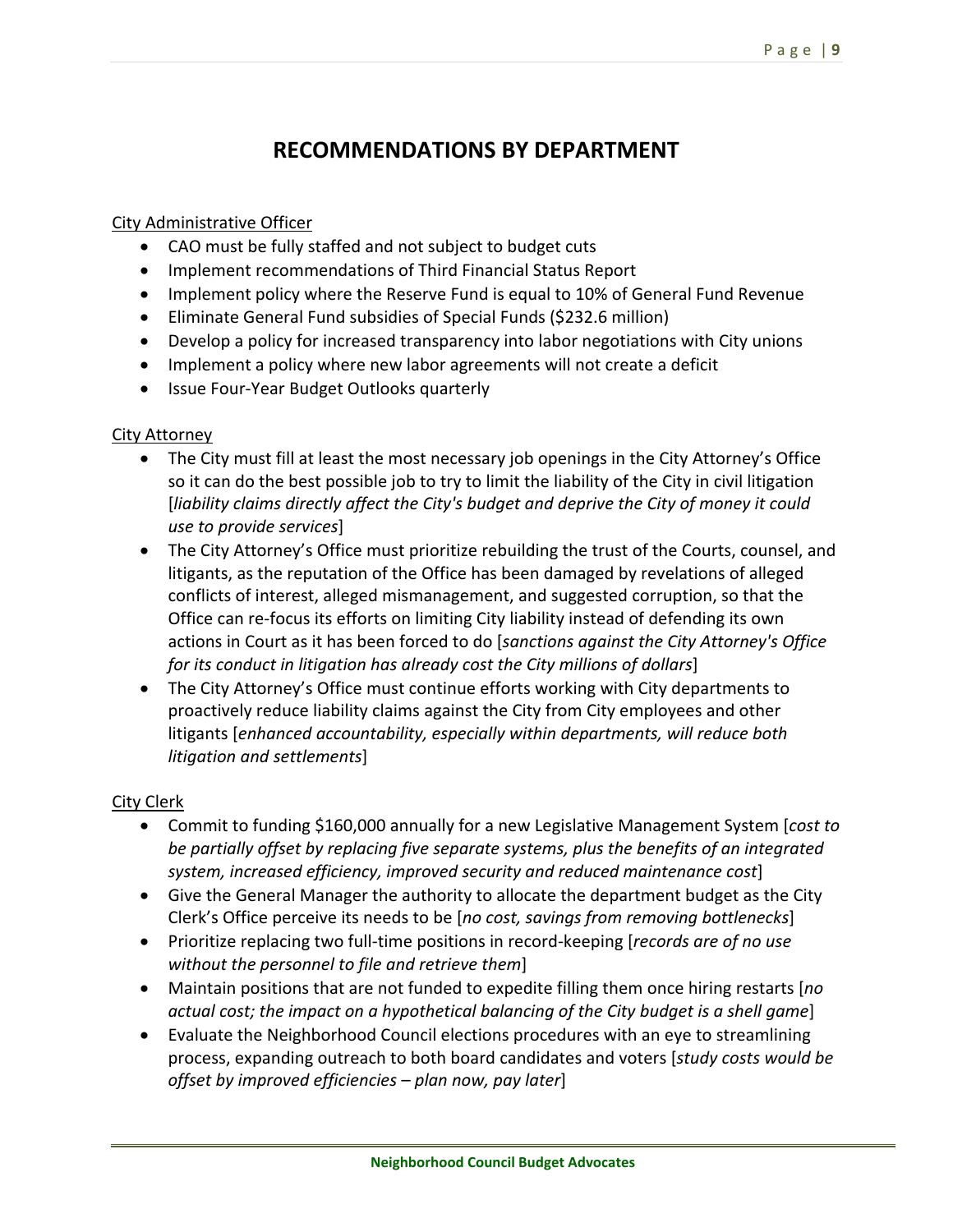#### City Controller

- Fund more auditors / audits [*net savings*]
- Amend the City Charter to improve the ability to make officials and departments accountable [*no separate cost to ongoing revisions, potential savings*]
- Work with the Controller to use the tools he has developed to find techniques to address challenges, including leveraging ways to use stimulus funds to rebuild the City's finances [*limited if any investment now, potential significant return*]
- Rebuild the City's Budget Stabilization and Reserve Funds [*essential for the City's budget health*]

City Planning (budget recommendations)

- Set the appeals fee at one percent of "full cost recovery" or \$158, an increase from the current fee of \$89, but far less than the proposed full cost fee [a *small increase in revenue, fairness to the average citizen*]
- $\bullet$  Fill five essential positions, now vacant  $-2$  accountants to manage the department budget and 3 Zoning Administrators [*expediting projects that will generate property and sales taxes, increasing revenue*]
- Evaluate and revise criteria for distinguishing between remodeling and new construction, especially "one stick" remodels, which everyone knows are new construction. [*increase in revenue*]
- Enforce compliance with permitting rules, including owner/builder permits. [*enforcement always increases revenue, even when considering cost*]
- Spend community improvement fees such as QUIMBY and the Private Arts Development Fees within the proximate community, so the communities hardest hit by new development are the communities who get the benefit from the fees: Local parks are essential [*no budget impact, redistributes funds*]

City Planning (policy recommendations)

- Complete Community Plans, The Wildlife Pilot Study, and any other projects where costly work will have to be duplicated if not completed within the necessary time frame [*preserves current investment, eliminates possible duplicate expense*]
- Incentivize development of housing for low- and middle-income levels *[advocate for state and federal funds, housing is needed for all income levels*]
- Advocate for local control of land use matters; Resist top-down directives from Sacramento that exclude local input [*local control results in projects that better serve the community and the local economy*]
- Expand opportunities for Neighborhood Council and public input on all projects including by right projects [*community input results in better projects that boost the economy, increasing tax revenue*]
- Incorporate adaptive re-use of existing properties into the updated Housing Element of the General Plan to quickly increase the supply of housing for unhoused persons, with planning for transition to more permanent housing [*could reduce cost of construction; advocate for state and federal funding*]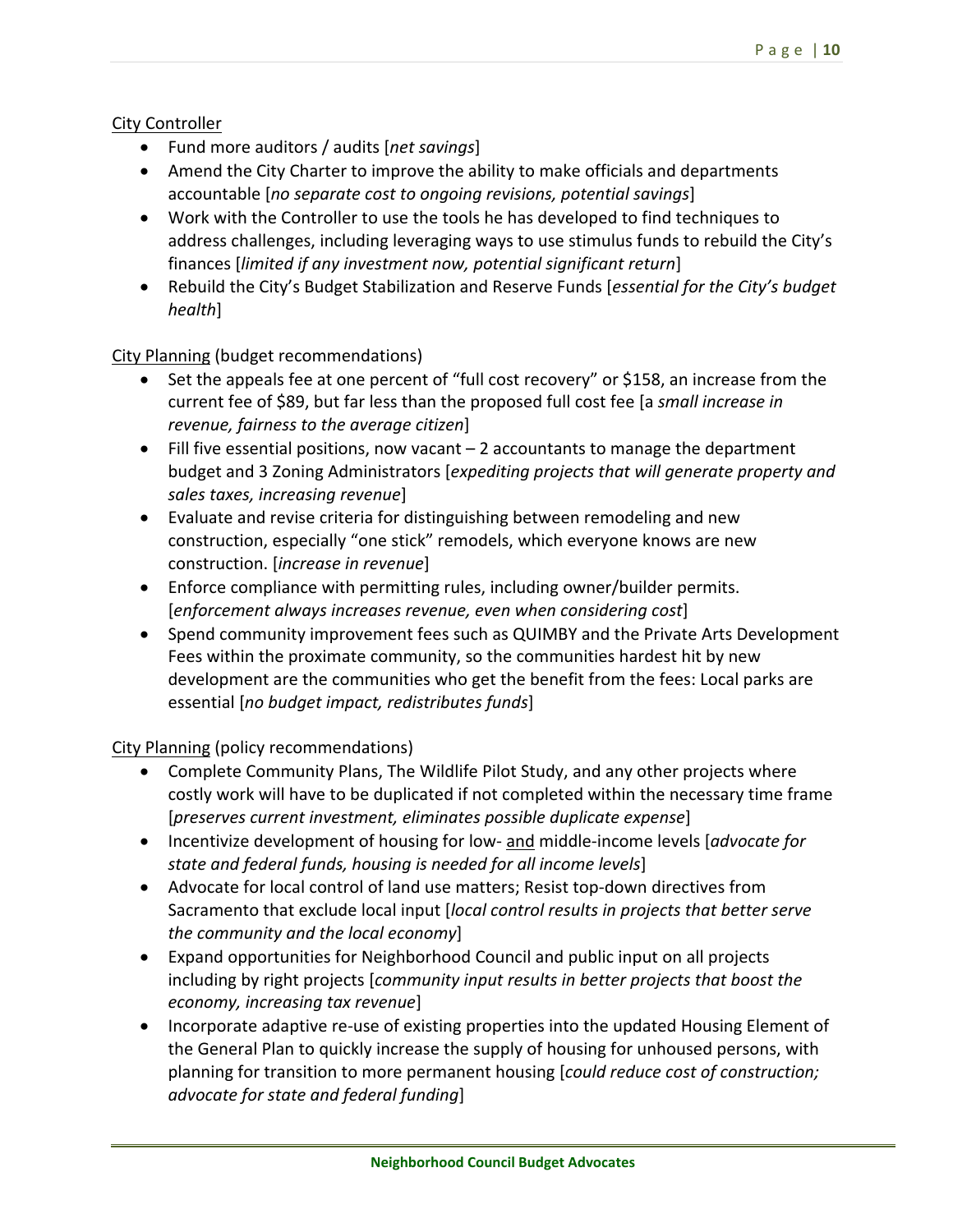- Expand infrastructure water, electrical, sewer, etc. concurrently with new development [*proactive investments in infrastructure support development and ensure sustainability*]
- Create a position for a City Planning Liaison to Neighborhood Councils [*enhances decision making by Neighborhood Councils*]

#### Department of Aging

- Restore positions that were retired to ensure full functionality within the department [*pandemic cost / the pandemic and resulting economic crisis has exacerbated the need for services*]
- Actively address food insecurity of seniors to ensure a healthy senior community outcome and prevent further community break‐down associated with lower nutrient intakes. [*not addressing this will lead to future costs as senior homelessness increases and moral losses as their ability to contribute to society deteriorates*]
- Address the gaps in access of information technology for seniors to ensure proper access to services online [*existing mission*]
- Advocate for coordinated City and County programs online through access to information technology during the pandemic, so senior services are more accessible, efficient and client focused. [*working with existing funds but more efficiently*]
- Increase funding for meal programs to meet the needs of a growing senior population during the pandemic. [*pandemic cost / moral obligation*]
- Reinstate Older Workers Employment Program in the effort of using the unused grant money that has been allocated to pay older workers. [*use of existing funds*]
- Continue efforts to encourage better government preparation for an older adult population in the future. [*existing mission*]

#### Department of Cannabis Regulation

- Maintain staffing [*losses, even of support positions, will directly impact income for the City*]
- Provide ongoing funding for the social equity program [*to improve the ability of social equity applicants to navigate the process successfully and start producing revenue*]
- Reinstate the General Manager's regulatory authority [*necessary to stop delays as State regulations change*]
- Waive the hiring freeze on replacing key personnel [*department does not have the depth of staffing to cover others staff functions*]

#### Department of Neighborhood Empowerment

- Allocate a percentage of unused Neighborhood Council (NC) funds to the Department of Neighborhood Empowerment (DONE) so that DONE has the resources for more consistent and effective outreach to the NCs [*reduces funds for the City*]
- Reassess the purpose of DONE and its support of the NCs in effectively communicating community concerns to the Mayor and City Council [*evaluations should be ongoing*]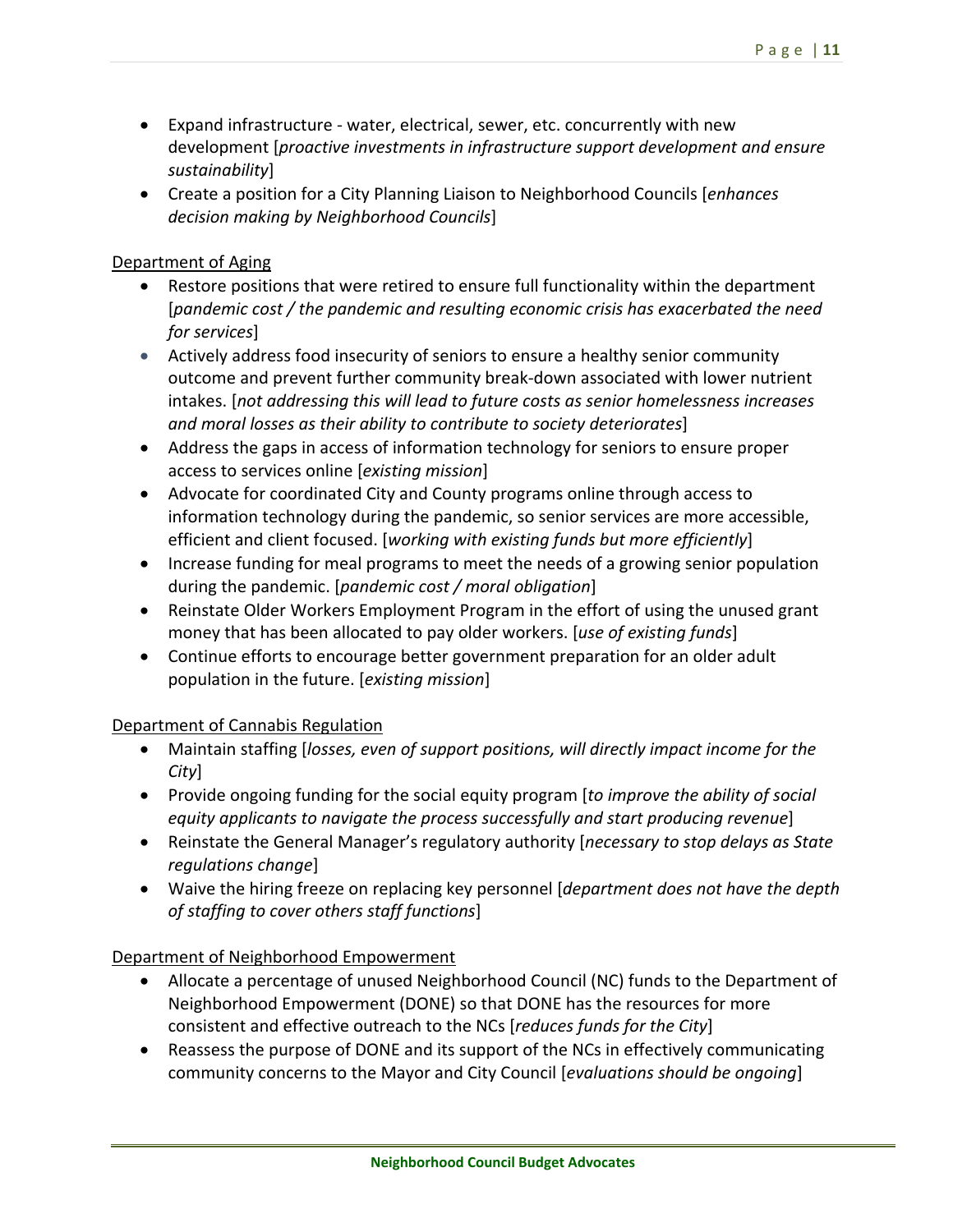- Aggressively expand outreach to all stakeholders to ensure boards are no longer elected by small minorities, in many cases by less than 1% of those qualified to vote [*cost depends on how this can be achieved*]
- Immediately create and post a single, downloadable document of the codified rules and procedures for NCs to be available to all [*no fiscal cost, should be priority for existing staff*]
- Reestablish DONE's weekly newsletter [*no fiscal cost, should be priority for existing staff*]
- Establish a working group drawing on experienced board members, current and retired, from across the City to preserve institutional knowledge and help the department address issues and concerns [*minimal cost, potential for significant savings*]

#### Economic & Workforce Development

- Fund positions identified as critical [*minimal cost to maintain maximum grants and services*]
- Maintain (not delete) other positions lost to retirement and the SIP including pre-Covid vacancies [*even if not fully funded for FY 21‐22, the ability to fill when funds become available is essential to the smooth re‐establishment of programs currently on pause*]
- Increase emphasis on integrated training to attract and support innovative businesses [*existing program, clarity of focus*]
- Expand and focus incubator projects on green supply chain tech and development [*existing program, clarity of focus*]

#### Emergency Management

- The General Manager must provide the City with a plan to:
	- (a) return the Department to full operational capability including the ability to staff the Emergency Operations Center 24/7;
	- (b) ensure the Alternate Emergency Operations Center is operational;
	- (c) establish and maintain pre‐positioned supply caches throughout the City; and
	- (d) improve the ability to coordinate the efforts of City departments and neighborhood volunteers in the event of any emergency.
- The Emergency Management Department (EMD) must be deemed an essential department given its importance in maintaining lives, infrastructure and fiscal integrity in the face of the pandemic and any future emergency.
- Given that safety of Angelenos is THE most essential service that the City provides, the City must plan for worst‐case scenarios by immediately underwriting all elements of the plan provided by the General Manager pursuant to the above, utilizing funds reallocated from the LAPD (if any remain) since the services provided by the EMD benefit disadvantaged communities [*potential costs of not being prepared far outweigh the funds required*]
- Additional recommendations [*wide range of costs but all, especially the more expensive ones lead to better outcomes on multiple levels*]:
	- (a) require Council offices across the City to provide space for local emergency supplies;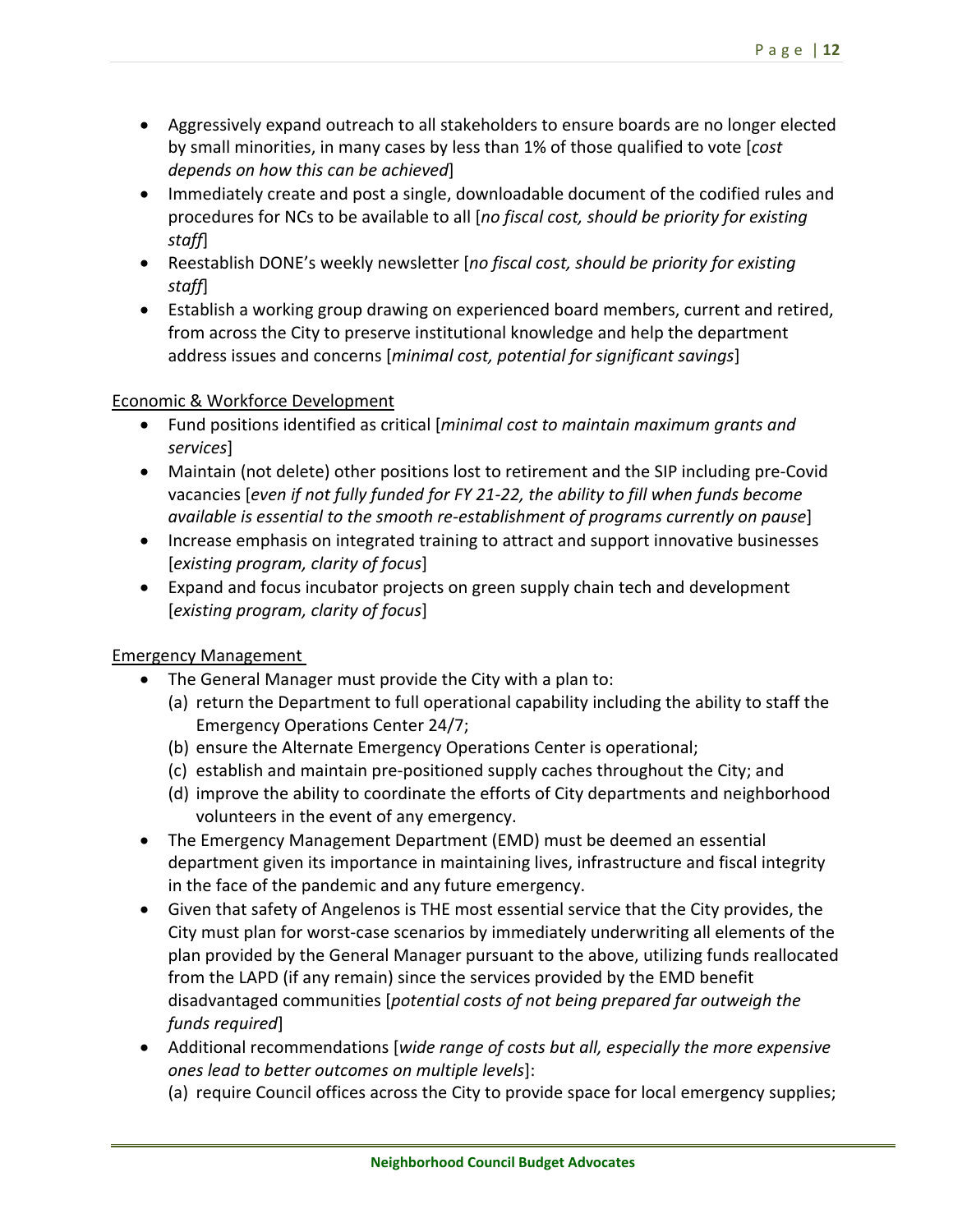- (b) fund enhancement of the EMD website and digital outreach, as well as establish an effective knock‐on‐door plan for non‐digital homes for if the power grid fails in cases of emergency;
- (c) provide funds and the time to cross‐train LAPD staff into EMD positions under the EMD chain‐of‐command;
- (d) fund paid and trained neighborhood leads to coordinate volunteers across the City in the event of emergency; and
- (e) institute a City‐provided high‐speed Internet citywide enhancing equity in general and increasing the likelihood of the EMD reaching all stakeholders during a disaster.

#### Engineering Bureau

- Take a bigger role in identifying problems with the City's infrastructure through observation at construction sites [*whether from the General Fund or through the contracting agency, the cost for additional work up front would be off‐set by long term savings from reducing emergency infrastructure repairs*]
- Work with other departments and bureaus, such as Urban Forestry, to fix deficiencies in the permitting system to make sure inspections of all work in the public right of way, including planting trees, have a Bureau of Engineering permit attached
- Be an advocate for policies in which Engineering is part of the solution delivery network. [*such as helping to solve the inequity that comes from the Rebate Program where property owners/residents pay for part of a sidewalk repair*]
- Create an ability on the Engineering web page to automatically notify contractors and other interested members of the public when the Bureau updates Standard Plans of Construction [*cost and time savings for contractors and City work forces*]
- Continue to push the technology envelope to decrease costs for the City
- Rather than accepting change orders that dip into the contingency, the Bureau can save the City money by making sure the amount coming from the contingency is equal to the cost if that piece was put to bid by itself. Multiple project analysis can uncover hidden expenses from change orders

#### Ethics Commission

- Immediately fund two full-time positions to replace those lost to the Separation Inventive Program, and one on a temporary basis for a replacement auditor, until the one on disability returns, to allow the Commission to effectively fulfill its obligations [*should pay for themselves in terms of increased revenue collection*]
- Work with the Ethics Commission to speedily clarify and expand the ordinance on developer contributions to ensure it is fair, effective and evenly applied [*part of its standard mandate*]
- Take all steps necessary to remove the Ethics Commission from perceived or potential pressure from the Mayor and City Council by establishing arms‐length funding for full operation of the oversight and enforcement of ethics regulations [*should have no or limited fiscal impact*]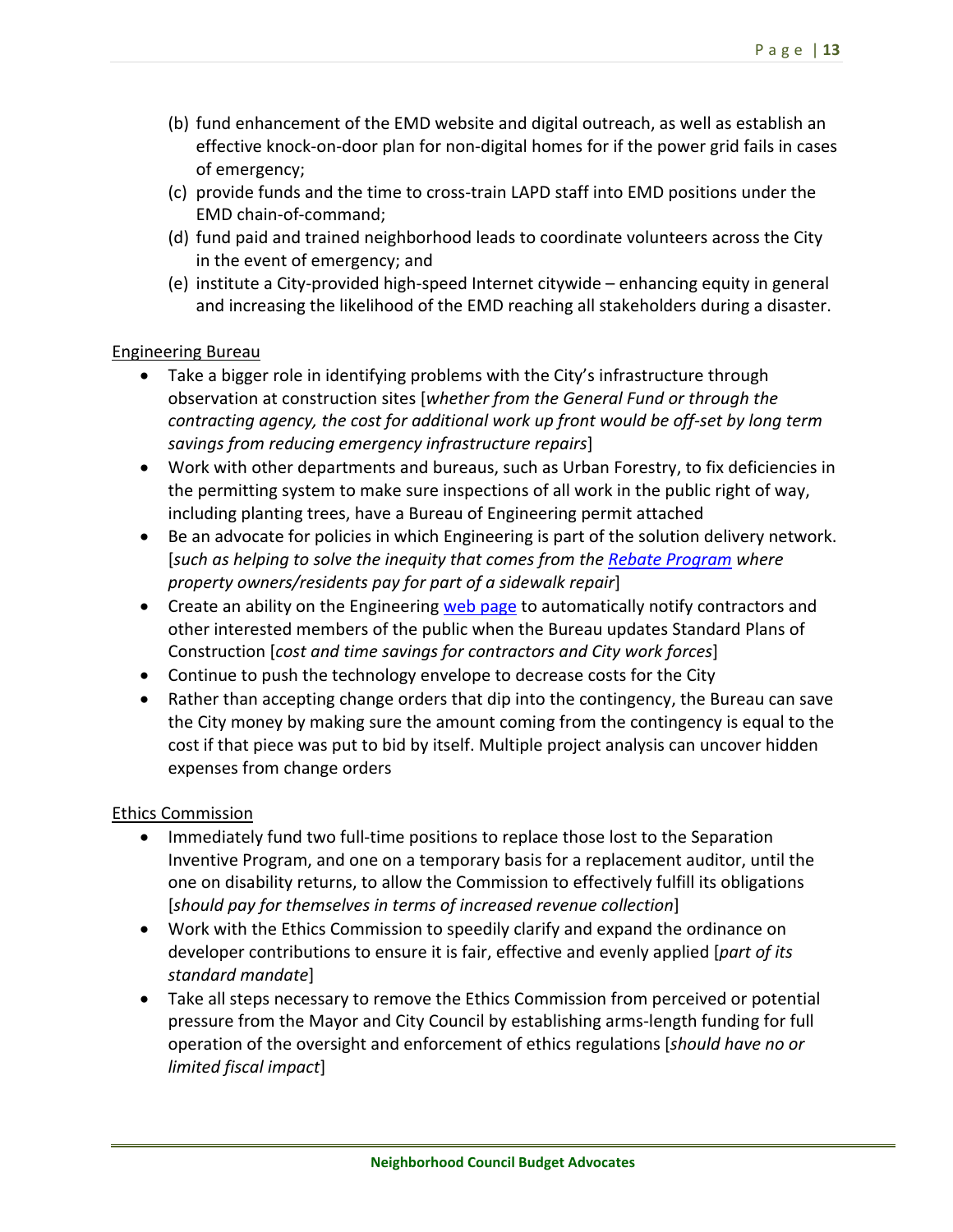- Increase fines to the maximum allowable on the offender (and anyone in a department who is personally complicit in any delay or cover‐up) to deter future violations [*potential income*]
- Continue to make the institutional changes needed to mandate all departments report malfeasance to the Ethics Commission upon discovery so it can ensure investigations are handled appropriately, and prosecutions and fines publicized to reduce/eliminate similar offenses [*potential savings from reduced wrongdoing*]

#### Fire Department

- Fund three recruit trainings for this coming year [*not having these cohorts available could cost the City dearly*]
- Fund a health officer position for the City [*potential savings from efficiency in addressing health‐related issues*]
- Fund needed protective gear, EMS equipment, firefighting material that wears out [*not having could cost firefighters their lives*]
- Fund further expansion and implementation of risk management training [*savings from this type of investment is proving to exceed costs*]
- Fund technology and hardware necessary for data tracking and expanded telecommuting [*improved efficiencies will lower costs over time*]
- Increase funding for homelessness‐related services [*function of the pandemic as incomes fall and addressing unhoused issues become more complicated*]
- Require the Fire Department to reassess its reliance on overtime [*potentially reduce hours paid at premium rates, increase quality of life and avoid mistakes/accidents incurred by overwork*]

#### Housing + Community Investment Department

- Hire for vacant positions funded by grants and that have no General Fund impact [*meet grant obligations, generate and preserve grant funds*]
- Fund the update of computer systems and create a database of all affordable units including those in density bonus buildings [*improve on efficiency; ensure public funds meet their intended purpose*]
- Study the proposed Vacancy Tax to determine if it helps increase units available for occupancy [*potential to increase housing supply, reduce rents, boost the economy*]
- Advocate with the State and Federal governments for additional funds such as tax credits and the Federal HOME program dedicated to ready‐to‐go affordable housing projects
- Implement recommendations in the Controller's HHH audit to reduce costs for affordable units [*potential to build more units with existing revenues*]

#### Information Technology Agency

 Invest in a citywide procurement system [*initial cost leading to long term savings from efficiencies*]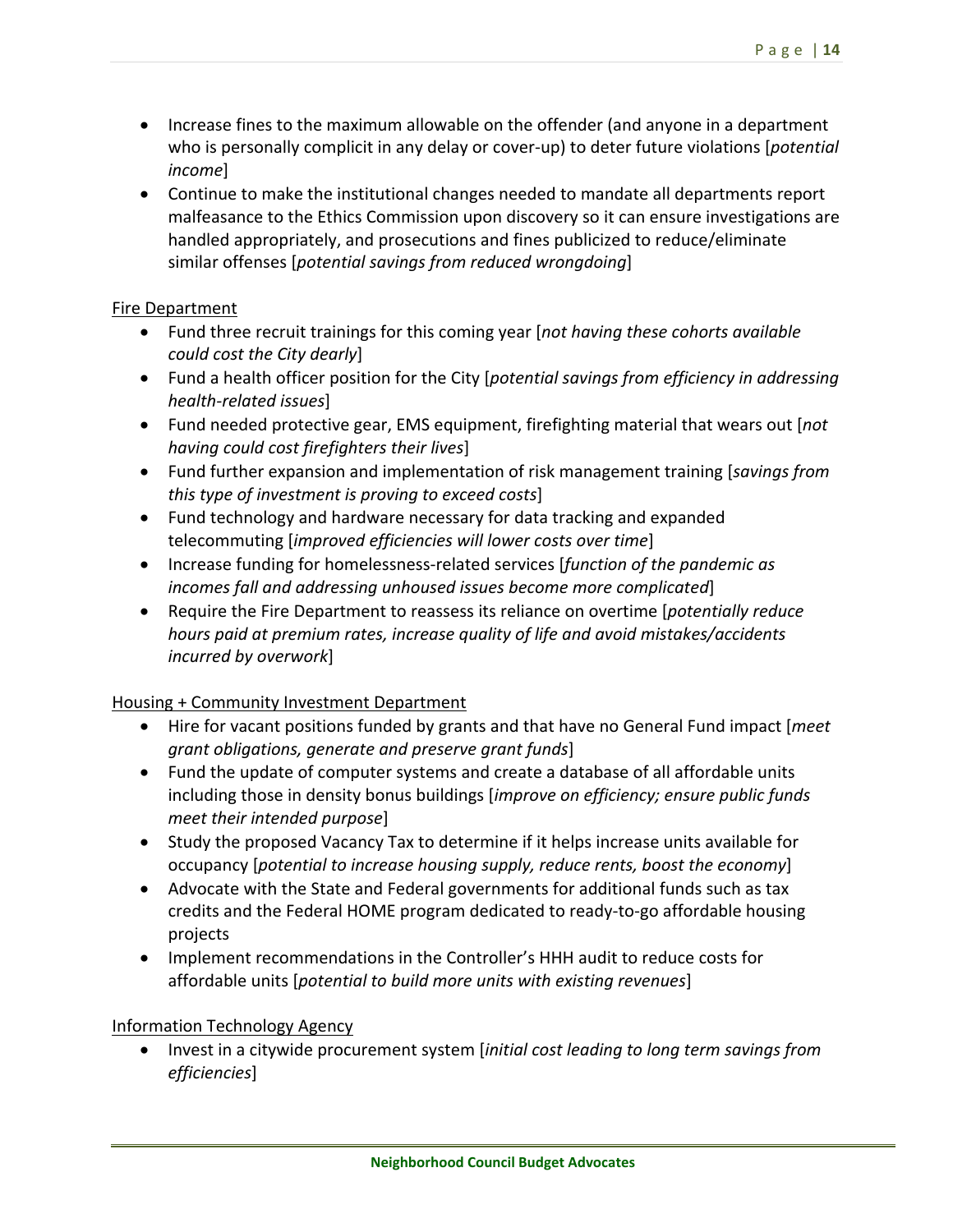- Build out and maintain telework platform for all teleworkers [*initial cost leading to long term savings from efficiencies*]
- Complete the LAFD Radio Site Improvements and Microwave Link Bypass [*safety outweighs cost*]
- Replace the Citywide Fiber Optic Network over a period of several years [*impact of potential failure exceeds investment costs*]
- Replace obsolete network equipment [*NOT doing so will result in unexpected downtime and time lost costs*]
- Replace the majority of existing City landlines with cell phones [*potentially significant savings*]

#### Library

- The Mayor and City Council should:
	- (a) invest in citywide free broadband for all Angelenos, improving equity and taking some pressure off the libraries; and
	- (b) reimagine the City's civil service hiring process to address the needs of 2021.
- The Los Angeles Public Library (LAPL) should:
	- (a) continue to expand traditional services and outreach, especially to disadvantaged and marginalized communities – seniors, immigrants, and those lacking educational advantages; and
	- (b) build out the Library Experience Office to ensure the safety and security of all patrons while maintaining inclusiveness and community engagement.

#### Office of Finance

- Return all loaned employees to the department as soon as possible [*potential savings, improved department efficiency*]
- Assess and evaluate options to improve the monitoring and collection of cannabis revenues [*possibility of increased income*]
- Review, consolidate and, where appropriate, repurpose Special Funds [*more efficient use of existing financial assets*]
- Develop a plan to monitor and address delinquency in collection of receivables [*improve City income*]

#### Personnel

- Prioritize Personnel as a critical core service so it can be prepared when the hiring freeze is lifted [*reduces inefficiencies due to departments being short‐staffed, especially in key areas*]
- Fund enough positions to enable ongoing testing and hiring [*expense in the short term will be vastly outweighed by the higher costs associated with delays and limited staffing once the hiring freeze is lifted such as occurred after 2009*]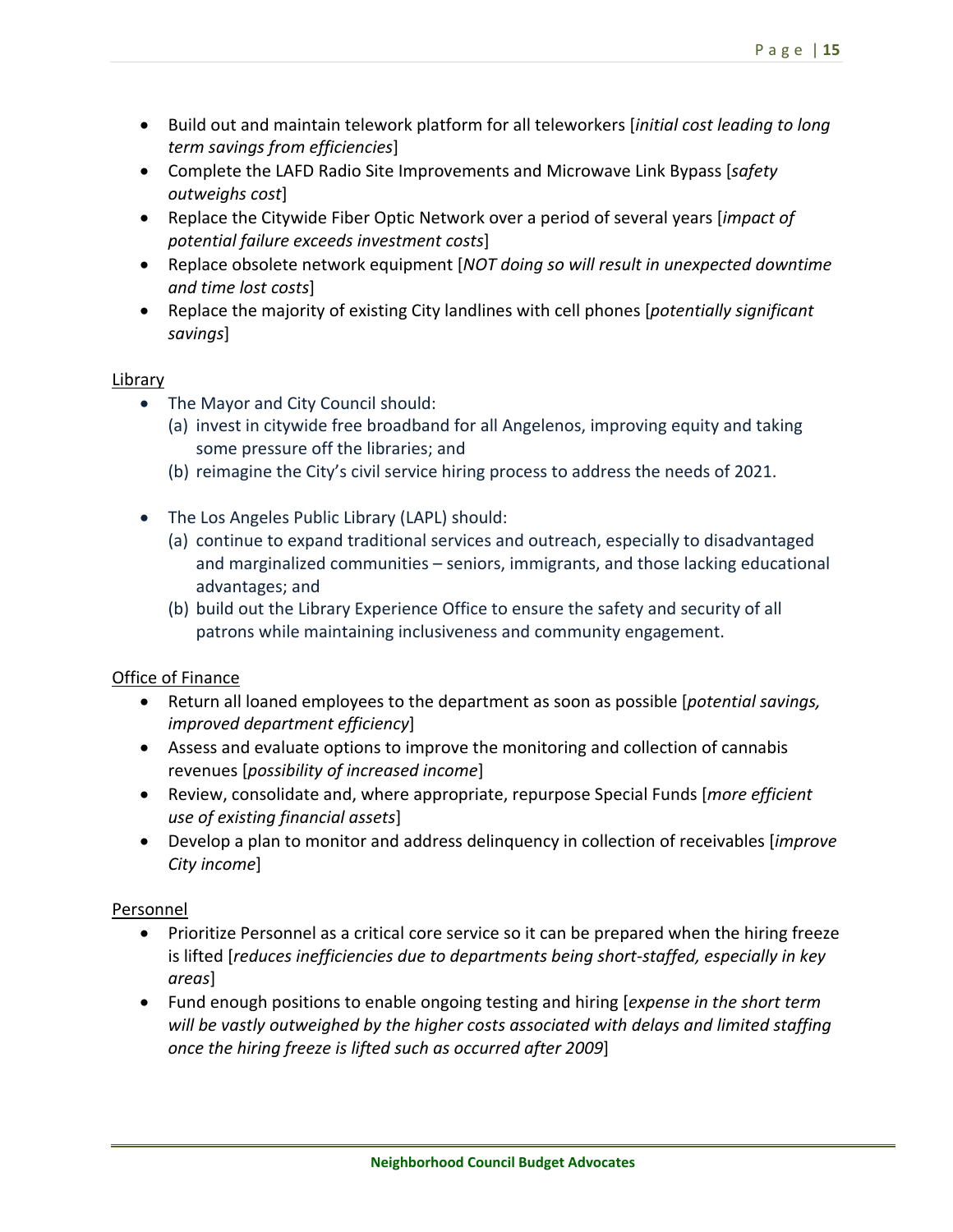- Continue expanding the Personnel Employee Records Keeping System (PERKS) in preparation for the transition to the improved Human Resource Planning (HRP) [*continuing investment; delay or abandonment will incur additional costs down the road*]
- Fund ITA to work on cybersecurity issues for Personnel, specifically protecting sensitive data City employees, sworn and civilian applicants and those in Police custody [*settlements for abuse of such information could run significantly more than the cost to protect*]
- Fund resources for, and to continue, contactless city services [*necessity for providing services during /in the wake of the pandemic*]
- Expand racial and gender equity within the parameters of required qualifications [*City mandated; additional resources necessary to support the needs of all departments*]
- Initiate Charter changes to bring the City's hiring process into the 21<sup>st</sup> century [*short*] *term investment for needed modernization*]

#### Recreation & Parks

- Maintain unfilled position authorities [*no cost, possible revenue boost as this will allow a revenue‐generating department to resume services as funds become available*]
- Increase the options for hiring part-time staff [*limited cost, keeps qualified employees available for when funding is authorized*]

#### Sanitation Bureau

- Within their budget parameters, give LASAN the ability to hire at their discretion [*no \$ impact*]
- Approve initiating an in-department sewer construction crew to expedite, offset and protect small project costs [*savings*]
- Approve a division-level manager position needed to submit projects to obtain the competitive proposals necessary to leverage County Measure W program funds [*potential savings*]
- Improve the Civil Service hiring processes, and use economic relief funding and Economic and Workplace Development programs to fill needed positions [*savings in overtime*]

#### Street Services Bureau (StreetsLA)

- Allow the General Manager the discretion to allocate resources within the department, including staffing needs and apportioning of funds [*potential savings*]
- Move expeditiously to overhaul the existing civil service system and revamp the City's hiring to exponentially speed the process up and encourage new hires at all levels so as to meet department requirements [*improved efficiency in hiring*]
- Fund the StreetsLA Asset Management System: computer technology to make the most efficient use of their resources, reduce paperwork and increase the return on investment and saving the City money [*initial cost to be returned by efficiencies*]
- Increase the moratorium on digging up newly paved streets from one year to five years, with stiffer penalties for violations [*savings, improved quality of life, some income*]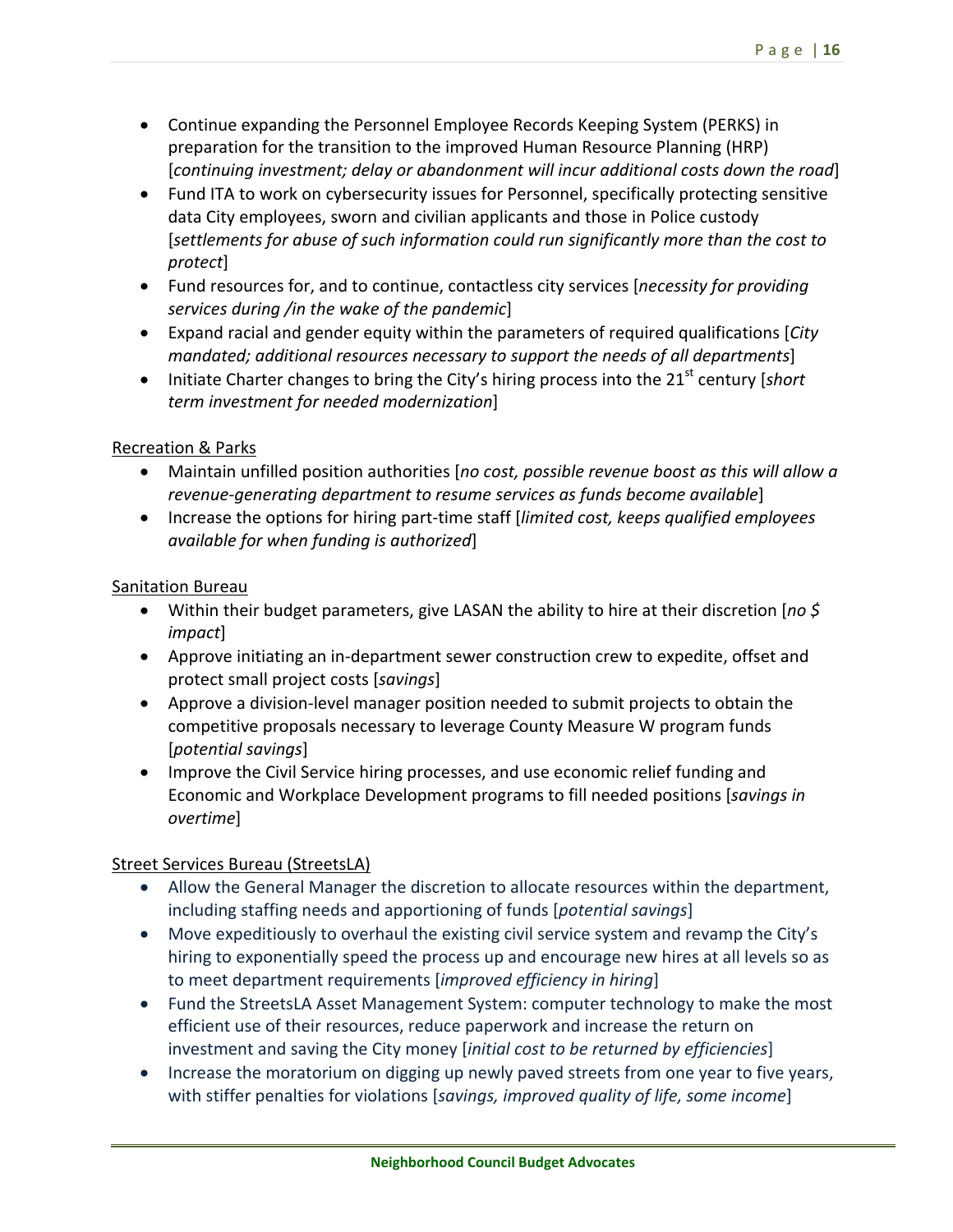- Reinstitute the slurry seal restoration fee and extend it to 'Cool Streets' coating [*savings from extending the life of these coatings, disincentive for spurious street cutting*]
- Intelligently invest in the City's urban forest now trees can't mature overnight to benefit cooling needs, air quality and aesthetics [*initial cost for long term benefits across the City*]
- Badge inspectors so they can issue citations on the spot for illegal tree removal and cutting into streets = and make sure those fines have real teeth [*income source, reduction of misconduct*]
- Develop a way to fund a comprehensive stepped plan developed by StreetsLA to repair the City's streets, alleys and sidewalks.

#### The City Council

- Implement campaign finance reform
- Enact the Budget Advocates' recommendations from the 2020 White Paper
- Prepare Budget Request Memo like every other department
- Disclose information on Discretionary Funds
- Detail "Related Costs" in Mayor's Proposed Budget.

#### The Mayor's Office

- Prepare a Budget Request Memo like every other department
- Develop realistic budget expenditures
- Include Supporting Data in Proposed Budget like every other department
- Reconcile number of positions with the telephone roster
- Detail "Other Allocations" budget item
- Enact the Budget Advocates' recommendations from the 2020 White Paper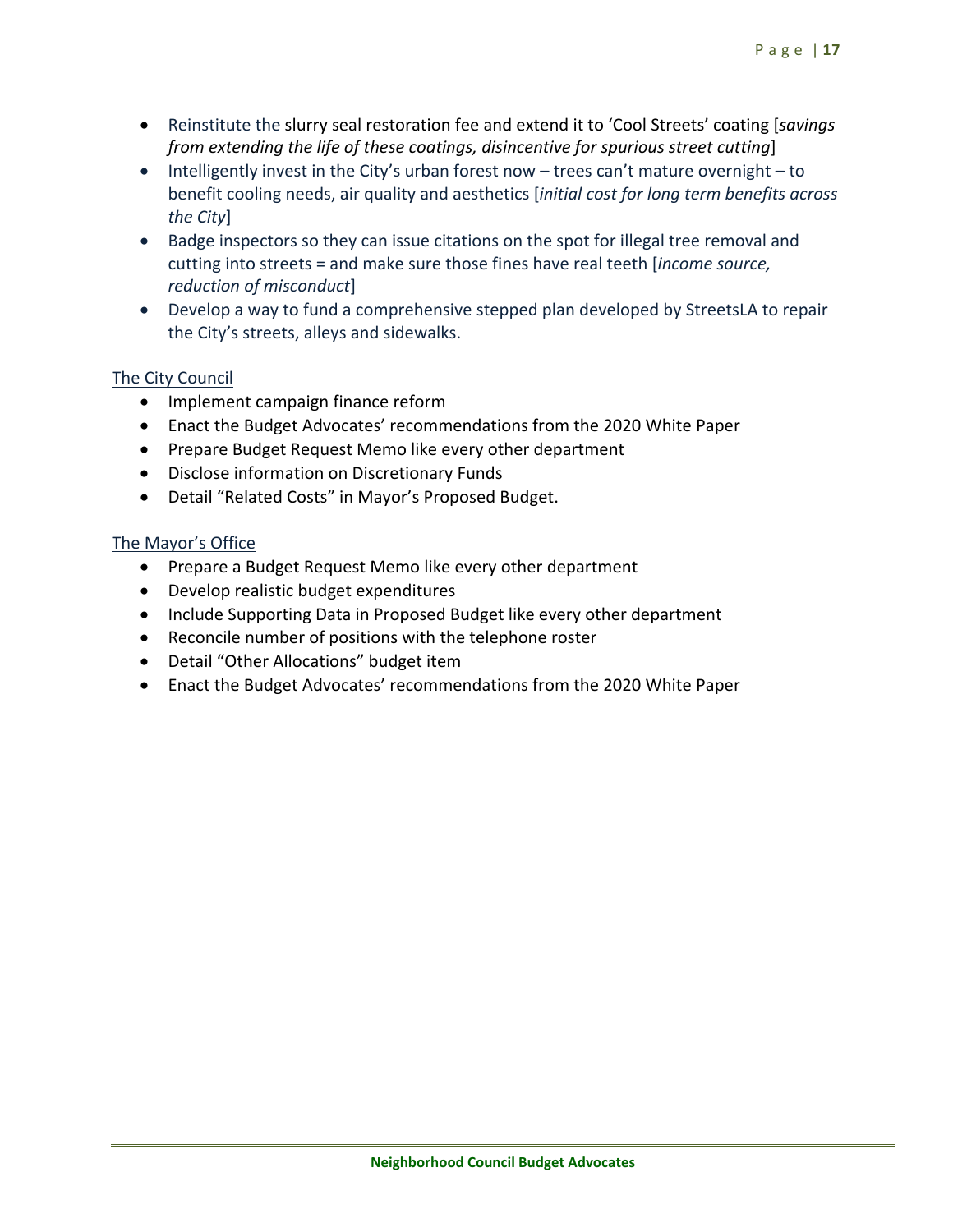## **Report on the City Administrative Officer**

For the CAO's office: Not available For the Budget Advocates: Jack Humphreville

#### Introduction

The City Administrative Officer performs vital services for the Mayor, the City Council, and the City's many departments. The primary work activities of the CAO include:

- Budget, grant, financial, and contractual analysis;
- Revenue estimating and long term financial planning;
- Debt management and investor relations;
- Employee relations;
- Asset management;
- Municipal facilities and physical plant capital project oversight;
- Disaster grant administration;
- Comprehensive Homeless Strategy implementation support; and
- Citywide risk management services.

#### **Budget Advocates' Recommendations**

- CAO must be fully staffed and not subject to budget cuts
- Implement recommendations of Third Financial Status Report
- Implement policy where the Reserve Fund is equal to 10% of General Fund Revenue
- Eliminate General Fund subsidies of Special Funds (\$232.6 million)
- Develop a policy for increased transparency into labor negotiations with City unions
- Implement a policy where new labor agreements will not create a deficit
- Issue Four-Year Budget Outlooks quarterly

#### **Report**

The Third Financial Status Report recommended that the \$677 million payment from the federal government pursuant to American Rescue Plan be used to eliminate this year's remaining budget gap (\$77 million), eliminate the need for deficit financing (\$133 million), and increase the depleted reserves by \$544 million. We agree.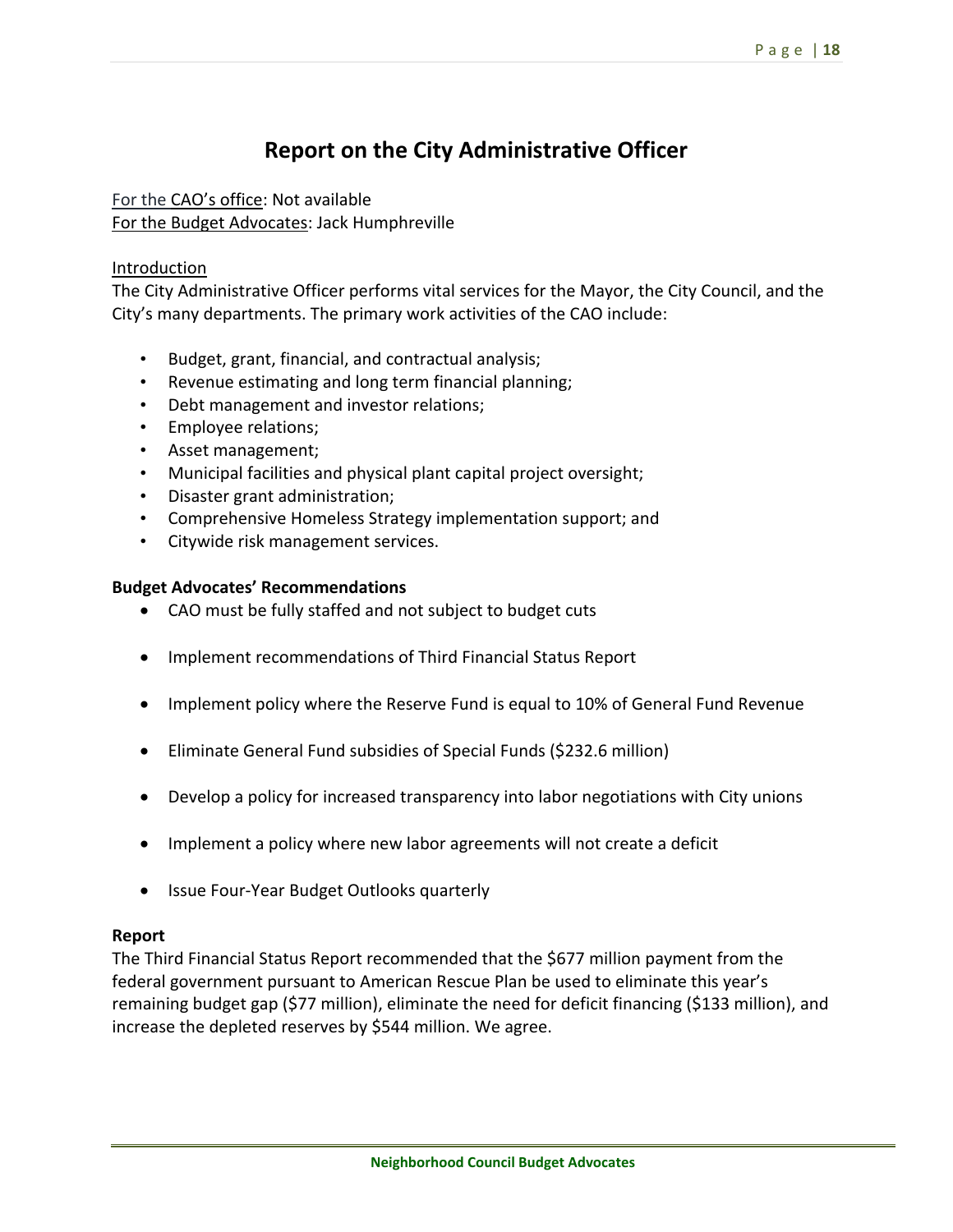The City is expecting to receive another \$677 million in next fiscal year. This one time infusion of cash will be needed to balance the next year's budget which expected to have a deficit of \$800 million or more. This assumes a return to normalcy which may not be a valid assumption.

The CAO recommends that any spending decisions be made pursuant to the normal budget procedures. Implicit in these recommendations is a policy to have reserves equal to 10% of the General Fund. We agree.

The General Fund is subsidizing Special Funds in the amount of \$232.6 million. The CAO should develop the information to support policies to eliminate these subsidies. This may include increasing fees.

Recent labor negotiations with the police and firefighters were not transparent. The City entered into these agreements knowing that they would create significant deficits in the current year and for the following four years. This highlights the need for open and transparent labor negotiations and a policy that the City will not enter into any new labor agreement that will result in a deficit.

#### Conclusion

The office of the City Administrative Officer does excellent work. It is critical to the functioning of the City, especially given the City's uncertain finances, the possibility of a spike in Covid‐19 cases, and the propensity of Councilmembers to overspend. The office must be fully staffed by competent professionals, not only today, but into the future.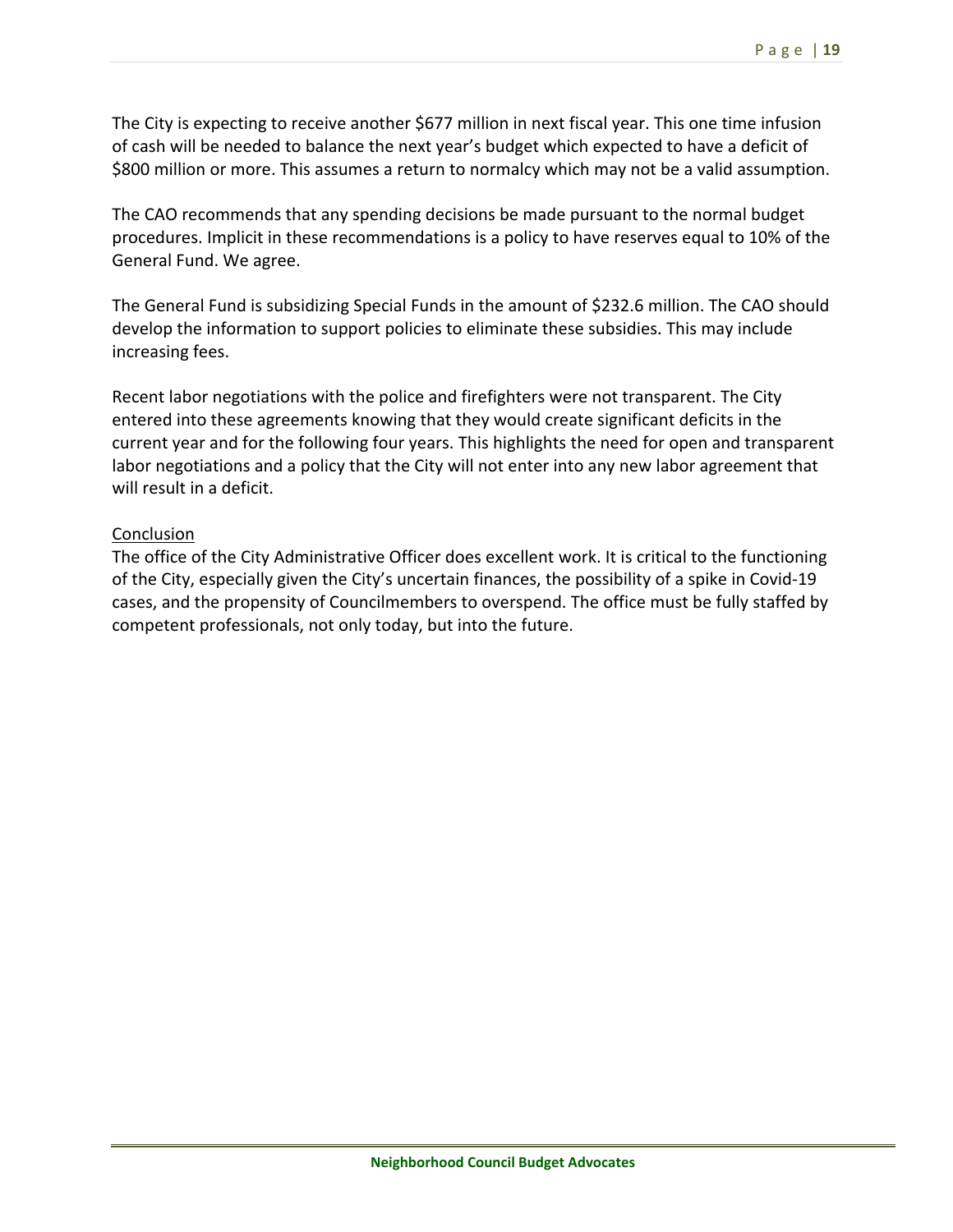## **Report on the City Attorney's Office**

#### **Attendees at a meeting on February 24, 2021**

For the City Attorney's Office: Jennifer Roth Krieger, Chief Financial and Administrative Officer; and Michiko Reyes, Budget Director For the Budget Advocates: Liz Amsden and Carol Newman

#### **Budget Advocates' Recommendations**

- The City must fill at least the most necessary job openings in the City Attorney's Office so it can do the best possible job to try to limit the liability of the City in civil litigation [*liability claims directly affect the City's budget and deprive the City of money it could use to provide services*]
- The City Attorney's Office must prioritize rebuilding the trust of the Courts, counsel, and litigants, as the reputation of the Office has been damaged by revelations of alleged conflicts of interest, alleged mismanagement, and suggested corruption, so that the Office can re‐focus its efforts on limiting City liability instead of defending its own actions in Court as it has been forced to do [*sanctions against the City Attorney's Office for its conduct in litigation has already cost the City millions of dollars*]
- The City Attorney's Office must continue efforts working with City departments to proactively reduce liability claims against the City from City employees and other litigants [*enhanced accountability, especially within departments, will reduce both litigation and settlements*]

#### **Report**

The City Attorney's Office (Office) has been decimated by the City's hard hiring freeze, complicated by many retirements. A significant portion of the Office's employees were older to begin with, and many senior personnel took advantage of the Separation Incentive Program, including heads of departments and units and many senior support staff. There are currently about 135 vacancies in the Office. Ironically, the earlier proposal of the City Administrative Officer (no longer on the table for this year) that 143 positions be cut from the Office nearly happened anyway by attrition without any layoffs.

Accordingly, the Office reports that it is basically disabled and stretched to its limit. The Office personnel believe that they have suffered disproportionately compared with other City departments. Among other things, the Office has received an allotment of only 40 doses of vaccinations even though its employees may be required to appear in person in Court on a regular basis. The personnel are maxed out and burned out, on all sides of the Office (criminal, civil, and municipal). This has made it much more challenging to pursue and enact serious restorative justice reform on the criminal side, which the Office wishes to do. On the civil side, the Office continues to see increases in cases filed against the City, although there are fewer litigators to handle them. On the municipal side, the work is slowing down. The Office's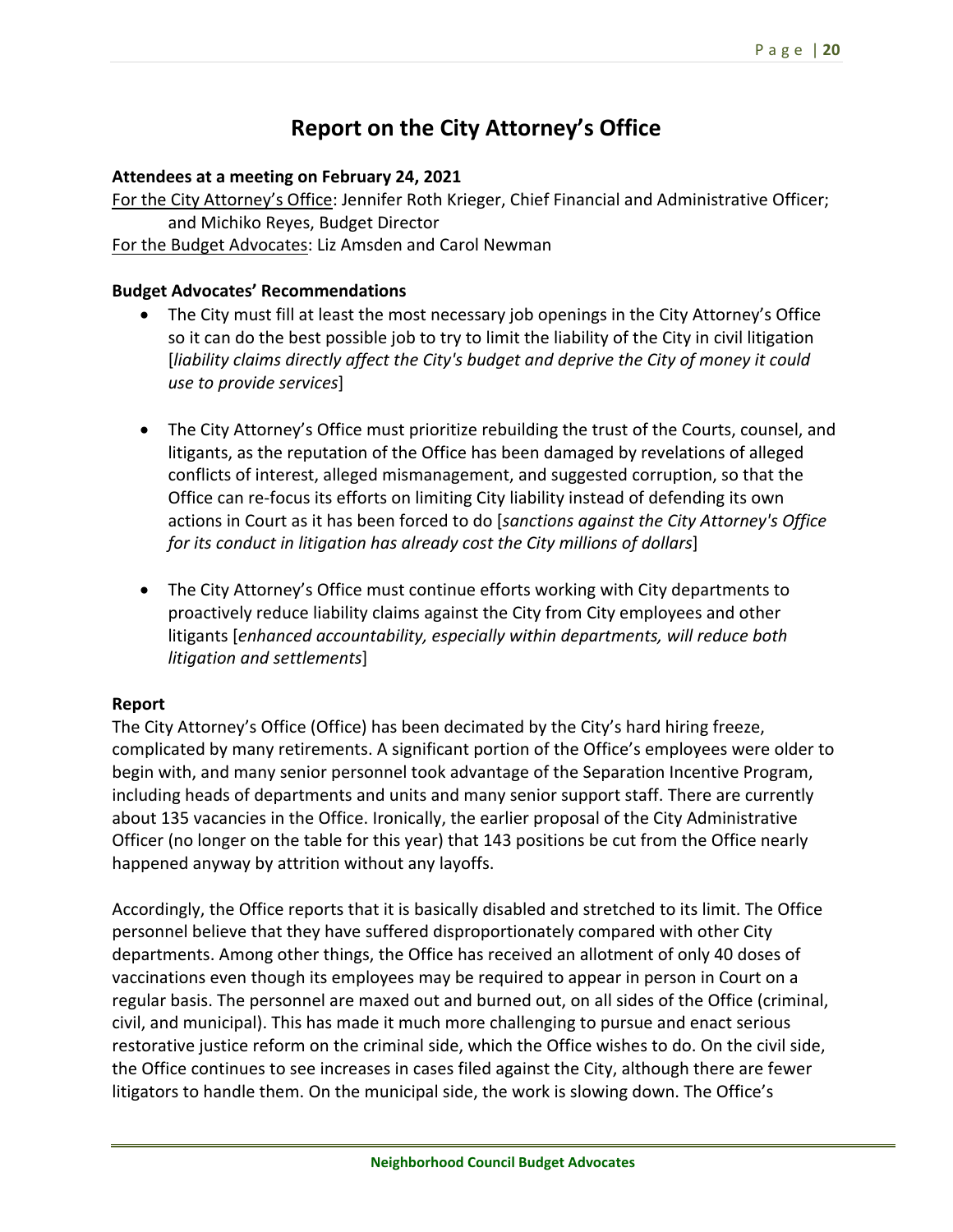priorities are to hang onto the remaining staff that it has (approximately 1050 employees) and hopefully to hire back some of the vacant critical positions. The vacancy rate is 12‐13% for both lawyers and non‐lawyers. Very little funding is available for outside counsel on those cases which should have it.

The Office is waiting on anything that can wait, and has already deprioritized anything that isn't legally mandated. Telecommuting has been encouraged but is getting harder because at least some of the work requires close supervision. The Office is in discussions about continuing to work remotely to the extent possible or desirable. However, one good thing is that the Office may not need to expand (lease more office space) if some degree of telecommuting continues.

The Office hires directly, and is not subject to Civil Service. If allowed to restaff, the Office would usually hire entry level employees once all possible intra-office transfers have taken place, but certain positions require a more experienced staffer. For instance, the Office lost a bond attorney. That position could not be filled by an intra‐office transfer, as no one else in the office was qualified to fill that position. Therefore, right now, the Office does not have an attorney qualified to fill that position, and would need to hire from outside to meet that need. Obviously the relatively low salaries of the Office would make that challenging in any event.

The Office cannot identify any other potential cuts that could be made at this point. Ninety‐five percent (95%) of its budget is salaries. Ms. Reyes, the Budget Director, has already made every cut she can and has scoured the budget to save whatever money could be saved.

If the Office had the wherewithal to restructure, the biggest possibilities are on the criminal side, and some changes in the structure of the department on the criminal side are likely over time. There should be a diversion program at every phase of the criminal process. One good example is the renewed emphasis on mental health services. But the courtroom still has to be staffed every day. The Office already has the HEART program, which expunges convictions (primarily homeless people) in return for requiring attendance at programs. Many more ideas are being worked on. The Office has great creativity. The Neighborhood Prosecutor program is very successful and attorneys want to be Neighborhood Prosecutors.

The Office has its own software and has no issues with its technology presently. The criminal courts are moving toward electronic filing but slowly. The civil courts are requiring more of a digital presence (mandatory e‐filing). A year ago the Office received funding for technology and updated a lot of its technology.

The best suggestion that the Office has to increase revenue for the City, or more likely to reduce liability, is to have enough funding for civil attorneys to reduce liability payouts.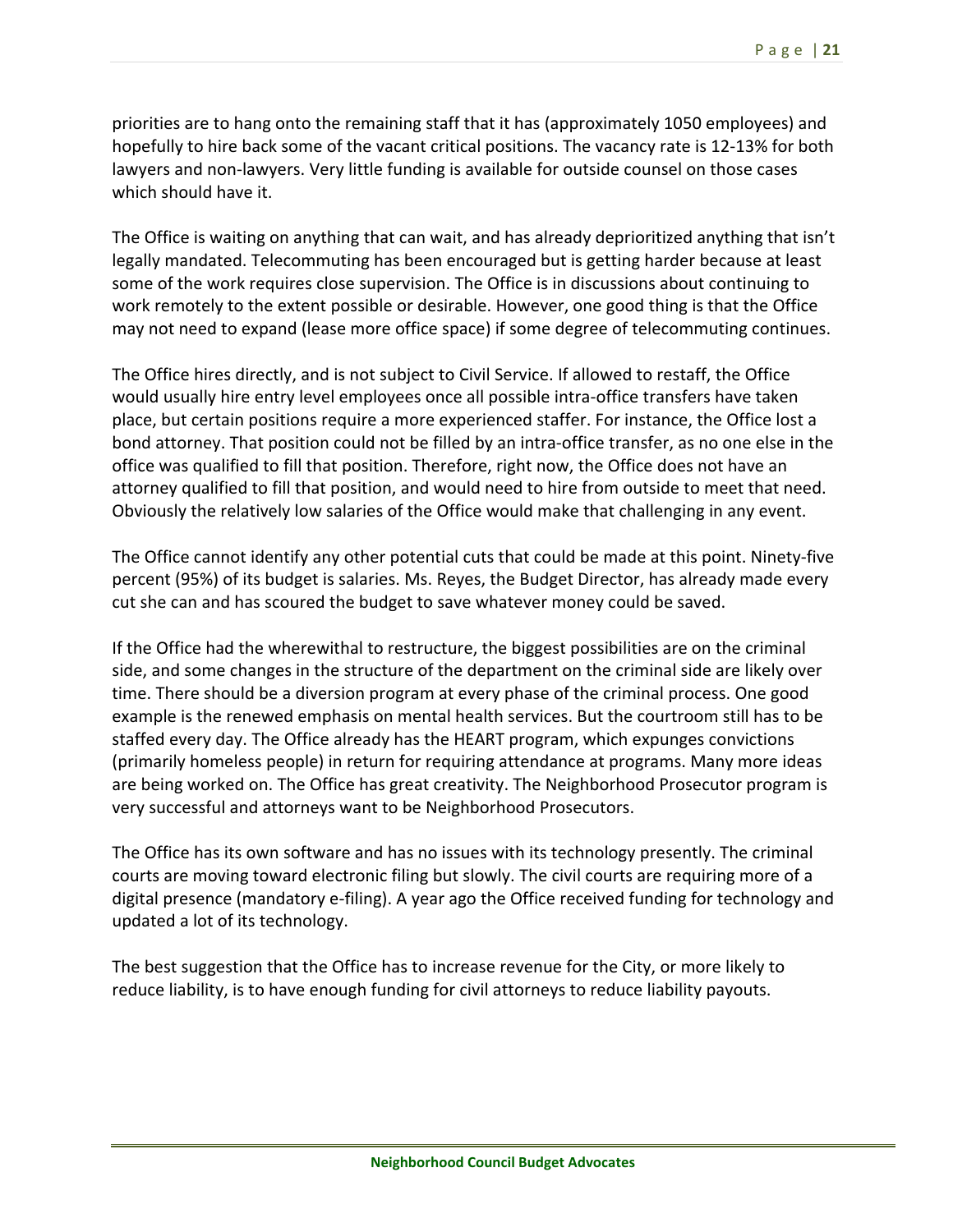## **Report on the City Clerk's Office**

#### **Attendees at a meeting on February 18, 2021**

For the City Clerk: Petty Santos (Executive Officer), Mayra Pucharski (Division Manager), Ruben Viramontes (Fiscal Manager)

For the Budget Advocates: Jay Handal and Liz Amsden

#### **Budget Advocates' Recommendations**

- Commit to funding \$160,000 annually for a new Legislative Management System [*cost to be partially offset by replacing five separate systems, plus the benefits of an integrated system, increased efficiency, improved security and reduced maintenance cost*]
- Give the General Manager the authority to allocate the department budget as the City Clerk's Office perceives its needs to be [*no cost, savings from removing bottlenecks*]
- Prioritize replacing two full‐time positions in record‐keeping [*records are of no use without the personnel to file and retrieve them*]
- Maintain positions that are not funded to expedite filling them once hiring restarts [*no actual cost; the impact on a hypothetical balancing of the City budget is a shell game*]
- Evaluate the Neighborhood Council elections procedures with an eye to streamlining process, expanding outreach to both board candidates and voters [*study costs would be offset by improved efficiencies – plan now, pay later*]

#### **Report**

Although the City Clerk's Office (the Office) administers municipal elections including LAUSD races, following the passage of Charter Amendments E and EE in 2018 City elections are now aligned with statewide races, and the logistics are shared with the Los Angeles County Registrar‐Recorder.

The Office serves as the primary support for the Los Angeles City Council in regards to both staffing and document management. Additionally, the Office handles time keeping and payroll for Council offices, as well as new and small departments.

In the past couple of years, considerable effort has focused on replacing the existing five siloed management systems handling paperwork including Council Files, contracts and City ordinances with a single digital system providing a more user-friendly interface and one capable of automatic captioning.

This system is scheduled to go live sometime in April and, in addition to annual licensing costs will need one-time funding to inform and educate people about the transition.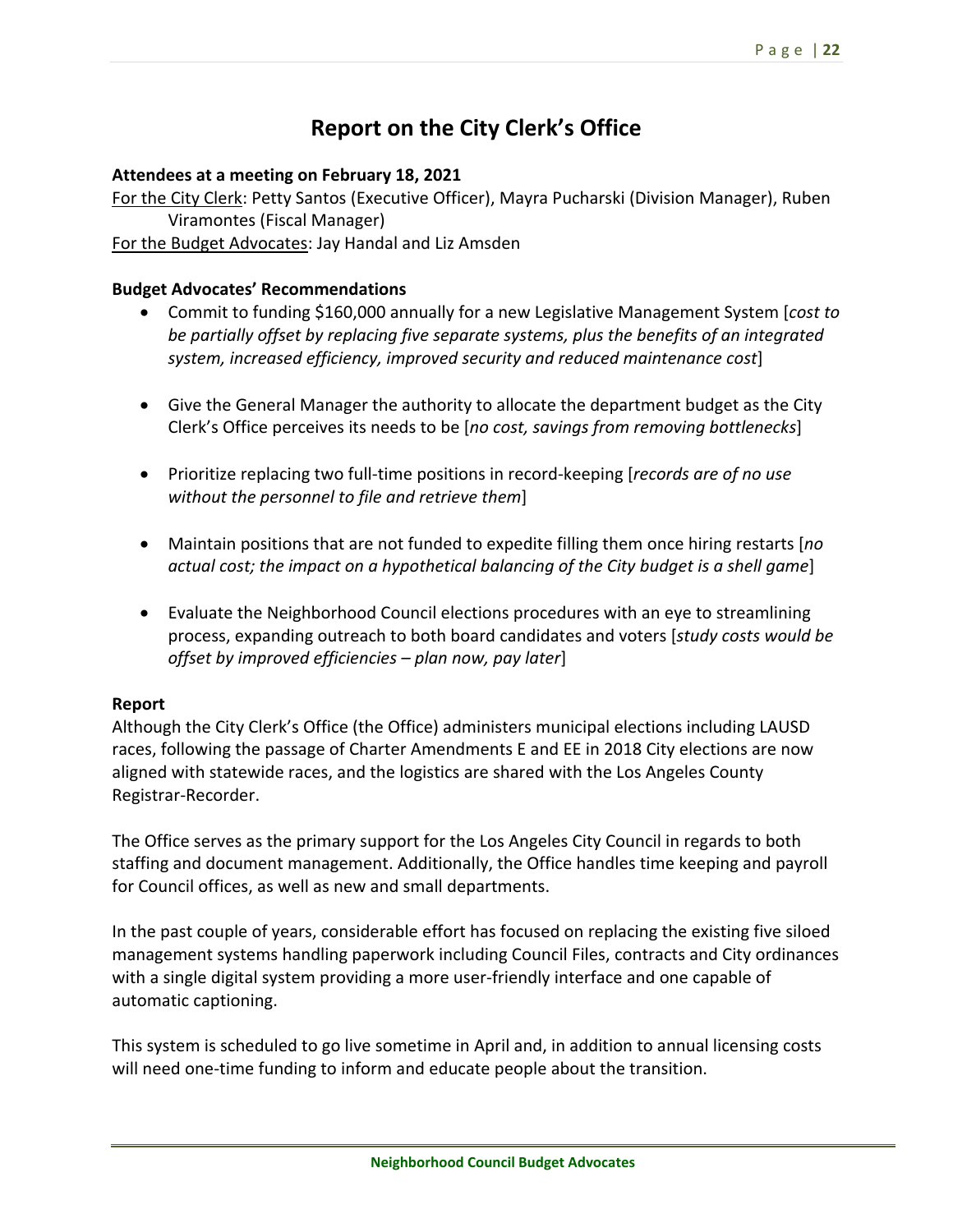#### **Staffing**

Like other departments, the capacity of the Office to perform its mission is being compromised by loss of 21% of the staff to retirement and the Separation Incentive Program, and further aggravated by the hiring freeze, the 3% budget reduction and the loss of unstaffed positions.

On top of servicing the City Council and elections, the Office's priority is responding to Public Records Act (PRA) requests filed with the City Attorney. The lack of key personnel limits its ability to reply to requests from universities and the general public.

The loss of clerical supervisors will affect services to public. When their physical offices reopen, the Office won't have the people to staff them full time and will need to reduce days and hours for answering the phones and responding to walk‐in requests.

The Office also provides hiring requirements for City Council office staff which, due to turnover, can run to a hundred people a month compared to an average of twelve in departments.

In their budget request, the Office has identified eight essential positions that must be filled. Just shuffling personnel from elsewhere in the department will reduce the level of expertise in some areas and create holes in others.

Cross‐training people to handle two or more positions is always beneficial. At times like this and where work is more seasonal, it helps both the departments and employees. If this could be done across other departments, there would be a sharing of the related salary and benefit costs and would provide steadier employment for workers.

While the Office does not hire through the Personnel department, it faces some of the same issues of union control over decision-making – which the City must address. Expanding targeted local hire during a transition period could be an option.

#### Neighborhood Council accounting and elections

The Office conducts elections for the Neighborhood Council (NC) system and, in recent years, has assumed responsibility for NCs' accounting. It has lost or is losing staff who not only are integral to those functions but have irreplaceable institutional memory that will affect the operations of DONE and impact individual NCs.

This is another case where the hiring freeze has created holes in one department only to have them impact another.

One area where the Office has a real opportunity to affect racial and gender equity is through better outreach for the rolling NC elections to increase diversity and turnout, for both candidates and voters.

Folding these elections into the County‐run ones might expand awareness and increase the credibility of the NC system. However, given more people are qualified to vote in the NC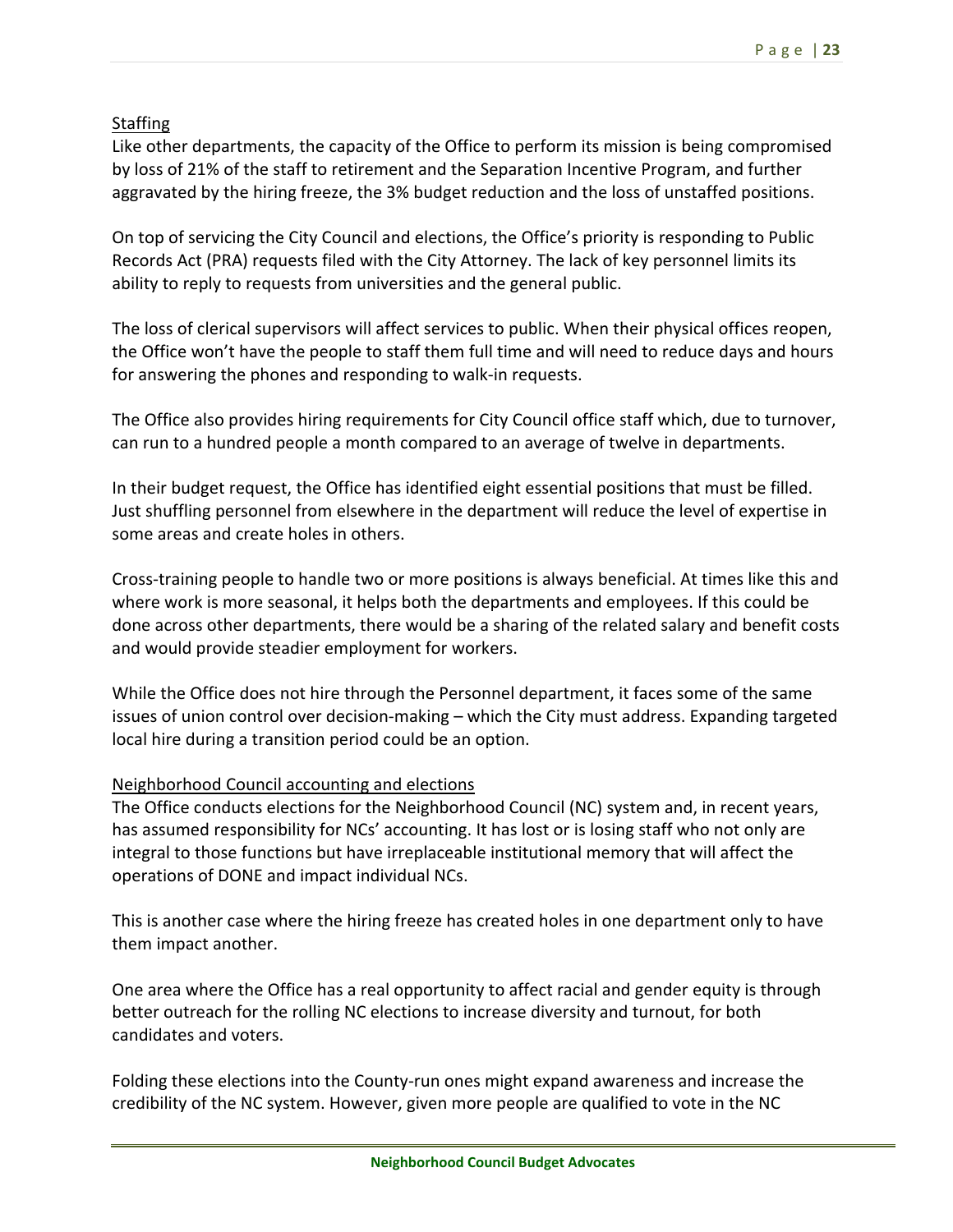elections than under California law, the Office would have to address how to add these additional voters – people who work or attend schools in the neighborhood, 16‐ and 17‐year‐ olds, and non‐citizens.

#### IT Functionality

The Office was another department that was able to swiftly implement safety protocols and move to telecommuting when the Mayor's Safer‐at‐Home policy was implemented.

It has an up-to-date IT sector staffed with its own people, some drawn from the ITA (presumably those lost in previous years' gutting of ITA staff). The Office's IT director would like more people to handle the workload but, at the moment, is handling commitments with existing personnel.

This is another department which, along with ITA, StreetsLA, and Sanitation, is losing staff to the LADWP. This is a chronic situation that must be assertively resolved by the City due to impact of the added costs of hiring and training on the City budget.

#### Conclusion

Part of the Office's mission is to catch and address problems before they occur, which is always a simpler and more elegant solution than dealing with them retroactively.

Eviscerating the department that supports the City Council, provides logistical support for core services, and anticipates and proactively addresses problems is crisis management at its worst

The people who can best address trimming any fat from this department are the City Clerk and its key staff.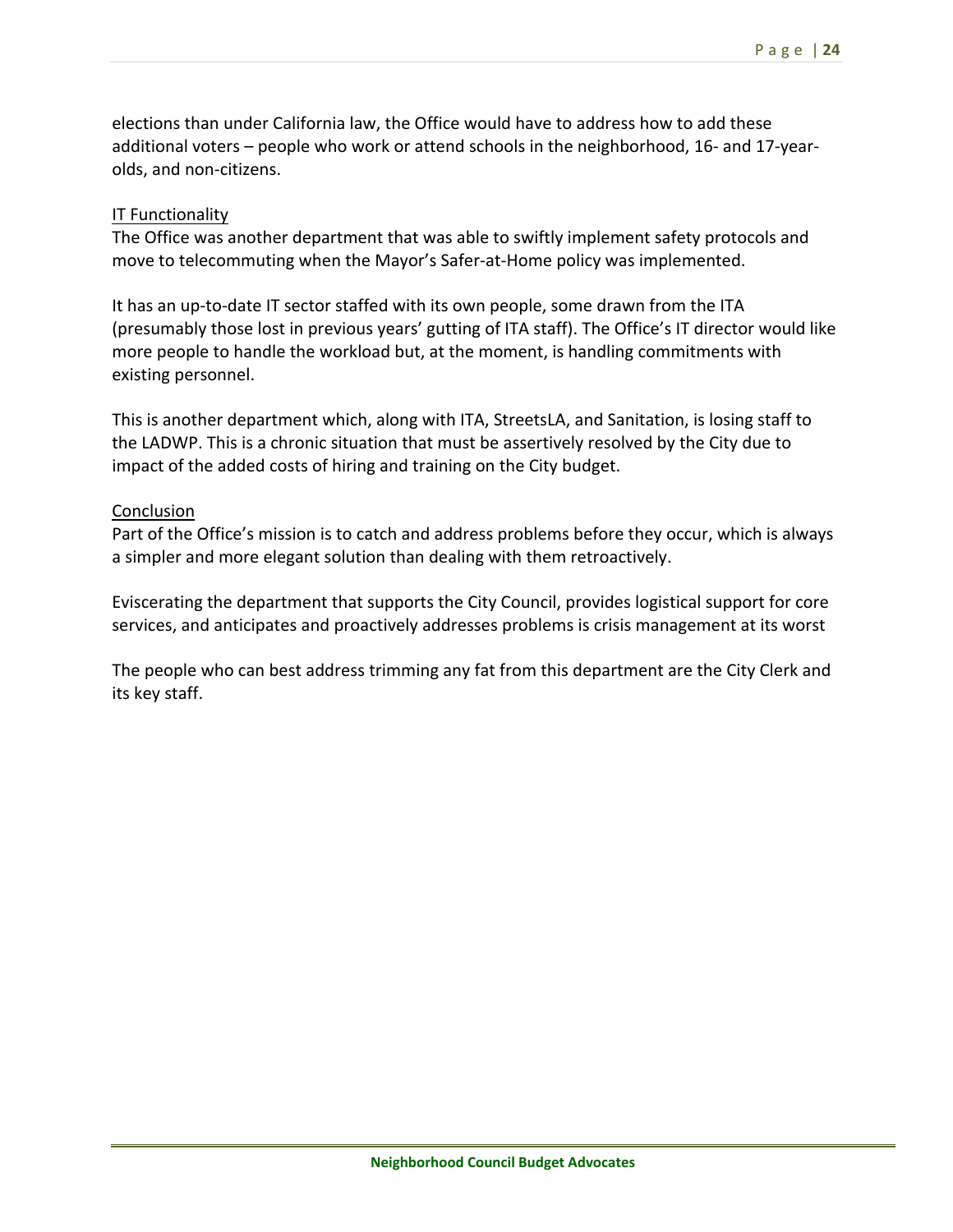## **Report on the Los Angeles City Controller's Office**

#### **Attendees at a meeting on February 5, 2021**

For the Controller: Ron Galperin (Controller), Crista Binder (Chief Deputy Controller), Chris Concepción (Deputy Chief of Staff), Christina Ibarra (Community Engagement) For the Budget Advocates: Julia Moser, Liz Amsden

#### **Budget Advocates' Recommendations**

- Fund more auditors / audits [*net savings*]
- Amend the City Charter to improve the ability to make officials and departments accountable [*no separate cost to ongoing revisions, potential savings*]
- Work with the Controller to use the tools he has developed to find techniques to address challenges, including leveraging ways to use stimulus funds to rebuild the City's finances [*limited if any investment now, potential significant return*]
- Rebuild the City's Budget Stabilization and Reserve Funds [*essential for the City's budget health*]

#### **Report**

Controller Ron Galperin oversees a team of 174 employees who conduct independent audits, manage the City's payroll and spending, report on the City's finances, pursue fraud and waste, and work to create a more transparent, accountable and modern city for residents.

Even before the pandemic, the numbers showed that the City was in trouble with income increasing but expenses growing faster. With the decline in revenues for both the General Fund and proprietary departments (LADWP, ports and airport), there have been financial challenges apparent for nearly a year.

It's hard to replace lost income in a poor economy as it affects individuals and businesses so the only option is to focus on becoming more effective and efficient.

The City Charter sets out the responsibilities for the Controller. Ron Galperin, the current City Controller, has promoted greater transparency on City spending with his Open Data portal, Control Panel L.A. and a variety of dashboards. Effective use of this data to track results is essential, so that appropriate choices can be made at all levels of management and, hopefully, lead to both employees and stakeholders challenging inefficiencies and generating savings for the City.

This financial information is critical to evaluate costs that may be a direct result of the siloization of departments and the offices of the Mayor and Councilmembers, as well as to create a way to assess the enormity of homelessness expenses across the City.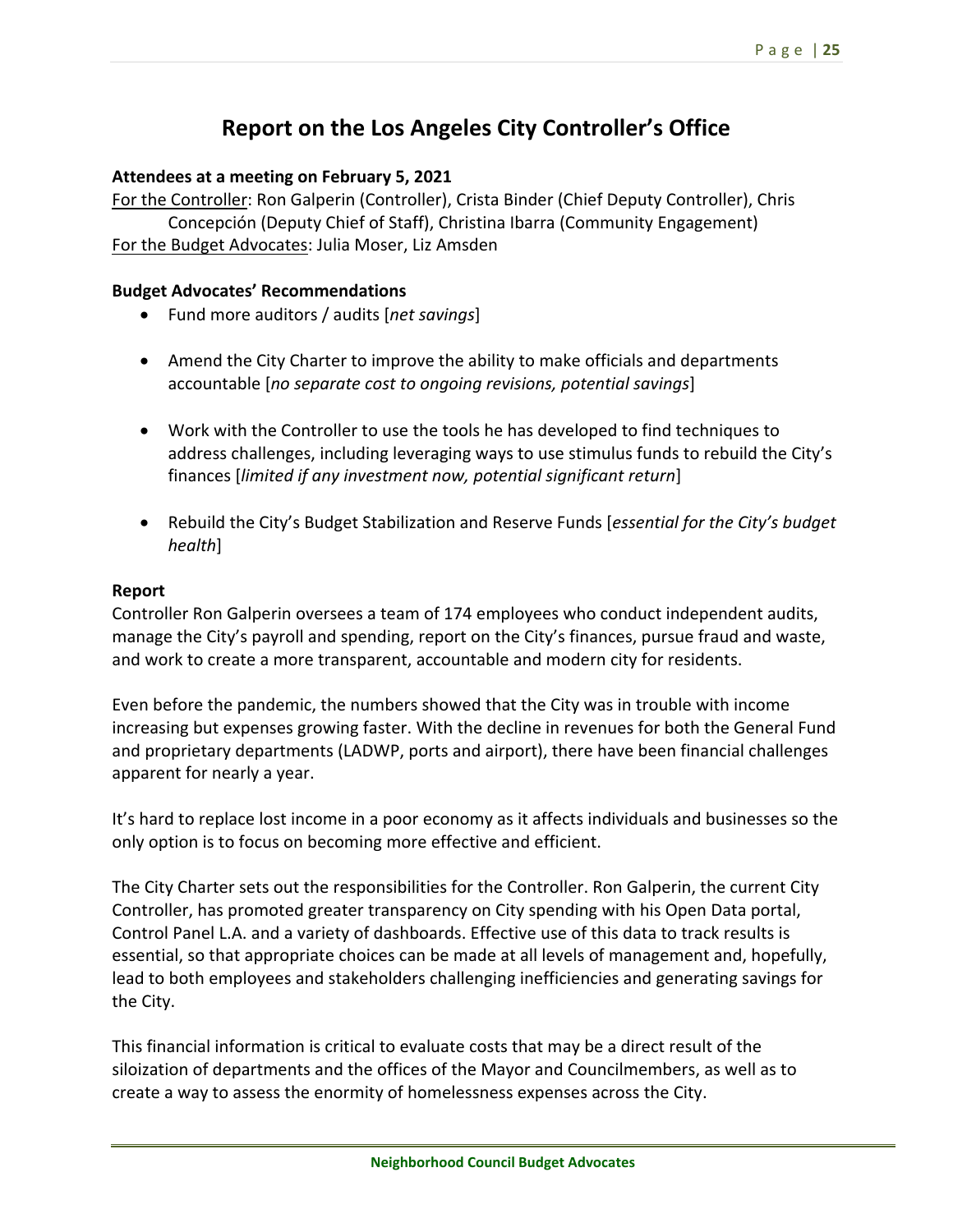This transparency of expenses should lead to calls for better accountability and more effective chains of command to effectuate change. In today's challenging world, the departments and City need to be nimble to fulfill their missions and get out from under a bureaucracy created to serve a different set of conditions than we face in 2021.

The dav-to-dav operations of the Controller's Office keep the City functioning, meeting payroll, and handling financial reporting, but cuts have decimated its ability to perform audits and save the City the money it needs to operate effectively.

#### Audits

There is a proven multiplier effect of dollars spent on audits. The more spent, the greater the financial return to the City.

Audits are critical; they determine if existing controls in City departments are adequate, gauge whether departments are operating efficiently and effectively, and ensure that revenues and expenditures are properly recorded in conformance with applicable laws and regulations. Auditors recommend improvements that promote efficiency and effectiveness of City operations that save taxpayer dollars.

One single four‐year audit of the Street Damage Restoration Fees led to increasing income for the City from \$7 million to \$70 million.

Without increasing funding for the Controller's team of auditors, which already has fewer resources than most other large cities, the City risks losing money, money that would more than cover their cost.

#### **Staffing**

As with other departments, the Controller's office is facing devastating cuts: 18% last year and more coming in 2021 due to retirements and the Separation Incentive Program, with the hiring freeze hindering the replacement of many vacant positions – some crucial – running at 21% at the time of our meeting. Even cost‐effective programs have been hit, making it difficult to retain even accounting assistants.

In their case, this is aggravated by an older employee base and further compromised by the loss of that experience as well as dealing with civil service procedures set up in a bygone era which tie the hands of those endeavoring to restaff with people having the requisite skill sets.

Furthermore, the Controller has nothing left for contractual services including many audits that must be performed by non‐City personnel.

The Mayor has called for department budgets to focus on equity. The Controller's staff come from diverse backgrounds and is already 65% women.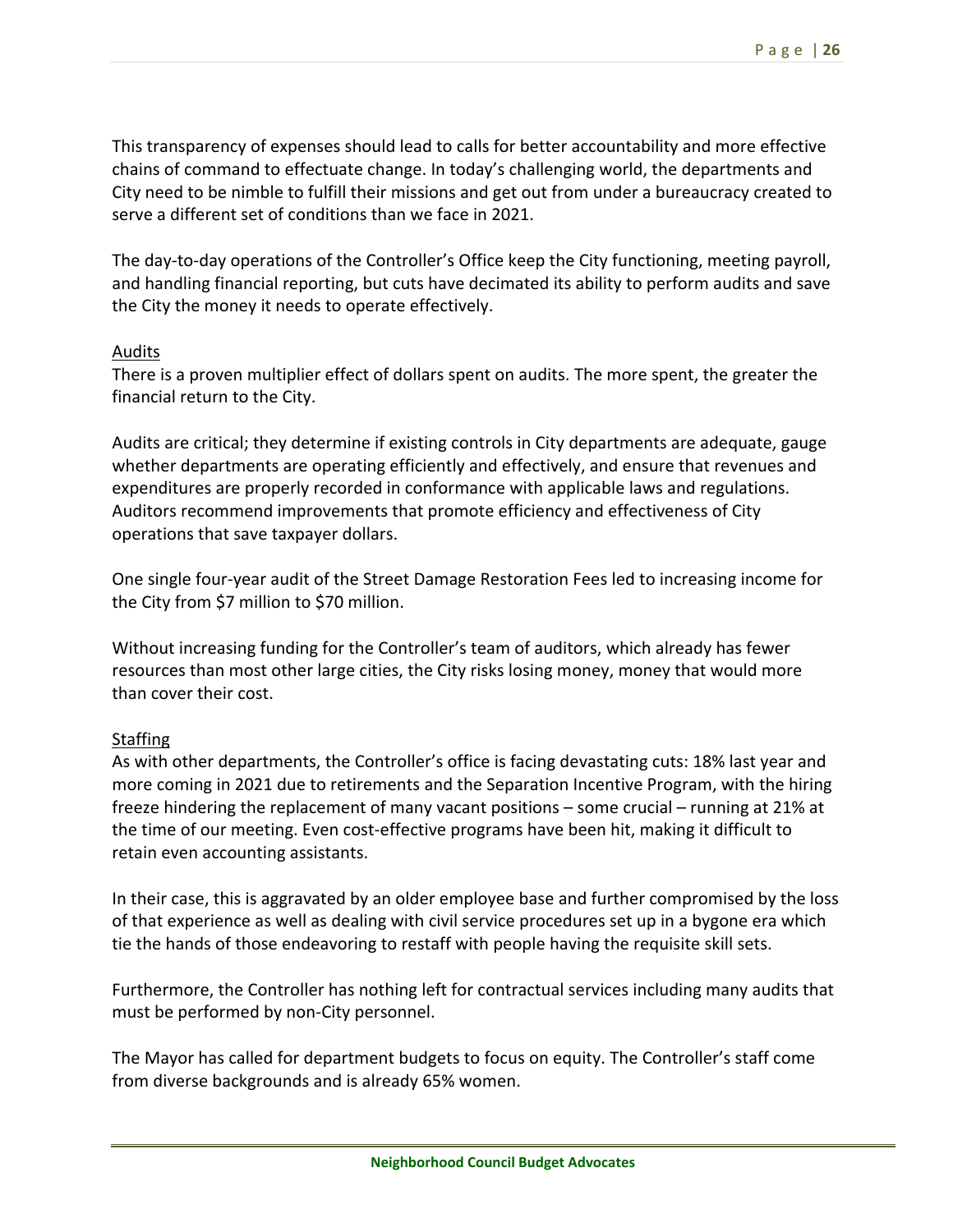#### Functionality

In response to the Mayor advising the Budget Advocates that a City Manager was not needed because the Controller performed that function for the City, Ron pointed out that his title is deceptive.

Despite what the Mayor has said, this is a reporting department – they do it well – but under the Charter's dispersal of power between elected officials, the Controller is not able to manage other City departments. All City departments take instructions from the Mayor and City Council, all budget decisions are made by the Mayor and City Council, and the Controller is responsible for reporting and making it all work.

One concern brought up during the meeting was the haphazard handling of cuts – an issue common to meetings with other departments – imposed from above without regard to the Controller's needs in this case or the impact of unilateral cuts in one department on another.

Another was that with all the changes in the City in the past decade, every area needs to evaluate their position within the governing structure, replace or remove what isn't working, and improve centralized accountability for both departments and the offices of the City's elected officials.

On a side note, a significant portion of the City's General Fund goes towards paying police and firefighters but, due to legal reasons, LAPD and LAFD personnel don't have to live in Los Angeles so their salaries are primarily spent outside the City.

#### Summary

The good news is that the City's treasury is robust so it doesn't face any cash flow issues now. But that could quickly change if it doesn't resolve its budgeting crisis, not the immediate one of lost income due to the pandemic, but the ongoing structural problem of spending more than it takes in.

With the regime change in Washington, California may have better luck in reclaiming its fair share of what Angelenos send to D.C. as taxes. But the City needs a comprehensive plan to effectively leverage stimulus funds and other Federal programs for infrastructure and other improvements.

To meet these challenges, the City doesn't need to increase its overall workforce, it just needs to ensure existing staff can work smarter. And to ensure that the Mayor and City Council support those efforts instead of getting in the way, albeit with the best of intentions.

Finally, the Controller names homelessness as *the* existential challenge for Los Angeles today. *Not* meeting it head on and *not* addressing existing shortcomings within City‐funded programs relating to homelessness will guarantee the City's fiscal condition will remain in peril.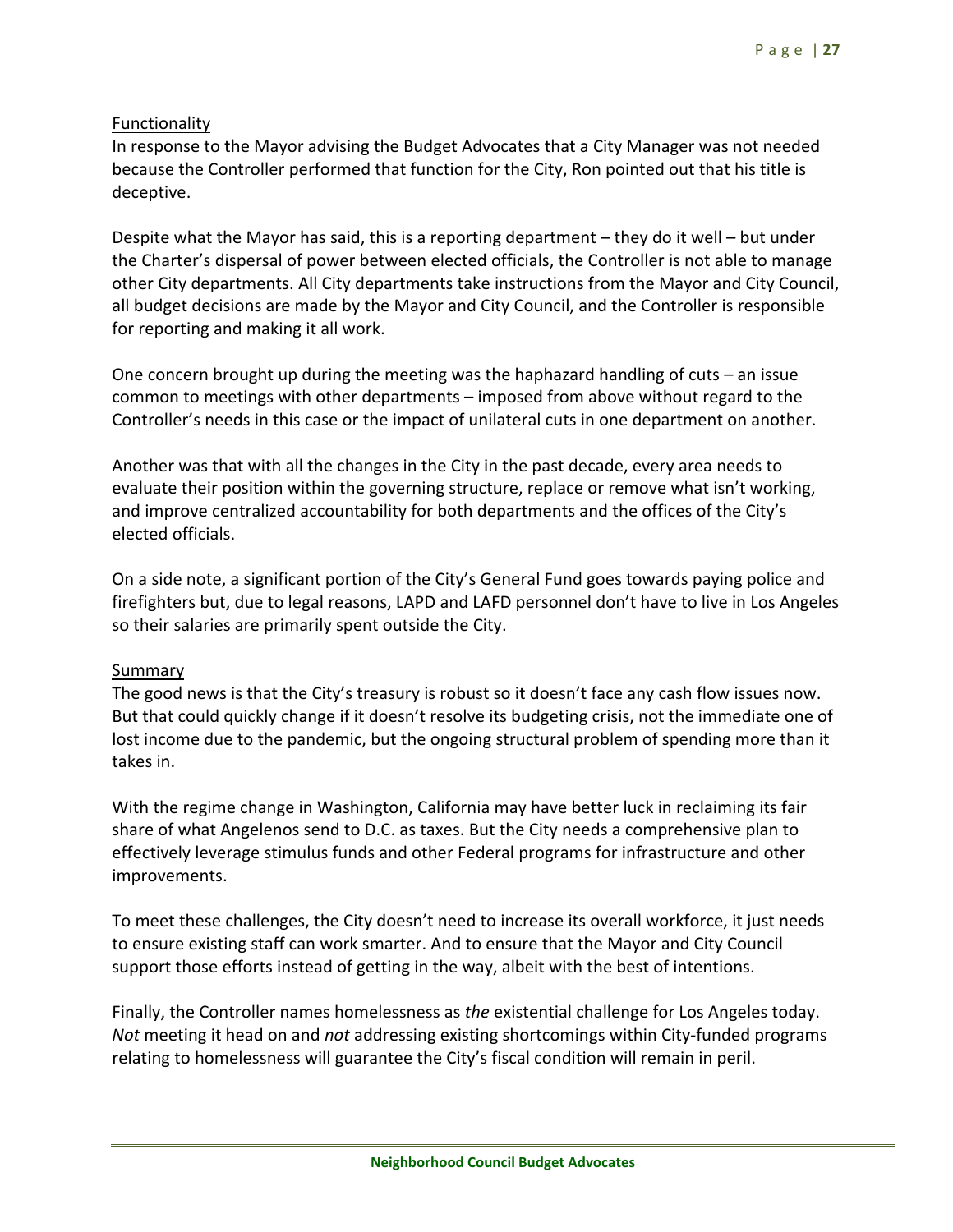The homelessness crisis is an embarrassment to all Angelenos, and a public health and safety crisis which must be tackled with more urgency and efficiency.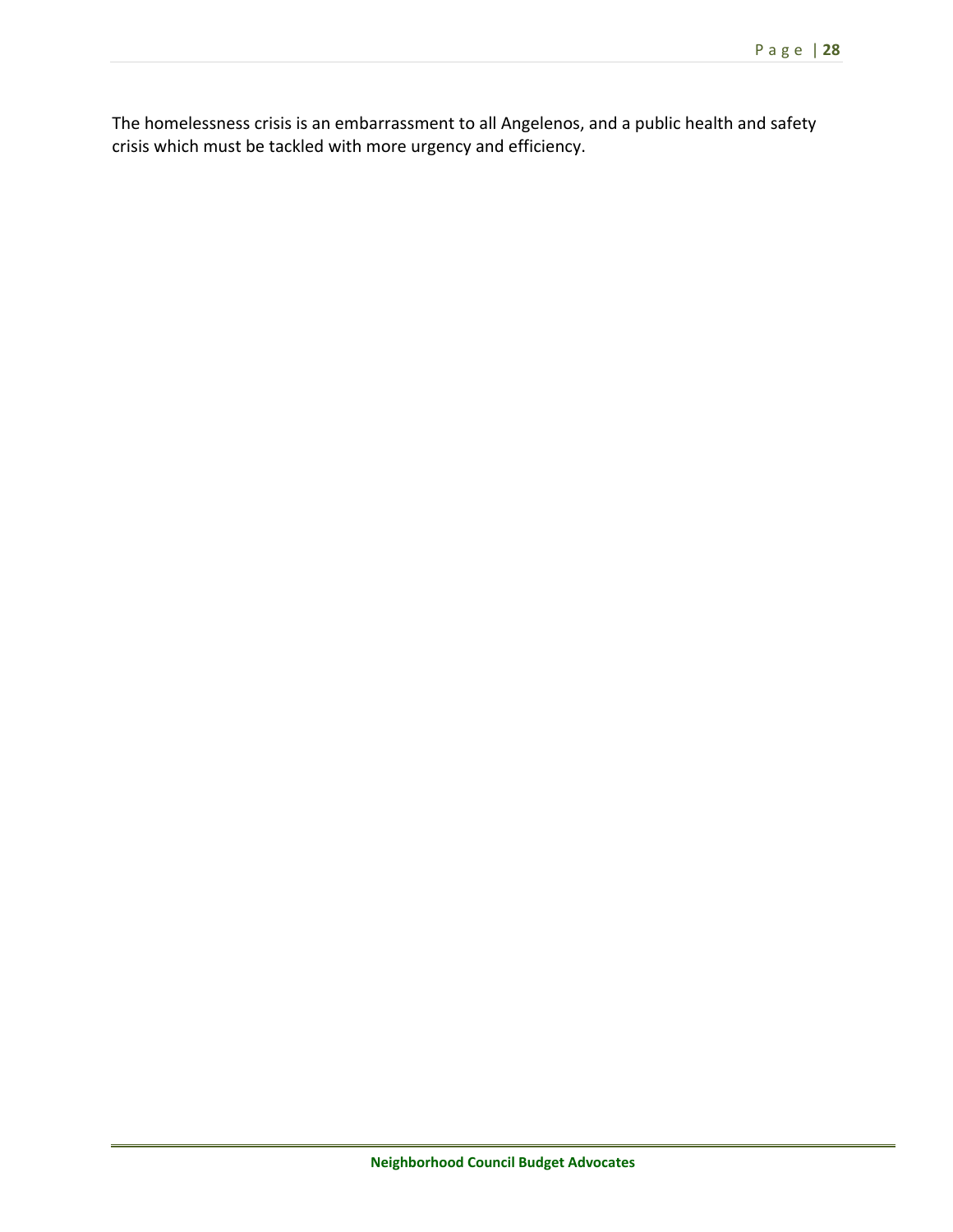### **Report on the Department of City Planning**

#### **Attendees at a meeting on April 1, 2021**

For the Los Angeles City Planning Department: Kevin Keller (Executive Officer), Shana Bonstin (Director of Community Planning), Ly Lam (Senior Management Analyst)

For the Budget Advocates: Barbara Ringuette, Brian Allen, Kay Hartman, Lee Blumenfeld, Patricia Bates

#### **Budget Advocates' Recommendations on the Budget**

- Set the appeals fee at one percent of "full cost recovery" or \$158, an increase from the current fee of \$89, but far less than the proposed full cost fee [a *small increase in revenue, fairness to the average citizen*]
- $\bullet$  Fill five essential positions, now vacant  $-2$  accountants to manage the department budget and 3 Zoning Administrators [*expediting projects that will generate property and sales taxes, increasing revenue*]
- Evaluate and revise criteria for distinguishing between remodeling and new construction, especially "one stick" remodels, which everyone knows are new construction. [*increase in revenue*]
- Enforce compliance with permitting rules, including owner/builder permits. [*enforcement always increases revenue, even when considering cost*]
- Spend community improvement fees such as QUIMBY and the Private Arts Development Fees within the proximate community, so the communities hardest hit by new development are the communities who get the benefit from the fees: Local parks are essential [*no budget impact, redistributes funds*]

#### **Budget Advocates' Recommendations on Policy**

- Complete Community Plans, The Wildlife Pilot Study, and any other projects where costly work will have to be duplicated if not completed within the necessary time frame [*preserves current investment, eliminates possible duplicate expense*]
- Incentivize development of housing for low- and middle-income levels [*advocate for state and federal funds, housing is needed for all income levels*]
- Advocate for local control of land use matters; Resist top-down directives from Sacramento that exclude local input [*local control results in projects that better serve the community and the local economy*]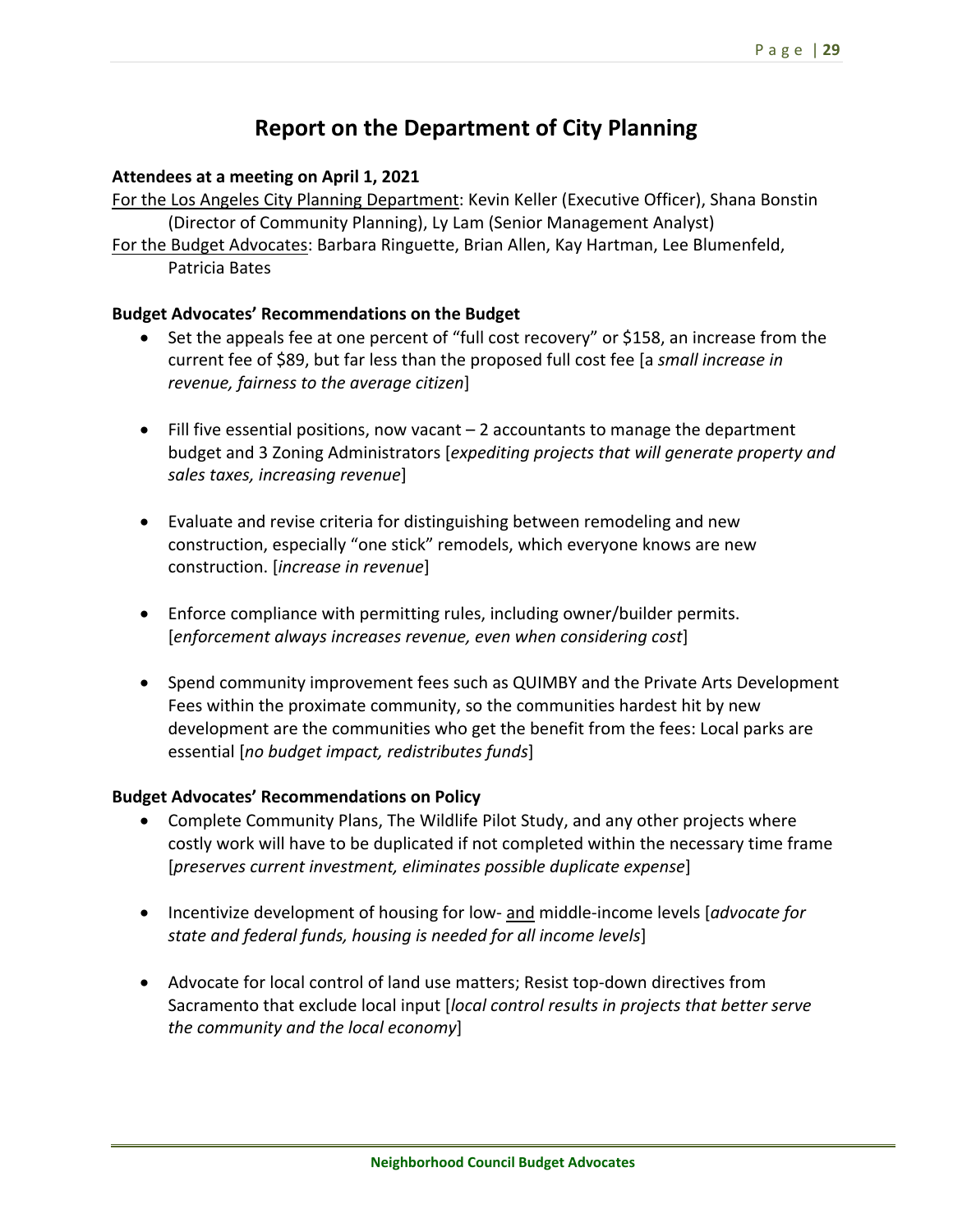- Expand opportunities for Neighborhood Council and public input on all projects including by right projects [*community input results in better projects that boost the economy, increasing tax revenue*]
- Incorporate adaptive re-use of existing properties into the updated Housing Element of the General Plan to quickly increase the supply of housing for unhoused persons, with planning for transition to more permanent housing [*could reduce cost of construction; advocate for state and federal funding*]
- Expand infrastructure ‐ water, electrical, sewer, etc. concurrently with new development [*proactive investments in infrastructure support development and ensure sustainability*]
- Create a position for a City Planning Liaison to Neighborhood Councils [*enhances decision making by Neighborhood Councils*]

#### **Report**

Los Angeles City Planning (DCP) reviews project applications, processing entitlements, and approvals to ensure that future decisions about development are aligned with the City's land use policies and land use regulations. City Planning is also responsible for administering the Zoning Code, promoting urban design principles, and managing the City's historic resources. From overseeing the long-range planning efforts to managing the environmental review of projects, City Planning's work has a lasting impact on Los Angeles.

#### The Pandemic

DCP has faced numerous challenges over the past pandemic year. A major change was the shift of all the many meetings, workshops, and hearings to an online format. In some respects, it is cumbersome, but participation in hearings and workshops has gone up. The DCP website is an excellent source of information on all DCP programs, as are their monthly, quarterly, and annual newsletters.

DCP expanded application and online payment capabilities to provide businesses and residents with remote access to core development services and developed an in‐house Online Application System (OAS). The OAS has made it possible for residents and businesses to submit online payment for planning services, in addition to assisting the Department with accommodating digital submissions for a number of planning approvals during the initial months of the pandemic. Going forward, the best features of the online functions will likely be retained.

Revenue has been negatively impacted by the pandemic. For the current fiscal year, DCP's total budget is \$52.89 million, down 13% from the prior year. \$11.42 million comes from the General Fund in the current year, a 25% reduction in the General Fund portion. Most of the rest of the funding for DCP comes from Special Funds received from application or permit fees. These include the Planning Case Processing Fund (\$23 million), the Long‐Range Planning Fund (\$8.5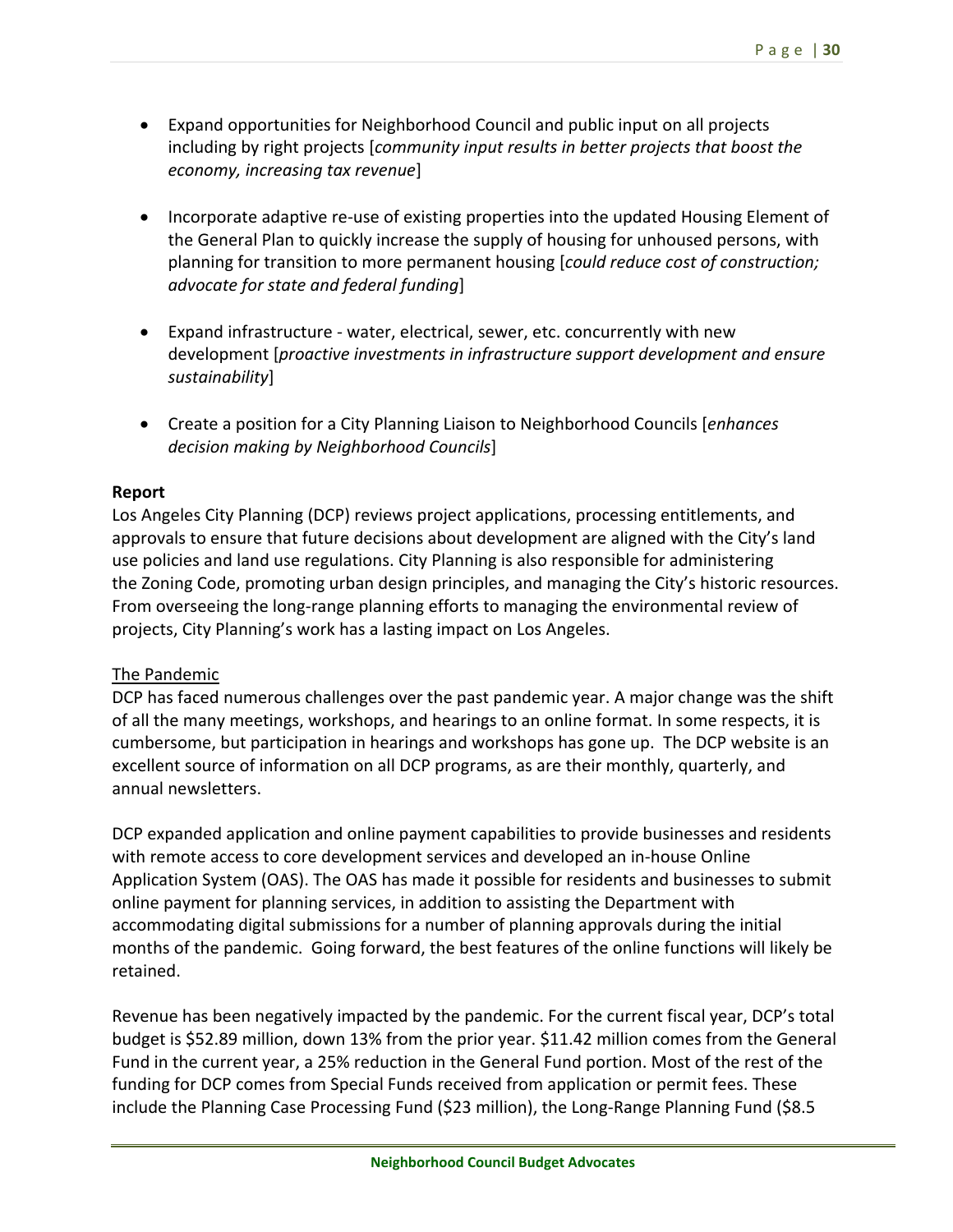million) and the System Development Fund (\$7.6 million). There was an initial steep reduction in fee‐generating applications. Applications have recovered, but not quite back to pre‐ pandemic levels. Certain state law changes have reduced the number of appeals (for example exempting certain uses from the California Environmental Quality Act (CEQA). DCP historically has recovered about 64% of the cost of its services. It is in the process of updating its fee schedule which should help reduce reliance on the City's General Fund.

Total salaries in the current fiscal year budget are \$42 million, a reduction of 12% from the prior year. Contractual services are \$9.3 million, down 20% from the prior year. Each City department was required to reduce its budget by three percent. Staffing has been reduced due to retirements under the City's Separation Incentive Program (SIP) and by the hiring freeze, despite the fact there were no layoffs. There were also pandemic‐related disruptions with contractual work, much of which was involved in producing Environmental Impact Reports. Fortunately, the average age of staff is fairly young so there was not as high a percentage of SIP departures as other departments.

Three of the nine zoning administrators were lost to the SIP, which has resulted in hearings being delayed. Another urgent need is accountants – two accountants were lost to other City agencies which pay more. Further, about 150 of the 400 or so staff were re‐deployed at various times during the pandemic as Disaster Services Workers, most as contact tracers, others at testing and vaccinations sites and for Project Room Key. The DCP has maintained current Civil Service lists and they are ready to hire when able.

#### Moving Forward

DCP is in the process of updating the City's 35 Community Plans to reflect current and future policies and land uses. It was noted that if there is any extended disruption in preparation of these it will be very costly. Money needs to be recovered from the General Fund to ensure that these plans can be completed. Funding for Community Plans comes both from a 7% permit surcharge and from the General Fund. Their completion is very high priority. Development and release of these plans, as well as enforcement of their provisions is crucial to making Los Angeles a livable, sustainable, and exceptional city.

Community Plan Implementation Overlays are being introduced as a way to fine‐tune the policy goals and objectives associated with a Community Plan to fit the needs of individual neighborhoods. They use specialized zoning rules to regulate proposed projects within a well‐ defined area.

Other innovative programs include the Transit Oriented Communities (TOC) Incentive Program, which incentivizes construction of affordable housing near public transit hubs. DCP creates TOC guidelines for all housing developments within a half‐mile radius of major transit stops. The TOC program has already resulted in new housing and much more will result from the program.

The State is producing legislation that would interfere with local programs that are already operational, including creating additional affordable housing. This raises the question of how a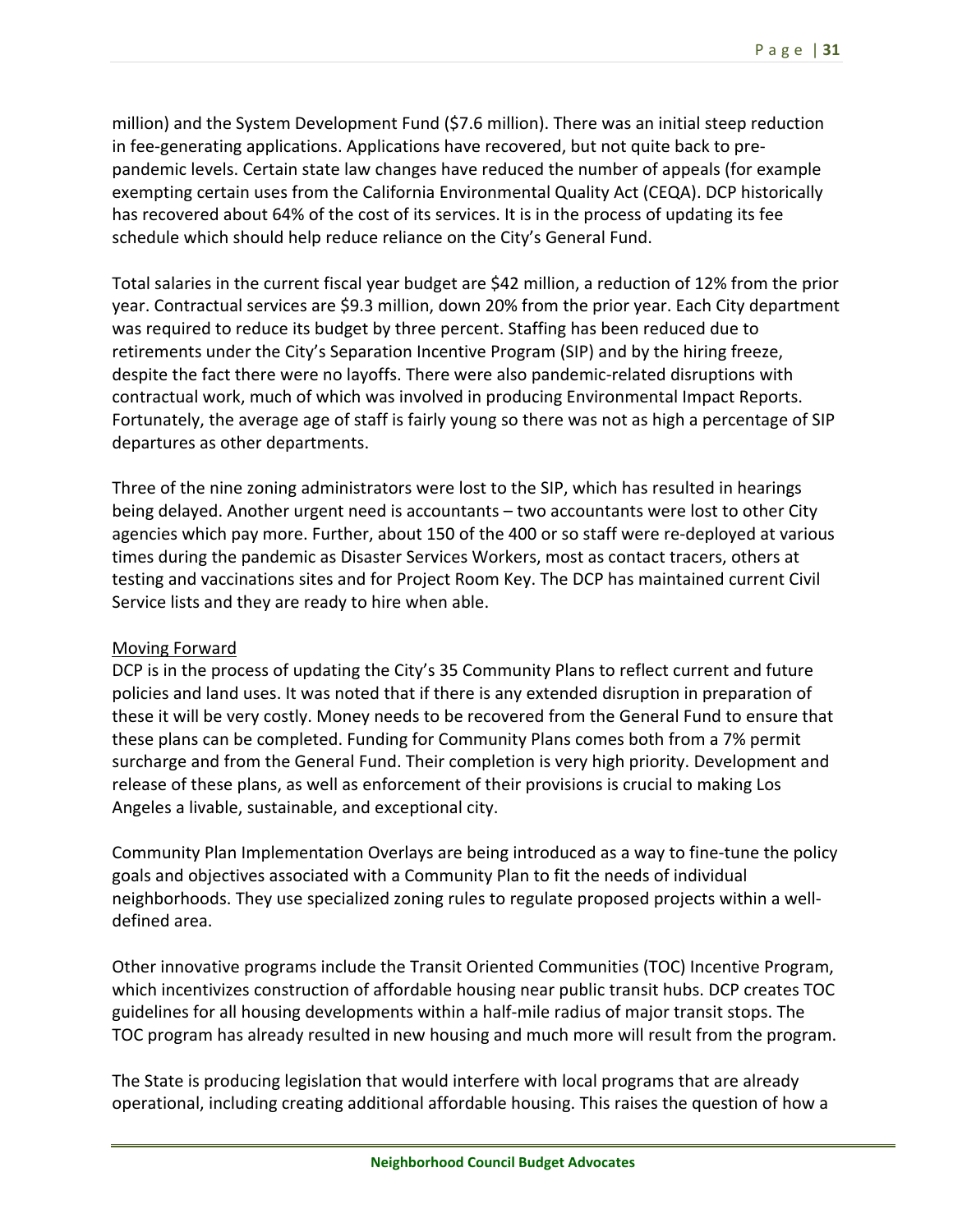more productive dialogue with Sacramento can take place regarding what is working, what is not, and where actual help is needed. An example might be expanding tax credits to assist affordable housing developers with financing, using incentives nstead of dictating zoning and land use overrides.

Another innovative program will address aerial mobility which would include drones. Adding programs, however, would require additional staff.

The City of Los Angeles has designated the eastern Santa Monica Mountains (between the 405 and 5 Freeways) as LA's first Wildlife Habitat Linkage Zone. The City Planning Department's preliminary work for this ordinance can be seen in the Wildlife Pilot Study page of the DCP website. The study is nearing completion, and much already completed work would be lost if the project could not be funded to completion. It does appear from the budget analysis that the resolution authority (temporary) positions assigned to the study were discontinued. We are asking that those positions be restored.

The program for ensuring compliance with the City Home Sharing Ordinance has succeeded to the point where the fees generated are sufficient to cover the cost of the program, which reduces the dependence on the City's General Fund. The fees include a registration fee plus \$3.10 per night. DCP has contracted with an agency to monitor the web for short-term rental advertisements to enforce compliance with the registration and reporting requirements.

The City's Chief Administrative Officer, Richard Llewellyn, Jr., proposed raising appeal fees to the level of "full cost recovery" for the City – or about \$16,000 per appeal. DCP is opposed to this and will ardently push for its proposed fee of \$158, pegged at one percent of the full cost. There are a multitude of reasons for opposing the draconian fee proposed, because it obviously would prevent most citizen appeals. Very few people would think an appeals fee based on full cost recovery would be acceptable.

The Housing Element update to the General Plan, which will guide implementation of the City's housing plan through 2029, is partially completed. It will address housing production, housing stability, equity, and protection of existing communities, affordable housing in all communities, homelessness, and creation and preservation of livable accessible communities. Most people agree that there must be a significant increase in the number of housing units to cover all levels of need and income. Further, consideration must be given to sustainability, mobility, and access to open space.

#### **Summary**

The DCP is a relatively young, vibrant, and innovative City department, and it is truly at the forefront of imagining the City's future. The pandemic has caused disruption in the flow of work, whether the actual planning processes or ministerial permitting functions. It will be crucial for DCP to fill in the gaps where they have lost essential staff as soon as hiring is permitted and to assure funding for contractual services. The fact that DCP is opening a field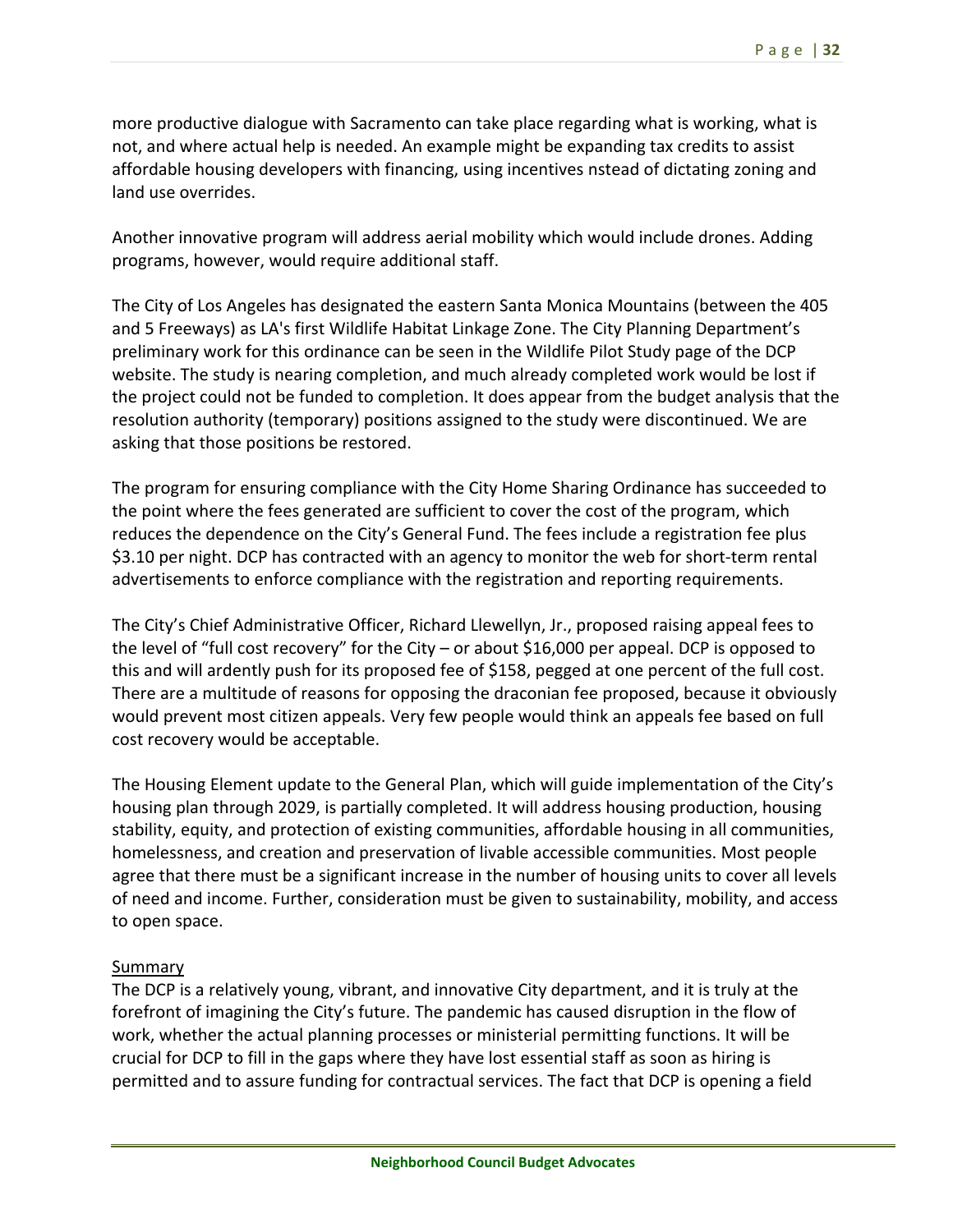office in South Los Angeles is a step in the right direction for equitable delivery of services to all City regions.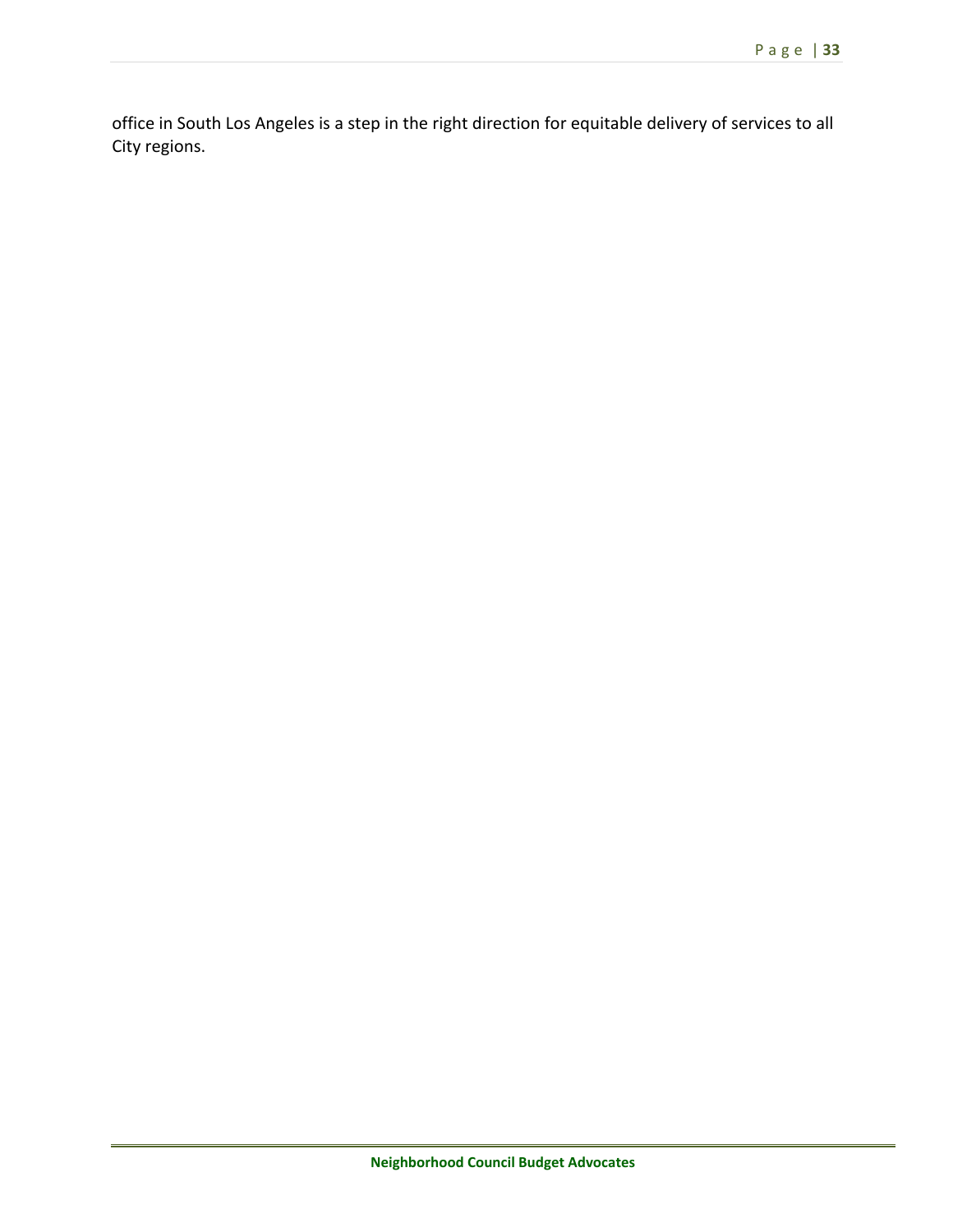## **Report on the Department of Aging**

#### **Attendees at a meeting on March 2, 2021**

For the Department of Aging: Laura Trejo, General Manager For the Budget Advocates: Diedra M. Greenaway

#### **Budget Advocates' Recommendations**

- Restore positions that were retired to ensure full functionality within the department [*pandemic cost / the pandemic and resulting economic crisis has exacerbated the need for services*]
- Actively address food insecurity of seniors to ensure a healthy senior community outcome and prevent further community break‐down associated with lower nutrient intakes [*not addressing this will lead to future costs as senior homelessness increases and moral losses as their ability to contribute to society deteriorates*]
- Address the gaps in access of information technology for seniors to ensure proper access to services online [*existing mission*]
- Advocate for coordinated City and County programs online through access to information technology during the pandemic, so senior services are more accessible, efficient and client focused [*working with existing funds but more efficiently*]
- Increase funding for meal programs to meet the needs of a growing senior population during the pandemic [*pandemic cost / moral obligation*]
- Reinstate Older Workers Employment Program in the effort of using the unused grant money that has been allocated to pay older workers [*use of existing funds*]
- Continue efforts to encourage better government preparation for an older adult population in the future [*existing mission*]

#### **Report**

There are approximately 764,000 older adult (60+) residents in Los Angeles, and this population is projected to exceed 1 million by 2030. Older adults comprise 19% of the City's population and this ratio will increase to approximately 24% (nearly one in four Angelenos) by 2030.

As the City grapples with an unparalleled health crisis known as Covid‐19, older people have become some of the more visible victims. The pandemic has spread among the elderly population with vigor, and evidence has indicated that older persons, and those with underlying medical conditions, are at a higher risk of serious illness and death from the Covid‐19 disease.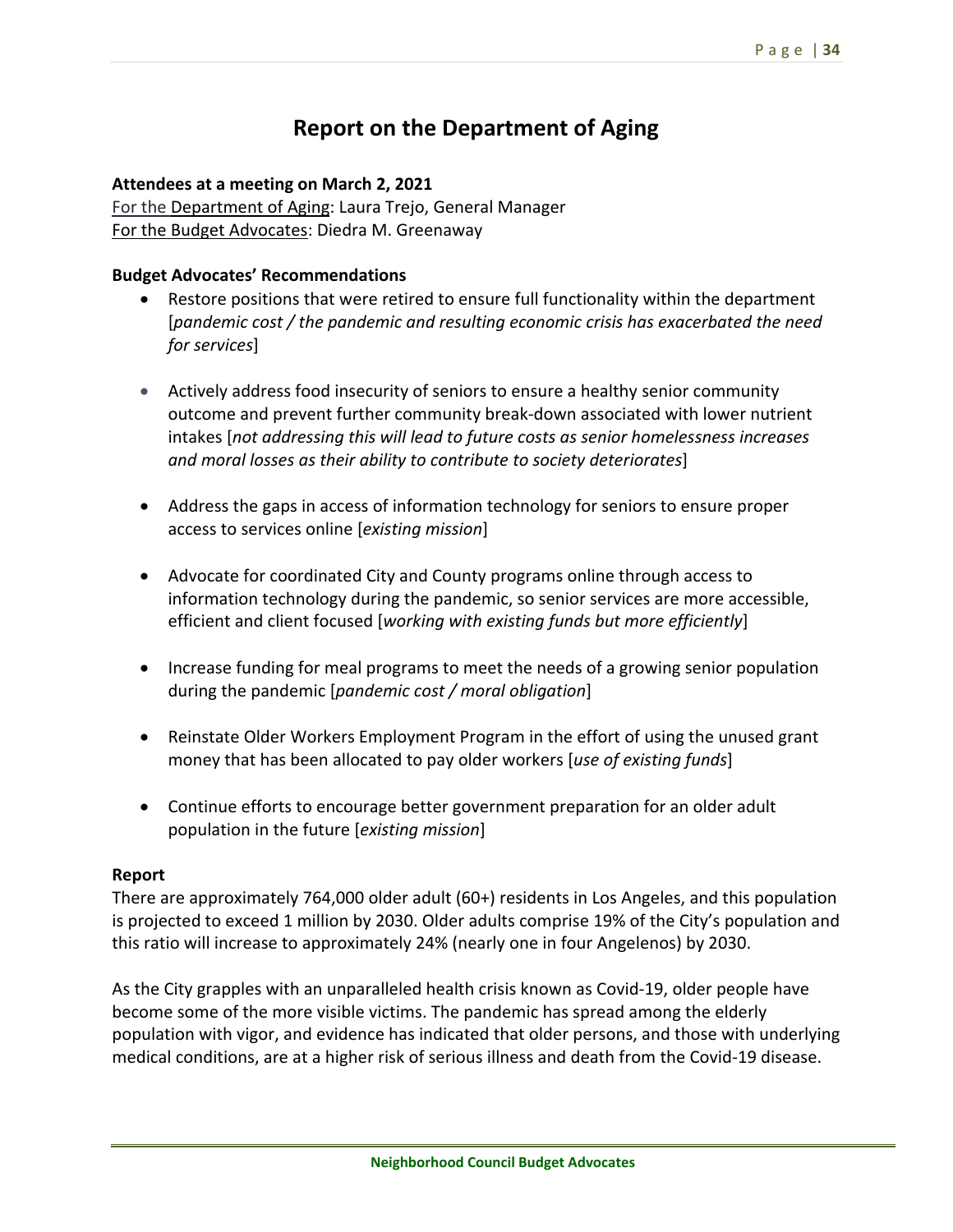#### Food Insecurity

The Department of Aging faces critical demographic changes for the City's senior citizens as it is responsible for the administration of City‐based programs, services, and activities for seniors and their caregivers. However, the scale of economic insecurity among older adults in the City of Los Angeles often goes unnoticed.

Challenges in accessing sufficient food during the pandemic are likely occurring for several reasons. Safer-at-home orders, social distancing, and the closure of businesses, and community organizations are critical to arrest the spread of the virus. However, these policies are also making it difficult for older adults to get food and/or struggle to acquire food due to the cut in services in Los Angeles. The City needs to seriously consider rectifying this issue immediately.

#### Access to IT

Social distancing means significantly less face‐to‐face interaction, which may be particularly harmful to older adults given their existing levels of loneliness. While social technologies can be used to provide critical social interaction during this time of necessary physical distancing, older adults tend to either lack access to these technologies or the skills and experience necessary to use them effectively. This equates to less access to services from the Department of Aging.

#### **Staffing**

The Department's managers describe Aging as a largely grants‐funded Department. However, the grant money allocated to pay older adult workers remains untouched due to the massive cuts in staffing. The significant lack of staffing within the Department of Aging has had a detrimental impact on access of services as well as the checks‐and‐balances required to operate the Department effectively especially on a financial level, and restaffing is solely dependent upon the Mayor restoring the positions.

#### The Challenges of Covid

The City of Los Angeles Department of Aging faces challenges during Covid‐19. The rate of food insecurity among older adults in the City is unprecedented and substantially higher than before the pandemic.

As we enter another year of Covid, issues have become more crucial to the future of the Department of Aging and the fiscal policy of the City of Los Angeles, and none is more deeply associated with our core task, which is to apply independent analysis to public policy. The City's deficits reflect both rising expenditures, especially for Medicare, Medicaid, and Social Security recipients as the baby boom generation retires, and falling revenues related to recently enacted cuts to the Department of Aging.

At the same time, the City of Los Angeles appears to be neglecting key areas, including health care and food security for the elderly, and the plight of recurring issues associated with the inability to access services through information technology and lack of adequate staff to run the Department.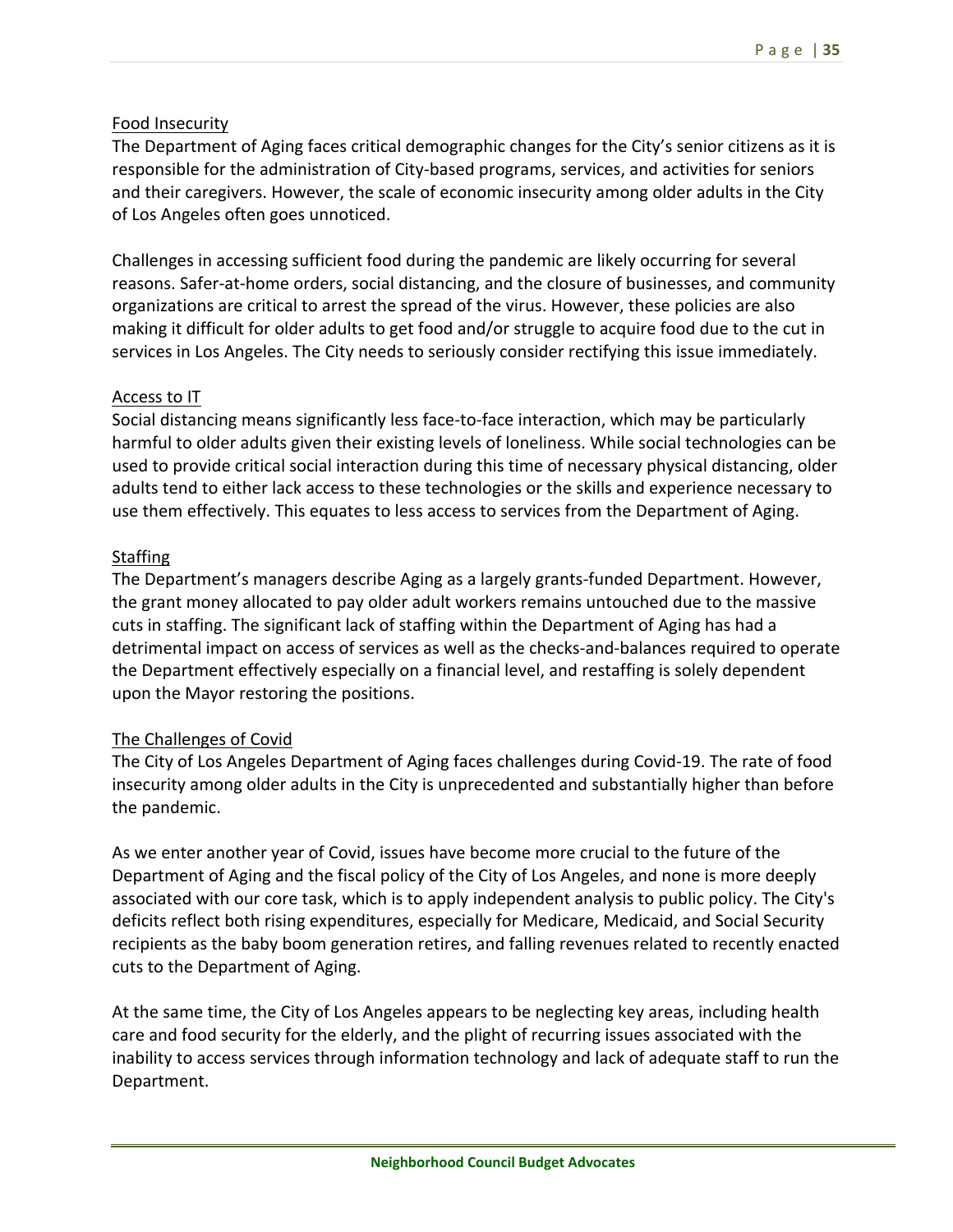# Conclusion

The lack of access through online services due to an inability to access information technology is a major concern. It has a negative impact on food security among older adults who have been advised to strictly adhere to safer‐at‐home orders and, in doing so, may have difficulties grocery shopping or getting prepared meals.

Lack of staffing within the Department of Aging is devastating to the older adults who are residents of Los Angeles. The mayor has declared a fiscal emergency for 2020‐21 resulting from the City's response to the Covid‐19 pandemic and the pandemic's impact on the City as a result of the City's increased expenditures on both protection and services for City residents and the corresponding decrease in revenue.

We offer recommendations for the Mayor and his budget team on how to improve the functionality of the Department of Aging, and how to support older adults in their effective use of digital technologies in order to access services.

It all comes down to reform. As life expectancy increases, the generosity—and cost—of Los Angeles City funding should automatically increase. Well‐designed reforms of the programs provided to the elderly through the Department of Aging will eventually produce large savings and are essential for long‐ term fiscal balance.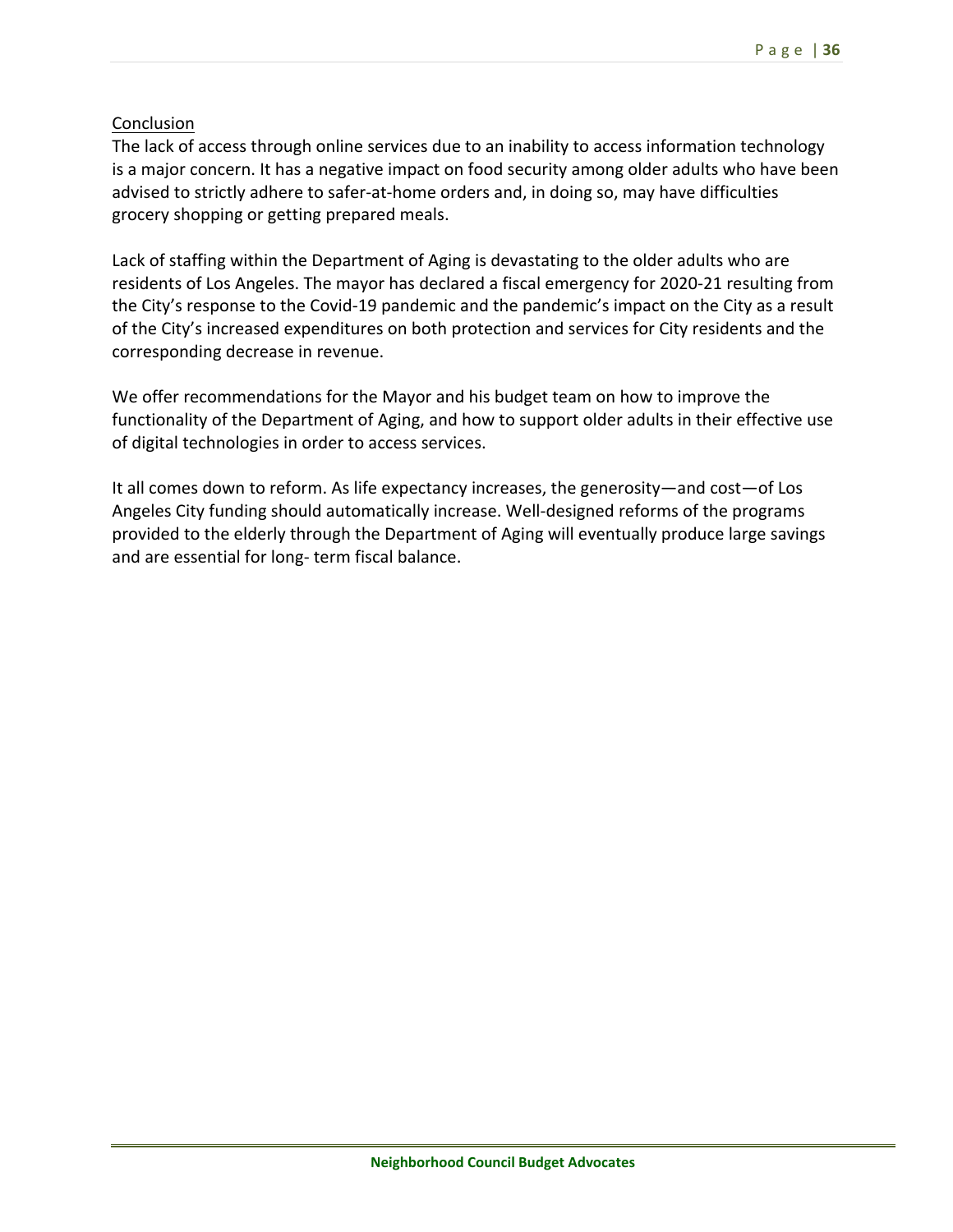# **Report on the Department of Cannabis Regulation**

## **Attendees at a meeting on February 23, 2021**

For the Department of Cannabis Regulation: Michelle Garakian (Assistant Executive Director, Policy and Communications), Jason Killeen (Assistant Executive Director, Licensing and Compliance)

For the Budget Advocates: Jay Handel and Liz Amsden

## **Budget Advocates' Recommendations**

- Maintain staffing [*losses, even of support positions, will directly impact income for the City*]
- Provide ongoing funding for the social equity program [*to improve the ability of social equity applicants to navigate the process successfully and start producing revenue*]
- Reinstate the General Manager's regulatory authority [*necessary to stop delays as State regulations change*]
- Waive the hiring freeze on replacing key personnel [*department does not have the depth of staffing to cover others staff functions*]

## **Report**

The Department of Cannabis Regulation ("DCR") is one of the newest and one of the most profitable departments in the City.

Due to the pandemic and its impact on regulatory approval and the processing of applications licenses, the potential for General Fund income has been limited over the past year. But even with all the delays, the DCR anticipates revenues of \$120 million for FY 2021/21. Delays in collection should normalize in the coming months further increasing income for the City.

The department's number one priority is to process applications, all of which are being expedited with the hope that licenses ready to process will be caught up by May 1 and that 2,000 licenses will be issued by end of 2021. Each license means more income for the City and more jobs for Angelenos.

Its next priority is to update billings and then to finish building a platform focused on educational materials and support for social equity applicants – pre-pipeline entry counselling, pro bono legal help, basic business skills, and training in DCR procedures – to ensure these enterprises can succeed.

This requires the City commit to fully funding the program now, including for applicable contractual services. The sooner social equity businesses cross the finish line to obtain their licenses, the sooner there will be a return on investment for both the licensees and the City.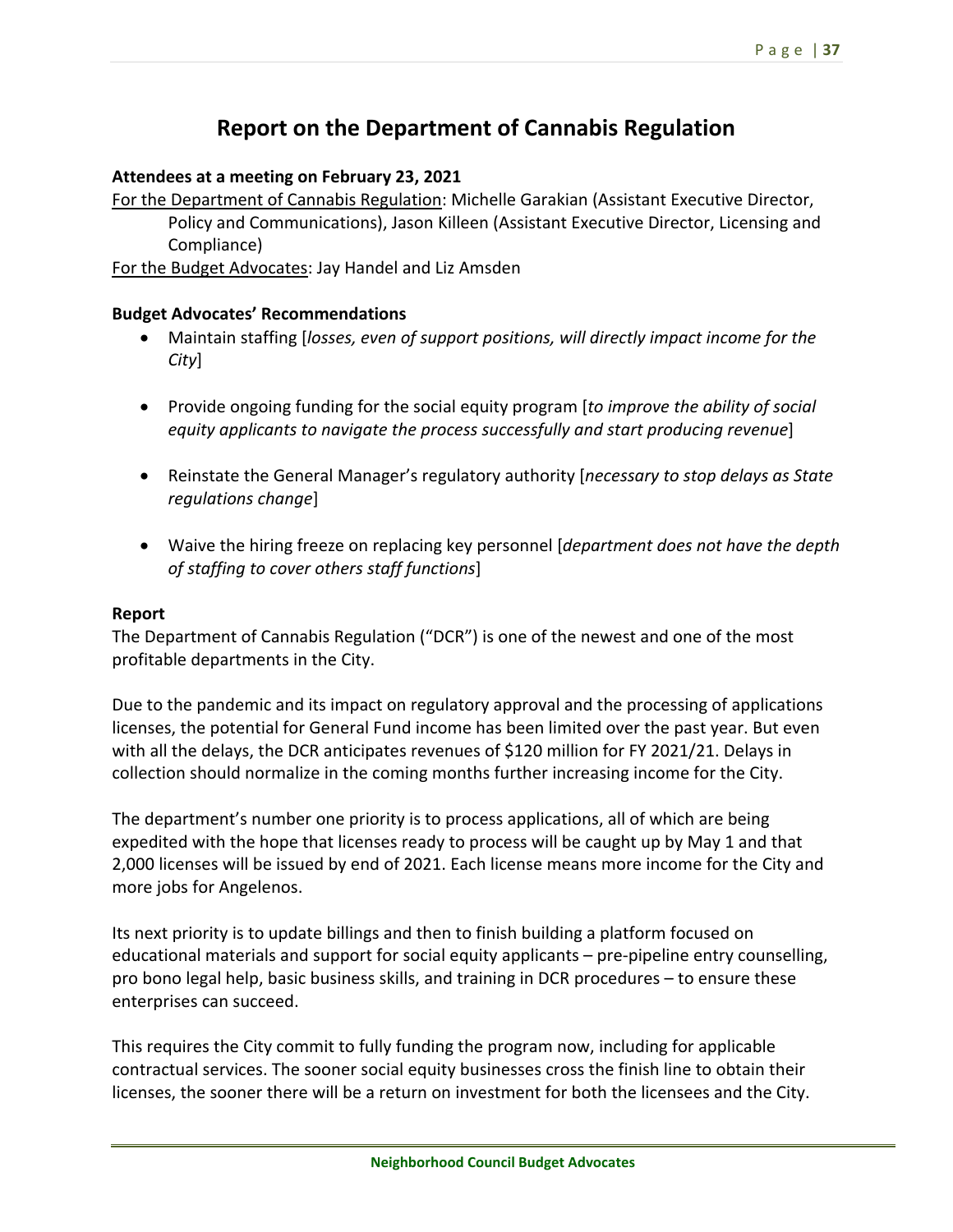Further expansion now seems unlikely given the Mayor and CAO made the request that the DCR demonstrate the return on investment prior to funding. This is a Catch-22 because it was never built into the fees for the social equity applicants.

However, investing in the website (which will be primarily self‐serve) will save the department hours of time, time that can be better dedicated to processing applications, finalizing new licenses, issuing invoices, and overseeing existing licensed locations for compliance and fee collection. In other words, making money for the City.

Furthermore, the more businesses that can be licensed in the coming months, the more positive impact their income will collectively have on City revenues when the economy starts to flourish.

### Staffing

Given the DCR's revenue‐generating status, it would like the Mayor to waive the hiring of replacements for anyone retiring or taking advantage of the Separation Incentive Program. In that over 80% of the staff has worked for the City for less than five years, it doesn't anticipate losing a lot of people but it has a number of open positions and would like the freedom to manage its employment needs.

Staffing up to process existing retail as well as non‐retail and delivery applications and fees will clear the backlog and also drive new applications and increase oversight needs. Impairing this progression will result in loss of revenue for the City.

It would also like the ability to staff more support positions through the Targeted Local Hire Program.

#### Challenges

Bottlenecks to progress include the loss of key Building and Safety, and LAFD inspectors which has delayed approvals. And staffing issues in the Office of Finance have impeded finalization of the DCR licensing portal. Without cannabis-directed funding, the LAPD has not shut down illegal operations leaving these in competition for cannabis dollars that would otherwise be shared with the City.

Since no money flows to the General Fund until every box is checked, it would behoove the City to address how personnel cuts in some departments affect the work of this and others, especially those that generate income.

During the pandemic and subsequent funding cuts, the DCR lost momentum on social equity. With the Mayor calling for a focus on investment in equity and fairness for communities of color, allocating the money already approved for social equity licensing is a place to start.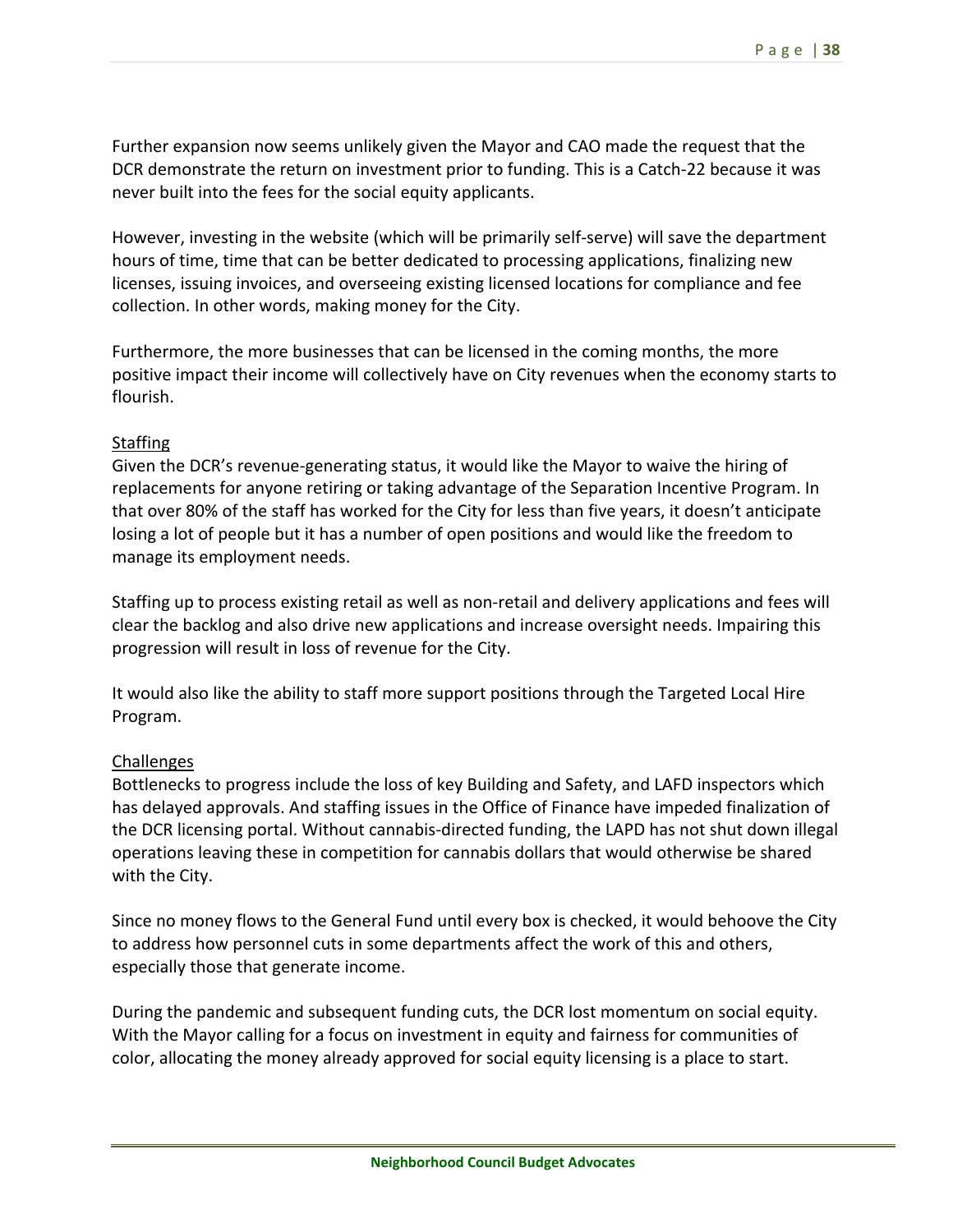Litigation has become an impediment to the DCR's progress with twelve active cases diminishing the ability of three attorneys to support the license processing team. Logistics of enforcement, both to ensure the City captures its due – potentially hundreds of thousands in lost fees and taxes – and to protect Angelenos from the dangers of unregulated activity, need to be further developed and appropriately applied.

This involves multiple City departments – the City Attorney, Building and Safety, the LAFD, and the LAPD – as well as State and County regulators. When property is seized in a raid, it has to be by State personnel who have the authority to destroy or the LAPD will run out of storage space.

The DCR and LAPD have obtained an enforcement grant to build a working group to synchronize targeted enforcement.

### Improvements

The DCR is working to integrate its IT system with that of the City's ITA and build out their needs through the various portals – application, licensing, social equity and complaints – from there. This will save money and reduce interface glitches.

The State is optimistic about integrating its system with that of the DCR to speed up the application timeline but will not address it until 2022.

### Conclusion

Three key requests from the DCR are for the City to:

- exempt it from managed hiring and the citywide targeted reductions;
- fully fund the social equity program; and
- return regulatory authority to the General Manager within specified parameters.

Any business knows you have to spend money to make money. And there is a lot of money to be had here.

The social equity program was a key component of the City's cannabis ordinance. It must be honored.

The industry continues to mature as businesses come on line, the State tweaks regulations, and the application of rules and procedures evolve. This requires that, at least until changes to State requirements abate, the General Manager have the flexibility to address minor problems, such as extending deadlines, before 3‐month delays due to City bureaucracy block progress towards profit.

As with other departments facing micro‐managing by the Mayor and CAO, the City needs to trust its General Manager and refrain from creating paralysis by analysis.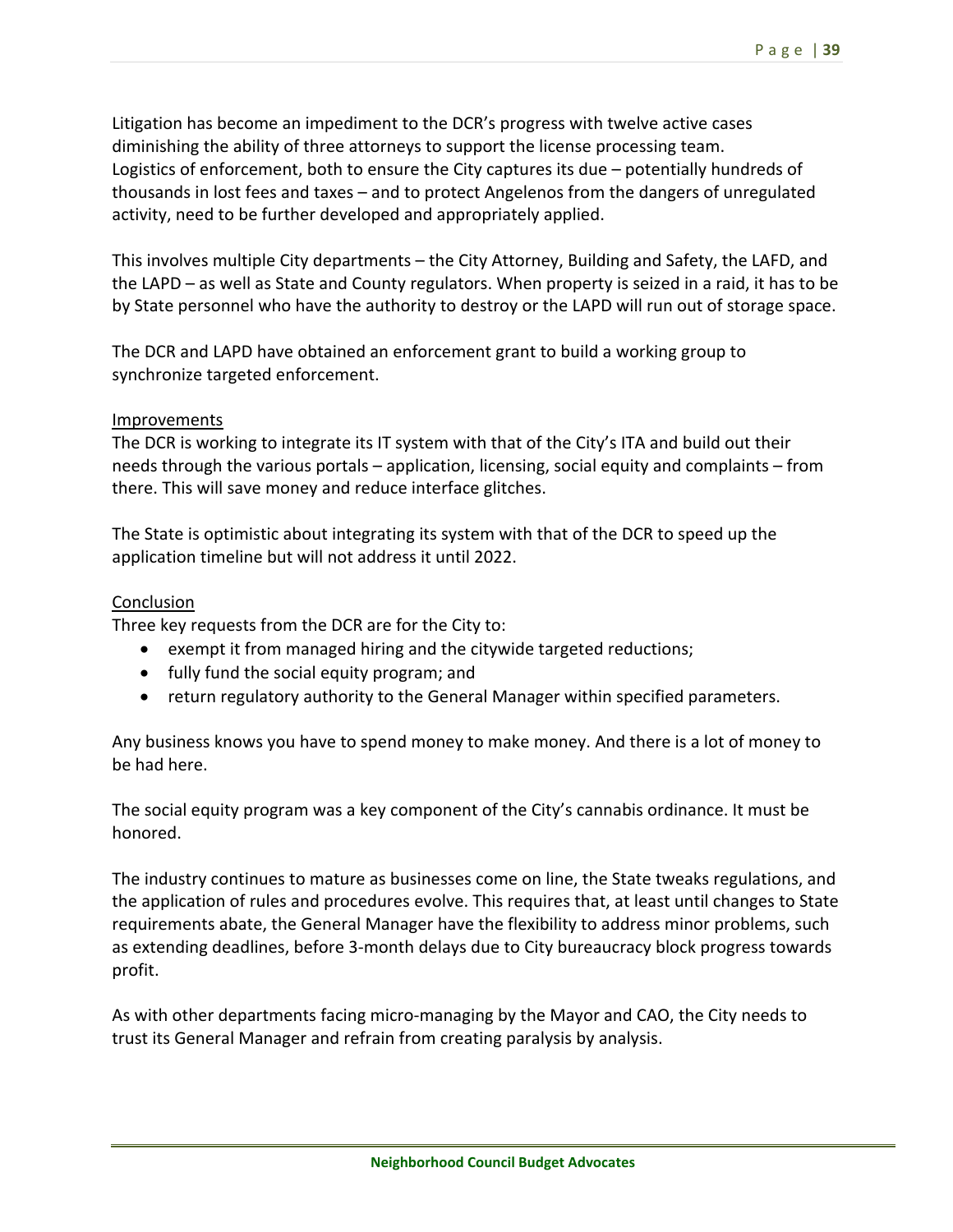# **Report on the Department of Neighborhood Empowerment**

## **Attendees at a meeting on February 5, 2021**

For DONE: Raquel Beltrán (General Manager), Armando Ruiz (Director of Administrative Services), John Darnell (Neighborhood Empowerment Advocate) For the Budget Advocates: Liz Amsden and Danielle Sandoval

## **Budget Advocates' Recommendations**

- Allocate a percentage of unused Neighborhood Council (NC) funds to the Department of Neighborhood Empowerment (DONE) so that DONE has the resources for more consistent and effective outreach to the NCs [*reduces funds for the City*]
- Reassess the purpose of DONE and its support of the NCs in effectively communicating community concerns to the Mayor and City Council [*evaluations should be ongoing*]
- Aggressively expand outreach to all stakeholders to ensure boards are no longer elected by small minorities, in many cases by less than 1% of those qualified to vote [*cost depends on how this can be achieved*]
- Immediately create and post a single, downloadable document of the codified rules and procedures for NCs to be available to all [*no fiscal cost, should be priority for existing staff*]
- Reestablish DONE's weekly newsletter [*no fiscal cost, should be priority for existing staff*]
- Establish a working group drawing on experienced board members, current and retired, from across the City to preserve institutional knowledge and help the department address issues and concerns [*minimal cost, potential for significant savings*]

## **Report**

DONE's representatives provided a great deal of important information during the meeting. This report addresses those issues that the Budget Advocates feel are priorities.

DONE's overall goals differ somewhat from those in previous years. In response to the Mayor's objective to reduce the budget while maintaining key services, its priority for the upcoming fiscal year is to retain staffing and maintain outreach to Neighborhood Councils by folding the mandated 3% reduction into its existing baseline budget. Only one person took advantage of the Separation Incentive Program but shortly after the meeting two key employees departed, leaving the department with some of the same staffing concerns facing other departments.

Providing direct NC support is DONE's core service; what is needed for the boards to operate. To do so adequately requires more Project Coordinators (pka NEAs) which remain at twelve, or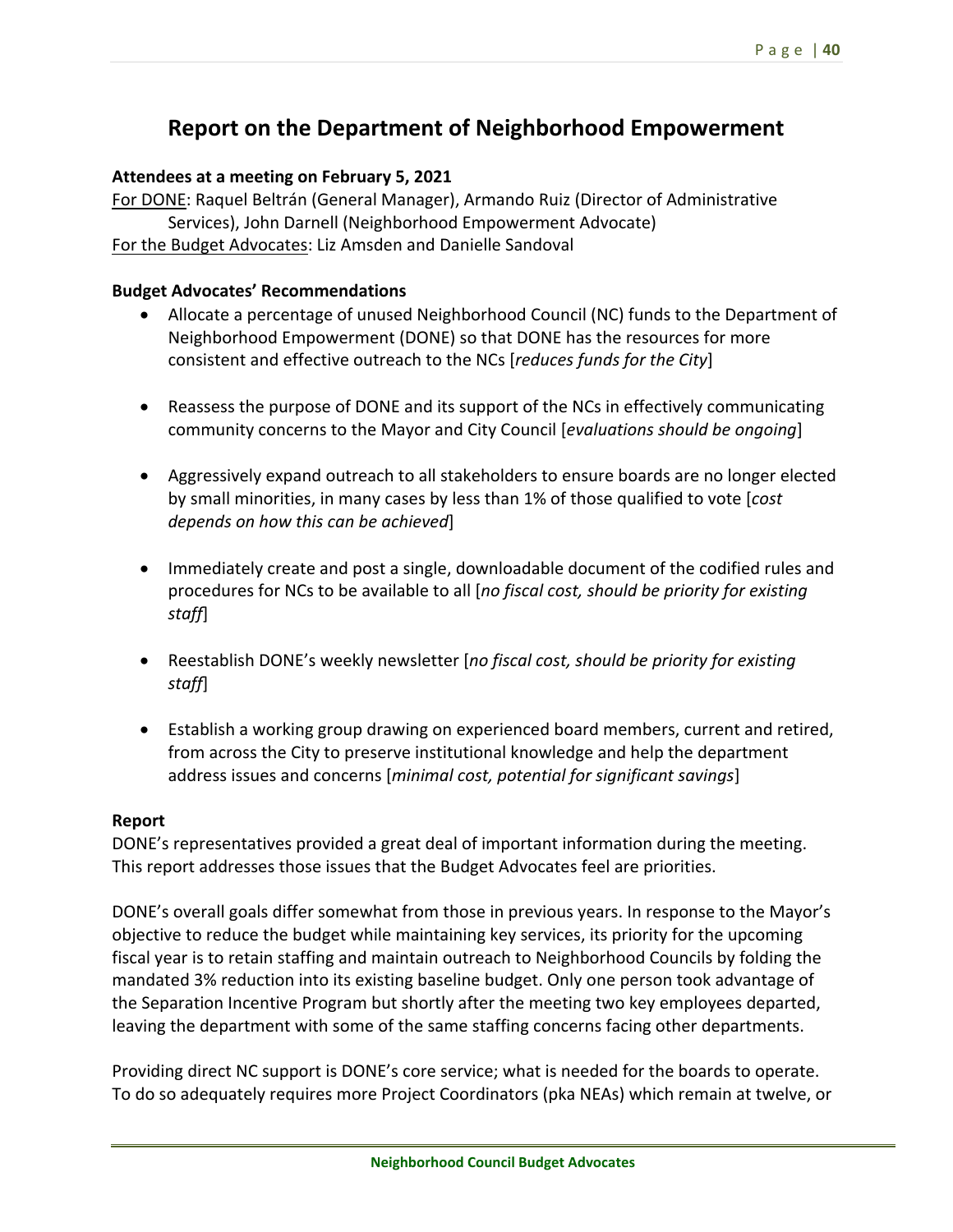one for every eight NCs, instead of the ratio of one for every five to six NCs as previously recommended by Budget Advocates.

Furthermore, DONE's Administrative Services is short‐staffed with only a public information officer, an accountant and three project assistants to oversee the website, social media for the department and accounting and logistics for 99 NCs.

Information is everything. DONE's defunct weekly newsletter, reaching far more Angelenos than just current board members, fulfilled an important function for NCs and stakeholders with its overview of the department and summaries of meetings providing cohesiveness and keeping complicated schedules organized. It needs to be reinstated.

## The Good

We commend DONE for its effective transition of NC meetings to an online safer-at-home environment.

The department is currently working proactively with Zoom to ensure the platform can better serve virtual governance moving forward, giving NCs the online tools they need to function effectively, not only during the pandemic but also in preparation for the probability of long term continuance of virtual meetings.

### Financial Issues

If the purpose of the department is to continue to support the NCs through training and advice, they are short‐staffed and have lost almost 80% of their contractual services budget.

Furthermore, the City may have been counting on more vacancies/retirements, with the no‐ hiring policy in place plus furloughs to generate a 9% cut in salaries, money that will need to be found elsewhere along with the further demands for cuts – 3% across the board and 10% of contractual services. This feels like an inappropriate approach by the City especially in departments with limited budgets who don't have the depth of personnel or resilience to maintain their basic obligations.

Internally, the issue is that 15% of the NCs generate problems that absorb 60% of DONE's time. Almost every issue boils down to a simple solution – better training. And better training requires more and better trained staff for more hands‐on help.

## Organizational

DONE must address a flaw in the NC system that has become more apparent in recent years. Too many boards are elected by a small minority of their stakeholders, often by under 1% of those they claim to represent. This cannot be construed as democracy.

To democratically represent the neighborhoods, DONE must expand NC outreach and ensure it is more effective.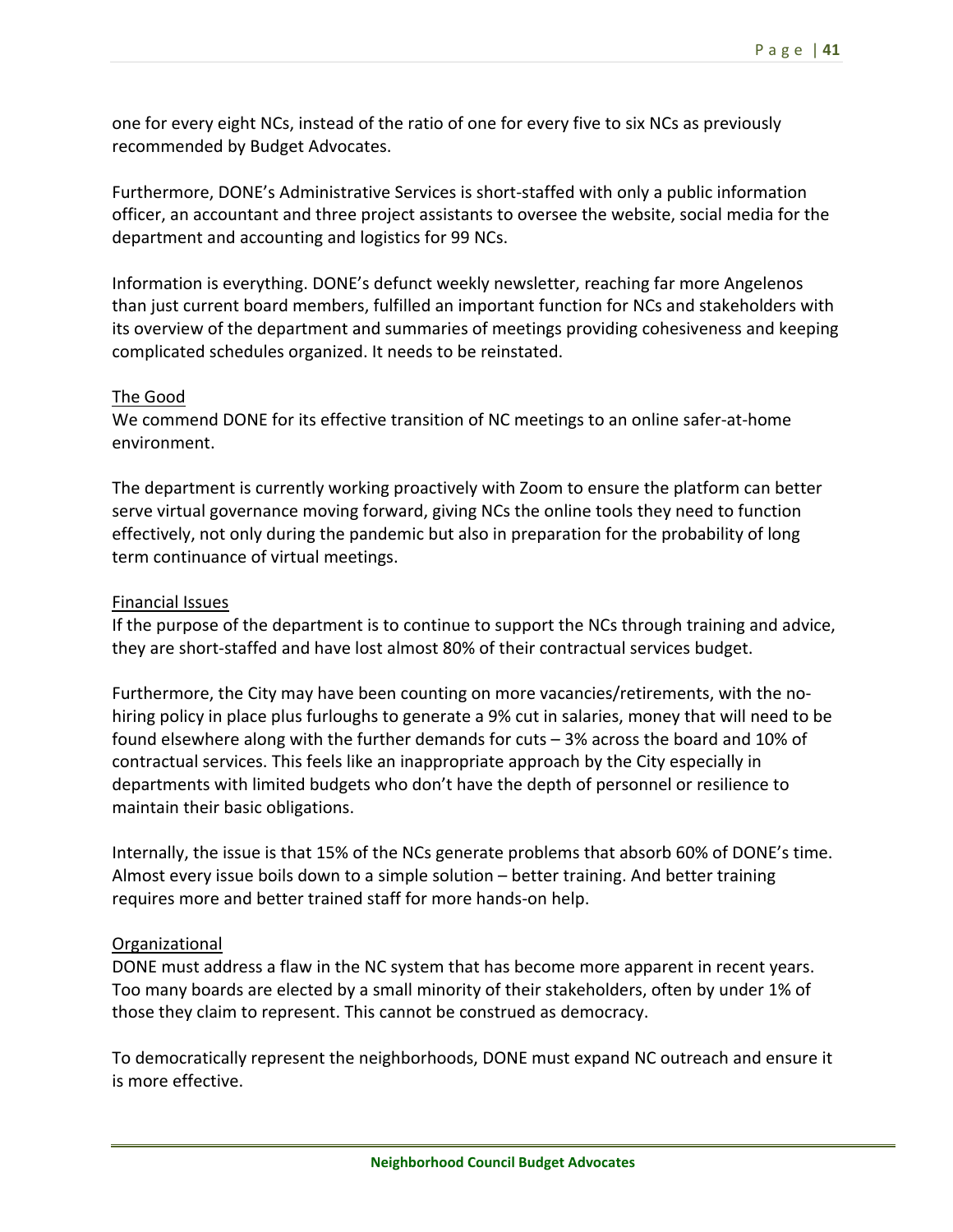## Problems

The proposed budget has 35 positions, 7 of which are vacant (9 if counting recent losses). Logistically, at this level of staffing, the work expected of DONE is too much to handle and handle well.

NCs need support to operate. Board members need training. Treasurers need assistance with documentation. The DONE website needs better updating. People need a comprehensive list of NC rules, procedures and policies. Outreach to board members and stakeholder needs improvement.

NC board members should be focusing on community engagement not passing tests. DONE must maintain the codified rules and procedures for NCs on their website, leaving staff available to answer questions when they arise. Focus for the department should shift to fixing the problems rather than trying to micro‐manage everything.

Even when in‐person meetings restart, virtual participation will continue. DONE needs to address the worldwide dilemma of social media encouraging antisocial behavior, whereby a few disgruntled participants can effectively disrupt multiple meetings.

Everyone understands that social media is skewed. DONE needs to provide NCs with effective Zoom tools and case‐specific hand‐holding to address such issues as they arise.

DONE also needs better ways to assess the importance of all types of complaints and if action needs to occur at the NC level or citywide.

With the cuts and limited staffing, DONE needs to prioritize its resources.

For the past year, DONE has been focusing on overhauling the system that has worked for almost 20 years and adding new policies which may be needed but have upset a number of long term NC adherents for a wide variety of reasons.

Are the continued efforts to standardize internal procedures to track Charter, BONC, City Attorney, and ordinance requirements the most essential use of the department's time and money?

Is the middle of the elections the appropriate time to discuss when to seat boards?

Since the beginning of the fiscal year, DONE has restructured positions three times and will do again in April. Is this beneficial for its staff and the NCs?

Although the Mayor called for the budgets to focus on increasing racial equity, how can this be appropriately addressed in a grassroots environment which, foundationally, was created to ensure NC boards are the faces of their own neighborhoods?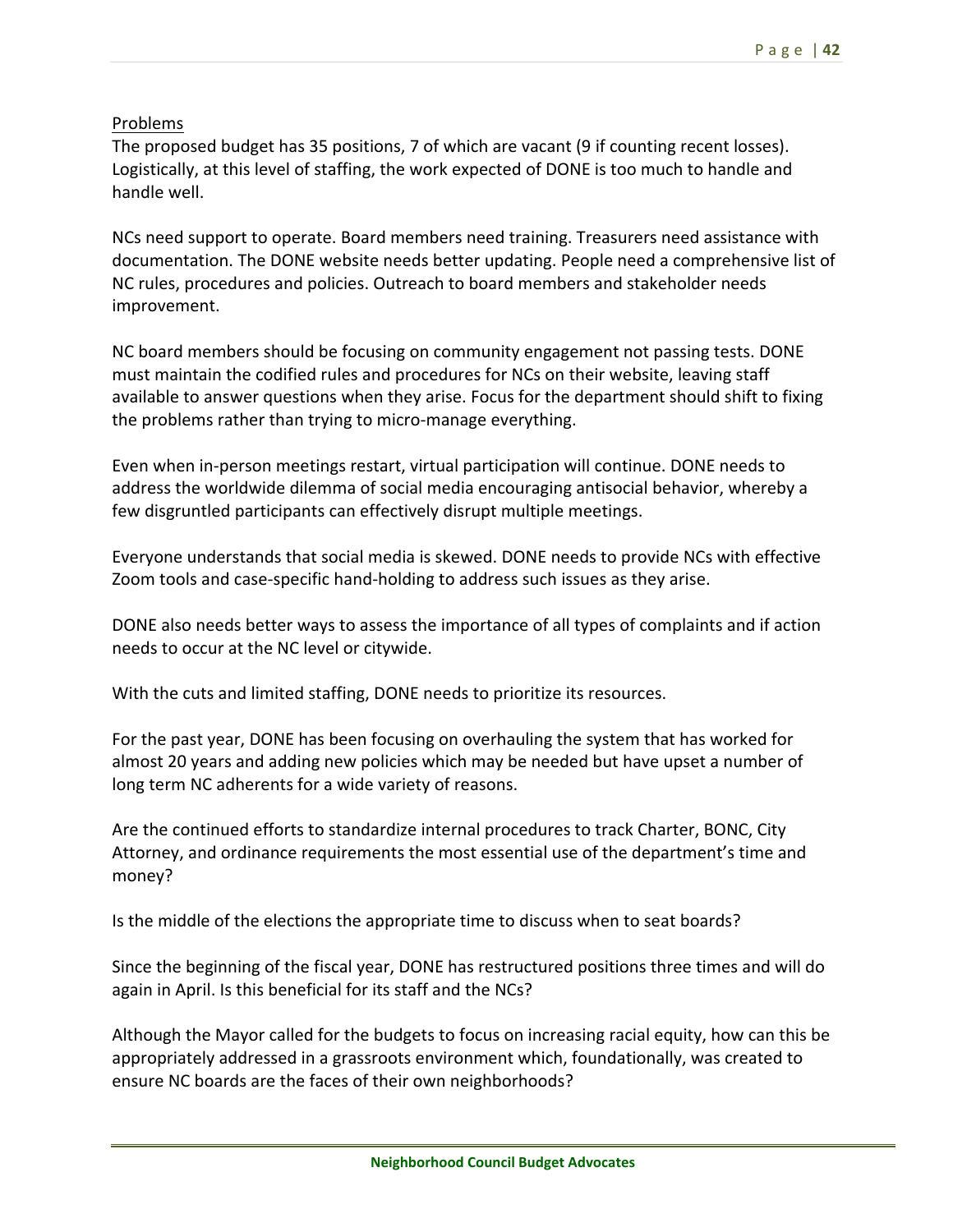## Summary

This is a department in transition and its purpose and goals need to be clarified to ensure effective management of NCs and resources moving forward.

DONE was established to enable neighborhoods to engage with the City government. This may be messy at times but that is democracy at its best. People who draw within the lines, rarely make history.

No vision can be imposed, adherents must be seduced. For the department to renew itself it must inspire the Neighborhood Councils with a sense of purpose and support to win them over.

From San Pedro to the Valley, there has been an escalation of complaints against DONE in the past year.

DONE was established to support autonomous NCs, who increasingly voice concerns about having to follow limiting directives while not being given sufficient support to comply.

The City must ensure that the purpose of DONE is to empower NCs to communicate community concerns to the City's elected officials. Focusing on metrics – by DONE and by the City – to justify success is hollow if it's a bunch of numbers, not real changes that benefit the community. The number of CIS submitted is a statistic. The real question is – what changes, what solutions did they drive?

The City should consider allocating a percent of unused NC funds to DONE so that it can use the resources to help NCs become more effective through identifying NCs that need assistance and assigning a core group of experienced board members from successful NCs to provide peer‐ to‐peer assistance.

The last four reports from the Budget Advocates raised concerns about the lack of training for board members, the lack of readily‐available training materials for reference, the lack of knowledgeable support for the NCs, the lack of NEAs (now Project Coordinators) to convey and advise, and the need to expand participation to all stakeholders.

These needs have to be addressed to ensure the survival of the Los Angeles experiment in participatory democracy.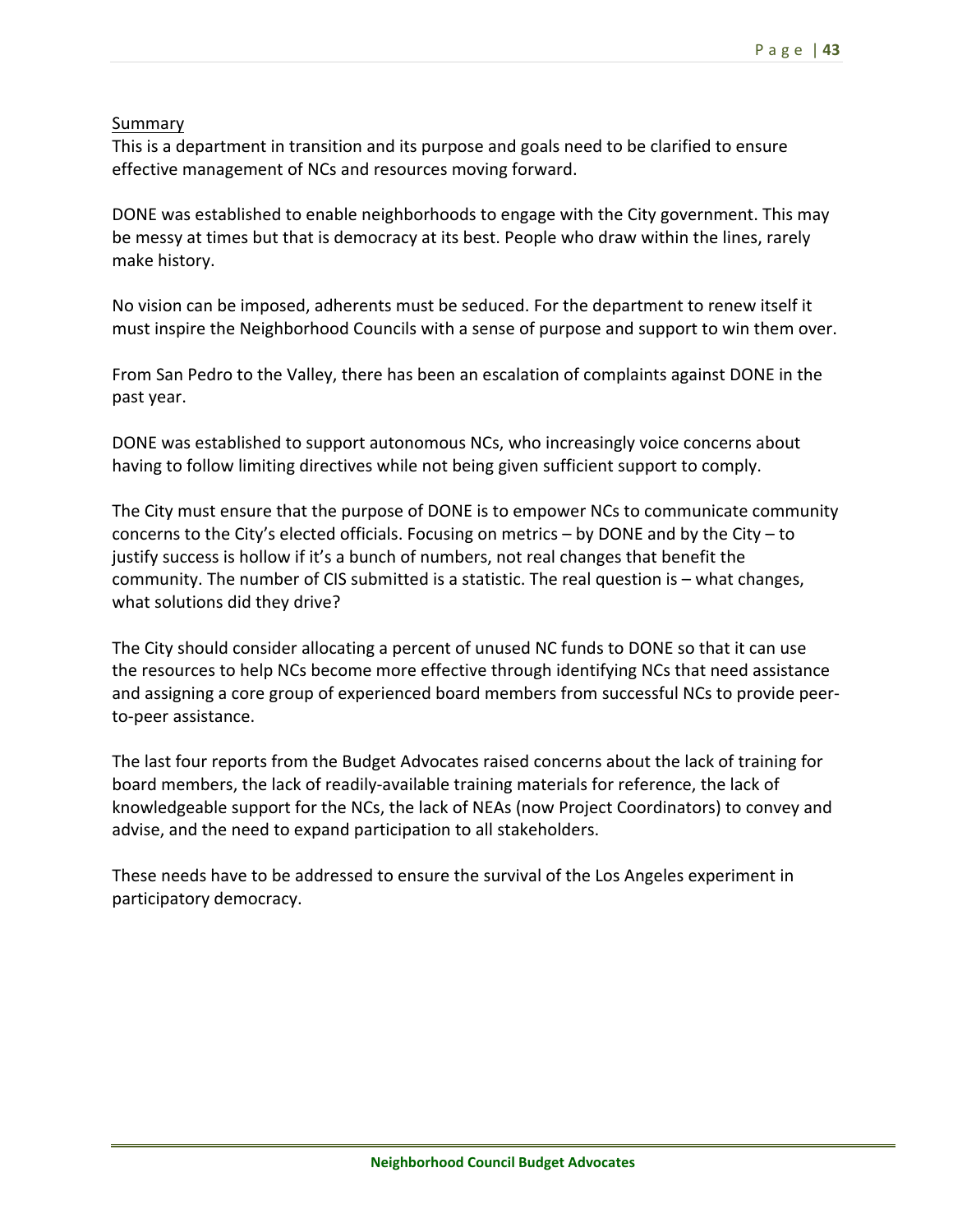# **Report on the Economic and Workforce Development Department**

## **Attendees at a meeting on March 25, 2021**

For the EWDD: Fred Jackson (Assistant General Manager, Workforce Development), Anthony Sanchez (Sr. Management Analyst, Administrative Services)

For the Budget Advocates: Liz Amsden

## **Budget Advocates' Recommendations**

- Fund positions identified as critical [*minimal cost to maintain maximum grants & services*]
- Maintain (not delete) other positions lost to retirement and SIP including pre-Covid vacancies [*even if not fully funded for FY 21‐22, the ability to fill when funds become available is essential to the smooth re‐establishment of programs currently on pause*]
- Increase emphasis on integrated training to attract and support innovative businesses [*existing program, clarity of focus*]
- Expand and focus incubator projects on green supply chain tech and development [*existing program, clarity of focus*]

## **Report**

The Economic and Workforce Development Department (EWDD) was created in 2013 by Mayor Garcetti as a modern, more efficient way for people to do business in Los Angeles with job training and improved career opportunities, and to stimulate economic growth in neighborhoods across the City.

EWDD's new General Manager came on board just as the pandemic was starting and her leadership has kept the department moving forward, working with the Mayor' office to ensure the needs of those EWDD serves are on their radar.

Staff was shifted to help with City Covid‐relief funds, and obligations have been juggled to maintain services and continue with the different cycles/rounds of money out to businesses. However this has not been entirely successful, and without enough people to run certain programs, they have been put on pause.

EWDD's services are leveraged by grants and funds to support and sustain long‐term economic and development goals, especially the specific needs of low-income neighborhoods.

## **Staffing**

As with other City departments, the EWDD has lost positions to the Separation Incentive Program, especially in its Financial Management division, and from retirement. This was magnified by existing vacancies and the hiring freeze.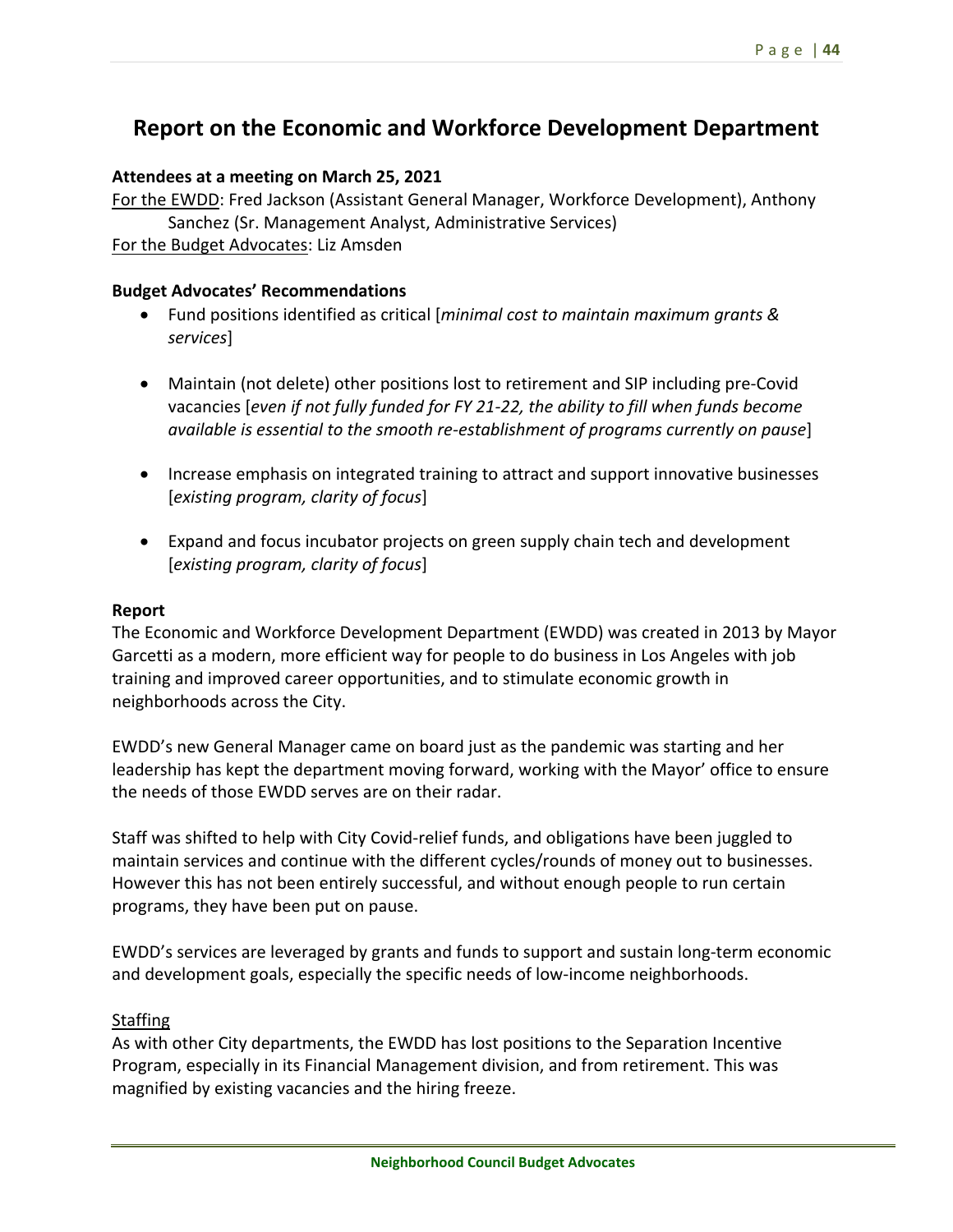The lack of key staff and the loss of institutional knowledge are impacting the department's ability to deliver on its mission.

Furthermore, if these positions are deleted in FY 21‐22, it could significantly affect services and critical programs for underserved communities.

In many cases the bulk of these salaries come from Special Funds and loss of the positions if they can't be backfilled will cost the City hundreds of thousands in lost revenue.

A number of them involve specialized skills – bond program, fiscal oversight, insurance liaison, tech support, data analysis – and will not easily be replaced if the hiring process has to start from scratch.

EWDD's budget proposes eliminating other positions but their loss will still impact the department and programs which are needed for economic growth in the wake of the pandemic.

### Grants = Revenue

The City funds certain programs – youth employment, homelessness, development, staffing for application and administration of grants, other systems costs – from a behind-the-scenes mix of General Fund and Special Fund monies.

But the bulk of EWDD's operational funding comes from Federal, State, County and local Special Fund grants, some of which passes through to other departments including General Services, Personnel, City Clerk and the Controller to cover program‐related costs

This is a great source of revenue to the City, and expands on what Los Angeles can provide its workforce, its business community and as incentives to attract new industries.

Most Federal and many other grants come with mandates to monitor expenses and outcomes including requiring audits. With the loss of staff and cuts to contractual services, the department is limited in what it can administer.

If EWDD is unable to fulfill administrative obligations required for the use of grants, the funding will need to be returned, negatively impacting the General Fund.

#### Innovation

The department supports nine Business Source Centers, including Youth Centers and a sidewalk vending program, and four incubators. A core mission is to create a pipeline for small industries and services, and to support their growth through small and micro business loans, conferences and training, and events to assist job performance.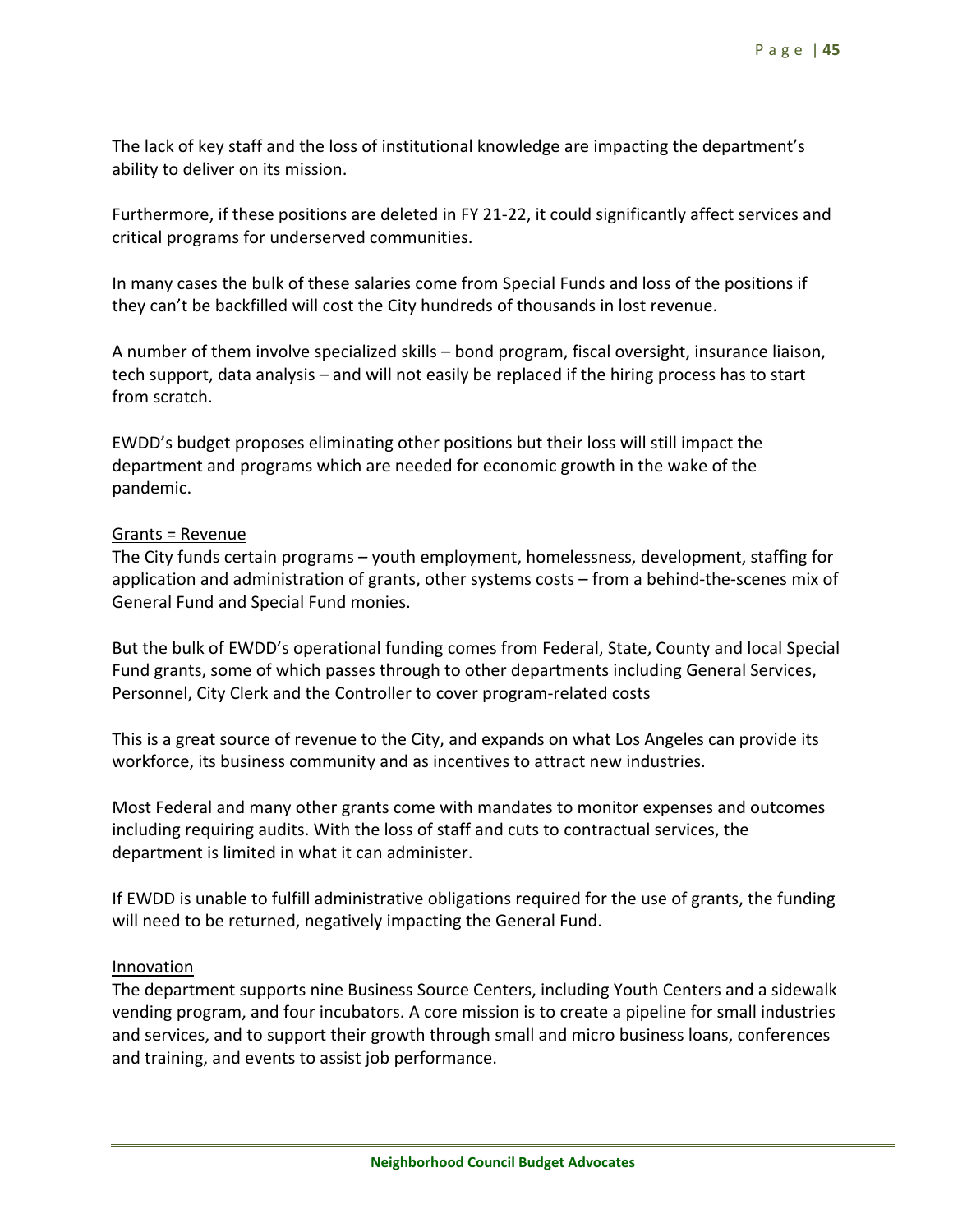The incubator projects include green economy innovation highlighting the Mayor's plan to ramp up clean-oriented tech and manufacturing to create jobs and put the City out in front of climate action and the green revolution. Another might be vertical urban farming, again creating jobs and improving the City's resilience.

We support the General Manager's interest in building up the entire green supply chain and eco-support system, putting Los Angeles ahead of the curve and encourage further discussions with other departments i.e. Metro on electric vehicle manufacturing.

The possibility of Los Angeles setting up its own broadband system like some cities in the east have done has been cited in several reports as a social equity right to level the playing field for low‐income neighborhoods, but it would be a major advantage for the City to attract and retain businesses.

### **Summary**

Like the rest of the City, EWDD faces challenges – lack of staffing and the current needs of struggling businesses far exceeding existing funds.

Without the positions the department has lost, it will be difficult to re-establish programs going forward and provide services necessary as companies and businesses come out of the pandemic. Additionally, there is a need for new positions to implement new programs to help rebuild the Los Angeles economy in the wake of its economic losses.

The General Manager is working with Councilmembers and the Mayor to ensure grant services and administration is on their screen, because the augmentation of resources through grants and funds from other levels of government will enable the EWDD to continue its mission and enhance the City's economic stability.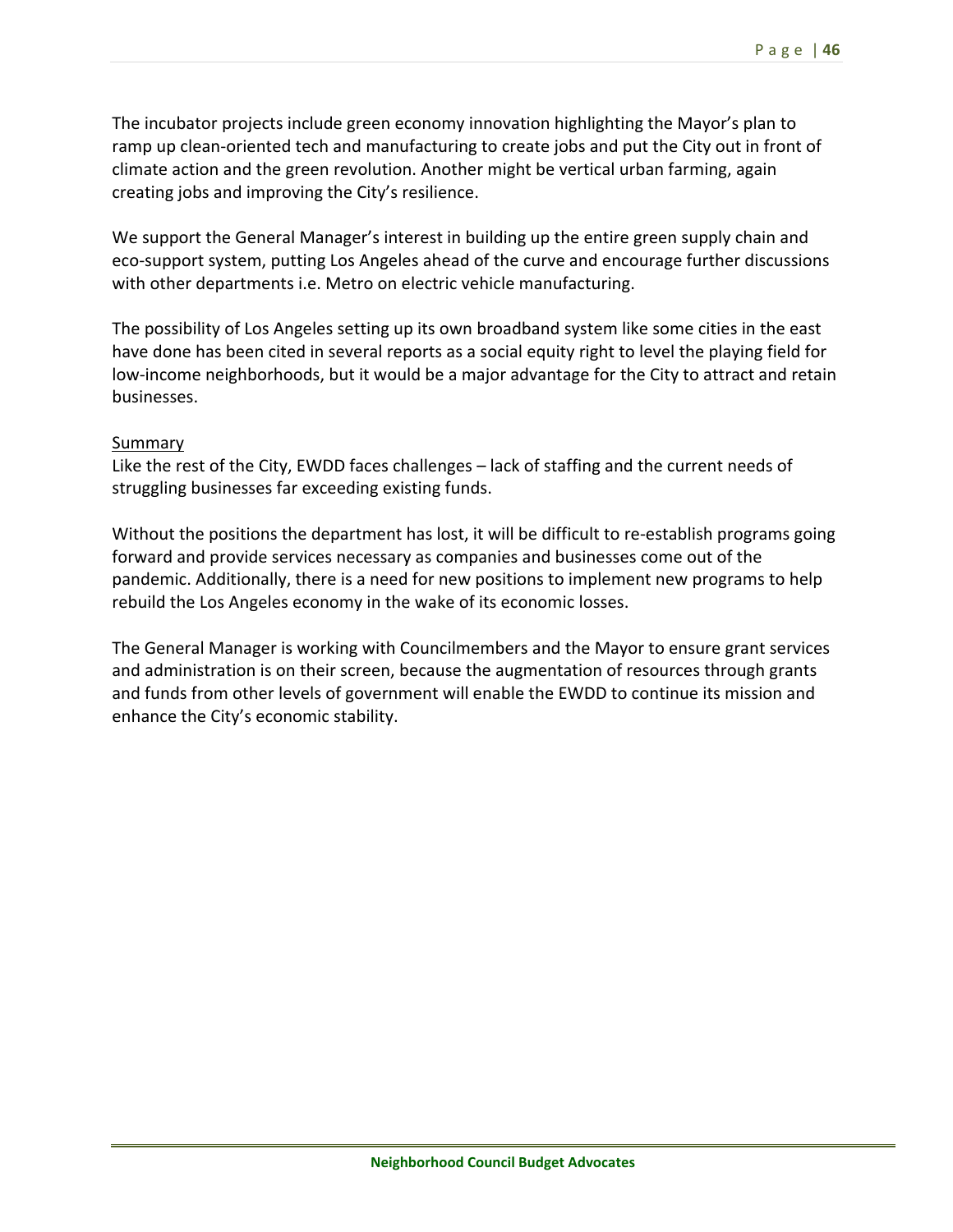# **Report on the Emergency Management Department**

## **Attendees at a meeting on January 6, 2021**

- For the Emergency Management Department: Aram Sahakian (General Manager), Carol Parks (Assistant General Manager, Community Preparedness and Engagement/Planning Divisions Chief) and Gary Singer (Training and Exercises/Operational Readiness Divisions Chief)
- For the Budget Advocates: Liz Amsden, Chin Thammasaengsri, Jennifer Goodie, and Brandon Pender

# **Budget Advocates' Recommendations**

- The General Manager must provide the City with a plan to:
	- (a) return the Department to full operational capability including the ability to staff the Emergency Operations Center 24/7;
	- (b) ensure the Alternate Emergency Operations Center is operational;
	- (c) establish and maintain pre‐positioned supply caches throughout the City; and
	- (d) improve the ability to coordinate the efforts of City departments and neighborhood volunteers in the event of any emergency.
- The Emergency Management Department (EMD) must be deemed an essential department given its importance in maintaining lives, infrastructure and fiscal integrity in the face of the pandemic and any future emergency.
- Given that safety of Angelenos is THE most essential service that the City provides, the City must plan for worst‐case scenarios by immediately underwriting all elements of the plan provided by the General Manager pursuant to the above, utilizing funds reallocated from the LAPD (if any remain) since the services provided by the EMD benefit disadvantaged communities [*potential costs of not being prepared far outweigh the funds required*]
- Additional recommendations [*wide range of costs but all, especially the more expensive ones lead to better outcomes on multiple levels*]:
	- (a) require Council offices across the City to provide space for local emergency supplies;
	- (b) fund enhancement of the EMD website and digital outreach, as well as establish an effective knock‐on‐door plan for non‐digital homes and for when the power grid fails in cases of emergency;
	- (c) provide funds and time to cross‐train LAPD staff into EMD positions under the EMD chain‐of‐command;
	- (d) fund paid and trained neighborhood leads to coordinate volunteers across the City in the event of emergency; and
	- (e) institute a City‐provided high‐speed Internet citywide enhancing equity in general and increasing the likelihood of the EMD reaching all stakeholders during a disaster.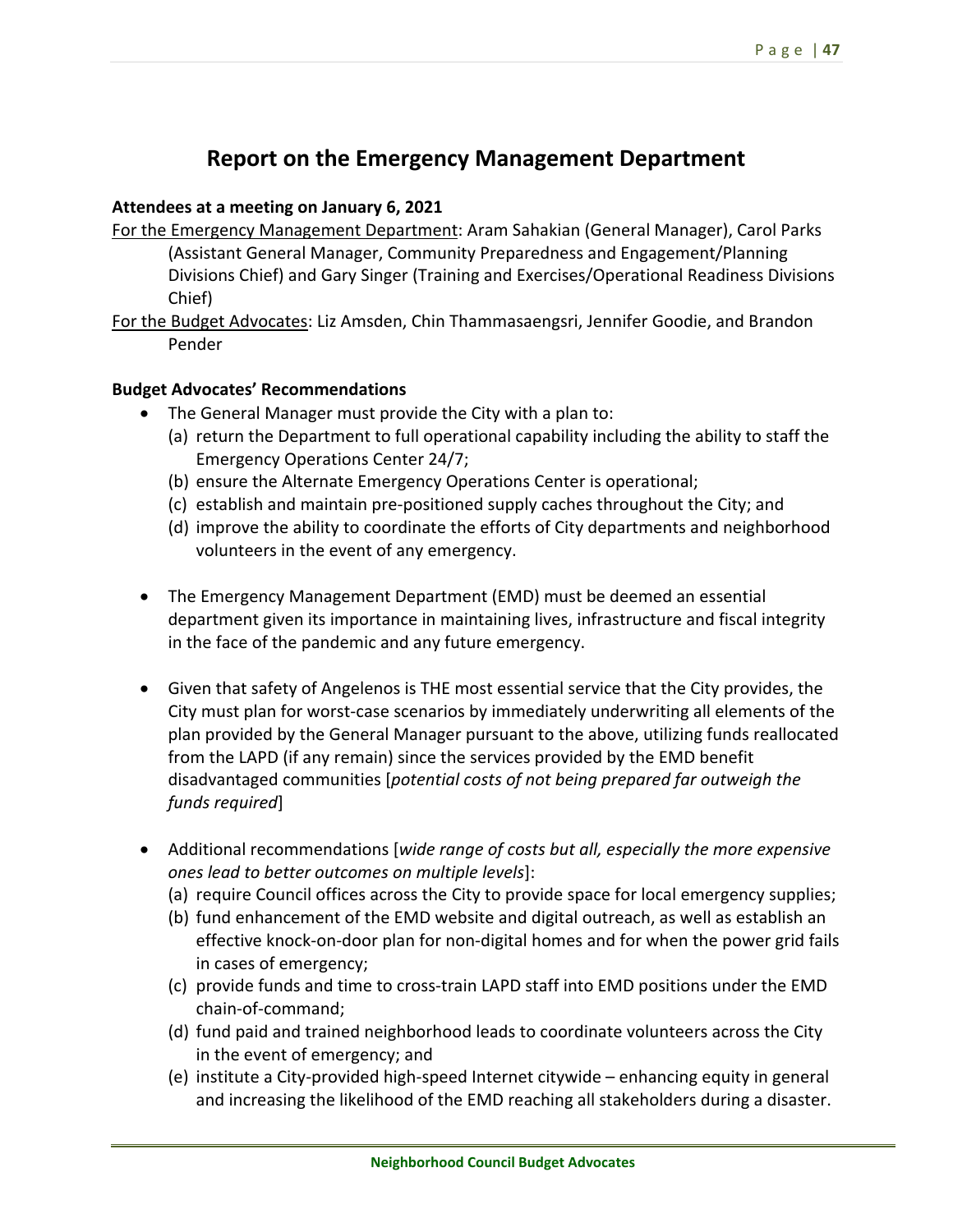## **Report**

The EMD sees its primary functions as helping the City government and the people of Los Angeles survive emergency situations be they natural (earthquakes, wildfires, epidemics) or manmade (terrorism, civil unrest). This consists of planning responses *before* an emergency occurs in conjunction with other City departments and for the eventual recovery phase when the City returns to normal with a restored infrastructure and fiscal equilibrium.

Since the start of the pandemic the EMD has run the Emergency Operations Center, coordinating information, public health efforts, housing the unhoused, collecting and dispensing donations, supplies and other resources for agencies and stakeholders; and providing citywide situational awareness as it evolved for all departments and the Mayor's team.

The EMD's priorities are to maintain the Emergency Operations Center at full readiness, provide training and resources for Angelenos, and to coordinate resources for recovery.

FEMA's 2020 Natural Risk Index ranks Los Angeles County as having the highest risk in the nation for natural disasters. If the EMD had one person on staff for every 40,000 residents (as is recommended), there would be 100 people in the department. The department currently has 11 fulltime emergency managers.

Between regular retirements and those under the Separation Incentive Program, the EMD has lost much of its senior personnel including over half the emergency managers required to run the Emergency Operations Center. Due to the hiring freeze, promoting from within to fill critical management vacancies will create other vacancies in equally essential Emergency Coordinator positions; all are crucial to daily operations and the activation of the Emergency Operations Center.

Without enough people, the department has had to rely on bringing people in from other agencies to cover. However, the police and fire departments and related entities are also short‐ staffed and, with the current budget cuts, the EMD has neither the time nor the money to provide the extensive training needed. In a logistics‐driven organization, training and exercises are essential for the team to mesh. Additionally, employees from other agencies are used to their own chains‐of‐command which further complicates matters.

In light of the past year's events, the EMD must remain a separate civilian department to avoid the perceived bias inherent with police or any uniformed personnel. In their day‐to‐day operations the LAPD and LAFD focus on specific tactical missions that do not address the foundational emergency planning, response and recovery priorities that the EMD provides for the City government and general populace including racial minorities and those who don't speak English as well as unhoused and undocumented Angelenos.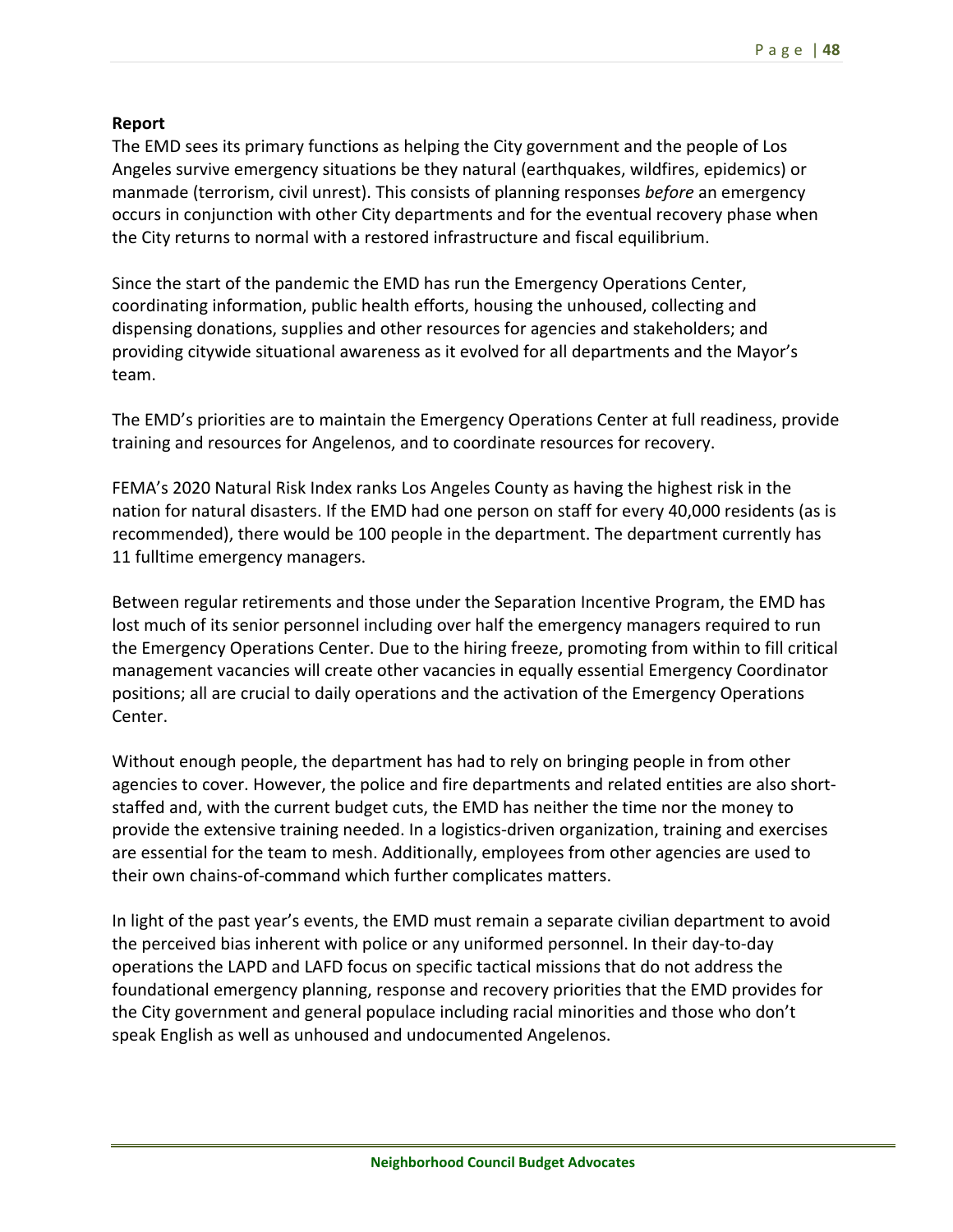Since many of the procedures implemented in recent years depend on volunteers at the neighborhood level and there is always turnover, to maintain readiness there needs to be ongoing support for Ready Your Los Angeles Neighborhood (RYLAN) to coordinate efforts.

Support for RYLAN must include supporting the website; making it self‐service to conserve costs while having a clear communications path to the fully trained and experienced leads within the EMD in the event of the next disaster to hit Los Angeles.

Additional emphasis needs to be placed on outreach to those who are not digitally connected or can't afford internet; how to contact and mobilize them quickly during various emergencies.

With their manpower, budgets and strong unions, LAPD and LAFD tend to receive an outsize share of the Mayor's and City Council's attention for funds and how to solve problems. While women and men in uniform may be rescuers for many, there are too many areas they can't cover and too many people whose fear of them complicates interactions.

The EMD must be deemed an essential department given its importance in maintaining lives, infrastructure and fiscal integrity in the face of the pandemic and any future emergency.

The EMD is currently, and plans to continue, working as best it can with the staff and resources that remain in the wake of hiring freezes, the Separation Incentive Program, retirements, furloughs, and budget cuts. While the City has dodged a bullet so far with no major events in the months following the pandemic, that will not last forever.

## Summary

The EMD may not be considered a revenue‐generating department, but if the City does not invest in it now, the costs to the City in unnecessary deaths and time to reactivate infrastructure will significantly imperil economic recovery.

The Budget Advocates believe that the EMD is vastly underfunded at a time when it is in the best interests of the City and its residents that it has sufficient manpower and resources to address any additional emergency that may befall Los Angeles. Which could happen tomorrow.

This is especially true of disadvantaged communities where residents are less likely to have savings and support systems to cushion the economic blows of any emergency. The services provided by the EMD are disproportionately more important for them, thus the recommendation to use a small portion of the \$150 million reallocated from the LAPD budget in early July 2020.

This will reduce the chance that the EMD will need to call on the LAPD at times when the police will also be challenged by any such event.

The EMD needs to be rebuilt to prepare for the unknown; to ensure the majority of Angelenos can survive for one to two weeks without City services when the 'Big One' hits, the power grid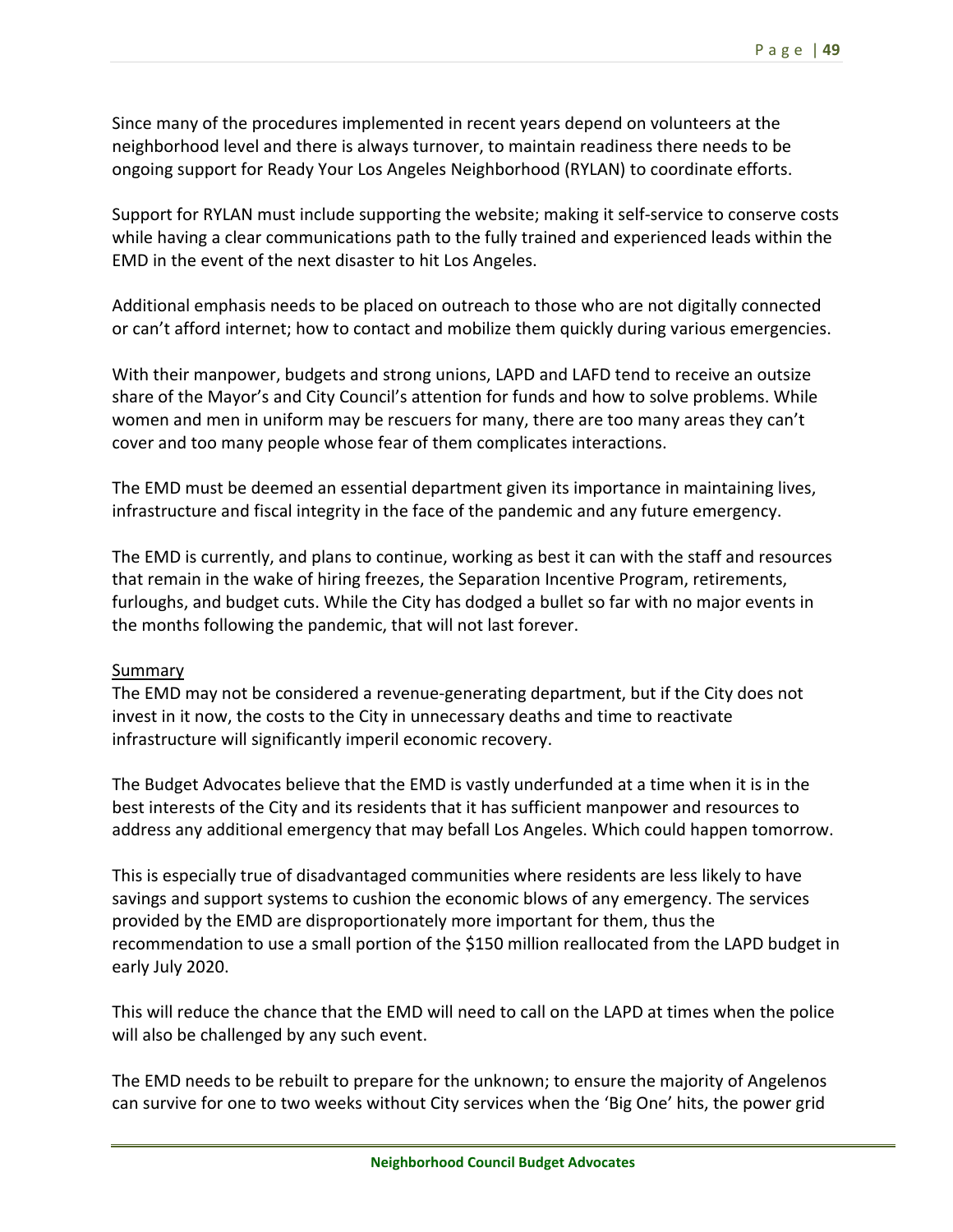crashes or the water system goes down, a wildfire whips through whole neighborhoods, or a 100‐year flood (now almost 70 years overdue) devastates California.

Ever optimistic, Aram would be happy to make this a reality if he could return to a staff of 35. With a full staff, he could maintain training for City departments and Angelenos, and run the Emergency Operations Center 24/7 plus have sufficient funding to ramp up RYLAN, establish assistance centers, and solidify the EMD's ability to operate for years to come.

The Mayor and CAO need to appropriate adequate funds to run an emergency management department that will protect all Angelenos, and to give the EMD's General Manager the freedom to allocate resources within his own budget so the department can function properly and prepare the City for all eventualities.

While we must continue to hope for the best, the City MUST plan for the worst.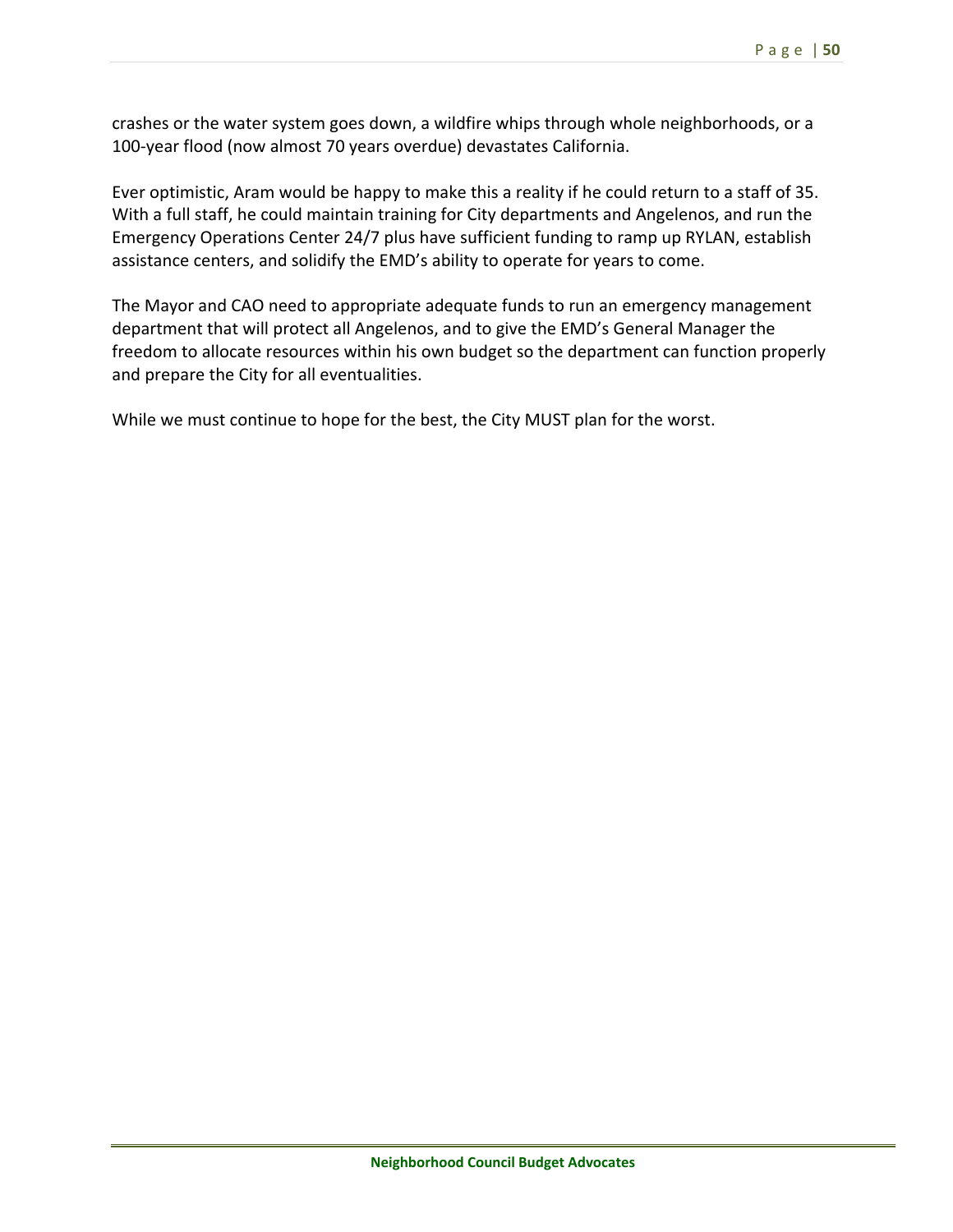# **Report on the Bureau of Engineering**

### **Attendees at a meeting on March 19, 2021**

For the Bureau of Engineering: Deborah Weintraub (Chief Deputy City Engineer), Robert M. Kadomatsu (Chief Management Analyst) For the Budget Advocates: Kay Hartman, Lee Blumenfeld

### **Budget Advocates' Recommendations**

- Take a bigger role in identifying problems with the City's infrastructure through observation at construction sites [*whether from the General Fund or through the contracting agency, the cost for additional work up front would be off‐set by long term savings from reducing emergency infrastructure repairs*]
- Work with other departments and bureaus, such as Urban Forestry, to fix deficiencies in the permitting system to make sure inspections of all work in the public right of way, including planting trees, have a Bureau of Engineering permit attached
- Be an advocate for policies in which Engineering is part of the solution delivery network. [*such as helping to solve the inequity that comes from the Rebate Program where property owners/residents pay for part of a sidewalk repair*]
- Create an ability on the Engineering web page to automatically notify contractors and other interested members of the public when the Bureau updates Standard Plans of Construction [*cost and time savings for contractors and City work forces*]
- Continue to push the technology envelope to decrease costs for the City
- Rather than accepting change orders that dip into the contingency, the Bureau can save the City money by making sure the amount coming from the contingency is equal to the cost if that piece was put to bid by itself. Multiple project analysis can uncover hidden expenses from change orders

#### **Report**

The Bureau of Engineering ("Bureau," "BOE," or "Engineering"), part of the Department of Public Works, focuses on the planning, design, and construction management of public buildings, infrastructure, and open spaces. Projects include municipal buildings, bridges, street and transit projects, stormwater and wastewater systems, development of parks, and the restoration of wetlands. Engineering also manages permits for construction in the public right‐ of‐way.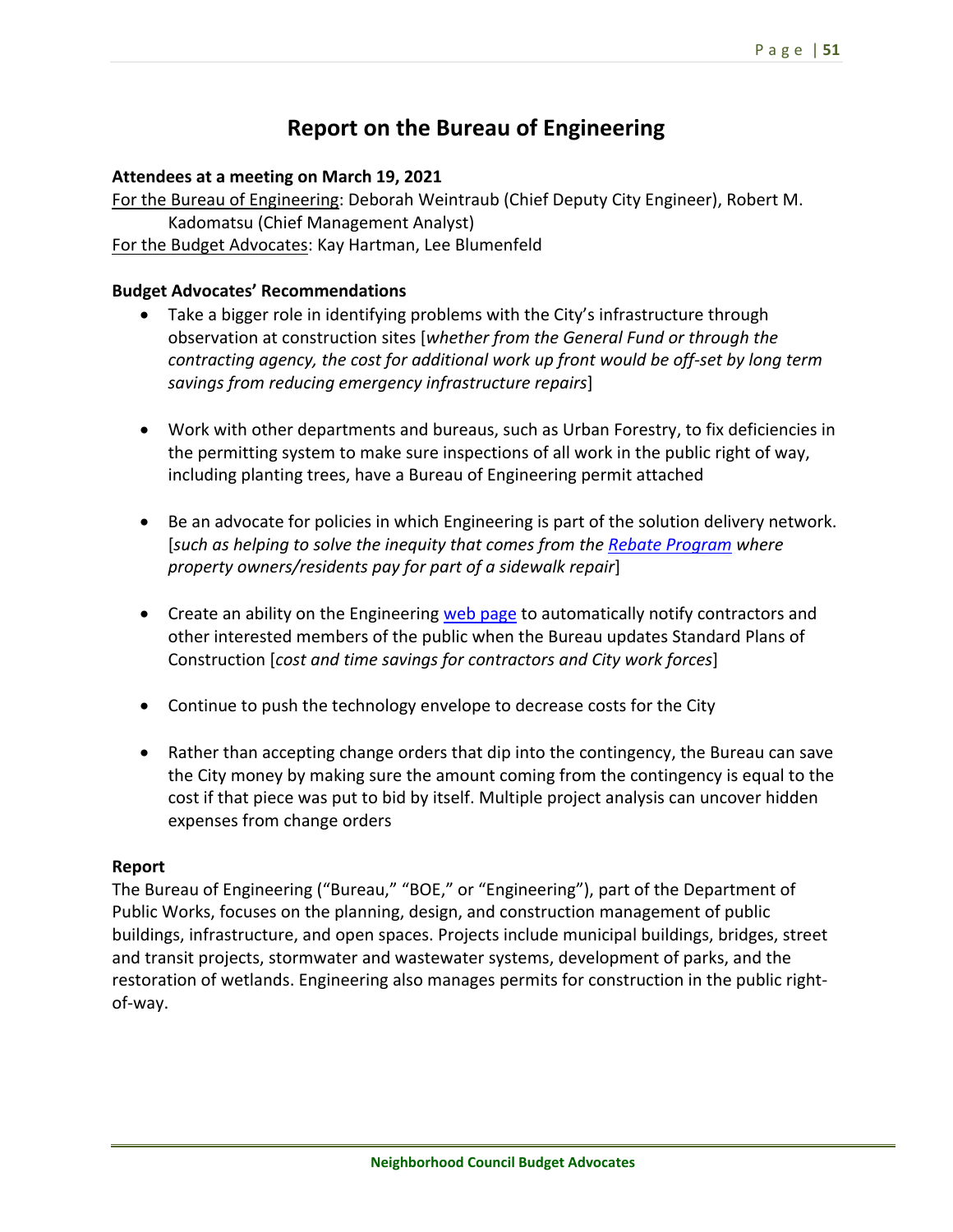# Projects

The Bureau does not initiate projects. If another department has a project that requires the Bureau of Engineering's services and the Mayor and City Council prioritize it, the other department contracts with the Bureau for its services.

Conversations with the Bureau were redirected to other agencies. Two examples of this redirection are the Mayor's office is the lead agency for A Bridge Housing and Los Angeles Department of Sanitation (LASAN) is the lead agency for the sewers. Although Engineering is not the lead agency for these programs, they are participants in their implementation and should be able to discuss them with the Budget Advocates or anybody else.

For A Bridge Housing, the Bureau insists that they have become adept at shaving costs for the tiny homes, notwithstanding the first very expensive project (\$130,000 per unit). The Bureau says it is building units for less money now and the first tiny house community was small and the site was awkward. It should also be noted that BOE did inform the City of the site complications and attendant extra costs. This is an example of the Bureau taking an active advisory position to protect the City.

As far as the sewers go, the Bureau is not seeing an uptick in emergency sewer repairs so they are assuming the system is not deteriorating; this could also be explained by a lack of requests by LASAN for projects due to budget constraints. The Bureau would add more value to the City if it took a look beyond their contracted projects to see other problems. Funding for this additional work could come from the General Fund or the contracting agency. For this to work, BOE needs to be provided documentation of the currently known status so they can evaluate further deterioration, if it exists, and raise an alarm if needed.

The Bureau is in year 4 of a 30‐year cycle sidewalk repair program initiated in response to the Willits Settlement. BOE stated that it would need additional partnerships with private residences, organizations, and businesses to supplement the cost of fixing the City's crumbling sidewalks; they are looking for the City's residents and businesses to help beyond their tax dollars, because the Bureau is underfunded compared with the need. This is an equity issue where well-to-do communities can have sidewalk repairs today and the less-affluent cannot. The Bureau indicated that policy discussions like those of equity need to be directed at policy makers. Because of the Willits Settlement, all sidewalk repairs are required to be ADA compliant. And this discussion is not to be taken as a request to increase taxes to cover additional sidewalk repair. A tax increase in the current economic climate would be ill‐advised.

The Bureau does not necessarily get notified when trees are planted in the public right‐of‐way. Per Municipal Code, an applicant applies for a right‐of‐way tree installation through a BOE permit (typically an A permit that is for minor construction using Standard Plans) and a construction inspector reviews the installation. Urban Forestry, part of StreetsLA, also issues tree planting permits and inspects the tree's fit and health within a neighborhood, but does not necessarily refer the project to Engineering. Without an Engineering permit, no overview of other construction issues, such as making sure the tree won't impact the sidewalk and street, is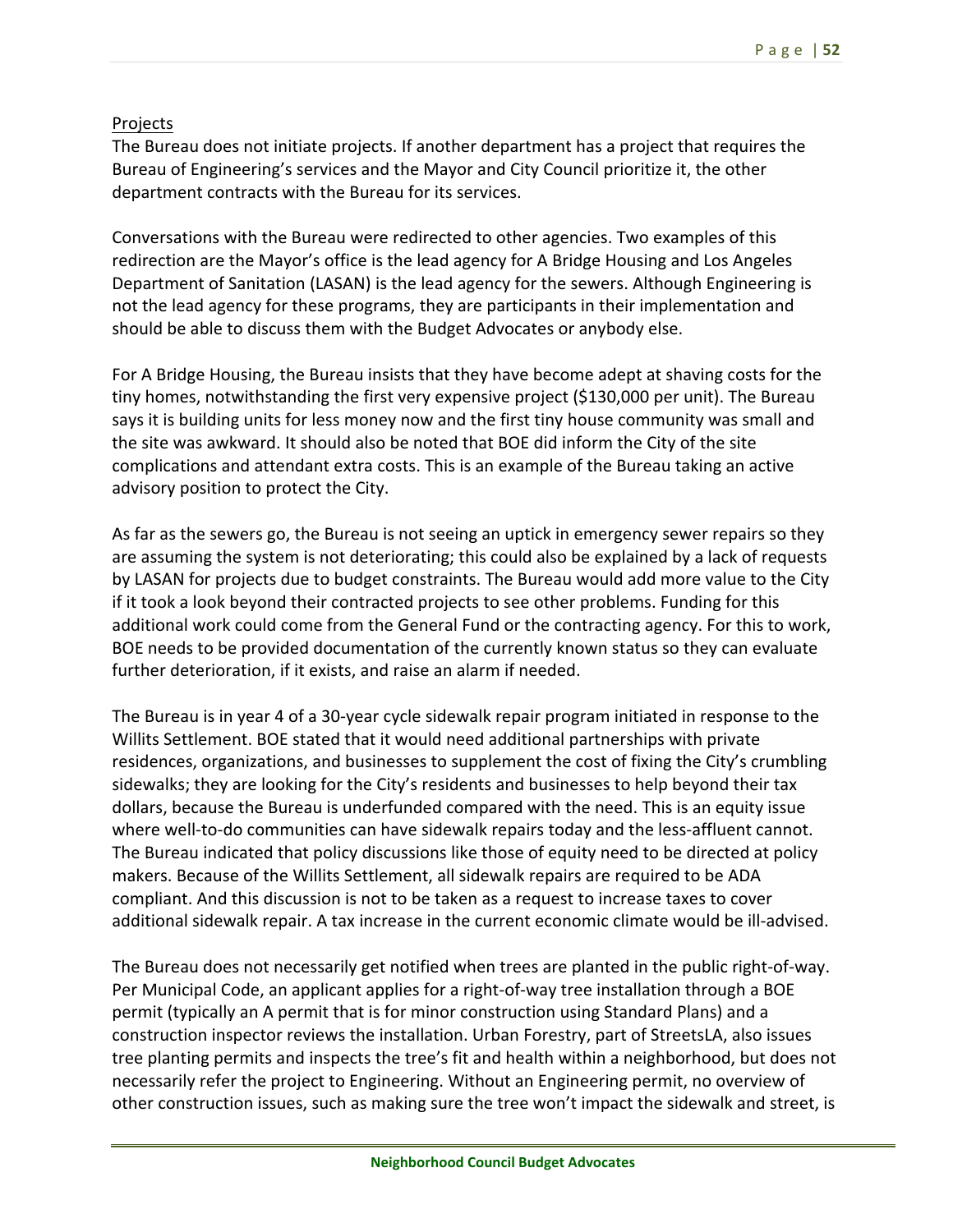triggered. The end result is that the Bureau, who is responsible for all work in the public right‐ of-way, does not know about work in its jurisdiction and no proper inspection is triggered.

One area where the Bureau is actively participating in policy is the sustainability and resiliency score card, whose development is scheduled to begin this year. The Mayor's office is the lead. The Bureau has staff that attends meetings that discuss the parts that affect Engineering.

Each Engineering project has a money contingency. Changes to a project are managed through change orders. Changes whose costs are not able to be absorbed, draw from the contingency. When the contingency is exhausted, the project manager must go to the City Council or the Board of Public Works to ask for additional funds or work with the client agency to reduce scope. Projects are not permitted to go over budget. The Project Managers are responsible for tracking their own projects. Higher level managers compare projects and find errors and omissions. Contingency planning is essential to good project management and the Bureau uses it to good effect. Project costs may be improved by reviewing change orders after the fact and making sure that they are not approved at inflated prices just because there is enough contingency to cover them and applying lessons learned to future projects. Project‐to‐project comparisons for like change‐orders can aid this analysis.

An additional area of cost concern to the Bureau is supply availability. There is a supply side backlog for construction materials. The Bureau expected that with the Covid lockdown, the supply chain would ease and prices would decrease. They expected their bids would be lower for construction projects. This has not happened.

Another effect from Covid is trouble getting good workers on construction sites. It is unclear if this is from workers contracting the disease or the increase in construction projects in the City or other Covid‐related reasons.

## **Staffing**

Like other City departments and bureaus, Engineering lost experienced and valuable staff in the 2020/2021 Separation Incentive Program (SIP). Specifically, Engineering lost 12% of its senior, knowledgeable engineers for a total of 99. On top of that, the Bureau, like the rest of the City, is living with a hiring freeze. This is different from the Great Recession. In the Great Recession, there was a gradual reduction of budget because the City anticipated the revenue slowdown. The City prepared the departments. The Bureau worked hard to make sure there was enough capacity and they wouldn't have to lay people off. In today's case, the floor dropped out. The City was not in a Budget Crisis and then it was. Covid required the transition be made very quickly, nearly instantaneously.

To make up the difference, the Bureau is asking the remaining staff to do more. It is hoping that they will be able to hire more engineers with the Federal money that's coming in. There was a big gap last year, really the last 5 years, in being able to hire young engineers. The Bureau thinks there is a huge crop of new graduates with great skills that are out of work and that they will be available to hire once the hiring freeze is lifted.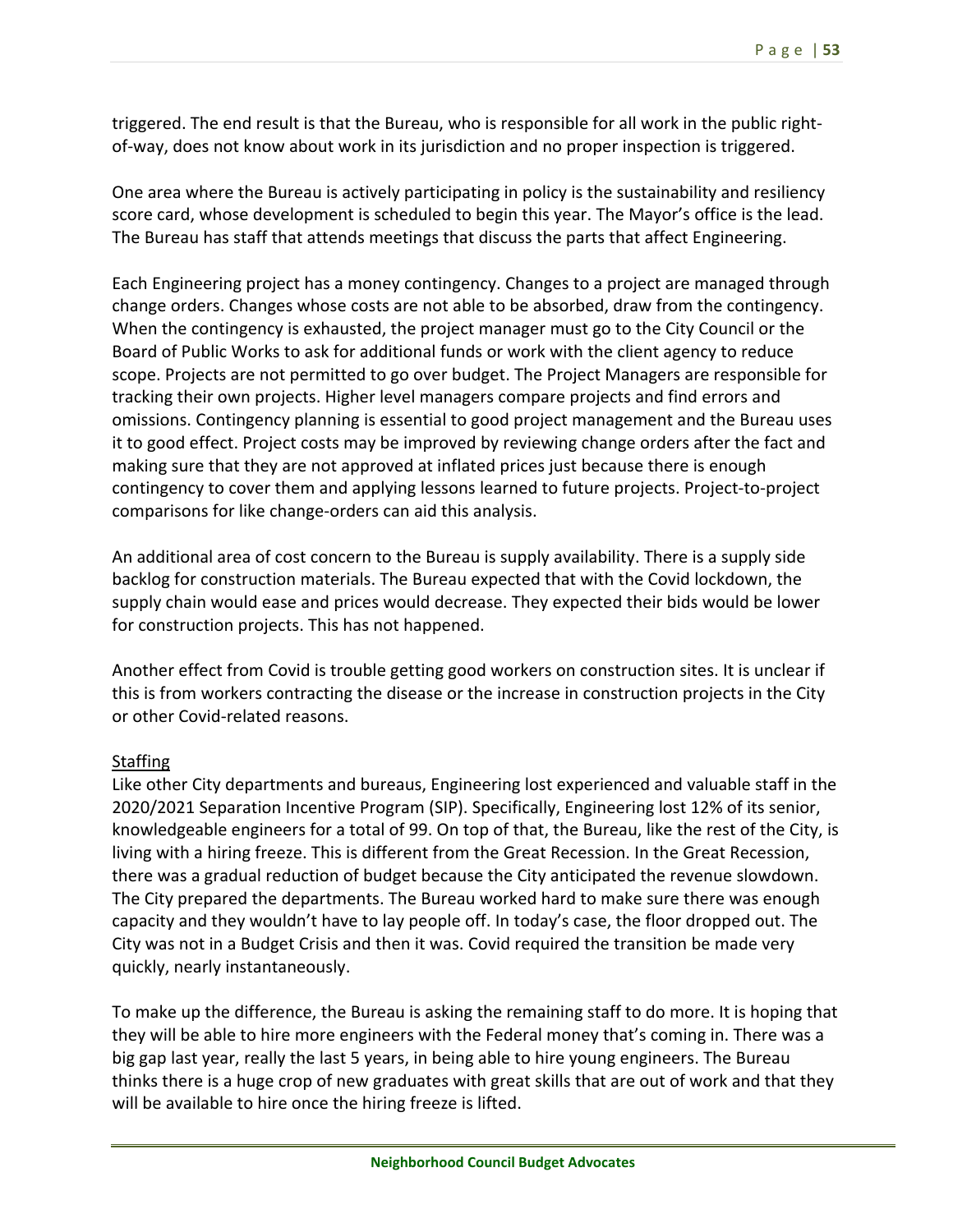The Bureau uses a rotation model to train young engineers so they get broad experience before they choose their preferred area of interest. Rotation has been on hold for a year due to Covid. The Bureau plans to restart it soon. It takes two to three years for a fresh graduate to learn enough to become effective. This is especially concerning since the SIP retirees are no longer available to share their knowledge.

The Bureau plans for 75% of their peak need and uses consultants for the rest. They plan to continue using consultants to close the personnel gap on any projects prioritized by the Mayor and City Council.

## Revenue

The Bureau is funded through fees and the General Fund. There are many different fees and many of those are full cost recovery. Based on the current economy, the Bureau thinks this is the wrong time to add or raise fees.

## Technology

The Bureau's web page lacks the ability for the public to be automatically notified when they update Standard Plans of Construction. An opt‐in feature on the web page would greatly benefit private‐sector contractors in remaining current with the evolving standards.

The Bureau expressed during last year's discussion that they planned to move to the Microsoft Azure cloud within the year. The migration to the cloud is still in progress. They expect this to save money once it is completed.

Last year the Bureau also described their experiments with 3D goggles. They still have a single set of goggles and are interested in expanding the program.

The Budget Advocates and the Bureau also discussed 3D printing last year. The idea was to test their designs with 3D printing, saving significant money. The Bureau has the printer and is experimenting with it.

## **Conclusion**

Like other City departments and bureaus, Engineering has absorbed budget cuts and the SIP, resulting in the departure of 99 engineers and support staff. A lot of experience and seniority walked out the door. Rebuilding will be a challenge when the budget is restored.

The Bureau is at the forefront of technology in designing and supervising the many diverse projects proposed by City departments. Its progress this year was slower than anticipated and this can be expected given the turbulence of the time.

While the Bureau has good control over its practices and commits what it can deliver and delivers what it commits, it would be great if the Bureau could contribute more. They see so much while delivering their charge. The City would benefit if the Bureau looked at what was before it at construction sites and reported to the City on what needs improvement.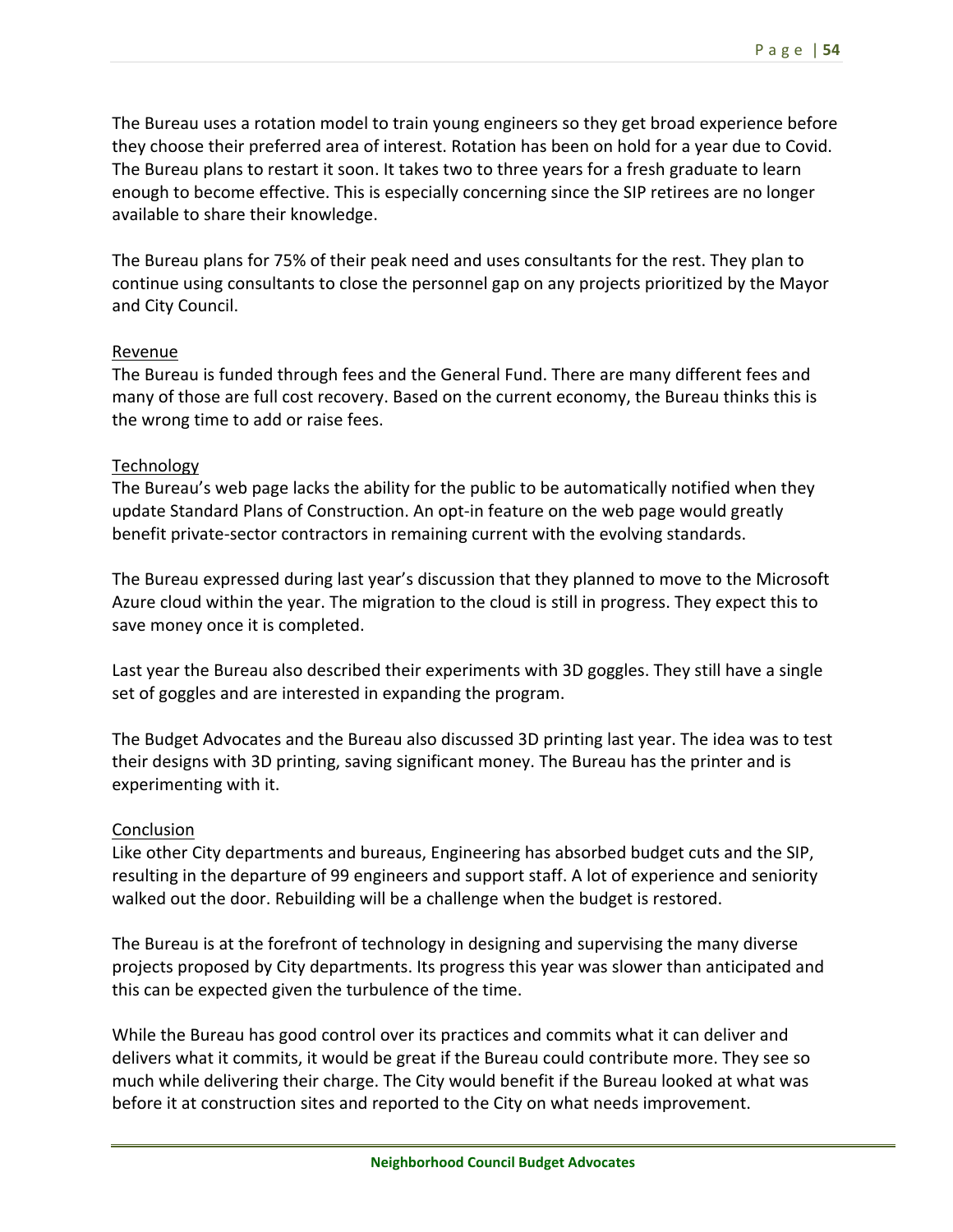# **Report on the Ethics Commission**

## **Attendees at a meeting on January 28, 2021**

For the Ethics Commission: David Tristan (Executive Director), Heather Holt (Deputy Executive Director)

For the Budget Advocates: Liz Amsden and Carol Newman

### **Budget Advocates' Recommendations**

- Immediately fund two full-time positions to replace those lost to the Separation Inventive Program, and one on a temporary basis for a replacement auditor, until the one on disability returns, to allow the Commission to effectively fulfill its obligations [*should pay for themselves in terms of increased revenue collection*]
- Work with the Ethics Commission to speedily clarify and expand the ordinance on developer contributions to ensure it is fair, effective and evenly applied [*part of its standard mandate*]
- Take all steps necessary to remove the Ethics Commission from perceived or potential pressure from the Mayor and City Council by establishing arms‐length funding for full operation of the oversight and enforcement of ethics regulations [*should have no or limited fiscal impact*]
- Increase fines to the maximum allowable on the offender (and anyone in a department who is personally complicit in any delay or cover‐up) to deter future violations [*potential income*]
- Continue to make the institutional changes needed to mandate all departments report malfeasance to the Ethics Commission upon discovery so it can ensure investigations are handled appropriately, and prosecutions and fines publicized to reduce/eliminate similar offenses [*potential savings from reduced wrongdoing*]

#### **Report**

The Ethics Commission's goals are transparency, integrity, impartiality and accountability. Their priorities include oversight of governmental ethics across the City and of the Matching Funds Trust Fund.

Its primary function is the supervision of campaign finance; education of contractors, government officials, City employees and Angelenos on ethics guidelines; and the administration and enforcement of ethics regulations and legislation on behalf of the public. Added to that has been fulfillment of the David Ryu‐driven lobbying restrictions on developers passed in December of 2019 and that still need to be clarified and strengthened.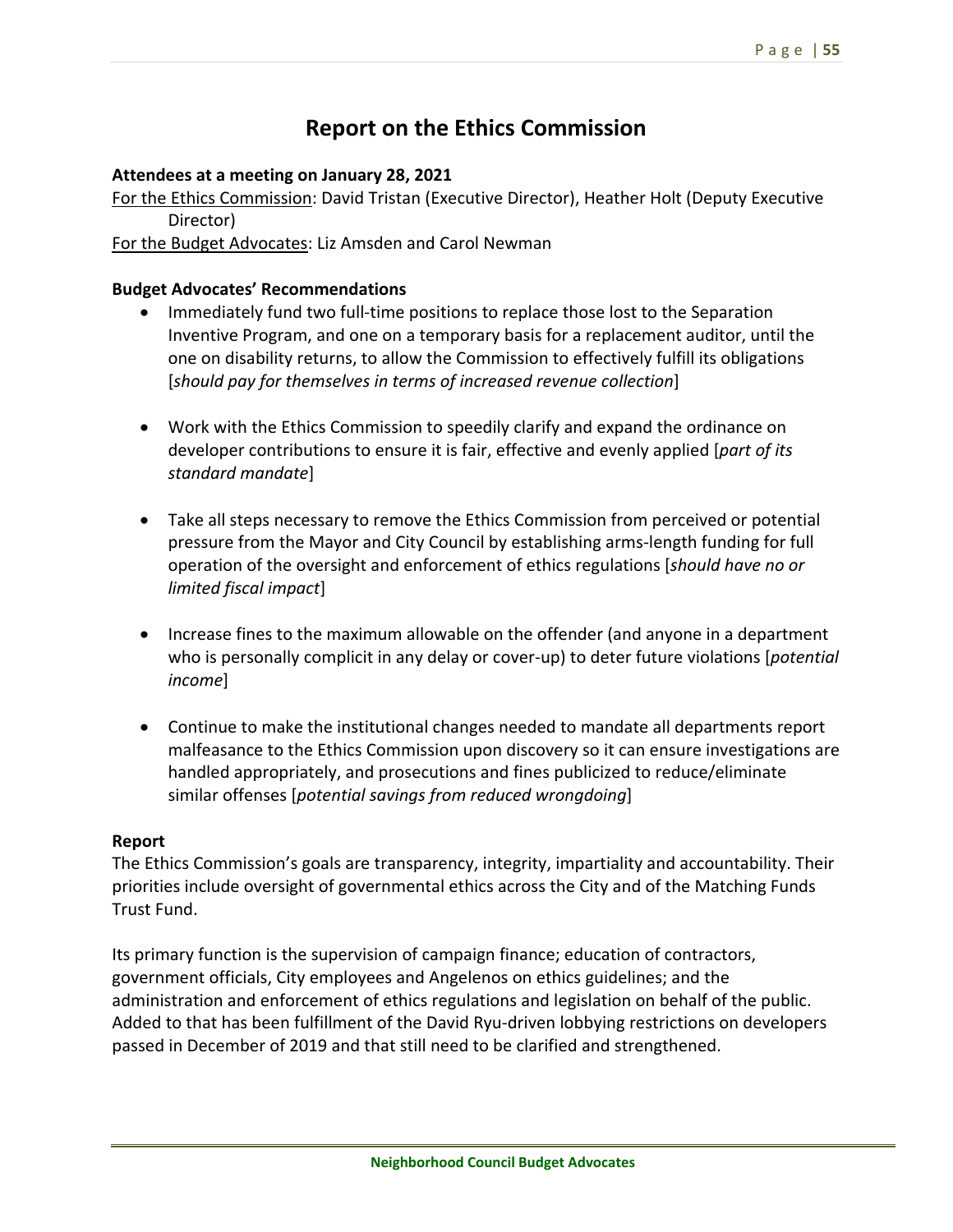In December, Ethics lost its Director of Audits and one lobbying program manager – both essential positions with 50 years of experience between them – to the Separation Incentive Program and, under the existing hiring freeze, has been unable to replace them, limiting oversight of the collection of lobbying fees which brings in almost half a million dollars to the City, and audits that would have been caught up by 2022.

The Municipal Code requires funding for the developer database programmer mandated under the Ryu ordinance but this was first put on hold when the allocation was reduced to track the budgeted furloughs which were never enacted, and then rescinded by the City to fund positions in other departments. Ethics also requires a senior analyst to oversee this program. And it has no ability to replace an auditor who has been on long term disability for almost a year, further decimating their staff.

Furthermore, it needs more, not less, operating funds for this coming fiscal year as the City ramps up to the 2022 elections where three City-wide offices plus eight council seats will be up for grabs, a number without incumbents running which means a greater number of candidates and increased costs as well as a greater demand on the Matching Funds.

With the negative optics of cutting back on its oversight department, the Mayor had claimed the City would not balance its budget on the back of the Ethics Commission, but it is now getting calls for pools of existing budgeted but unspent money to prop up Los Angeles' teetering finances.

Ethics has been a fiscally conservative department, never operating in the red but, like a number of other well-managed departments, is now being penalized to reward those which are not as well managed. It is a small department, especially in regards to what it receives from the City's General Fund, and does not have the cushion of more positions and resources, or the people with cross‐job experience needed to cover current commitments when critical positions are deleted.

In recent years Ethics has worked on having the City's contract with the LAUSD renegotiated to obtain full reimbursement of Ethics' services in connection with oversight of schoolboard elections – which netted the City \$350,000 in FY 19‐20.

It has pushed to increase fines that serve as a deterrent for malfeasance as well as contributing to the General Fund. It has called for the publicizing of wrong-doing, not to embarrass the City but to serve as a warning to those who are considering felonious activities.

When cases involving criminal investigation are taken over by a prosecutor at the Federal, State or County level, Ethics has to wait on a criminal conviction before pursuing additional penalties on behalf of the City.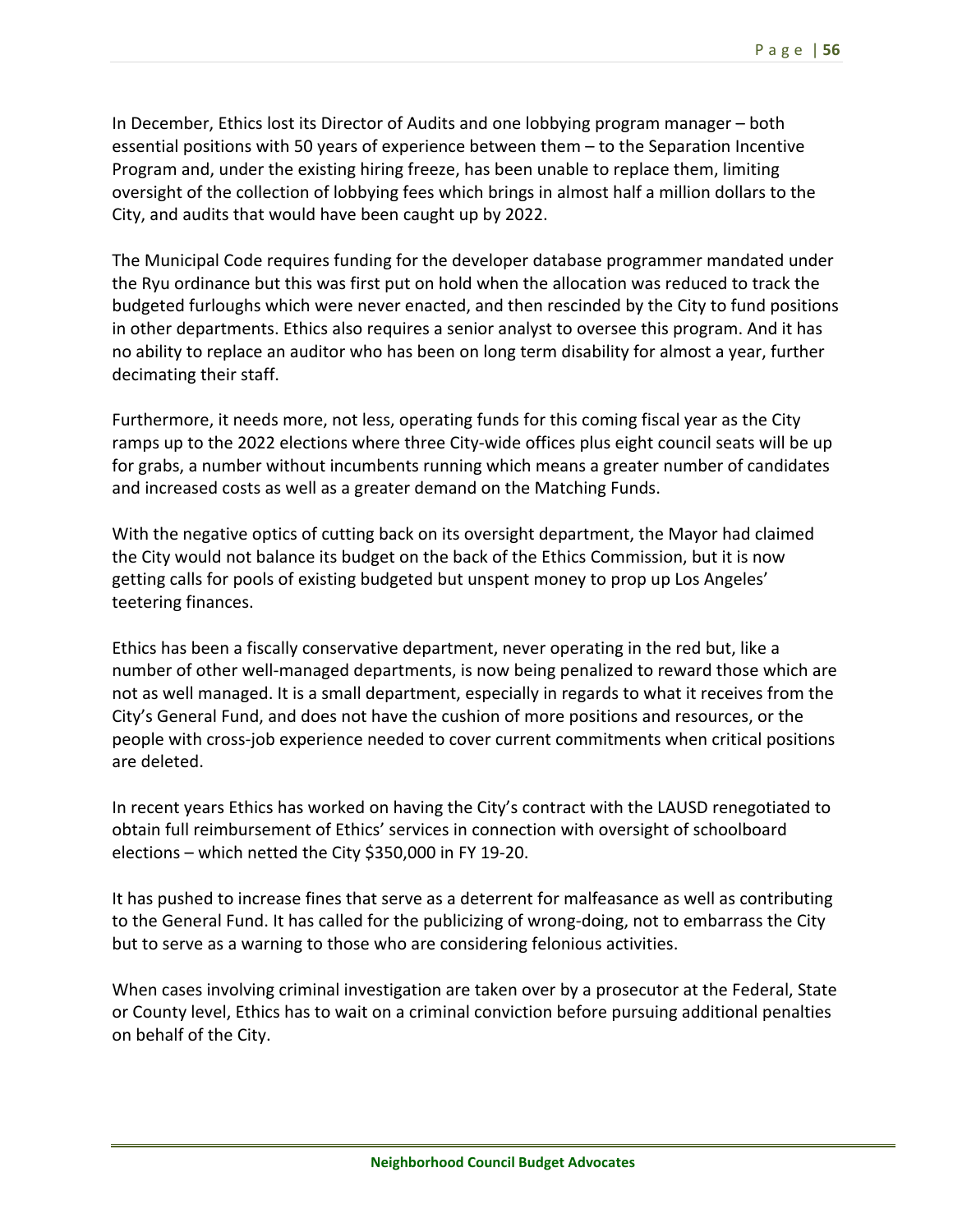Given the City has borrowed against the Matching Funds Trust Fund, an amount that it is obligated to repay, perhaps it could use some of those monies to ensure the Ethics Commission can fulfill its obligations.

Ethics has a mandate under the Charter but is not receiving support or funding from the City. Especially in the wake of the current crop of corruption cases, it is essential for the City to adhere to its obligations to Angelenos. Money invested in the department can have significant financial benefits from addressing unethical behavior before it escalates to theft and lawsuits.

The Ethics Commission properly funded would be an asset for City as a beacon of transparency amid a sea of cronyism and backroom deals.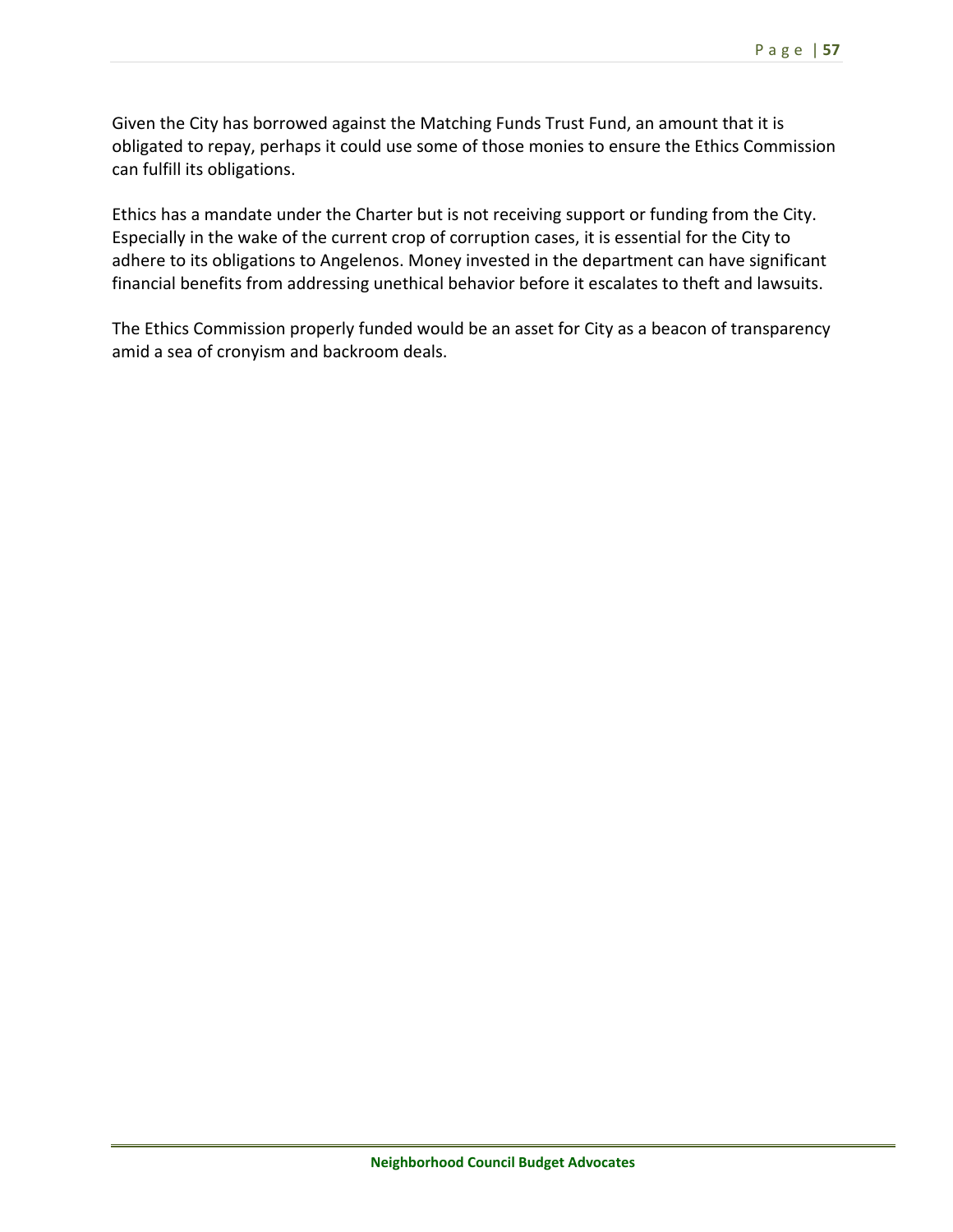# **Report on the Los Angeles Fire Department**

### **Attendees at a meeting on February 3, 2021**

For the Los Angeles Fire Department: Fred Mathis (Chief Deputy, Administrative Operations), Emilio Rodriguez (Sr. Management Analyst, Budget Management) For the Budget Advocates: Liz Amsden

#### **Recommendations**

- Fund three recruit trainings for this coming year [*not having these cohorts available could cost the City dearly*]
- Fund a health officer position for the City [*potential savings from efficiency in addressing health‐related issues*]
- Fund needed protective gear, EMS equipment, firefighting material that wears out [*not having could cost firefighters their lives*]
- Fund further expansion and implementation of risk management training [*savings from this type of investment is proving to exceed costs*]
- Fund technology and hardware necessary for data tracking and expanded telecommuting [*improved efficiencies will lower costs over time*]
- Increase funding for homelessness‐related services [*function of the pandemic as incomes fall and addressing unhoused issues become more complicated*]
- Require the Fire Department to reassess its reliance on overtime [*potentially reduce hours paid at premium rates, increase quality of life and avoid mistakes/accidents incurred by overwork*]

#### **Report**

*Prevention, Preparedness, Response, Recovery* is the mission of the Los Angeles Fire Department (LAFD).

Due to the scope of this mission, long term obligations and their mutual covenants with other fire departments in California, the LAFD budget is a complex, ever-evolving document.

The department's need to increase its budget to cover actual spending is currently in conflict with the City's requirement to cut the overall number by 3% and contractual spending by 10%. City Hall further requested it pare its twenty essential asks to ten and then to five, diverging from the Mayor's assertion that, as an essential service, the LAFD would not face the same cuts as other City departments.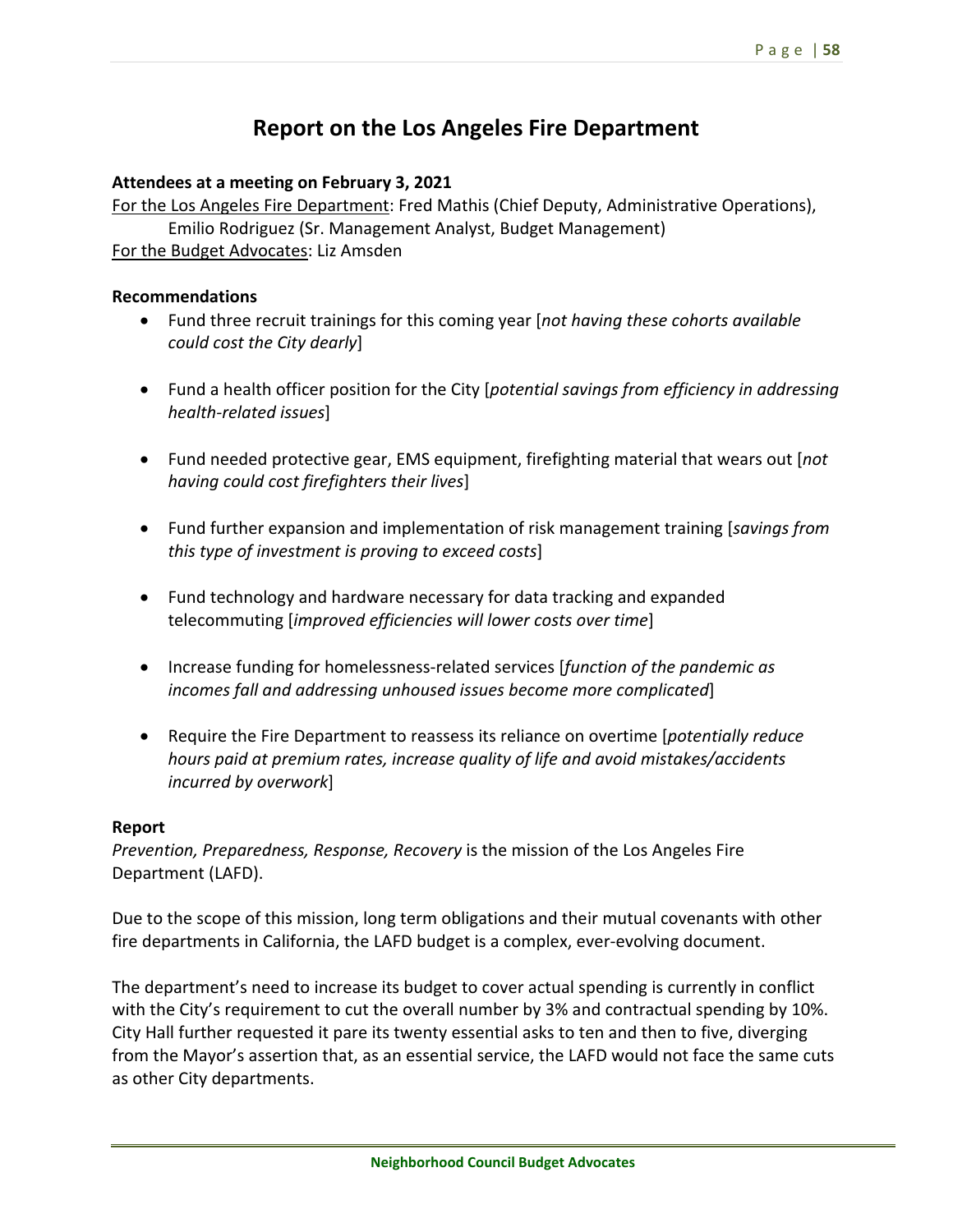In a jurisdiction known for its wildfires and numerous other potential disasters that could call on LAFD resources, by last fall the Mayor appears to have reneged on his earlier promise that he would not cut LAFD budget for 2020-21, and asked it for the same 3% haircut as other City departments.

The pandemic added some additional requirements and risks to LAFD operations. We, as a City, survived but the department still has to cover some of the costs incurred. Funding has not kept up with real costs and the pandemic is both a challenge and an opportunity for changes for the future.

## **Staffing**

As well as the need to replace people taking normal retirement, the LAFD is facing civilian staffing losses from the Separation Incentive Program and not being able to backfill positions due to the hiring freeze.

However, even with the budget cuts, the City will not see a decrease in services or increase in response time, but the department will have a shrinking number of bodies to fill seats when the trucks and ambulances are called out. Without replacements, this means firefighters and paramedics have to work more overtime, at a higher cost per hour, and higher risk since overworked people are more likely to make mistakes.

And while the department feels that it is more fiscally responsible to maintain high levels of overtime to offset the costs of training and outfitting more fire personnel and paramedics, it behooves the City to assess the impact on quality of life – for the men and women of the LAFD and for those that they serve – to ensure everyone is functioning at the needed 110%.

To train, equip and maintain more staff may cost more but isn't it worth more? In addition, at this point the department is facing a dramatic spike in retirements by 2024, and the time to start training replacements is now. Three recruit trainings are necessary just to preserve the status quo.

# Equipment

The rank and file are dedicated professionals who will work with the City to protect all Angelenos but they, in turn, need to be protected.

To keep firefighters safe requires mission‐specific equipment that does not come cheap. The LAFD Foundation helps and other non-profit benefactors supplement the City's funds to ensure those protecting have the necessary boots, gloves and technical gear to survive the dangers they face.

Some types of equipment have finite lifespans and are mandated to be replaced every five or ten years. One major investment is for the replacement of 2,000 sets of self‐contained breathing apparatus. The LAFD is pursuing grants, but the City must make the commitment to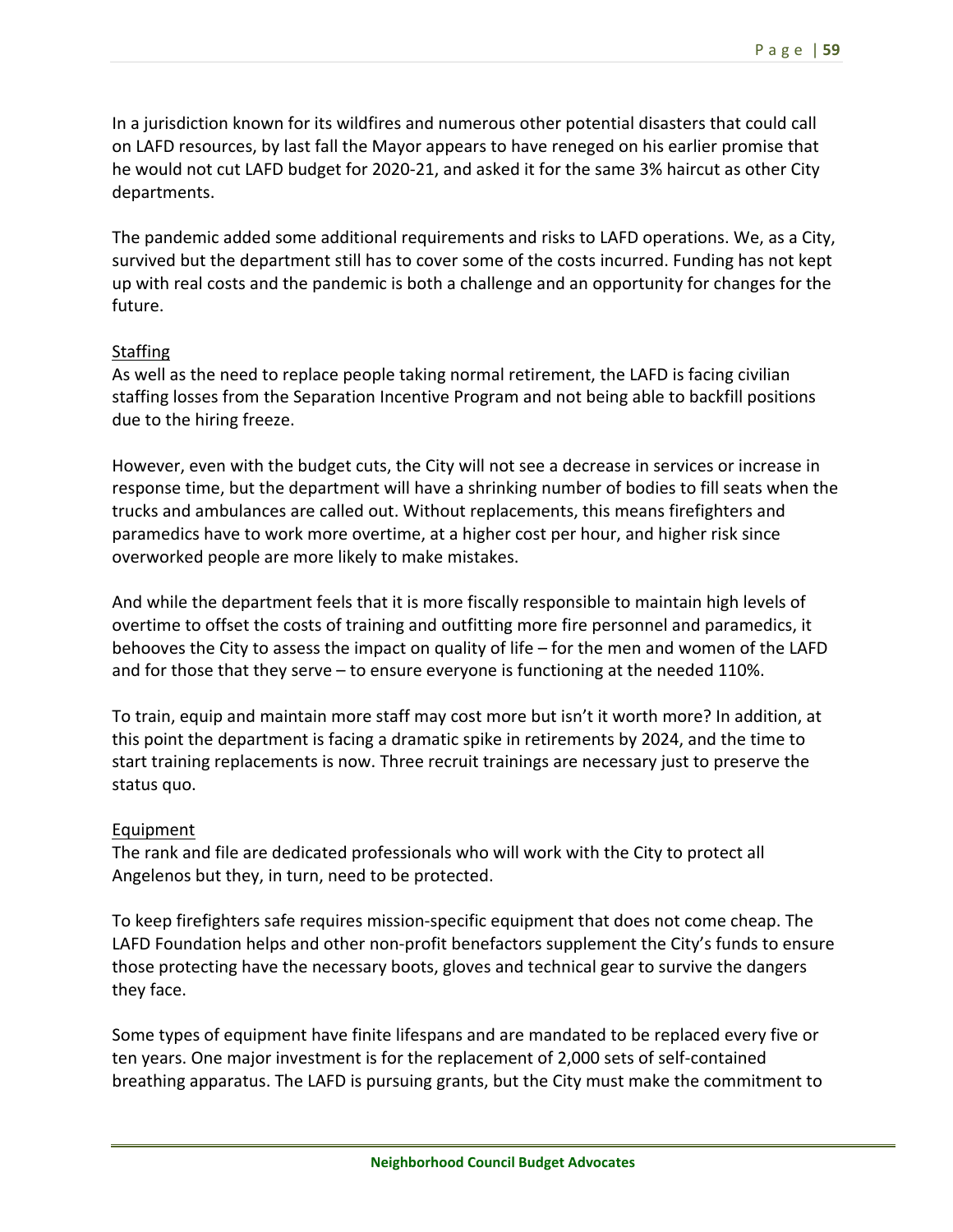backstop the cost of \$36 million spread over three years since the current manufacturer is retiring from the business.

On the technology side, the department needs to continue to build out its FireStatLA app, not only for the transparency it provides Angelenos, but even more so to help the LAFD increase efficiency and improve performance management. As in every area, it is losing critical people; funding is also needed for IT infrastructure and hardware for more robust data tracking and to further expand telecommuting options.

## Numbers

The LAFD responds to 1,500 calls a day out of 106 stations across Los Angeles.

A significant portion of their mission involves homeless Angelenos; Fire Station 9 on Skid Row is the busiest in nation with health issues, sober units, homeless-related fires, and now mobile testing. Budget cuts to the HOPE teams (Homeless Outreach Proactive Engagement), an operation of the LAPD, LASAN and LAHSA, has impacted the LAFD's workload.

With the pandemic, the department has been front and center with testing and vaccine administration. And the LAFD has lost some of its own.

Mutual aid contracts with fire departments covering other jurisdictions guarantees Los Angeles will have additional help in major emergencies, but when the LAFD provides services outside the City it can create a cash flow issue with reimbursements at federally‐approved rates carrying millions of dollars over to next fiscal year.

Current staffing of 3,831, sworn and civilian, is responsible for 95% of the LAFD's total budget. Overtime accounts for about a third of salaries.

Fires and emergency triage does not come cheap, especially during the pandemic when demand for services rise and Angelenos' ability to pay drops.

Federal and State government grants have helped, and there continues to be an expansion of public‐private financing with hospitals and charitable organizations to reduce cost and improve outcomes. These include the successful Advanced Provider Response Unit (APRU) program as well as access to life-saving apparatus not covered in the LAFD budget.

## Planning and future innovation

The metrics show how investment in the LAFD will save the City money. New technology which reduces errors has improved efficiency, and the drone program for brush fires helps expedite knock downs, saving lives and structures.

Although it was technically the County's responsibility to test and vaccinate all its residents during the pandemic, the LAFD was able to ramp up and make it happen in the City. This made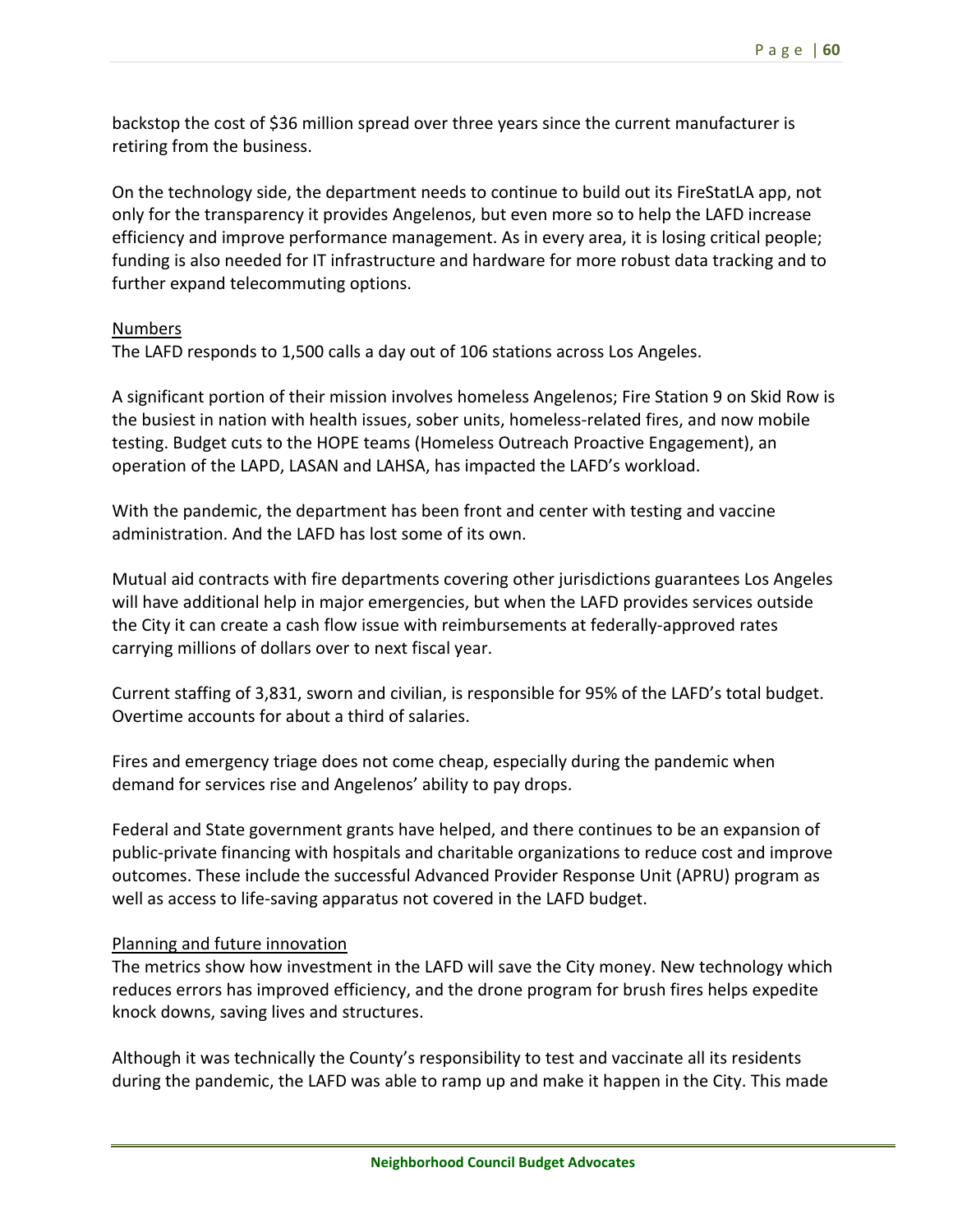the department realize the importance of a City health officer, a position it recommends fall under the LAFD given its current medical mission.

Not only would this position be important for any future pandemic, they would be key in addressing disease outbreaks and bioterrorism, and relating with counterparts at the County, State and Federal levels.

As investments have been made in improved driver training, the costs in connection with lawsuits, mostly related to traffic accidents, have dropped and should be continued.

A Mayor's Innovation Grant for an injury prevention unit instead of relying on Workers' Comp allows for a more immediate response with a van going to the stations to treat on the spot so fire personnel are less likely to aggravate an injury. This program should be made permanent.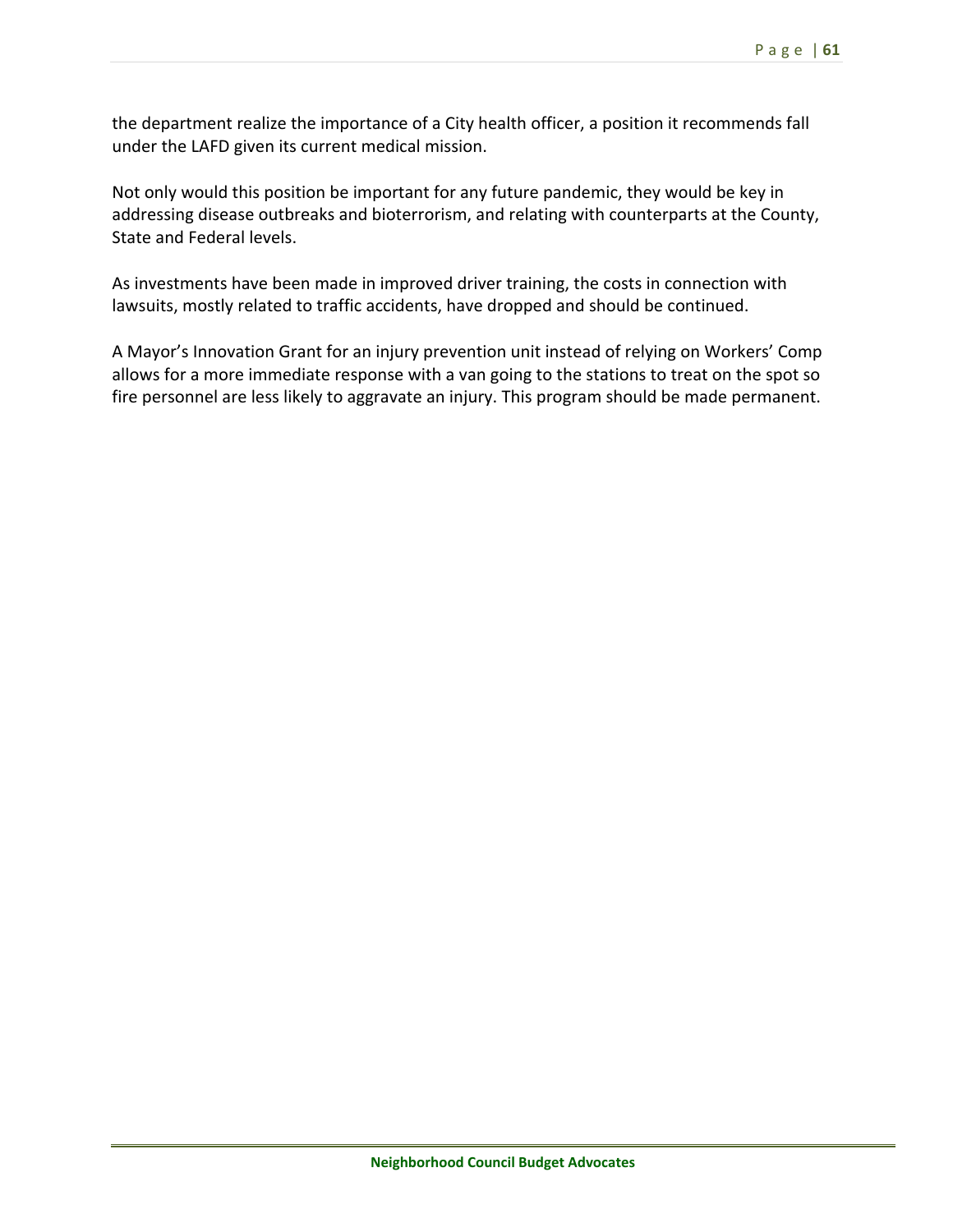# **Report on the Housing + Community Investment Department**

## **Attendees at a meeting on March 31, 2021**

For the Housing + Community Investment Department: Brittany Batong (Housing Development Operations Manager), Rosa Benavides (Director of Administrative Services), Tricia Keane (Executive Officer)

For the Budget Advocates: Barbara Ringuette, Elias Garcia, Kay Hartman, Connie Acosta

## **Budget Advocates' Recommendations**

- Hire for vacant positions funded by grants and that have no General Fund impact [*meet grant obligations, generate and preserve grant funds*]
- Fund the update of computer systems and create a database of all affordable units including those in density bonus buildings [*improve on efficiency; ensure public funds meet their intended purpose*]
- Study the proposed Vacancy Tax to determine if it helps increase units available for occupancy [*potential to increase housing supply, reduce rents, boost the economy*]
- Advocate with the State and Federal governments for additional funds such as tax credits and the Federal HOME program dedicated to ready‐to‐go affordable housing projects
- Implement recommendations in the Controller's HHH audit to reduce costs for affordable units [*potential to build more units with existing revenues*]

## **Report**

The mission statement for the Housing + Community Investment Department (HCID) "is to promote livable and prosperous communities through the development and preservation of decent, safe, and affordable housing, neighborhood investment and social services". The Department's core goals are to create affordable housing, including supportive housing, and to end homelessness. Core programs also include investigating tenant and landlord complaints under the Rent Stabilization Ordinance (RSO) and rental housing inspections.

The HCID Bureaus are Administrative Services, Community Services and Development, Housing Development, and Regulatory Compliance and Code.

# Covid

The Department has been very busy during the Covid emergency. HCID is responsible for deploying Covid relief funds such as those for emergency rental assistance. Through the Federal Emergency Rental Assistance Program (ERAS), it delivered \$2,000 emergency rent relief to 50,000 households in 6 months and that was before the Federal money arrived. The second round of emergency rent relief went to people who applied in the first round and qualified for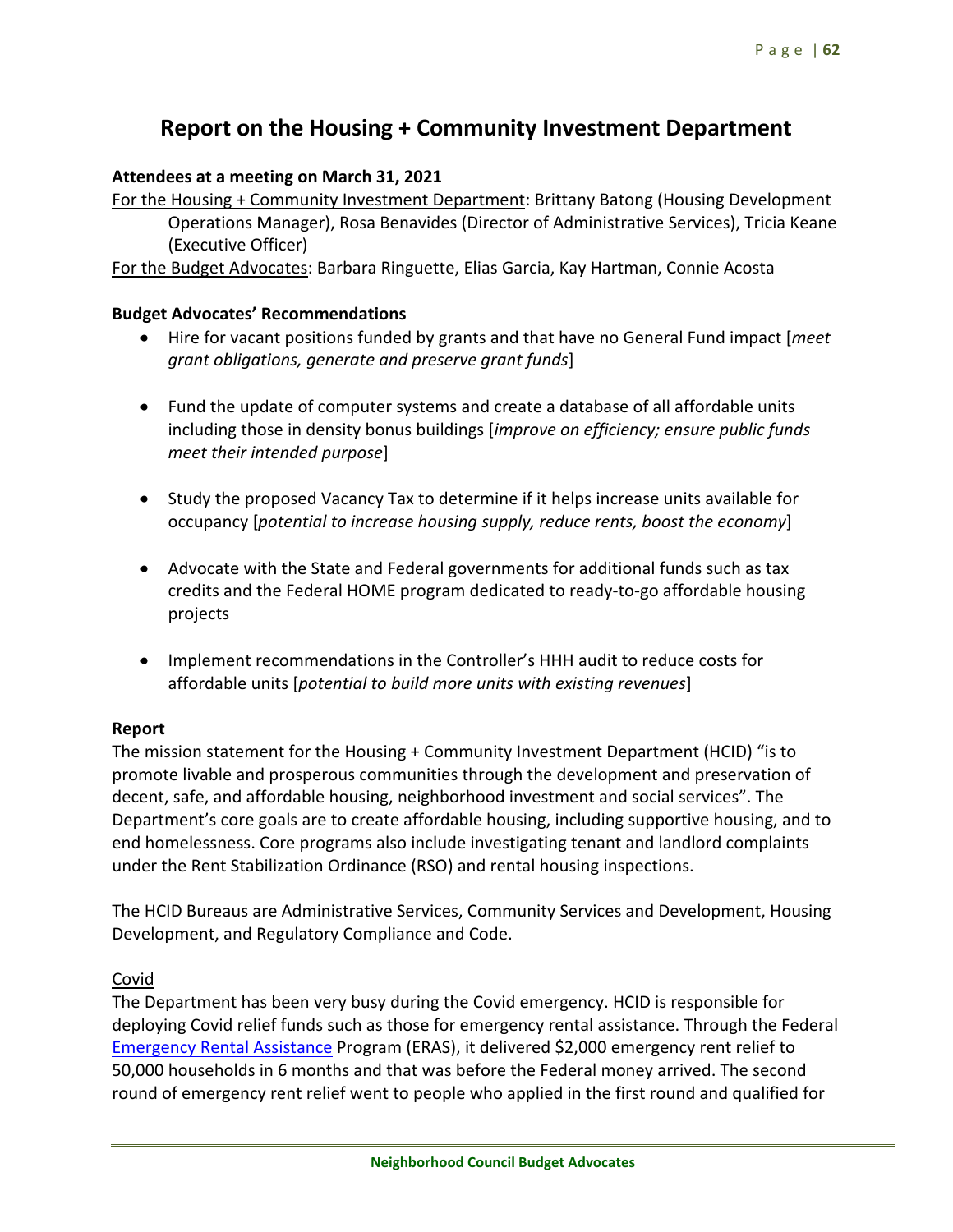assistance, but received no payment because the money ran out before their payment could be processed.

HCID implemented the "Angeleno Card" in the current fiscal year to help residents facing financial hardship during the pandemic. 37,841 cards were issued providing \$700 to \$1500 per family for a total distribution of \$36.7M.

Rental housing inspections were halted at the beginning of the lockdown, because the inspectors could not enter occupied units. The Department found that there was a lot that could be done without entering the units so the work was redirected. Many inspectors also participated in the City's Disaster Service Worker Program. One of the inspection programs is restarted using new safety protocols. The Department feels confident it will be able to get back on the regular inspection cycle soon.

## Staffing

Like the other departments, HCID's budget was cut by 3% which came to \$2.4M this year with another \$2.4M cut scheduled for next year. Also, like other departments, HCID lost people to retirement through the Separation Incentive Program (SIP), resulting in the loss of a lot of institutional knowledge. The Department started the fiscal year with 590 regular and 211 resolution authority positions (although not all staffed) and lost 54 people to the SIP. The SIP positions are permanently cut and will not be replaced when there is funding again. If the Department chooses to restore a SIP position, it is required to cut another position. It is a zerosum game.

The fiscal year 2021 to 2022 budget requires holding 85 positions unfilled, about 14% of the allocated regular positions. The Department is hovering at an approximate 20% vacancy.

There is a City‐wide hiring freeze. As unfrozen positions across the City open, employees are moving to them, increasing the personnel pressure and making it difficult to maintain stability.

There is a legal mandate as well as an agreement with the Federal Housing and Urban Development Department (HUD) around the Accessible Housing Program (AcHP) so that program remains fully staffed.

The Department is doing everything it can to absorb the money and personnel cuts and not cut programs. HCID says it is doing everything it can do to keep the wheels on the bus. It has reduced staff and increased responsibility. It doesn't know when it can fill positions. The staff is suffering burnout. This is not sustainable. The staff cuts mean that the Department may not be able to take advantage of some available grants, leaving money on the table. It also may not be able to meet grant obligations which would mean it couldn't continue to use already granted funds.

HCID receives 85% of its funding from fees and grants. Its impact on the General Fund is small so HCID staff cuts don't have as much General Fund impact as cuts made in some other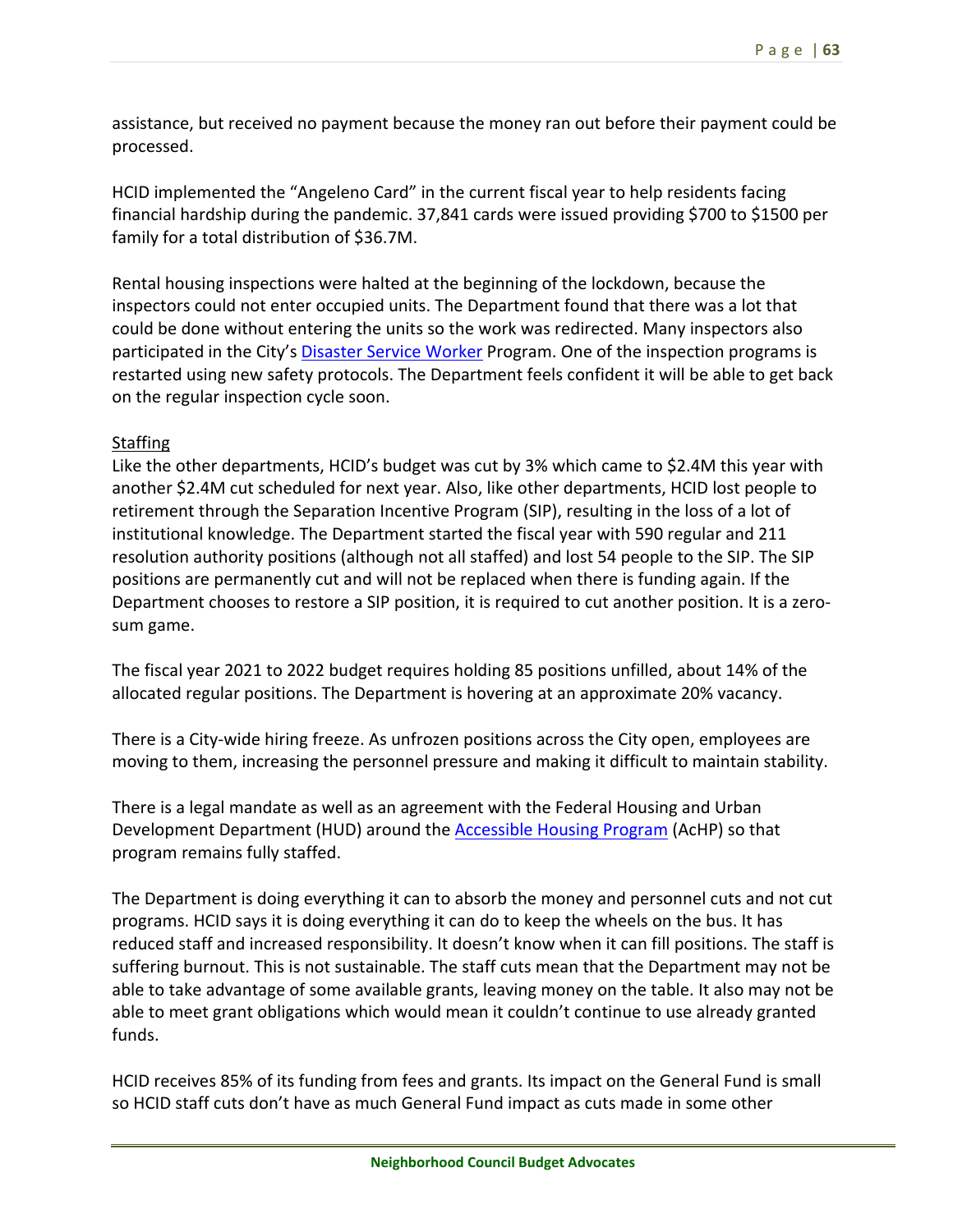departments. Such cuts impact the Department's ability to carry out its mission without helping the City survive the current budget crisis.

The City and HCID should maximize both Federal and State resources and ensure no available funds are lost.

The Department says it is working with the Personnel Department to streamline its hiring process. It will be ready to hire when the hiring freeze is lifted.

Looking forward, the Department will prioritize filling the grant-funded positions to lessen its dependence on the General Fund.

## Housing

HCID is on track to deliver 2,140 Measure HHH-financed affordable housing units by the end of fiscal year 2021‐2022 and has more than 7,600 units in the pipeline. Housing development is typically funded through Bonds, conventional loans, State funds, the Affordable Housing Linkage Fee, County funds, Acquisition and Predevelopment funds, Measure HHH, Tax credits, and Federal funds. The Affordable Housing Linkage Fee was created to help fund affordable housing and phased in beginning in June 2018. This year's receipts from the fee are \$18M.

The Bureau of Housing Development's primary focus is HHH (the \$1.2B supportive housing bond measure). Supportive housing projects are primarily funded through HHH bonds. The dedication of resources to HHH has the result that was intended. The City will deliver units earlier than originally planned at a cost to the City of less than \$150,000 per unit notwithstanding the City Controller's audit of HHH spending. HHH is a down payment on the homelessness crisis. HCID has a dashboard where anybody can track the HHH progress.

HCID collects more than 500 data metrics to validate the effectiveness of its programs. One aspect of housing whose data collection is not verified as of this writing is the tracking of affordable units in density bonus developments. The City must have a reliable system for these private, covenanted units. These need to be tracked to ensure the units are rented only to those who are eligible and continue to be rented to eligible tenants through the end of the covenant. This focus is in addition to tracking RSO units.

The Housing Development Bureau also delivers affordable housing through the Affordable Housing Managed Pipeline (AHMP) Program. It is preparing to execute another round of funding with tax credits. It issues a notice of funding availability and then the developers bid. There is high demand for tax exempt bonds that in past years were not competitive. They are competitive now. The AHMP program provides units towards HHH's committed goal of 10,000 units. This is not what the voters had in mind when they passed HHH. These units would have been built anyway.

Developers of affordable housing use various funding sources to build their projects. HHH funding is leveraged with other funding sources. Once the project is built, it must be maintained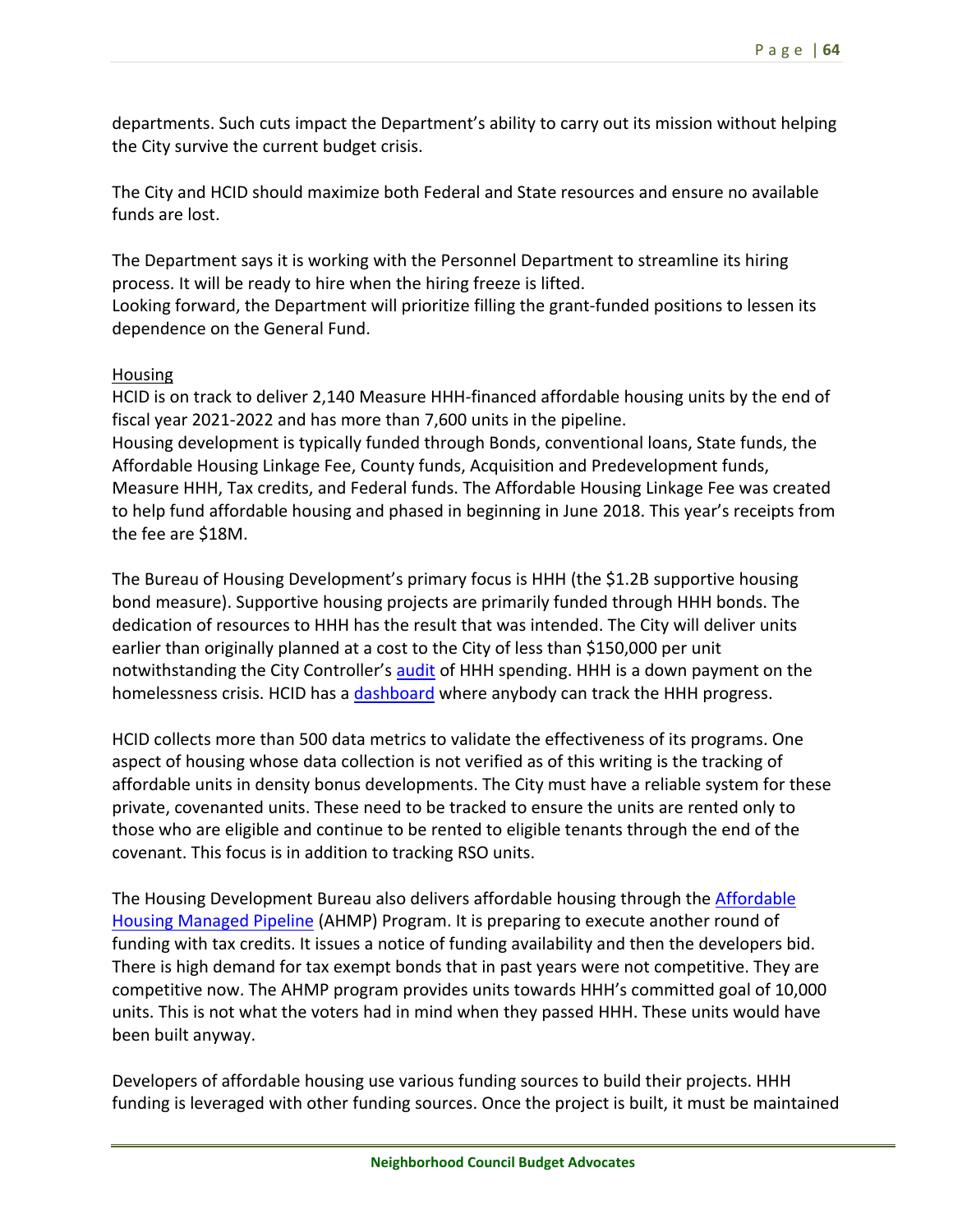and it is vouchers that pay for the maintenance. It doesn't help to create a situation where the building doesn't stay in the black. The voucher provides a subsidy to keep the project viable. Project vouchers are different than personal vouchers. A project voucher goes with the unit and not the person (as opposed to a Section 8 voucher).

There are more projects than there are tax credits and more projects than project‐based vouchers. The Department can build projects without State vouchers, but it can't fill the units, because building owners cannot afford to maintain them. An affordable project is not built until the vouchers for its maintenance are secured.

The Federal government has several programs administered by HUD to assist with housing. One of these is **HOME**. The HOME program assists local governments in the creation and retention of affordable housing. It supports efforts, but not staffing. Another program is the Community Development Block Grant (CDBG) that provides annual grants on a formula basis to states, cities, and counties to develop viable urban communities by providing decent housing, a suitable living environment, and expanding economic opportunities, principally for low‐ and moderate‐income residents.

The AcHP is funded through the General Fund. Properties built with City financing are subject to Federal accessibility regulations and the Court has ruled that the City must comply with applicable accessibility standards under the Fair Housing Act (FHA), Americans with Disabilities Act (ADA), Uniform Federal Accessibility Standards (UFAS), and HUD requirements.

The much‐discussed Vacancy Tax is a possible source of funding that requires additional analysis. There is conflicting literature on the subject. The concern is that housing held for investment purposes limits the housing supply. Releasing those units for occupancy would increase the housing supply and have the potential to reduce rents. Further, occupants of units could boost the local economy as they spend money. On the other hand, the definition of "vacant" is not always obvious. For example, is someone allowed to have a vacation home in Los Angeles that is empty most of the year?

The Department is anticipating that some of the new Federal relief money could be applied to housing needs. It is not yet known what requirements may be attached to those funds.

## **Technology**

HCID is looking to upgrade its computer systems to bring its technology up‐to‐date and improve efficiency. The systems are always more expensive than assumed and they take time to develop. The Department is working to identify the best path forward to create a new housing information system that would be inclusive of all affordable housing in the City.

## Conclusion

HCID is in the middle of the biggest problem facing the City, homelessness. Los Angeles is an expensive city in which to reside. Keeping a roof over the heads of those who have one and finding a roof for those that don't is a tremendous challenge. Los Angeles, and California for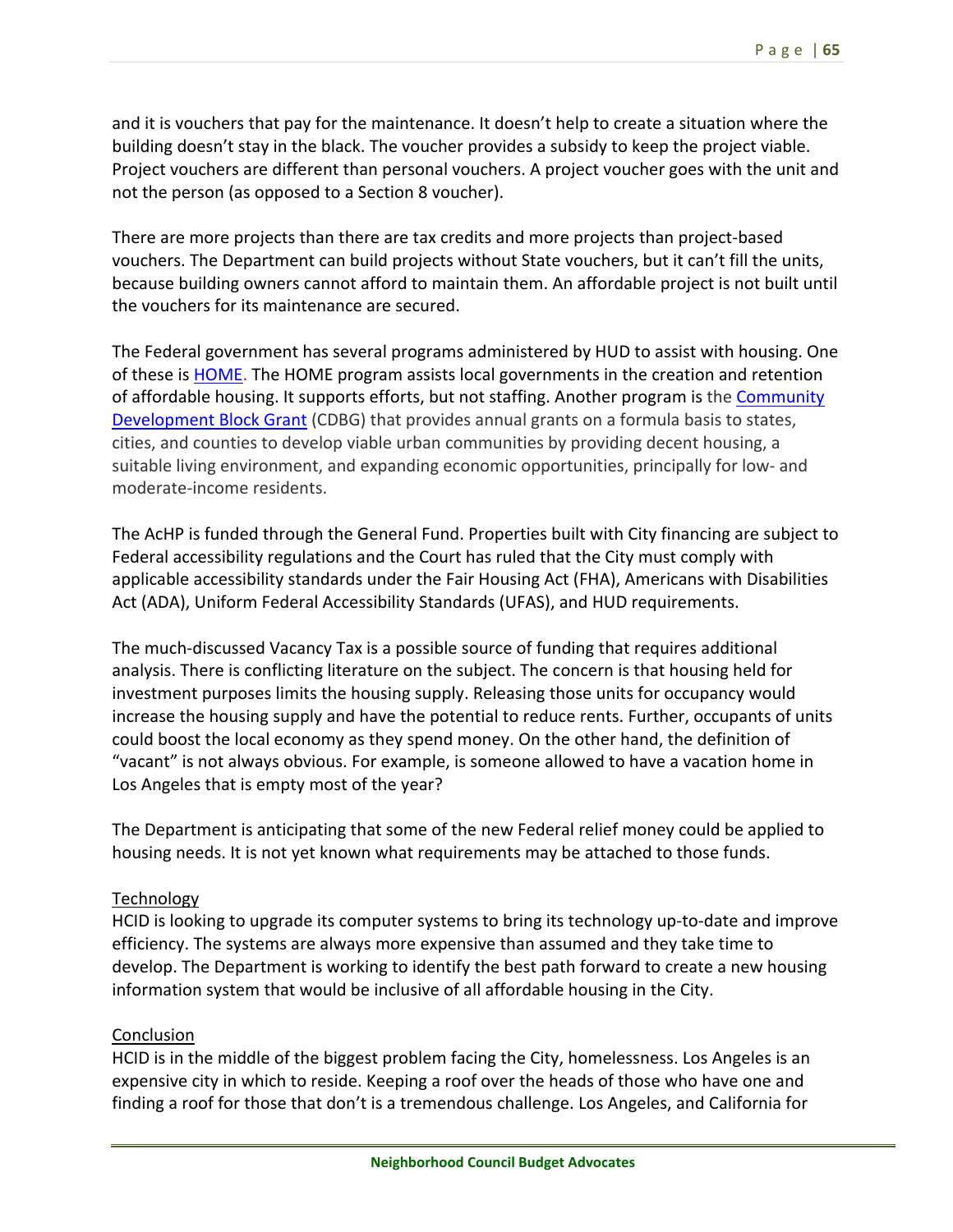that matter, has many competing and excellent ideas for its revenues. None can be more important than housing its residents.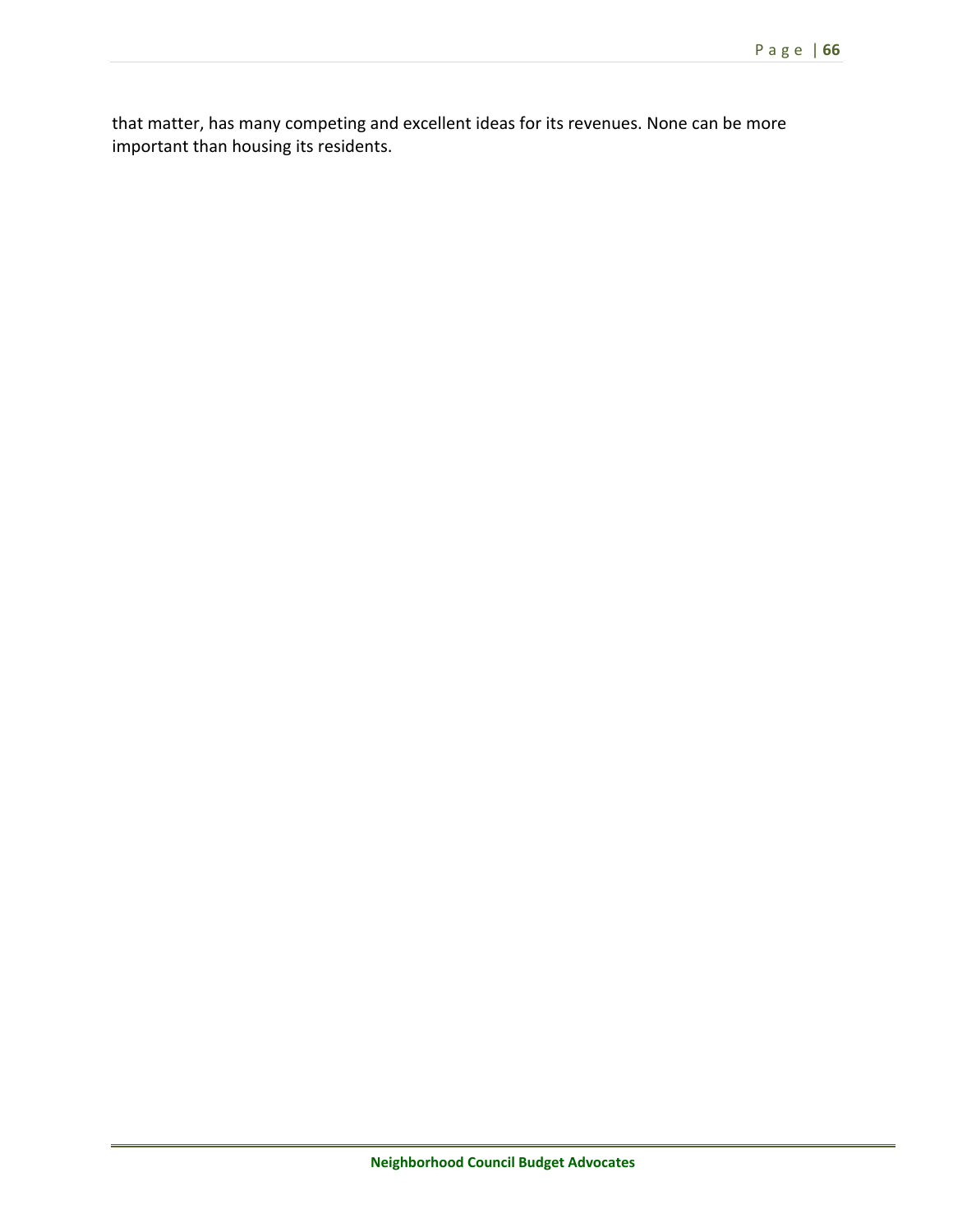# **Report on the Information Technology Agency**

## **Attendees at a meeting on March 2, 2021**

For the Information Technology Agency: Ted Ross (General Manager), Tita Zara (Director of Finance and Administration), Donna Arrechea (3‐1‐1 Director)

For the Budget Advocates: Dentis Fowlkes and Liz Amsden

## **Budget Advocates' Recommendations:**

- Invest in a citywide procurement system [*initial cost leading to long term savings from efficiencies*]
- Build out and maintain telework platform for all teleworkers [*initial cost leading to long term savings from efficiencies*]
- Complete the LAFD Radio Site Improvements and Microwave Link Bypass [*safety outweighs cost*]
- Replace the Citywide Fiber Optic Network over a period of several years [*impact of potential failure exceeds investment costs*]
- Replace obsolete network equipment [*NOT doing so will result in unexpected downtime and time lost costs*]
- Replace the majority of existing City landlines with cell phones [*potentially significant savings*]

## **Report**

A year ago the Information Technology Agency (ITA) was frenetic. With the pandemic looming in February, it anticipated the need for the City to go remote but needed to scale up its VPN infrastructure from serving a few hundred to serving thousands of end users to do so. Through an existing vendor, it was able to expand the ability to work remotely to over 18 thousand City employees by March 19 when safer‐at‐home and shelter‐in‐place mandates came into effect.

There has been a significant learning curve with working remotely and there could be substantial cost savings if the City chooses to fully or partially continue the practice for some positions, depending on the needs of the departments once restrictions are lifted.

Savings would include co‐location of office space, and replacing most desk phones with cell phones that would reach out and touch the worker, not the location.

Echoing several other departments, ITA sees the disruption of the pandemic as an opportunity to pursue much‐needed big picture changes.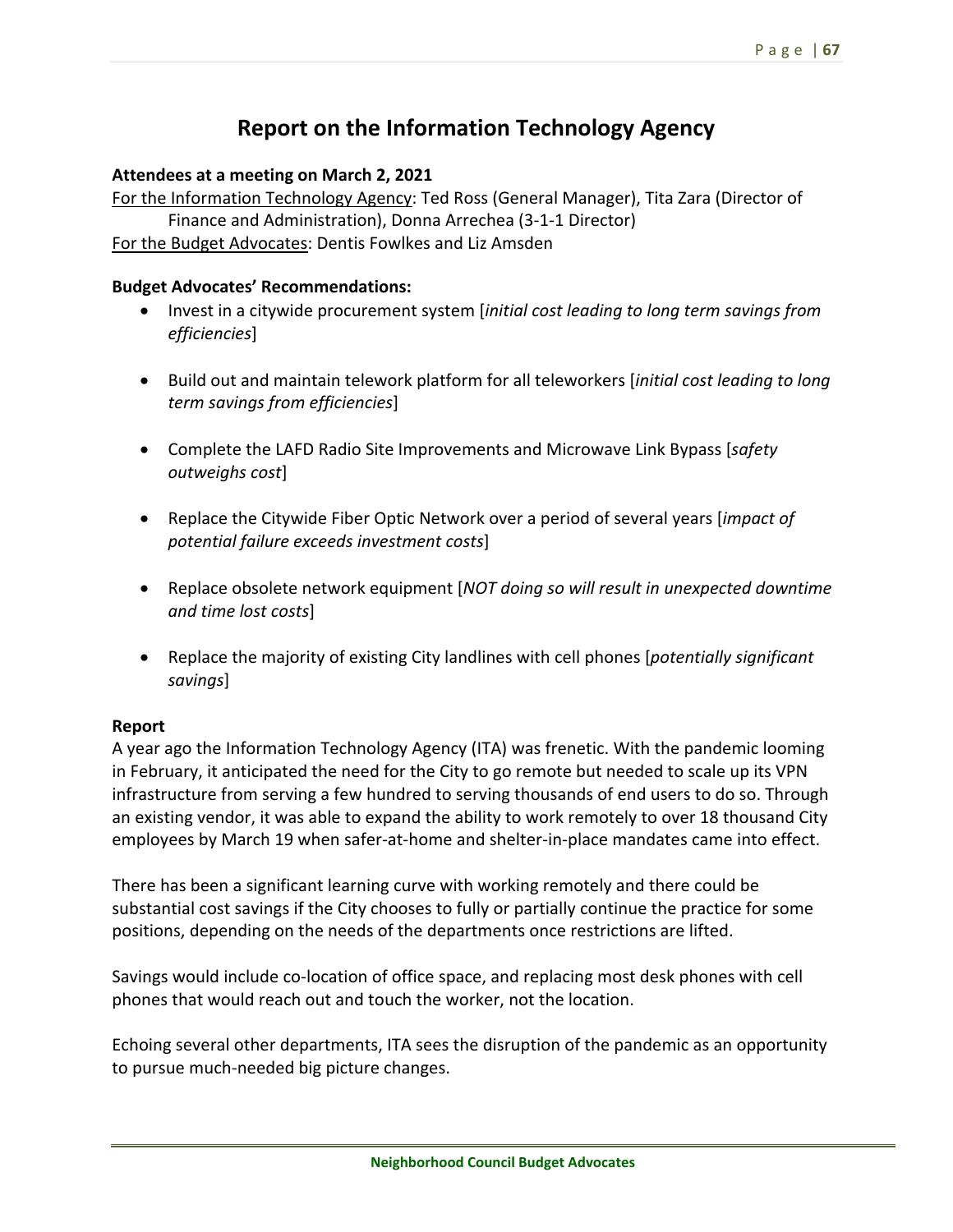## Challenges

There has a been a plethora of complaints about the ITA being out of date, but their position (in some cases witnessed by Budget Advocates) is that the funds they need are sometimes diverted to other departments without understanding how that affects other obligations.

On the other hand, sometimes it is easier for other departments, such as the LAFD, to obtain funds for a specific project and have the ITA implement it within its system.

The ITA provides all technology services for half of the City's 43 departments. The others have their own IT groups but still use some aspects of ITA including relying on their network for linking and communications. The LAPD, while physically segmented behind a firewall still relies on the ITA's network. Even the proprietary departments that have their own IT divisions, tag onto some of these networks.

Priorities at the moment are:

- Completing the LAFD radio site improvements that have been in the work for years
- Replacing the close to end-of-service City's fiber optic network that contains elements that are no longer supported
- Replacing the City's network infrastructure, over half of which is past end-of-service
- Improving cybersecurity throughout the city government's infrastructure including all the new telecommuters
- Maintaining and patching the existing equipment, 55-60% of which are end-of-life, while failing equipment is replaced
- Expanding the platform for all teleworkers

All these cost money but the cost of these systems failing would be exponentially greater.

# **Staffing**

As is common across the City departments, ITA has lost key people to retirement and the SIP, and also to the LADWP. The department has shrunk from over 800 positions in 2008 to just over 350 today while the demand for technical expertise has only increased, partially due to the amount of old equipment in the City as well as pandemic-driven telecommuting. The ITA believes telework will continue in whole or in part once the Covid‐19 restrictions are lifted.

With a vacancy rate exceeding 20%, critical positions need to be backfilled immediately for obligations running from repairing LAPD, LAFD and public safety radios and systems to cybersecurity for teleworkers.

The ITA has been working with the Personnel Department to rewrite job descriptions that have made it difficult to attract needed employees, and address other limitations within the decades‐old Civil Service recruitment procedures. Even with these changes and using Anytime Anywhere testing, finding qualified people has been a slow process.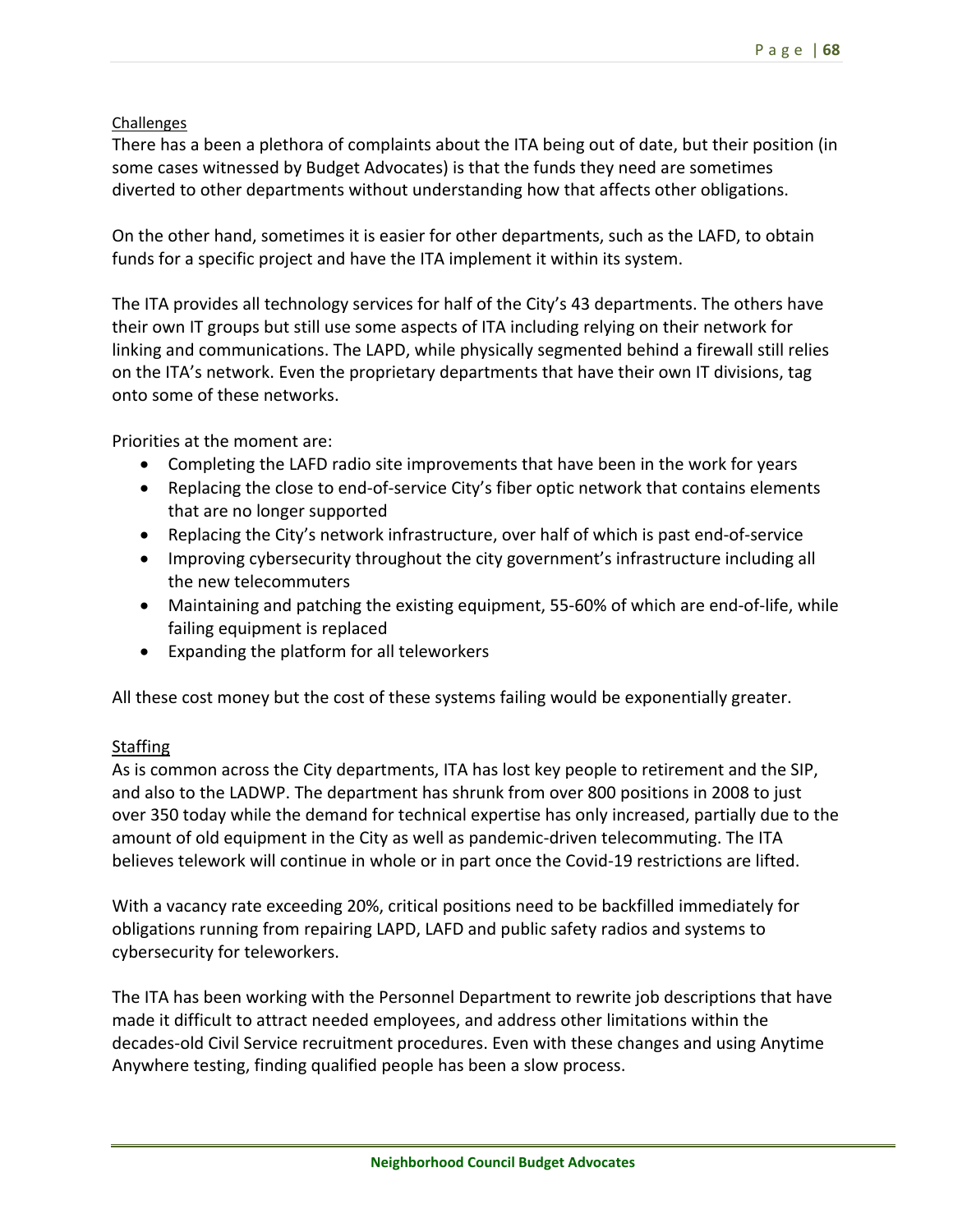# Digital Strategy

General Manager Ted Ross has embraced the pandemic as being a catalyst for improving the quality and availability of digital government services and to position the City to recover into a "new better" and not just a "new normal."

The ITA is proud to have released a new Digital Strategy approach after working with other departments on analyzing almost 100 City services paused by the pandemic. It identifies 13 key technologies that, if implemented, would dramatically improve how residents and businesses digitally engage with the City government, and realize a vision of a digital and connected Los Angeles.

# The 311 Call Center

The 3‐1‐1 non‐emergency City line falls under the ITA umbrella and provides various options to connect to a wide variety of non‐emergency City services and general City information.

It was the first group to work remotely; a successful trial run early last year paved the way for all other City departments. It is implementing a new call center management system that can change greetings on the fly as situations change and forward callers to updates without waiting for an agent.

MY311 is adding virtual agents to answer frequent questions using an improved voice recognition system in English and Spanish, and through Google-translate, Korean, Armenian, Japanese, Chinese, and Farsi.

# Summary

If the City wants to continue with any digital functionality, it needs to start funding the ITA properly, both the needed upgrades and, especially until these come online, staffing and maintenance to keep the existing equipment operational. Systems at or close to end‐of‐life need more service, not less, and are more susceptible to chain failures.

The ITA is not the first department that the Budget Advocates met with that sees the pandemic as a catalyst for change and real improvement within the City structure.

Some options include eroding the siloization of departments and reducing duplication of services by consolidating certain services. This would involve a change of approach, always a challenge within any bureaucracy.

In the case of technology and the internet, the citywide network and maintenance should be under the purview of the ITA while individual departments can handle their mission‐specific applications so long as they work with the ITA to ensure network feasibility and cybersecurity.

While the ITA will never be a revenue generator, it can and does provide ideas for using technology as a cost‐cutter and to enhance quality of life. One suggestion is to explore better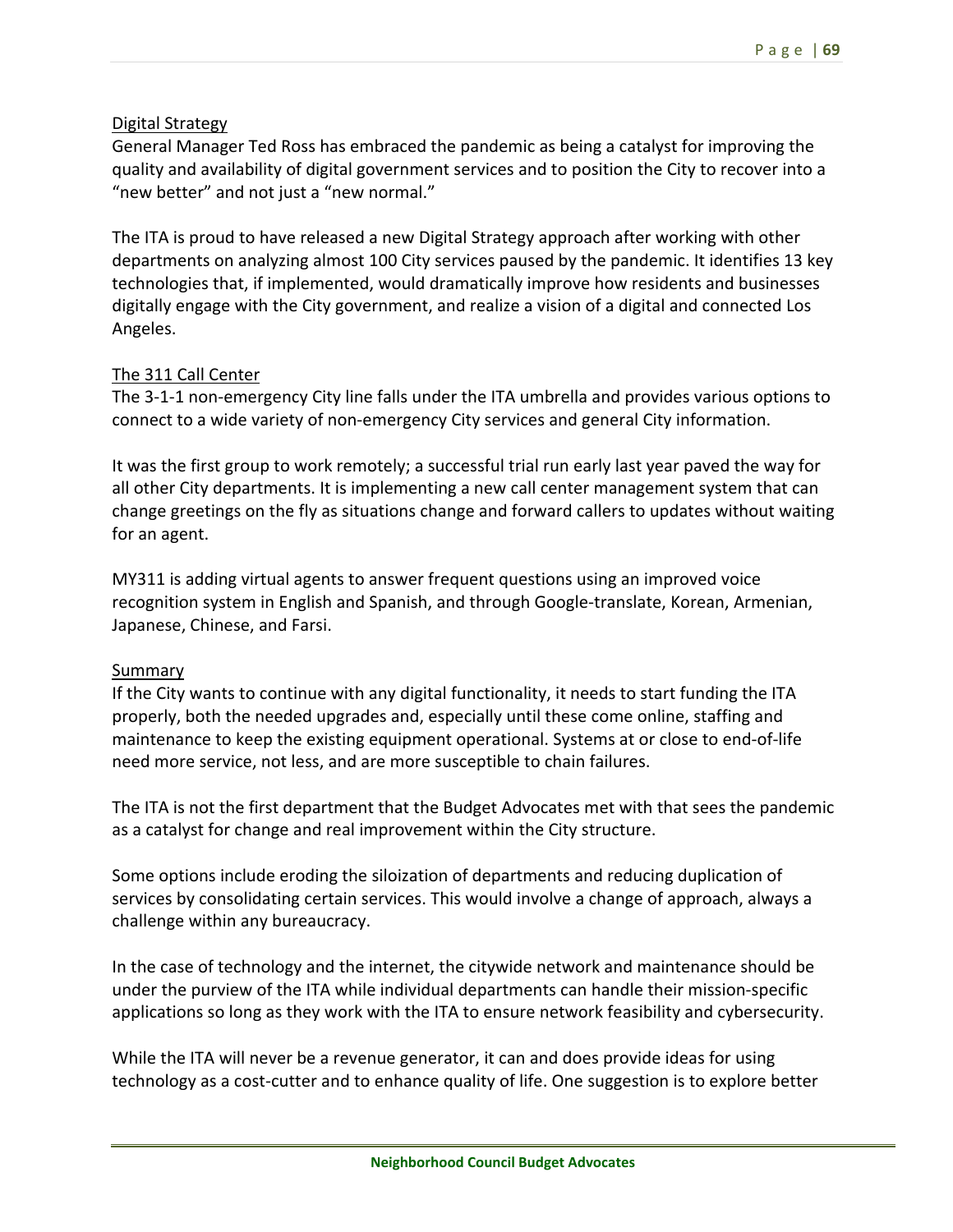use of street furniture – beyond advertising, these could be hot spots for the benefit of both tourists and Angelenos.

In support of the Mayor's Office and City Council's vision for regional procurement, the ITA hopes the City continues to invest in its Citywide Procurement System (Regional Procurement Portal) that would amalgamate and simplify procurement across departments, generating economies of scale.

The focus of the multi-departmental Digital Strategy has a core assumption: that everyone has equal access to the internet. But that is one area where the digital divide is evidence of great inequity.

With regards to citywide free broadband, the ITA pointed out that this would be expensive to build out given the City's 469 square miles. On the other hand, there is at least some support on the City Council, the LADWP already handles the City's fiber assets and could install with the ITA managing the system once activated.

This would be a huge plus for all Angelenos – for education, communication, safety – and would improve the City's competitiveness in attracting tech-driven businesses and their executives.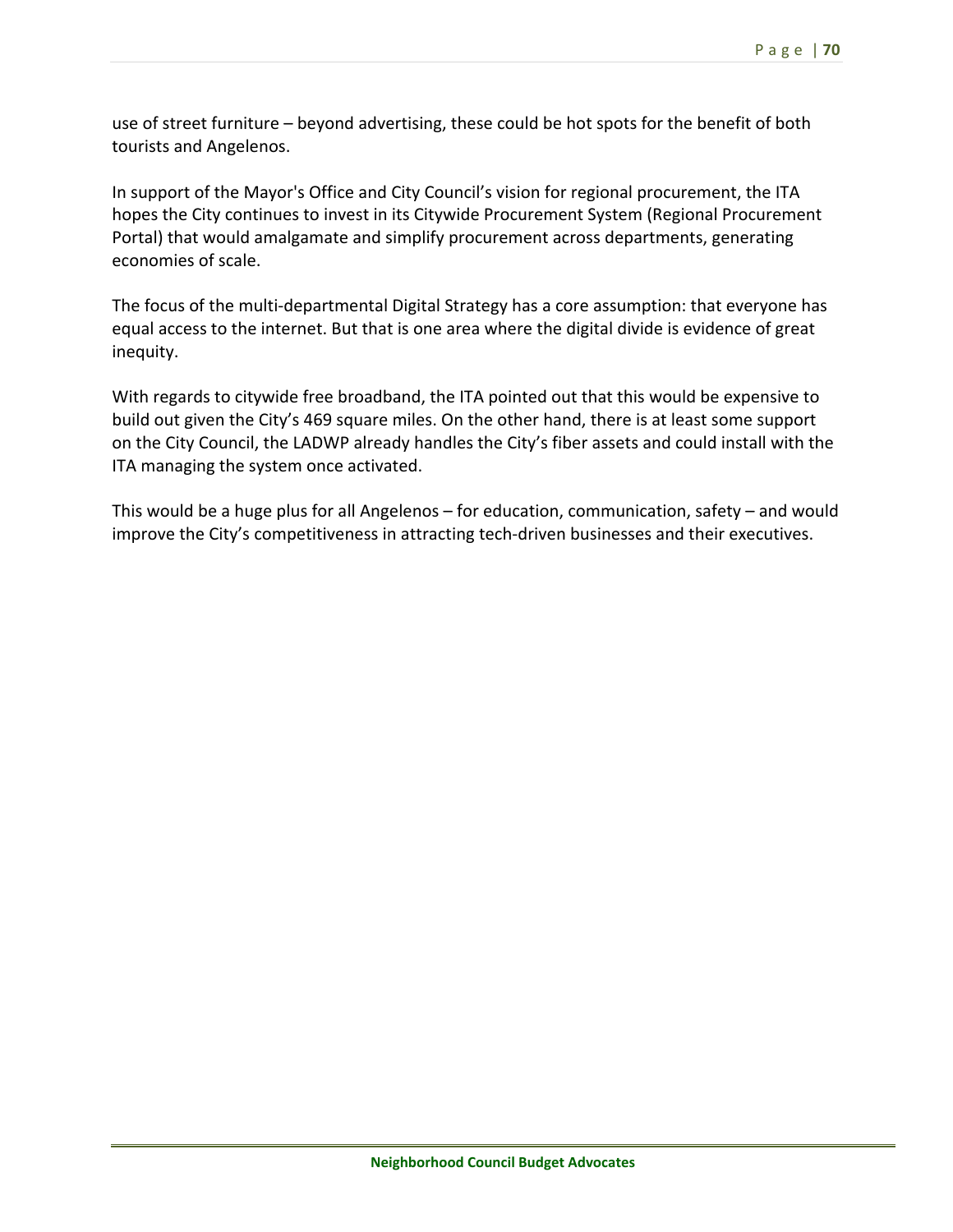# **Report on the Los Angeles Public Library**

### **Attendees at a meeting on February 8, 2021**

For the Los Angeles Public Library: John Szabo (City Librarian), Madeleine Rackley (Business Manager)

For the Budget Advocates: Liz Amsden and Kay Hartman

### **Budget Advocates' Recommendations**

- The Mayor and City Council should:
	- (c) invest in citywide free broadband for all Angelenos, improving equity and taking some pressure off the libraries; and
	- (d) reimagine the City's civil service hiring process to address the needs of 2021.
- The Los Angeles Public Library should:
	- (a) continue to expand traditional services and outreach, especially to disadvantaged and marginalized communities – seniors, immigrants, and those lacking educational advantages; and
	- (b) build out the Library Experience Office to ensure the safety and security of all patrons while maintaining inclusiveness and community engagement.

#### **Report**

Innovation and forward thinking has positioned the Los Angeles Public Library (LAPL) well in these challenging times. Measure L, passed overwhelmingly in 2011 to restore library services after the fiscal evisceration in the wake of the Great Recession, assures monies for the LAPL to fulfill and expand its mission to serve Angelenos.

While not impervious to the City's current economic crisis, the LAPL has the funds to fill positions and approve contracts allowing it to add to its collections, primarily e‐resources – audiobooks, e‐books, and downloadable films. At \$4 per capita Los Angeles is still spending less on materials than many other cities.

During the pandemic, meeting rooms have been repurposed for their Library‐to‐Go pickup service and there have been over seven million downloads of e‐resources. Over 400,000 ballots were returned through the boxes outside the LAPL's 73 branches during the past election.

For many years, the LAPL has been a focal point for the unhoused in Los Angeles – those who sleep in cars, under the freeways, camp on our streets or couch‐surf.

The Source, a program which offered homeless Angelenos and some eligible low‐income residents one‐stop shopping for resources and services by bringing together 12‐15 agencies, has been on hold.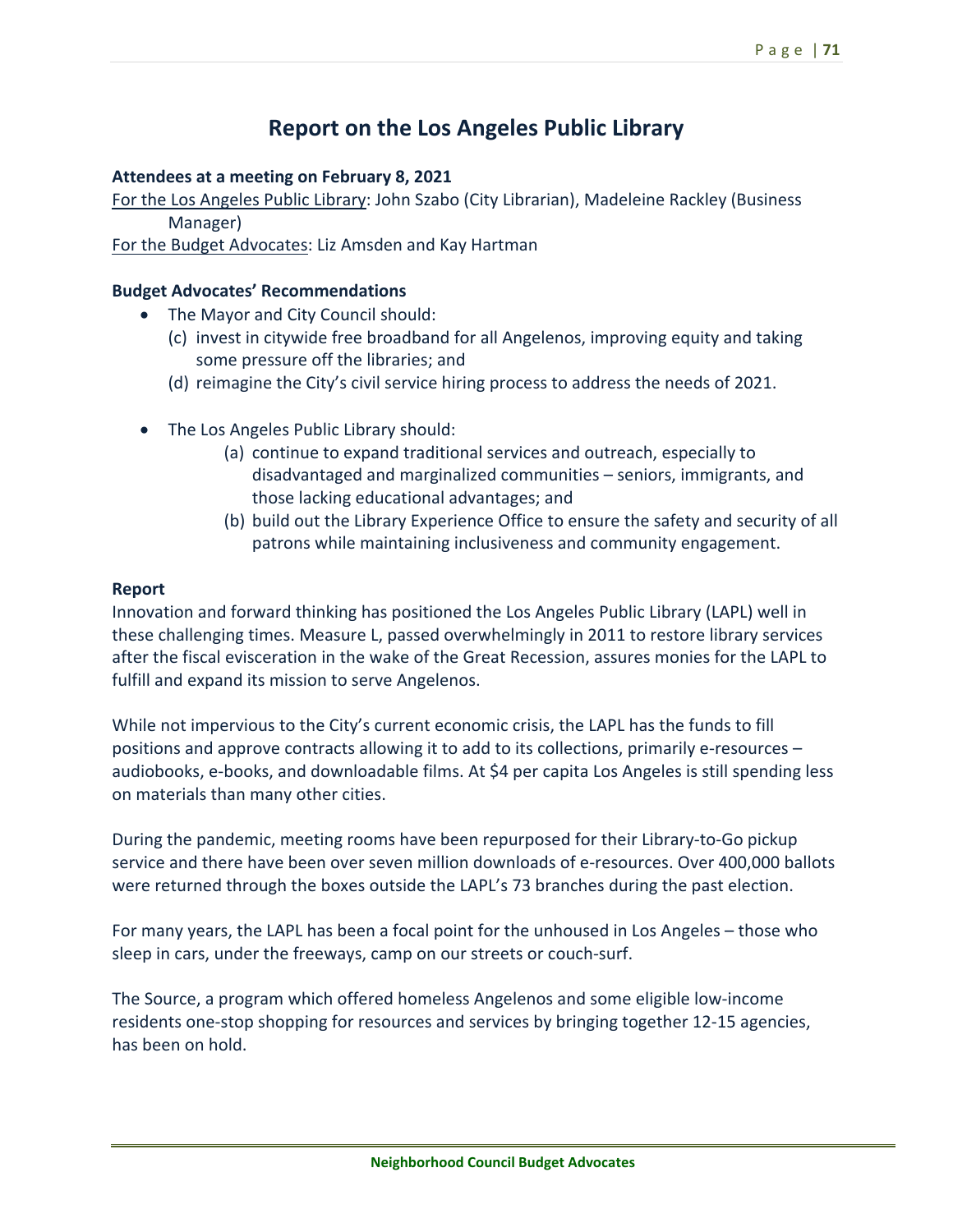While the library does a lot of outreach to these communities, they also have to meet the needs of their more traditional patrons which, in recent years, has meant a police presence at many branches.

This year, the LAPL has proposed an innovative approach to create a bridge between social services, customer experience and conventional security through the Library Experience Office which will fold together people with security and social services training to interact with needy and mentally‐ill clients while reducing (but not eliminating) the need for the LAPD.

Patrons, young and old, benefit from more traditional programs aimed at research support, improving literacy, GED training, math skills, tenant rights and a myriad of other services. Much of the assistance offered through their New American Initiative – immigrant rights, help with visa renewals, ESL and citizenship classes – are being provided by phone or online during the pandemic.

More and more, we live in a digital age and there is a compelling need to bring the City's ITA into the twenty‐first century in regards to hardware, software and interconnectedness between departments and Angelenos.

As with other City departments, the LAPL has a responsive internal IT team but faces challenges due to the City's ITA lacking the funds to keep ahead of the technologies curve. Furthermore, the lack of broadband among many of the City's most underserved constituents has become an existential issue given that technological literacy today is a necessity for learning and success.

Los Angeles should invest in citywide free broadband; it's a human right, a necessity to increase full equity to all Angelenos in this digital age. It is the precursor of success and safety and should not be monetized any more than the air we breathe.

## **Summary**

In 2011, over 63% of the voters approved Measure L in response to draconian cuts imposed in the wake of the Great Recession, which led to a 30% reduction in library staff, slashing of hours of operation, and painful cuts to the services the LAPL provides Angelenos.

This mandated a fixed amount (0.03%) of assessed property value in the City go to the Library to maintain its primary mission of free and easy access to information, ideas, books and technology that enrich, educate and empower every individual in our city's diverse communities. Most of us recognize that our libraries are community centers providing services far beyond this mission across the City, especially in its support for financially and educationally disadvantaged Angelenos.

Because of Measure L, the LAPL budget has not suffered as significant an impact as most other departments this past year – during a time that, like the years after 2009, Angelenos need for their services dramatically increased.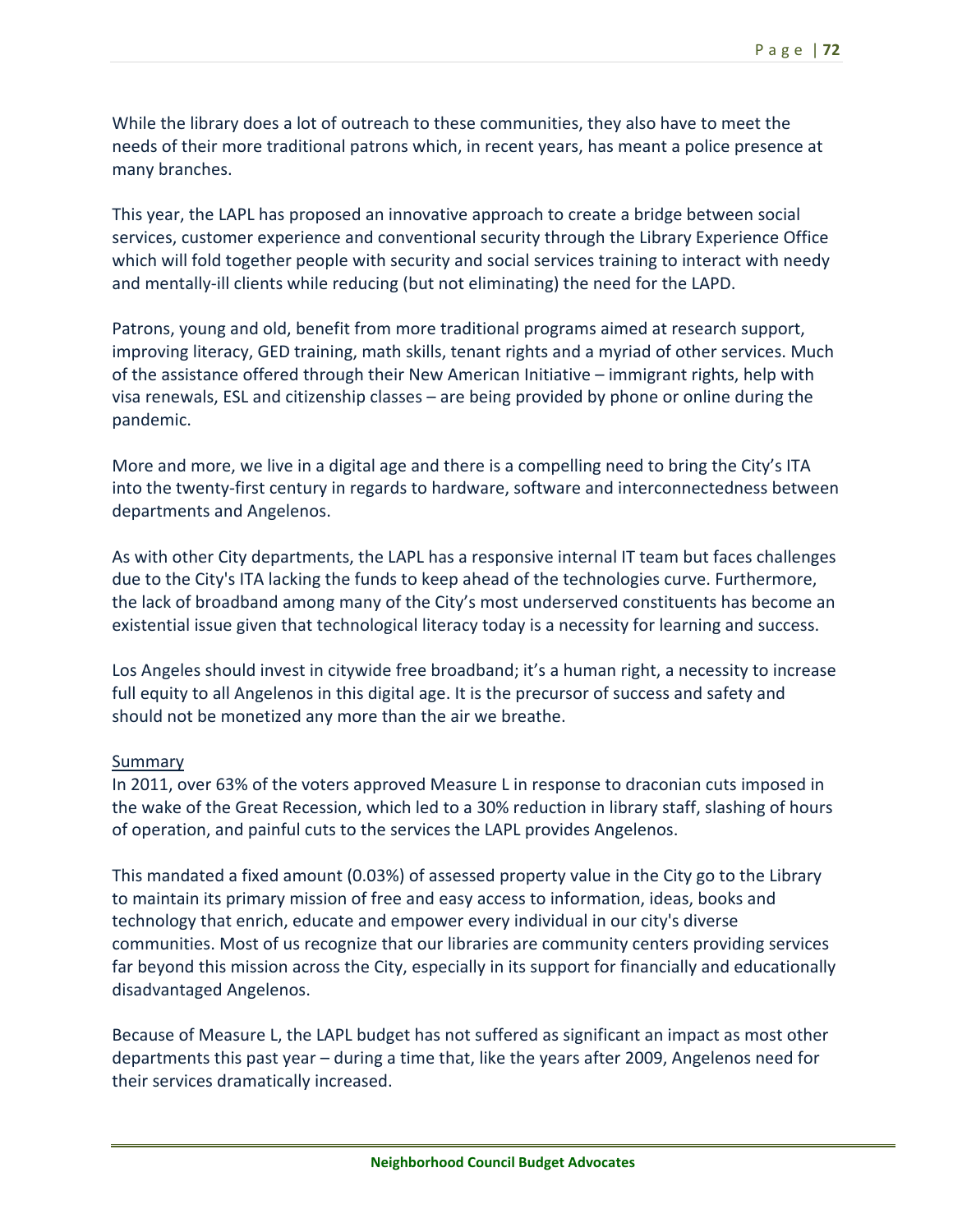This funding is allowing it to increase collections, especially e‐resources, and expand outreach with regard to those living in disadvantaged circumstances, especially the unhoused.

A major concern facing the LAPL is hiring, specifically the Civil Service procedures which fall under the jurisdiction of the Personnel Department, and is an issue shared with many other departments.

While the LAPL is satisfied with how the Targeted Local Hire program has encouraged diversity and equality, it expressed concern that it is limited to too few classifications.

Furthermore, filling many other positions has become a major challenge due to the complexity, length of process and because it seems designed to deter qualified applicants by not selling the City or the job.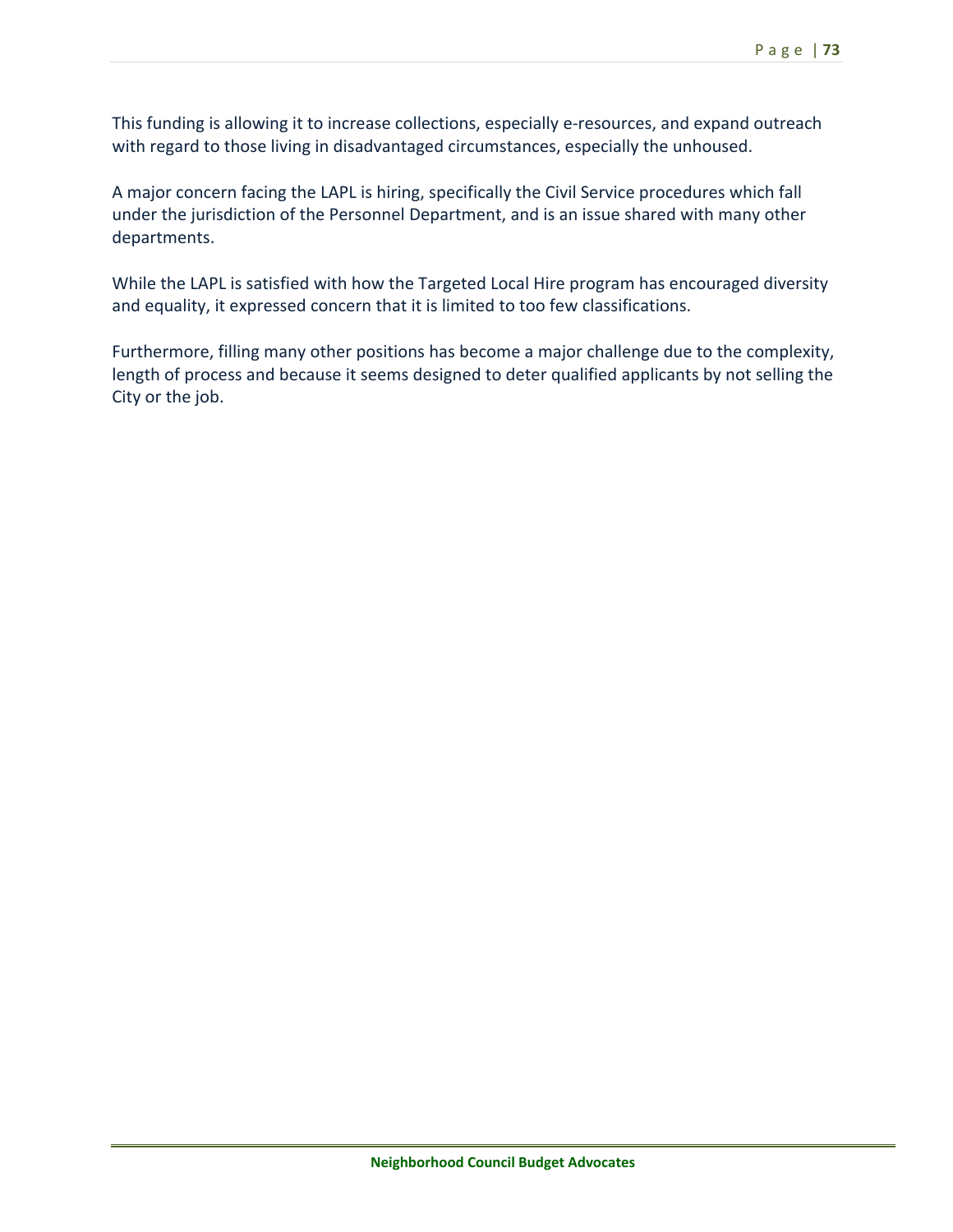# **Report on the Office of Finance**

#### **Attendees at a meeting on March 17, 2021**

For the Office of Finance**:** Diana Mangioglu (Director of Finance/City Treasurer) For the Budget Advocates: Brian Allen

#### **Budget Advocates' Recommendations**

- Return all loaned employees to the department as soon as possible [*potential savings, improved department efficiency*]
- Assess and evaluate options to improve the monitoring and collection of cannabis revenues [*possibility of increased income*]
- Review, consolidate and, where appropriate, repurpose Special Funds [*more efficient use of existing financial assets*]
- Develop a plan to monitor and address delinquency in collection of receivables [*improve City income*]

#### **Report**

The Office of Finance is tasked with the assessment and collection of fees and taxes as well as auditing each licensed business within the City. Along with collections, the Office of Finance maintains the status of all funds, including Special Funds and those approved by ballot measures such as HHH.

Overall, there has been a considerable improvement in the management of the Office of Finance with the new leadership. It is difficult enough to engage a new position but doubly difficult when the City is in the middle of a pandemic. The Office is operating under excessive pressure, trying to execute its tasks with insufficient staff. The recommendations, if implemented, could relieve some of that pressure and allow for continued operational improvement.

Currently the Office of Finance has a considerable number of its employees on loan to other City operations because of the financial crisis caused by the pandemic. While sharing employees may be beneficial for many City departments, sharing Office of Finance employees during a financial crisis only contributes to the crisis.

The Office of Finance should not be crippled in pursuit of its ability to provide the one resource the City needs most, revenue. Furthermore, the lack of attention to the collection of revenue may cost more than the expected savings in labor by sharing employees with other departments. While this is not generally true with most departments it is most true with the Office of Finance.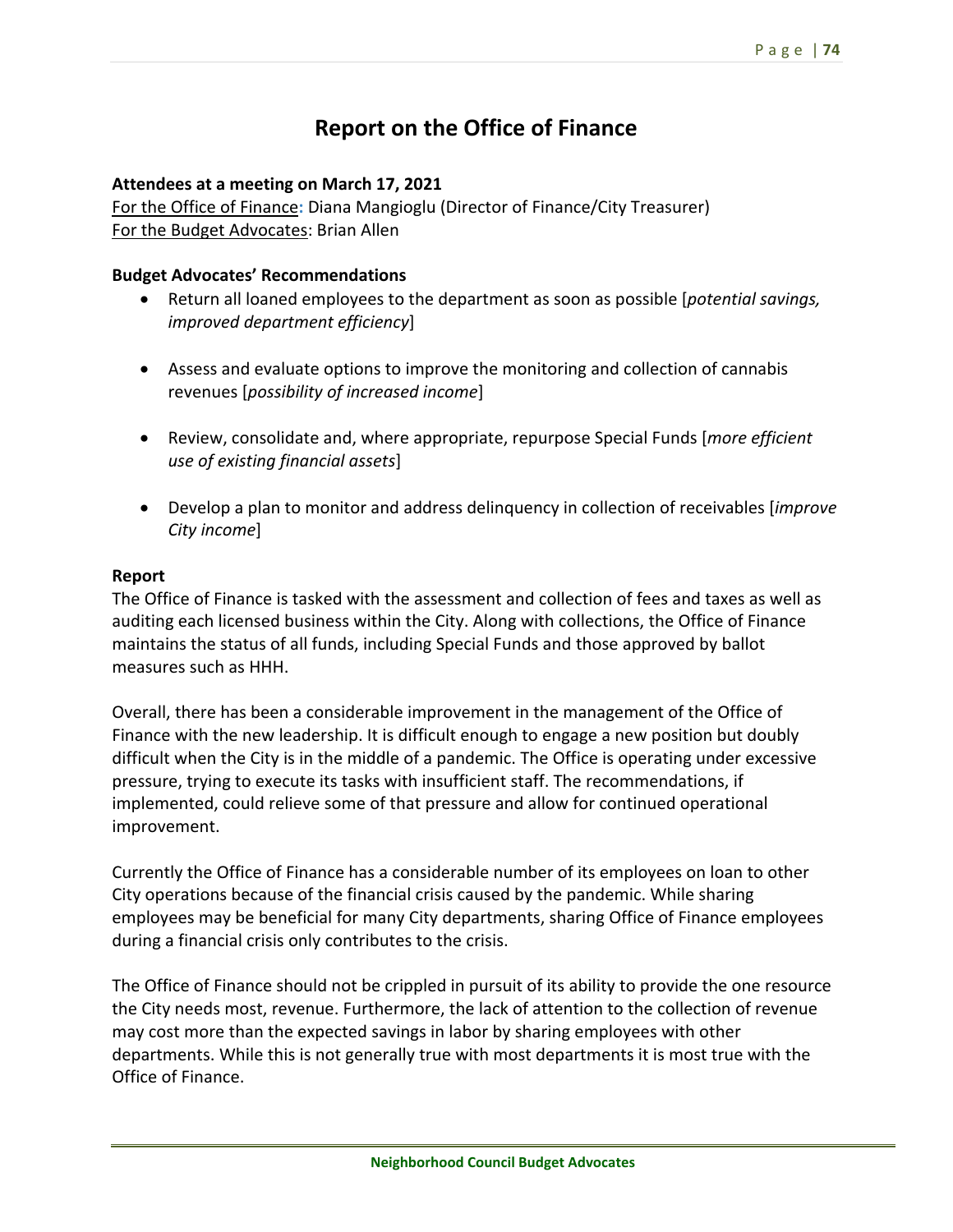Because the Cannabis industry is growing and doubling, considerable effort should be given to reviewing and evaluating current procedures and personnel to provide the most efficient methods of identifying, monitoring and collecting revenue due the City.

As stated in years past, reviewing the Special Funds to determine which continue to be needed should be a priority for the Office. If any are not needed, then it's necessary to decide how Special Funds may be consolidated or used in the future. For example: could funds be transferred to reserves and/or repurposed to other critical needs. It is necessary to move forward with a comprehensive policy addressing Special Funds.

Collecting receivables from fees and taxes due to the City is a problem and has been for years. The Office should develop a plan to provide a consistent and efficient method to stay on top of delinquencies. Such new procedures would enhance the ability to stay in touch, in a timely manner, with businesses that have not paid assessed taxes as well as being able to establish the taxes are correct in the first place.

## Operations

The Office of Finance is authorized 364 personnel but is currently working with a total of 273 employees. While being short of full staffing by 25%, the expectation remains that finance operations will function effectively. The full extent of impacts due to the labor shortage cannot as yet be evaluated.

With twelve billion dollars to maintain as well as distribute when necessary, the City depends on the Office of Finance to function efficiently. To be efficient, there must be adequate personnel. Maintaining the treasury is difficult enough without a pandemic. Currently, along with challenges presented by the pandemic, the Office of Finance is transitioning from Wells Fargo Bank to JP Morgan.

Cross‐training of employees would ease the impact of losing personnel with institutional knowledge, the loss of which has been exacerbated by the Separation Incentive Program.

Over the last few years basic operations have not changed much, although there are continued efforts to improve software and procedures. The Office needs to continue improving system infrastructure such as moving finance data to the cloud and ensuring the security of data.

Considering that many City departments rely on the Office of Finance to do their collections, understaffing the Office of Finance could be thought of as an act of suicide and certainly does not support the operation of the City well.

## Conclusion

With new leadership come new challenges. Changes now underway, such as banking relationships, systems improvements, employee training, and addressing issues of receivables management, certainly pose additional challenges.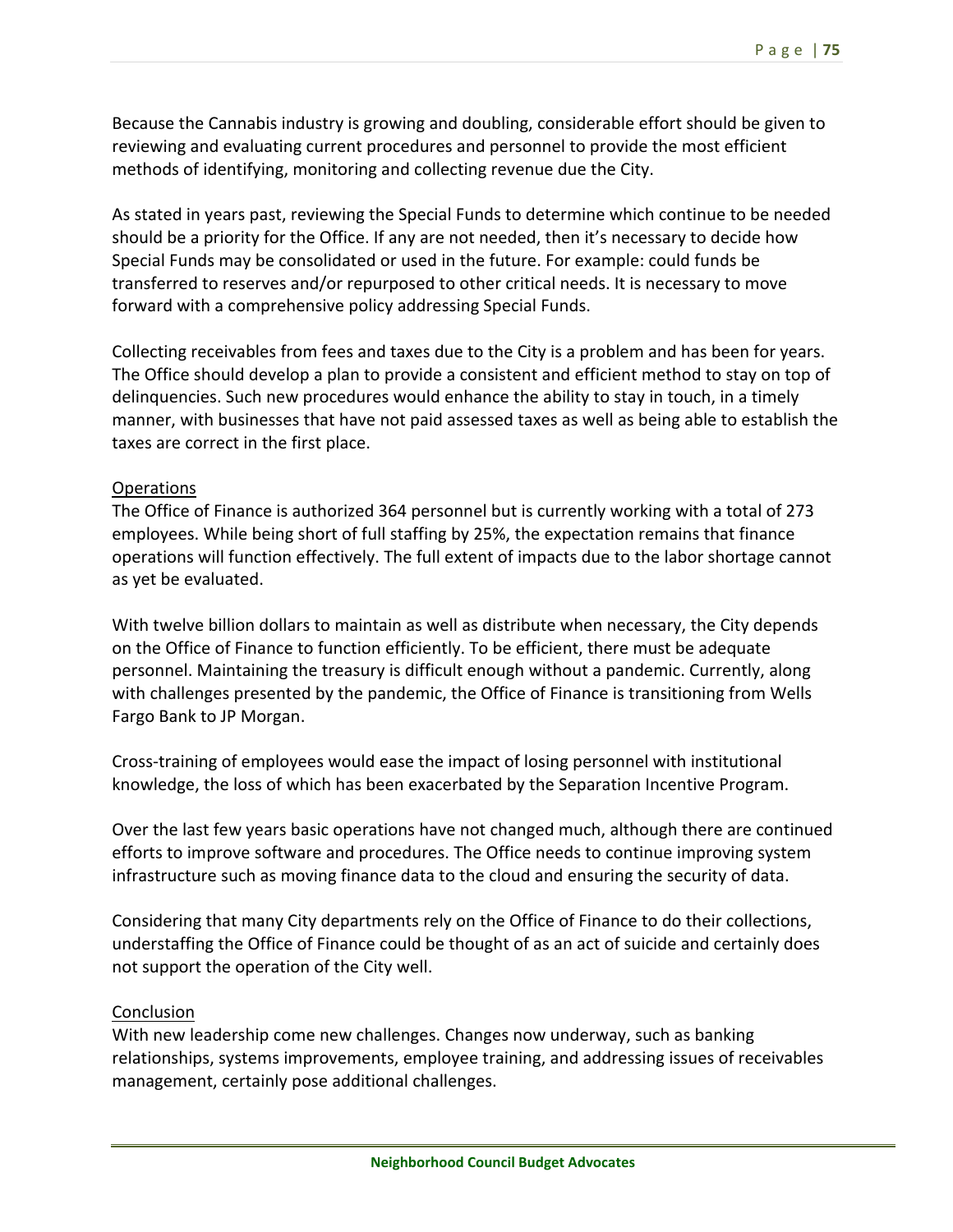Given the City's elected officials understand just how important the successful execution of the responsibilities and duties of the Office of Finance are, better support can be provided to the Office of Finance through thoughtful evaluation of operational directions given them. Such action would benefit the entire city will benefit by improving the City's overall financial condition.

While all investments the City makes are managed by the Office of Finance, better handling of receivables and addressing special fund concerns may provide additional value.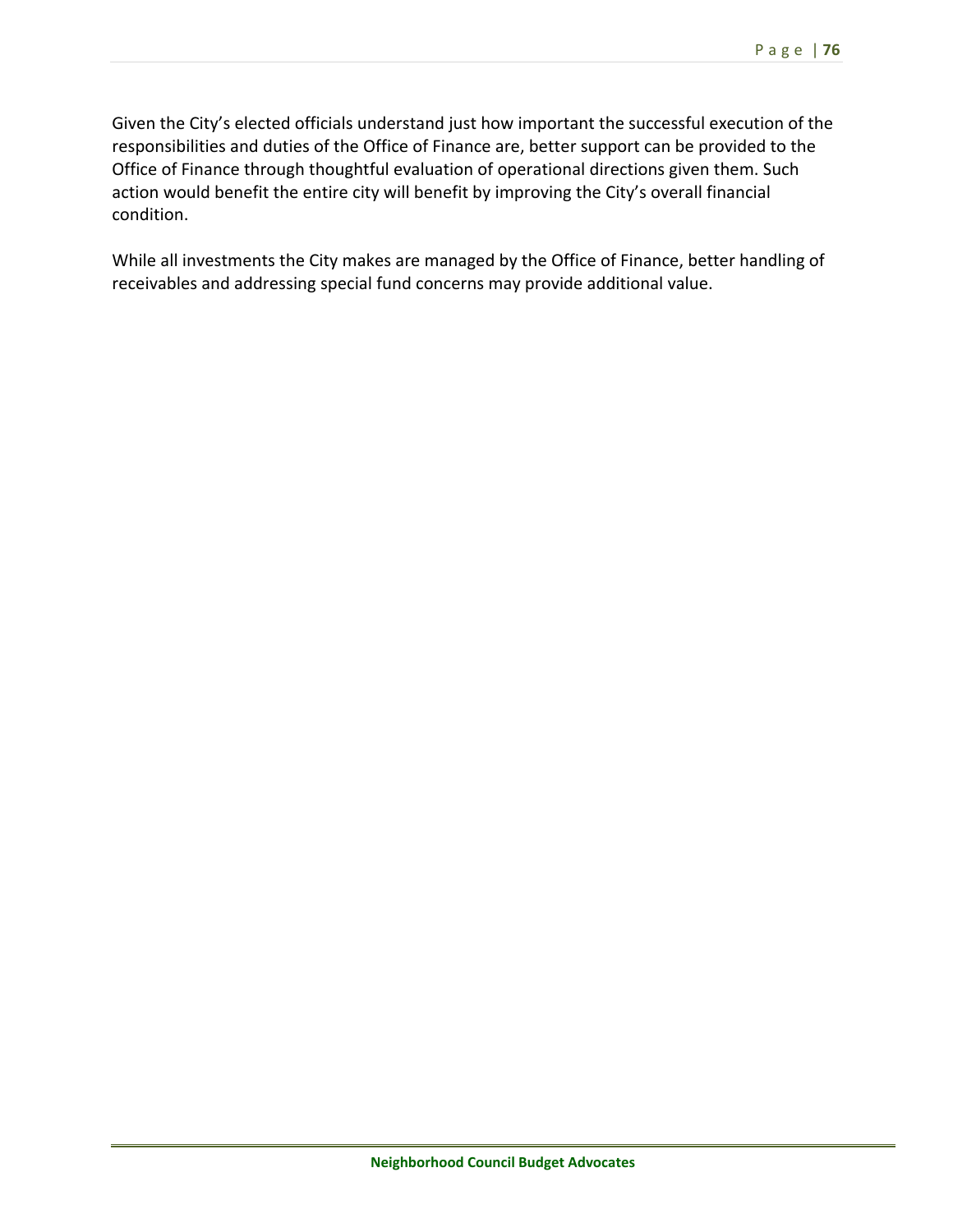## **Report on the Personnel Department**

## **Attendees at a meeting on February 23, 2021**

For Personnel: Wendy Macy (General Manager), Paula Dayes (AGM), Michael de la Rosa (Chief of Administration Services)

For the Budget Advocates: Jay Handel and Liz Amsden

## **Budget Advocates' Recommendations**

- Prioritize Personnel as a critical core service so it can be prepared when the hiring freeze is lifted [*reduces inefficiencies due to departments being short‐staffed, especially in key areas*]
- Fund enough positions to enable ongoing testing and hiring [*expense in the short term will be vastly outweighed by the higher costs associated with delays and limited staffing once the hiring freeze is lifted such as occurred after 2009*]
- Continue expanding the Personnel Employee Records Keeping System (PERKS) in preparation for the transition to the improved Human Resource Planning (HRP) [*continuing investment; delay or abandonment will incur additional costs down the road*]
- Fund ITA to work on cybersecurity issues for Personnel, specifically protecting sensitive data City employees, sworn and civilian applicants and those in Police custody [*settlements for abuse of such information could run significantly more than the cost to protect*]
- Fund resources for, and to continue, contactless city services [*necessity for providing services during /in the wake of the pandemic*]
- Expand racial and gender equity within the parameters of required qualifications [*City mandated; additional resources necessary to support the needs of all departments*]
- Initiate Charter changes to bring the City's hiring process into the 21<sup>st</sup> century [*short term investment for needed modernization*]

## **Report**

Even without the restrictions City departments face during this fiscal contraction, the hiring of personnel can be a mind‐numbingly complicated and cumbersome process. And, too often, people who can manipulate the civil service system are hired at the expense of those who are better qualified.

The current hiring process does not say 'we want the best' and 'we want to you to work for the City of Los Angeles' rather, it seems designed to turn qualified people away through bureaucratic delays and conflicts between job titles and descriptions.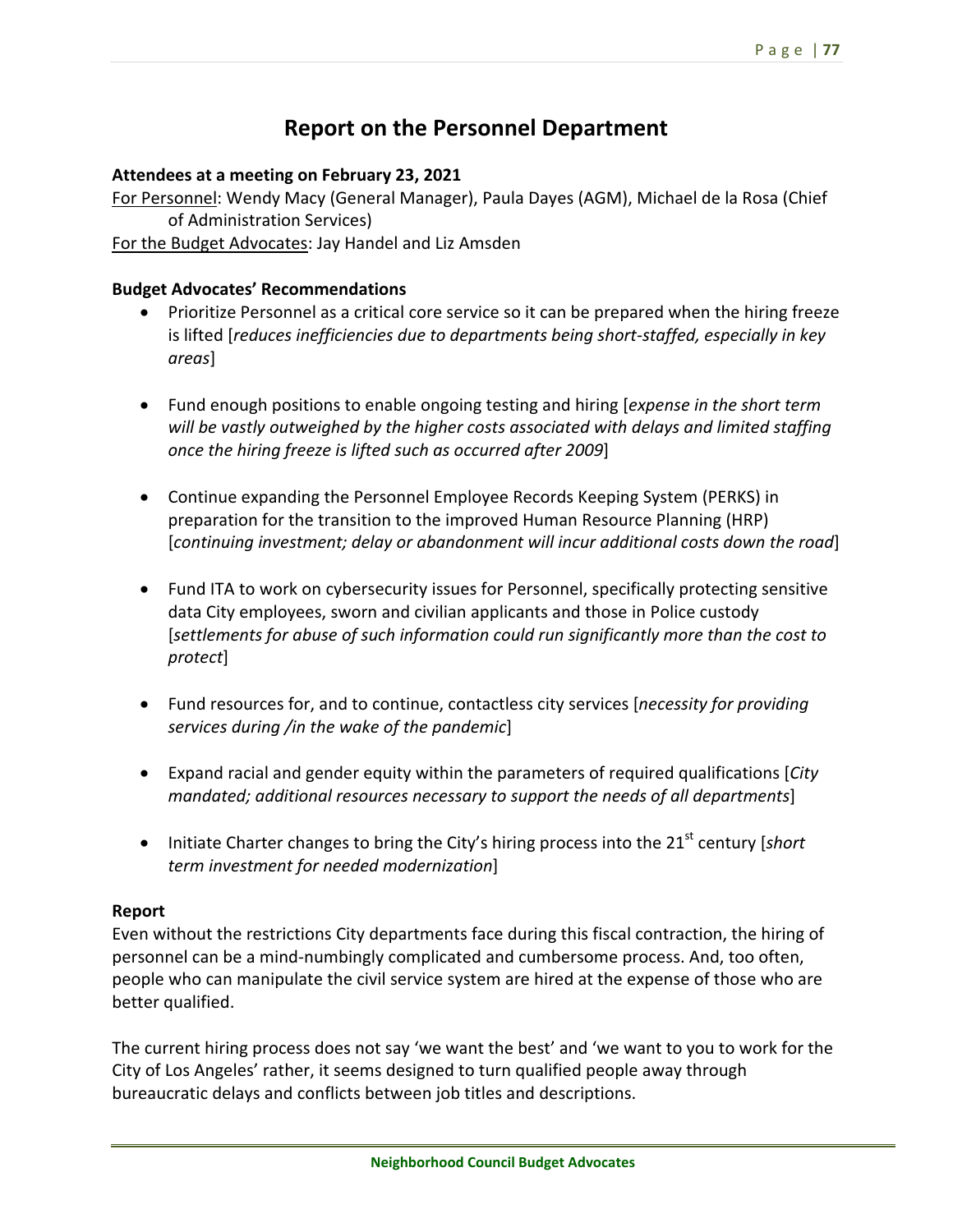The department is working on the last but it's a slow process. The  $21<sup>st</sup>$  century job market is all about bringing in experienced professionals and management‐level personnel rather than expecting everyone to start at the bottom.

If the department's goal *is* to make the City of Los Angeles the best employer in the nation, it is not only Personnel which needs to evolve, but the City itself.

## **Staffing**

The hiring freeze, combined with retirements and the Separation Incentive Program, has disproportionately affected Personnel leading to the loss of a significant number of leadership positions and their institutional knowledge.

At this point they will be unable to hire even for normal LAPD attrition – a number that may increase given the constant criticism of the force as a whole in the wake of protests.

After the Great Recession, the cuts were so deep that Personnel wasn't able to ramp up to provide necessary support to the other departments when the fiscal situation improved. This is of special concern in today's rapidly changing work‐world, where the concept of worker in an office has been replaced by work‐from‐home, and where speed and flexibility are of the essence.

Many citywide programs ‐ workers' comp payments, EEO investigations, safety and medical services – are mandated, with penalties and interest potentially costing the City more than preserving staff to process the claims in a timely manner.

Furthermore Personnel, like every other department, needs to maintain its Emergency Preparedness protocols and positions for the next unforeseeable event.

## Digital needs

While the transition to remote working proceeded satisfactorily, it underlined how much the City and its departments, including Personnel, rely on the ITA for equipment, digital infrastructure, training and resources.

The department is expanding its Personnel Employee Records Keeping System in preparation for the transition to the improved Human Resource Planning (HRP) approach. Taking PERKS citywide would increase efficiency.

Older records need to be digitized for security and to assist in the verification of employee work histories.

The ability for PERKS to be securely accessible by all departments is dependent on ITA's efforts to establish a centralized Active Directory. ITA is currently undertaking this effort as part of the HRP Workday initiative.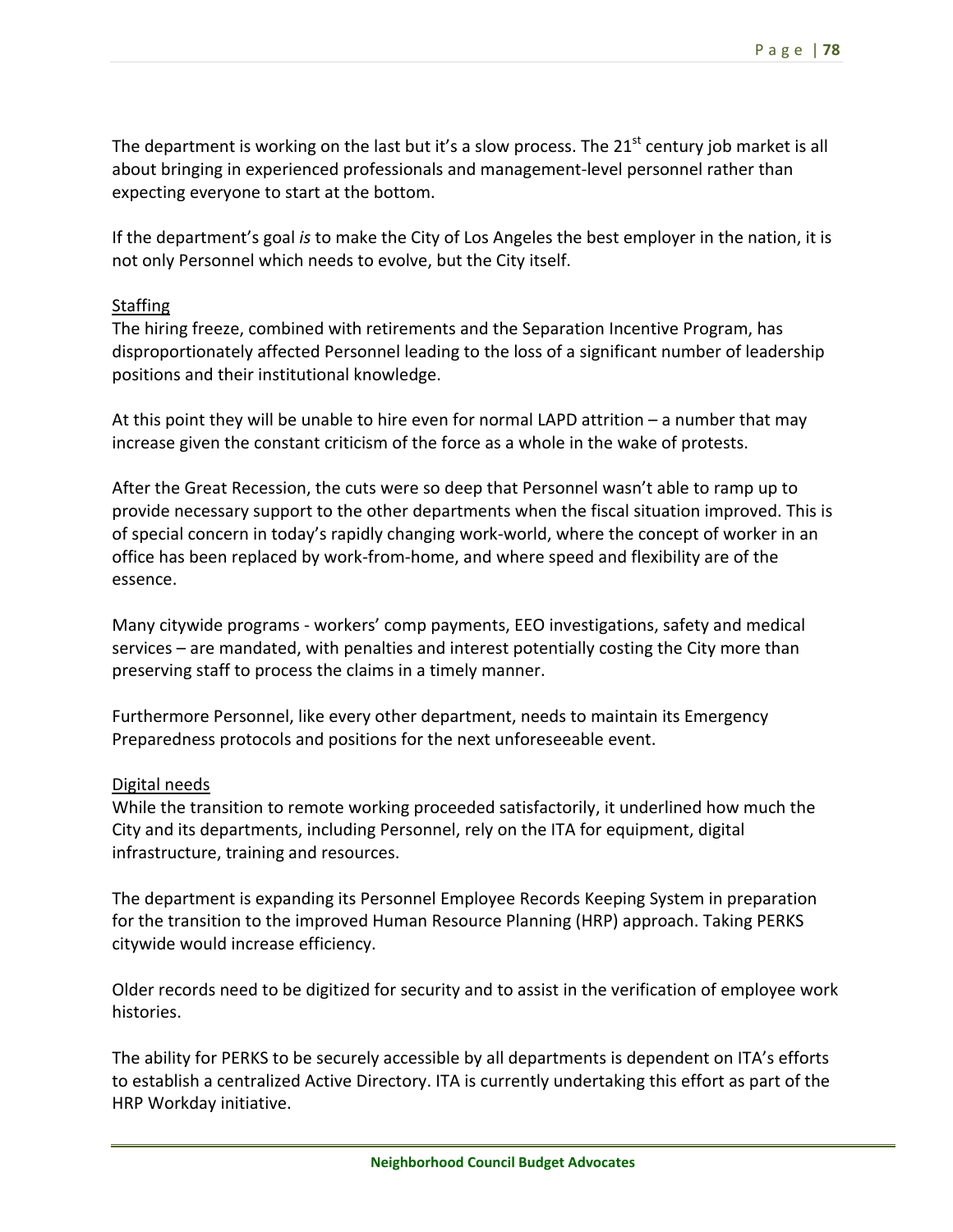They are also working on maintaining stability while improving payroll management, and enhancing technology to protect sensitive data on employees, applicants and others.

#### Ancillary issues

The biggest complaint from most departments using Personnel's services is the inability to hire people quickly due to Civil Service mandates and lack of manpower within the department to process applicants.

This is a legacy of the drastic cuts in the wake of the Great Recession.

In response, Personnel has been developing better strategies to maintain availability of skilled employees while avoiding shortages or surpluses, including expanding digital personnel records that can be accessed by the CAO and Controller, and for payroll and related services.

The department has moved Anytime Anywhere testing to every couple of months, instead of every couple of years, and expanded testing from home. Until Civil Service requirements can be updated to serve the needs of today's workforce, Personnel is trying to interpret rules as broadly as possible including programs such Targeted Local Hire and Bridge to Jobs that provide alternate approaches to hiring as compared with the traditional Civil Service process.

#### Conclusion

The most important lesson the City needs to absorb is that they cannot allow a repeat of the post‐2009 decimation of the department that has reverberated through the years.

Another is that no‐one can turn the clock back a year; the workforce moving forward will be less tied to desks in City offices, with a far greater portion working remotely, full or part‐time.

This requires staffing and planning now.

The City should also initiate an overhaul of the Civil Service procedures so they satisfy hiring needs for the future; unions are intended to protect their members but no protections can justify 1991 jobs if the world has moved on to 2021.

Furthermore, given how many departments complain about workers being poached by LADWP with offers of better pay and benefits, some sort of rapprochement must be achieved between various components of the City family.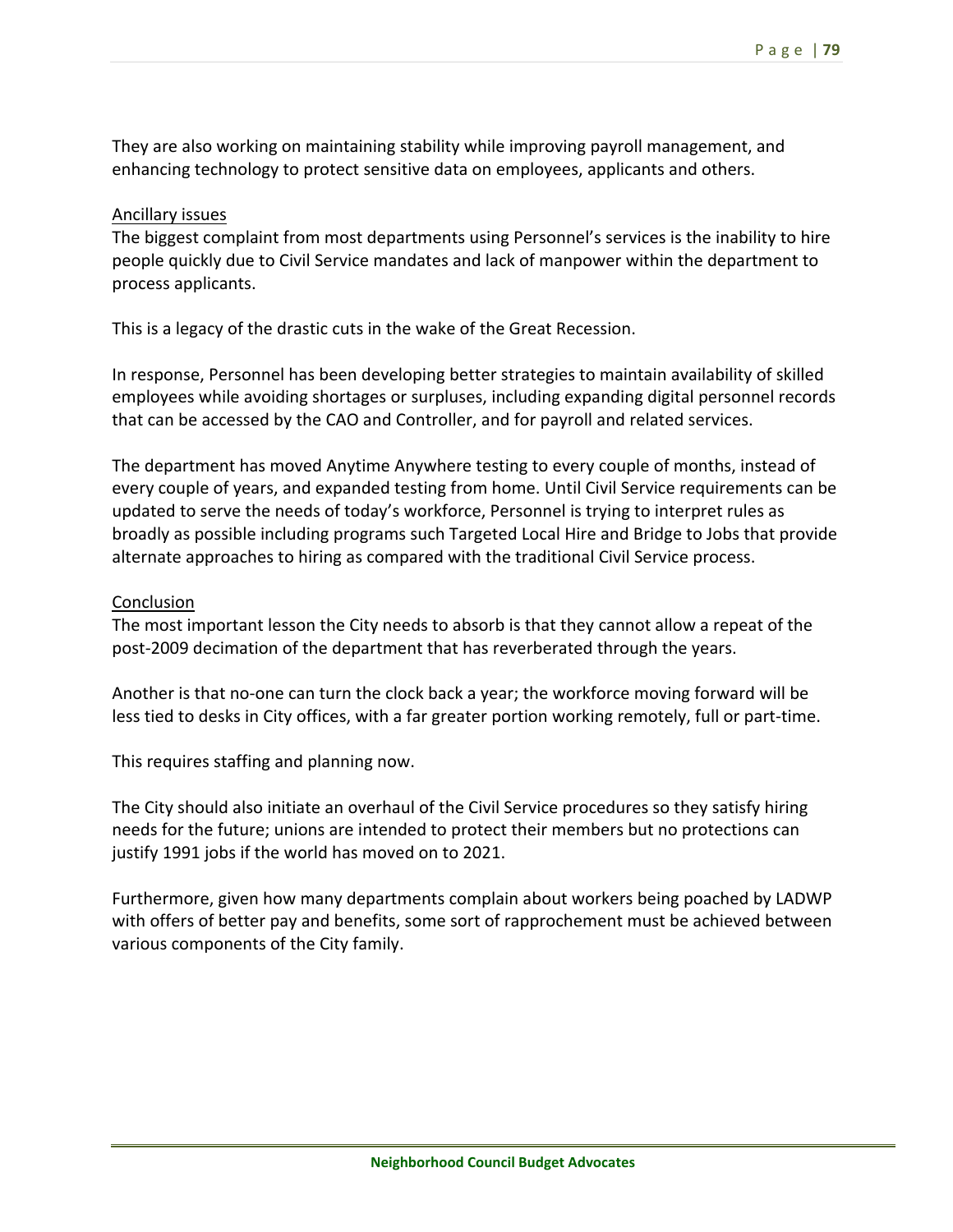# **Report on the Department of Recreation and Parks**

## **Attendees at a meeting on February 3, 2021**

For Recreation and Parks: Michael Shull For the Budget Advocates: Jamie Tijerina

## **Recommendations**

- Maintain unfilled position authorities [*no cost, possible revenue boost as this will allow a revenue‐generating department to resume services as funds become available*]
- Increase the options for hiring part-time staff [limited cost, keeps qualified employees *available for when funding is authorized*]

## **Report**

The Covid‐19 pandemic that hit the world in 2020 impacted every department in the City of Los Angeles. The focus of this document is its effect on the Department of Recreation and Parks, and how we can ensure that the department is able to make a full recovery as the world slowly emerges from lockdowns and as COVID‐19 becomes better controlled.

## Pre‐Pandemic

The Department of Recreation and Parks (RAP) is one of the few departments that generates revenue consistently through public benefit and provision of services to communities.

Prior to the pandemic, RAP's typical generated revenue was approximately \$60 million per year. Revenue sources included live events at city-owned venues such as the Greek Theater (netting approximately \$6 million per year after paying staff wages and other operational expenses, with gross revenue of \$35 million per year) and recreation fees, to name some sources.

## During the Pandemic

Due to the required lockdowns to promote public health and safety, nearly all of RAP's usual operations pertaining to traditional events and programming were halted. This meant no more live events, no more team sports, and more. In 2020, RAP lost approximately \$50 million in revenues.

In 2021 thus far, RAP has lost \$20 million in revenues. One of the few organized recreational activities that it has been able to continue during the pandemic has been golf offerings since this can safely be done in a socially and physically distanced manner.

Despite the closing of some facilities, RAP has needed to continue maintenance operations of its parks and land. Even prior to the pandemic, the department faced challenges with staffing and coverage. But the pandemic has exacerbated these issues.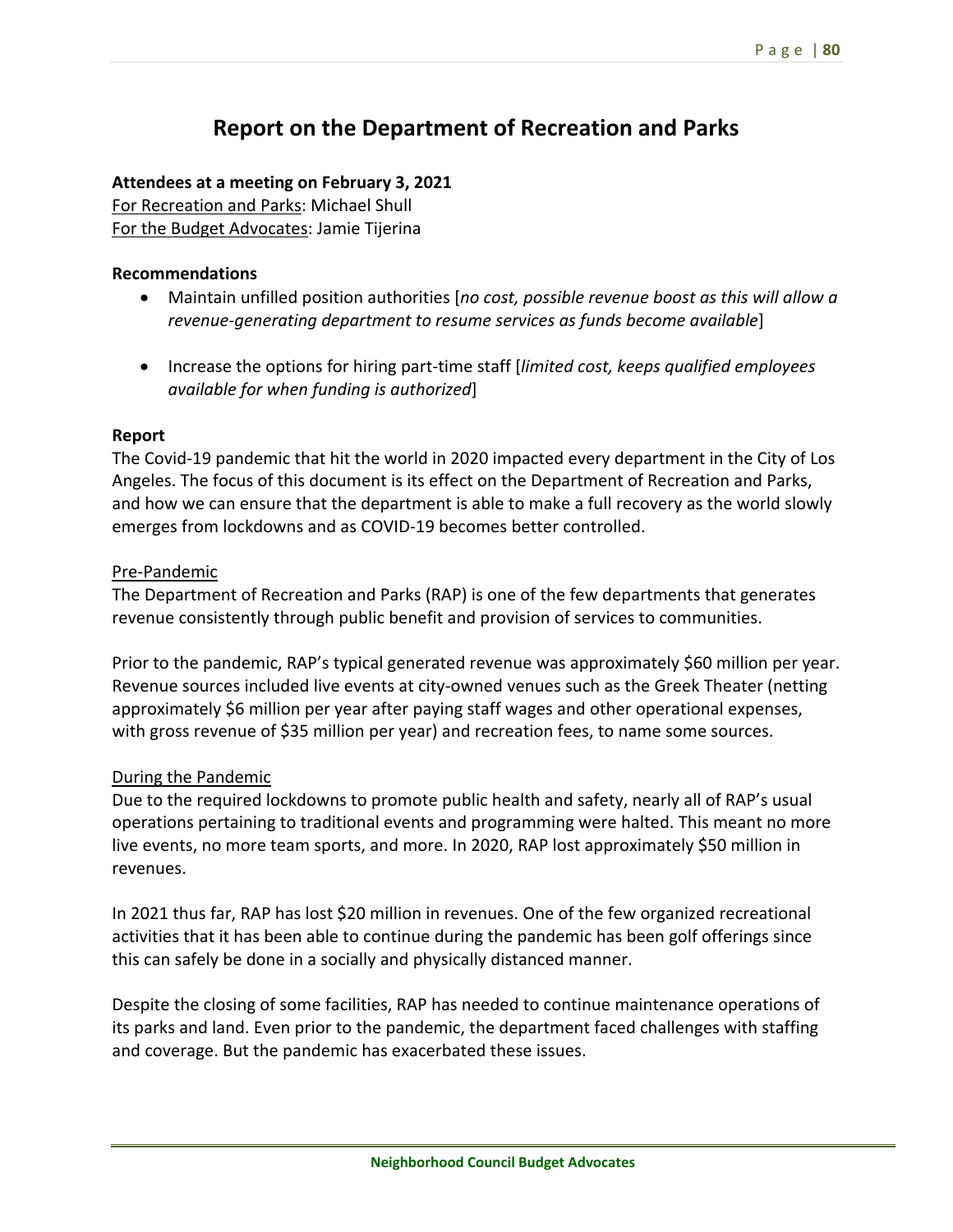Even though RAP's more traditional offerings have not been able to continue normally during the pandemic, that doesn't mean that it has been inactive. On the contrary – RAP has sprung into action, shifting gears to play a large role in the emergency response to COVID‐19 throughout the pandemic.

RAP has placed many of its recreational facilities into use as 24/7 homeless shelters, as alternative learning centers for K‐12 students, and as after‐school programming, as well as operating four different vaccination sites. The homeless sheltering has staff on hand around the clock and is providing food as well as shelter to those who need it.

CARES Act funds allowed the learning centers to provide students with breakfast, lunch, and free access to wi-fi so they can safely attend their remote learning. To promote safety of staff and the public, staff is tested weekly for COVID‐19. Existing lifeguard staff received training in order to be deployed to do temperature checks on people accessing the facility and monitor safety.

Prior to the pandemic, many of the recreation facilities were in need of wi‐fi access, but the urgent need for access for students using RAP's learning centers resulted in expedited installation that will enhance the abilities of recreation facilities to serve their communities in the long‐term, long after this pandemic ends.

The March 2020 CARES Act provided the City of Los Angeles and RAP with the resources needed to be able to add wi‐fi services to 60 different recreation centers citywide within the short span of only one month in order to accommodate the needs of our LA students. In the future, RAP hopes to be able to expand wi‐fi coverage in order to promote safety for hikers and others who choose to access greenspaces in areas where cellular service may not be available, but who may find themselves in emergency situations.

## What the Department Needs Now

Currently, the LA City Budget is stretched thin. Many departments, including RAP, realize that asking for funding is not necessarily going to yield results. But fortunately, what this department needs most right now to ensure the long term health of the department's operations is non‐monetary.

The most important thing for RAP to be granted by our City leaders is maintaining position authorities. Because of the pandemic, RAP lost 162 employees. It has not been able to backfill these positions due to the hiring freeze. The department understands this.

However, expanding the ability for the department to hire part‐time staff would be a benefit. It would keep more people employed in the present and allow the department to quickly transition these part‐time staff members to full‐time when the pandemic subsides and community needs increase.

As mentioned in the previous section, having enough maintenance staff has been a constant struggle since long before the beginning of the pandemic. But the struggle is even greater now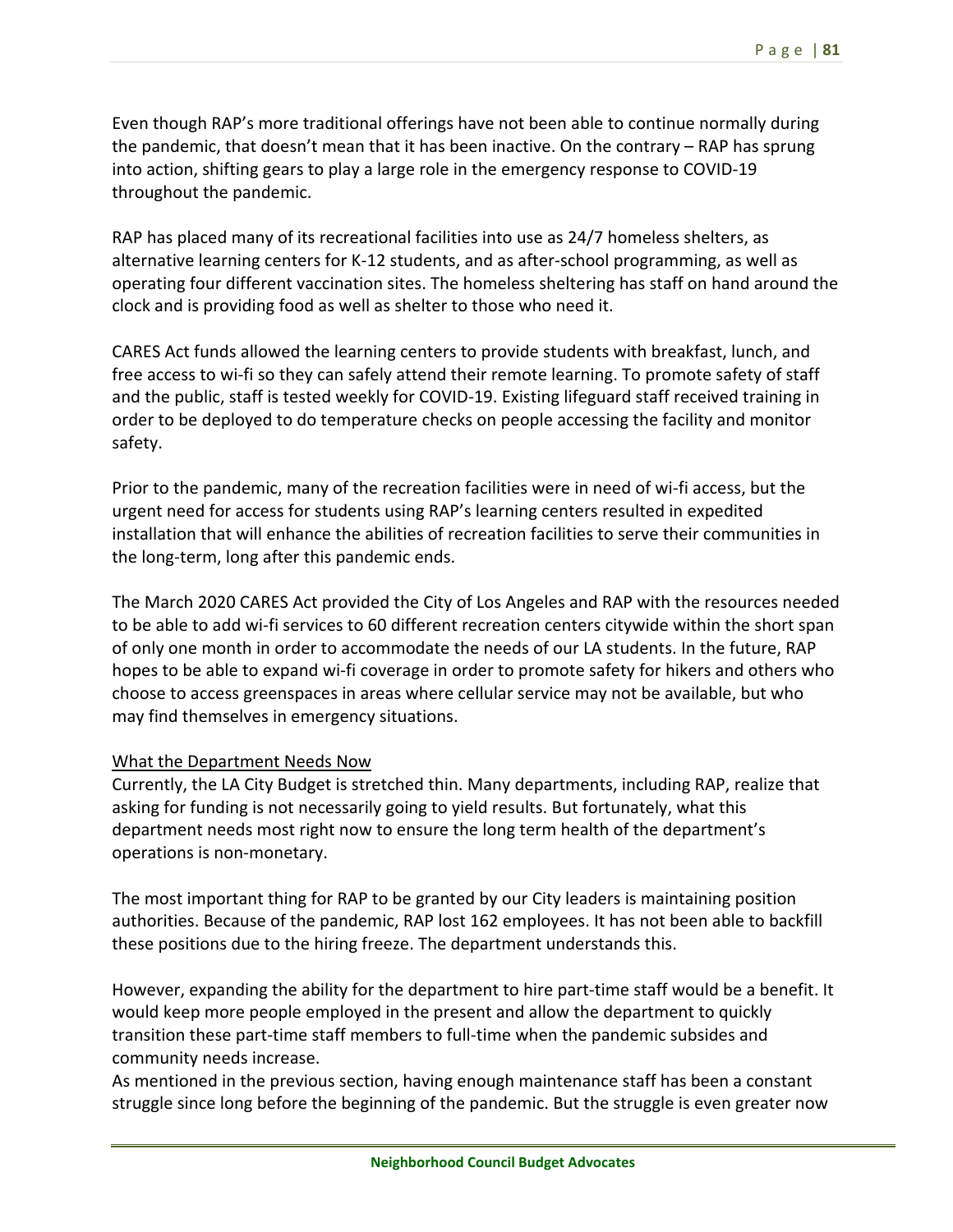that it is down 162 staff members. A hundred of the lost employees were maintenance staffers in charge of park needs such as gardening and caretaking. Thirty‐five of the positions lost were recreation positions. And 50% of executive positions in the department have been lost.

At this time, mass vaccination is proving to be a ray of hope that things will be able to open up once again within a reasonable time frame. As the pandemic slows down, this reopening will gradually result in a return to normal operations, and a return of the revenue streams that supported RAP funding its staffing needs. It will also result in increased demands for use of parks and facilities throughout LA, and it will be necessary to fill these positions once again.

If the department maintains position authorities, it will be able to fill the positions as it generates the funding needed to cover salaries, and it will be able to quickly bounce back to pre‐pandemic service levels. However, if it does not have these position authorities, it could take at least ten years to rebuild.

Thankfully, maintaining position authorities is not a monetary ask. It requires no funding allocation from the limited City budget, and instead allows the department staff, management, and General Manager to continue to do the work that is required to serve the community now and well into the future.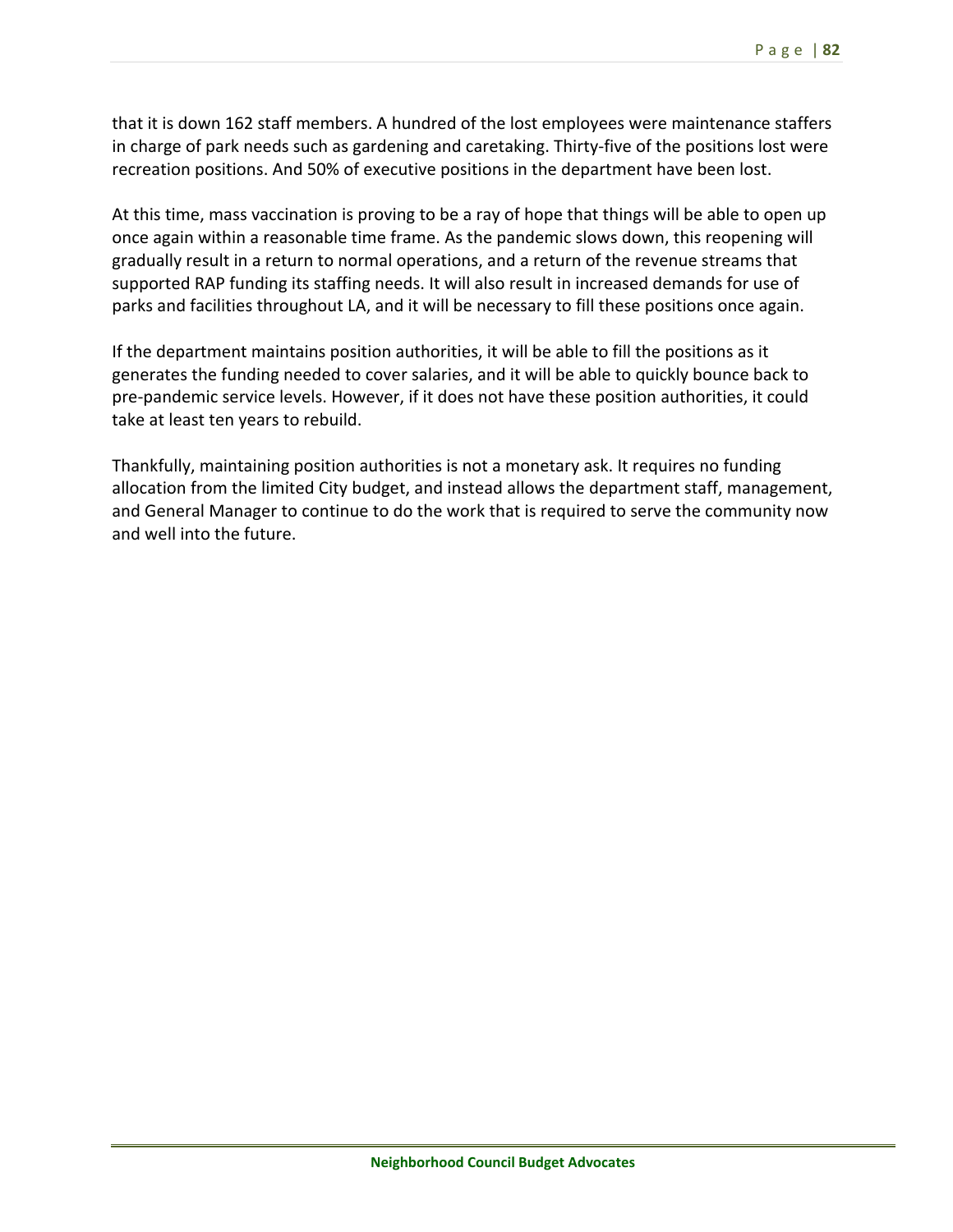## **Report on Sanitation, a Public Works Bureau**

#### **Attendees at a meeting on January 26, 2021**

For Sanitation: Lisa Mowery (CFO) For the Budget Advocates: Liz Amsden and Lee Blumenfeld

#### **Budget Advocates' Recommendations:**

- Within their budget parameters, give LASAN the ability to hire at their discretion [*no \$ impact*]
- Approve initiating an in-department sewer construction crew to expedite, offset and protect small project costs [*savings*]
- Approve a division-level manager position needed to submit projects to obtain the competitive proposals necessary to leverage County Measure W program funds [*potential savings*]
- Improve the Civil Service hiring processes, and use economic relief funding and Economic and Workplace Development programs to fill needed positions [*savings in overtime*]

#### **Report**

The priorities of the Los Angeles Bureau of Sanitation (LASAN) are to pick up the City's trash, keep the sewage in the sewers, operate its water facilities, and protect public health by keeping the City clean.

#### Manpower

The biggest problem facing LASAN today is hiring. It has over 500 vacancies, over 15% of their workforce including 66 driver vacancies; this is in addition to employees who are out sick or quarantined. More than \$18 million now goes to overtime simply to fulfill its primary mission. There's no saving in job cuts for LASAN – the work still has to be done and less can be accomplished on overtime hours.

Hiring more drivers reduces fatigue, improves safety and morale, and benefits customers who complain when their pickup is missed and when big trucks troll their streets after dark.

This is also an issue of liability for the City. When short-staffing requires people to pull overtime shifts, accidents happen. At \$5 million a pop for the average payout, that covers a lot of trash truck salaries.

This problem is further exacerbated by the hiring freeze and the difficulty to fill middle and senior management positions through the Personnel Department and is aggravated by the existing Civil Service procedures.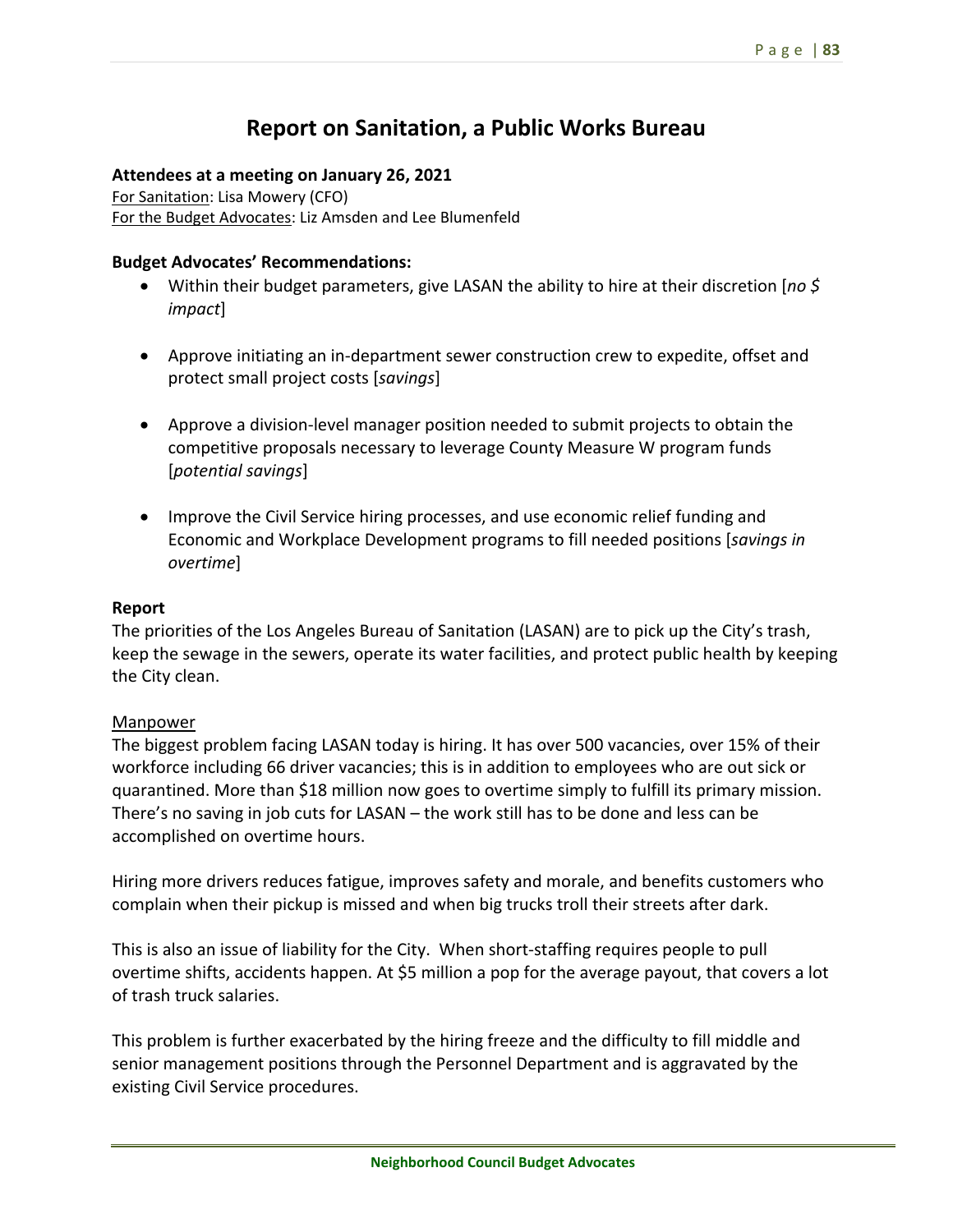Hiring two leads for at least one in‐house sewer construction crew will save the City money. Costs will be offset by savings from not having to develop bids, review change orders and provide oversight on simple projects and reduce the need to pay premiums when outside contractors are busy.

LA's Green New Deal calls for 100% recycling of wastewater and sourcing 70% of water locally by 2035, and diverting 100% of waste from landfills by 2050. And from the State comes a requirement – SB1383 – to remove organics from landfills to reduce methane emissions. These are heroic goals and, even with local partnerships and State and Federal funding, achieving them will be a challenge.

There are funds available for some of these projects – stormwater capture, improving water quality and reducing urban runoff pollution – through the Measure W (Safe Clean Water Program) monies our taxes subsidize. To access them, LASAN needs a division level manager position to prepare and submit projects to gain competitive proposals.

#### IT Challenges

Like most departments, LASAN has an effective in‐house IT team but relies on the City's ITA for connectivity and operation.

Customer service has become a challenge during the pandemic with more people at home, and more calls.

LASAN needs to expand routing software to improve efficiency and make better‐informed decisions to reduce wait times and optimize pickups and timing for land fill runs.

## The Environment

The bureau's Clean‐Up‐Green‐Up initiative for environmental justice went virtual this past year and is focusing on working with local communities, rewarding good behaviors and raising awareness of both businesses and the public. The first electric garbage trucks will roll out in areas that have suffered the most from environmental health issues. Transitioning to electric vehicles improves health, especially in vulnerable populations, and should be expedited.

Angelenos want to do the right thing by recycling but the loss of the ability to ship American trash across the Pacific has impacted the City's initial business model which moved many items out of the City's waste stream and generated some income.

It will take time to create North American‐based businesses to transform the mountain of waste Americans produce, and to develop the local industries to use these products.

Solid waste, aka trash, has increased 11% by weight with Angelenos 'Sheltering in Place' during the pandemic which adds to labor and costs. Recycling centers shut down for a few months to figure out how to operate safely.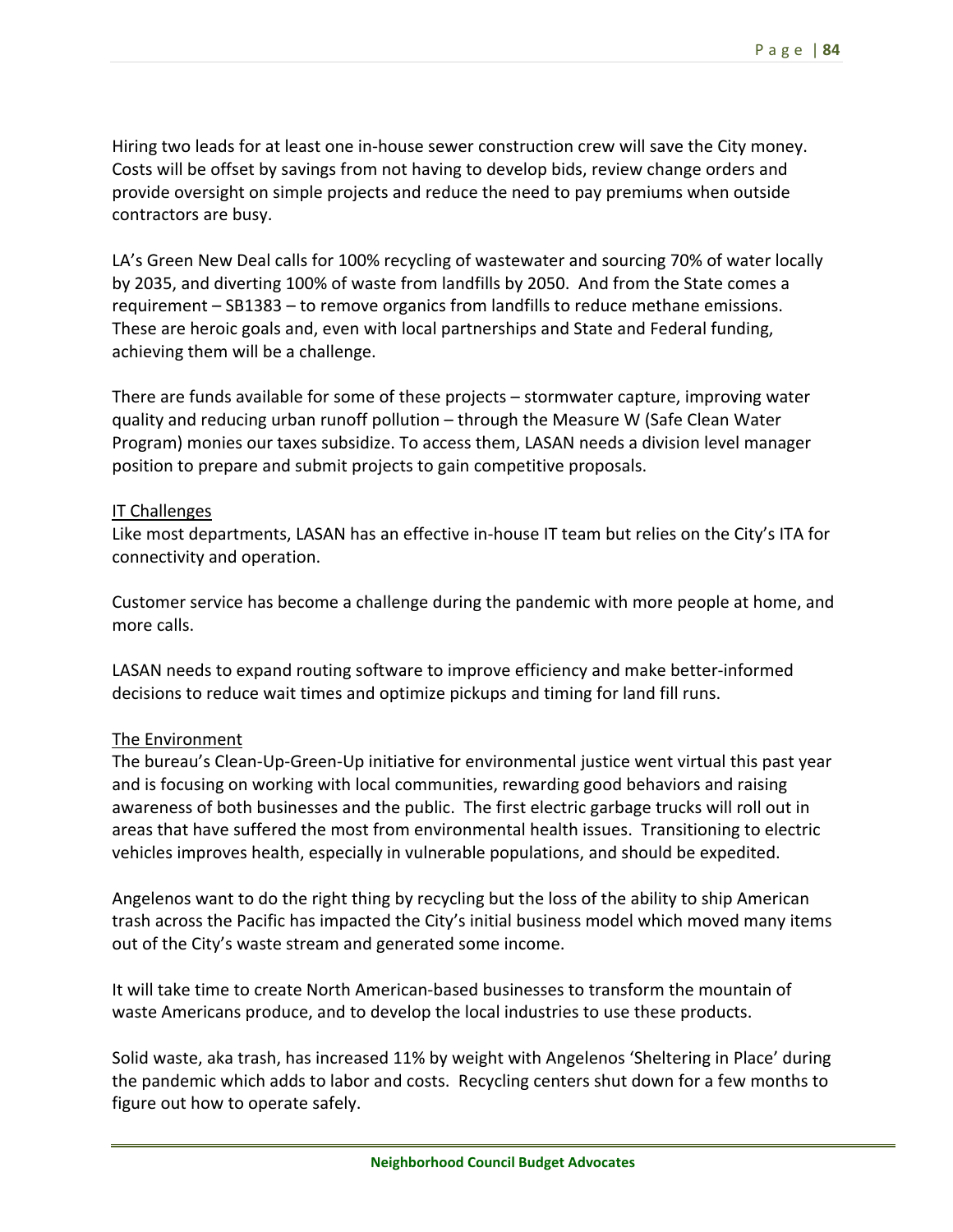The mantra for protecting the environment is to reduce, reuse, recycle.

Goodwill, CraigsList and others find new homes for what people no longer need. It will take time for recycling to establish its place in competitive supply chains.

To encourage people to reduce, the City must make it much more painful to put out more trash and really incentivize Angelenos to create less garbage by doubling or trebling the cost of standard black pails while providing quarter‐sized pails for significantly lower fees.

#### Finances

LASAN is primarily special‐funded so, while protected from the worst effects of the economic downturn, it has been impacted by non‐payment of bills, including business shutdowns and failures, while its operating costs have gone up.

Even with the cuts, LASAN is spending over \$40 million on homeless encampment cleanups. This money should be used to build units. Housing the homeless will cut the continuing fiscal and emotional costs associated with identifying health hazards to be removed and then bagging, tagging and storing the personal property for 90 days.

Across‐the‐board cuts ordered by the City are too prescriptive, imposing additional work and costs in parsing how to meet the requirements especially with regards to paperwork and accounting which provide no direct benefits to LASAN's customers.

Due to the demands of the pandemic (PPE, monitoring, reporting to County Health), LASAN postponed or reduced all non‐core operations such as container replacement to focus on the needs of operating in Covid‐world.

To cover those, it has put good projects on hold, curtailed bin replacement, and cut back on innovation. To achieve the Mayor's waste diversion goals, innovation is key. LASAN needs to be looking into MAGS (Micro Auto Gasification System), K‐Briqs (low carbon production of bricks from demolition waste) and other solutions now, not in five years as these projects take a long time to bring on line.

With the end of the pandemic on the horizon, LASAN is revisiting its Capital Improvement plans that operate on a 10‐year schedule with planning up to 50 years in advance. Replacement of 80 to 100‐year‐old sewers have been sent to bid, especially where there are grants to cover some of the costs.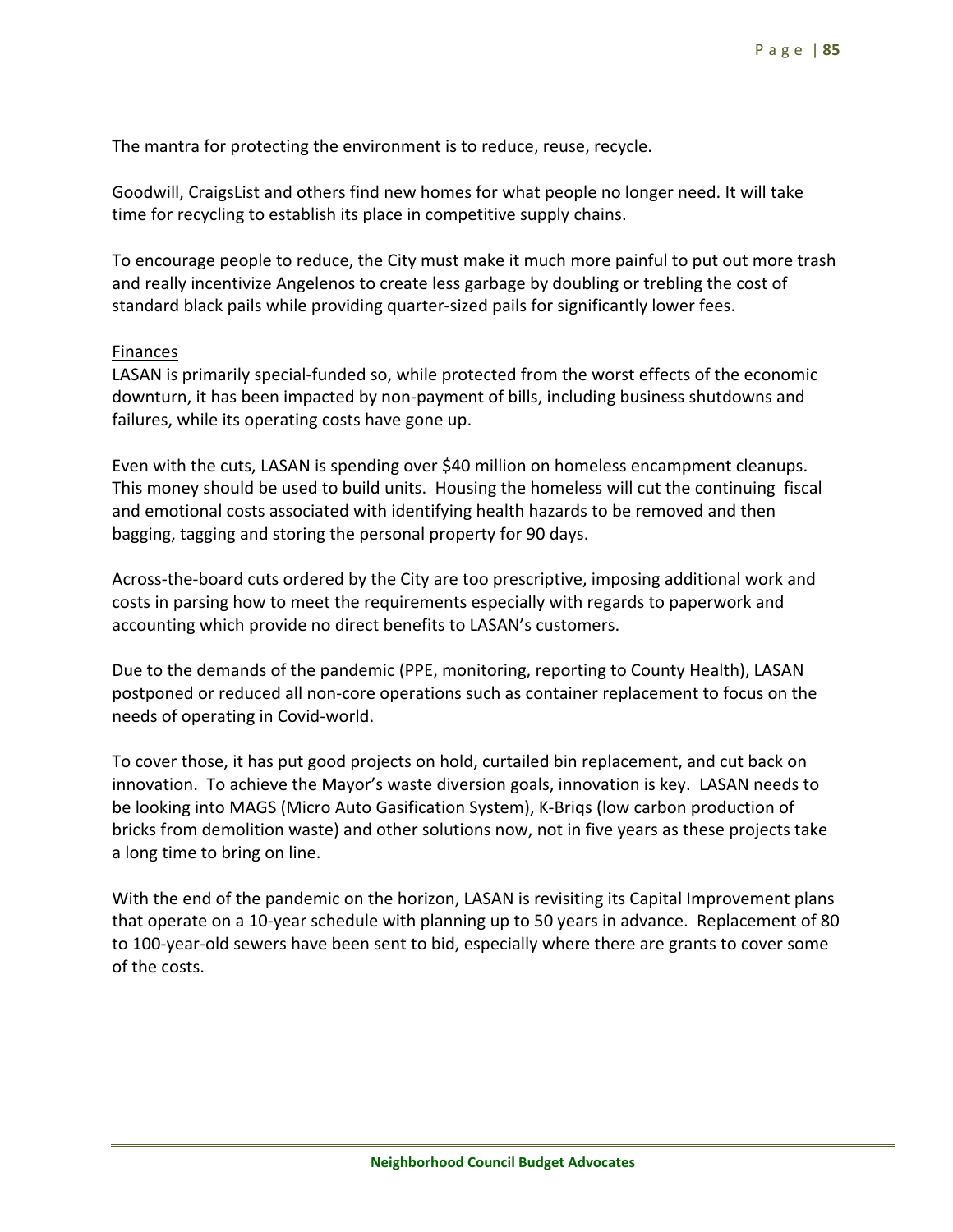## **Report on StreetsLA, a Public Works Bureau**

#### **Attendees at a meeting on January 26, 2021**

For StreetsLA: Adel Hagekhalil (General Manager), Keith Mozee (COO), Stephanie Clements (CFO), Rose Karagezyan (Financial Management), Farhad Mousavipour (Chief Technical Officer), Martin Schlageter (Director of External Relations), Melinda Gejer (Public Policy), Kevin Minne (Grants), and Kenneth Tang (Advance Planning) For the Budget Advocates: Liz Amsden and Lee Blumenfeld

#### **Budget Advocates' Recommendations to the City**

- Allow General Managers discretion to allocate resources within their departments, including staffing needs and apportioning of funds [*potential savings*]
- Move expeditiously to overhaul the existing civil service system and revamp the City's hiring to exponentially speed the process up and encourage new hires at all levels so as to meet department requirements [*improved efficiency in hiring*]
- Fund the StreetsLA Asset Management System: computer technology to make the most efficient use of their resources, reduce paperwork and increase the return on investment and saving the City money [*initial cost to be returned by efficiencies*]
- Increase the moratorium on digging up newly paved streets from one year to five years, with stiffer penalties for violations [*savings, improved quality of life, some income*]
- Reinstitute the slurry seal restoration fee and extend it to 'Cool Streets' coating [*savings from extending the life of these coatings, disincentive for spurious street cutting*]
- Intelligently invest in the City's urban forest now  $-$  trees can't mature overnight  $-$  to benefit cooling needs, air quality and aesthetics [*initial cost for long term benefits across the City*]
- Badge inspectors so they can issue citations on the spot for illegal tree removal and cutting into streets = and make sure those fines have real teeth [*income source, reduction of misconduct*]
- Develop a way to fund a comprehensive stepped plan developed by StreetsLA to repair the City's streets, alleys and sidewalks.

#### **Report**

The Department sees its primary functions as enhancing quality of life for Angelenos and visitors by ensuring the City's streets are *safe, mobile and sustainable through innovation, integration and inclusion*. It expressed a desire to partner with other City departments to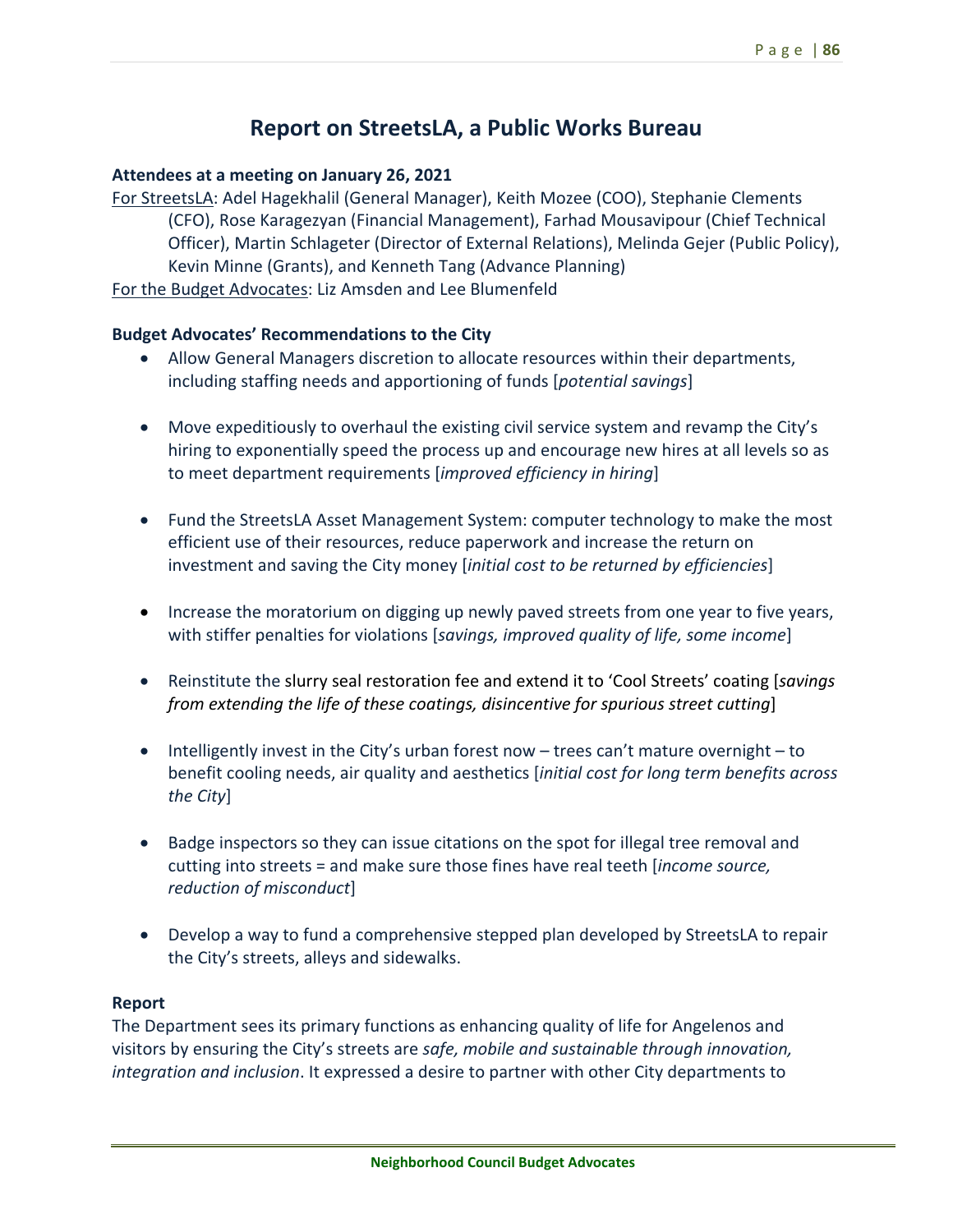produce maximum results and reduce siloization. This includes increasing efficiency and an emphasis on integrated solutions.

StreetsLA's current focus is on restructuring resources so it can provide maximum return for minimum amount of General Fund dollars including working with the City Attorney's office to target reducing liability claims by removing risks and enhancing safety. In the face of the City cutting its budget by 15%, the department has been able to continue many of the projects initiated when Adel took the reins by expanding solicitation of grant monies  $-$  \$200 million currently, another \$100 million in the pipeline.

StreetsLA has also been able to maintain staffing in some areas by providing services to the LADWP, Metro, etc. With the fiscal belt‐tightening, much is on hold – hovering – but the department is determined to maintain its capacity to move forward as soon as there is money. When infrastructure funding arrives from the Federal government, it will be ready to deliver.

Paving can be reduced instead of eliminated to ensure liabilities don't increase and wipe out any savings. Slurrying can be reserved for the preservation of streets in good condition. Current ordinance allows utility companies, developers, and other City clients to dig into a newly paved street as soon as one year after it was paved. There is currently no moratorium or cost recapture for slurry sealed streets.

Streets LA is also piloting taking over resurfacing projects from DWP utility excavations to preserve the current construction workforce. To ensure the City achieves the highest quality streets when resurfaced, an outside agency Quality Assurance program should be restarted. One suggestion would be for Public Works Construction Inspectors from the Bureau of Contract Administration to have final sign‐off on all StreetsLA projects, something they already do for most Los Angeles Capital Improvement Projects.

Cutting back frequency of street sweeping will optimize resources now, and allow more streets to be cleaned in the future with main thoroughfares receiving weekly attention but other streets being serviced bi‐monthly or monthly as needed. StreetsLA seeks to further optimize the sweeping system through experience in adjustments made in the coming months, and future analytics and analysis.

CFO Stephanie Clements noted that a significant impediment to operation in many departments is the City's outdated hiring process. She has offered to work with the City on developing and implementing changes. This may require amending the City Charter (at the moment only 150 people out of the 50,000 employed by the City can be exempt employees in a job market that now demands flexibility above all).

The Budget Advocates have reported on the frustration and costs of the Civil Service hiring process across many departments including Personnel for many years with no perceived response. Any planning for recovery by the City in the wake of the pandemic and the current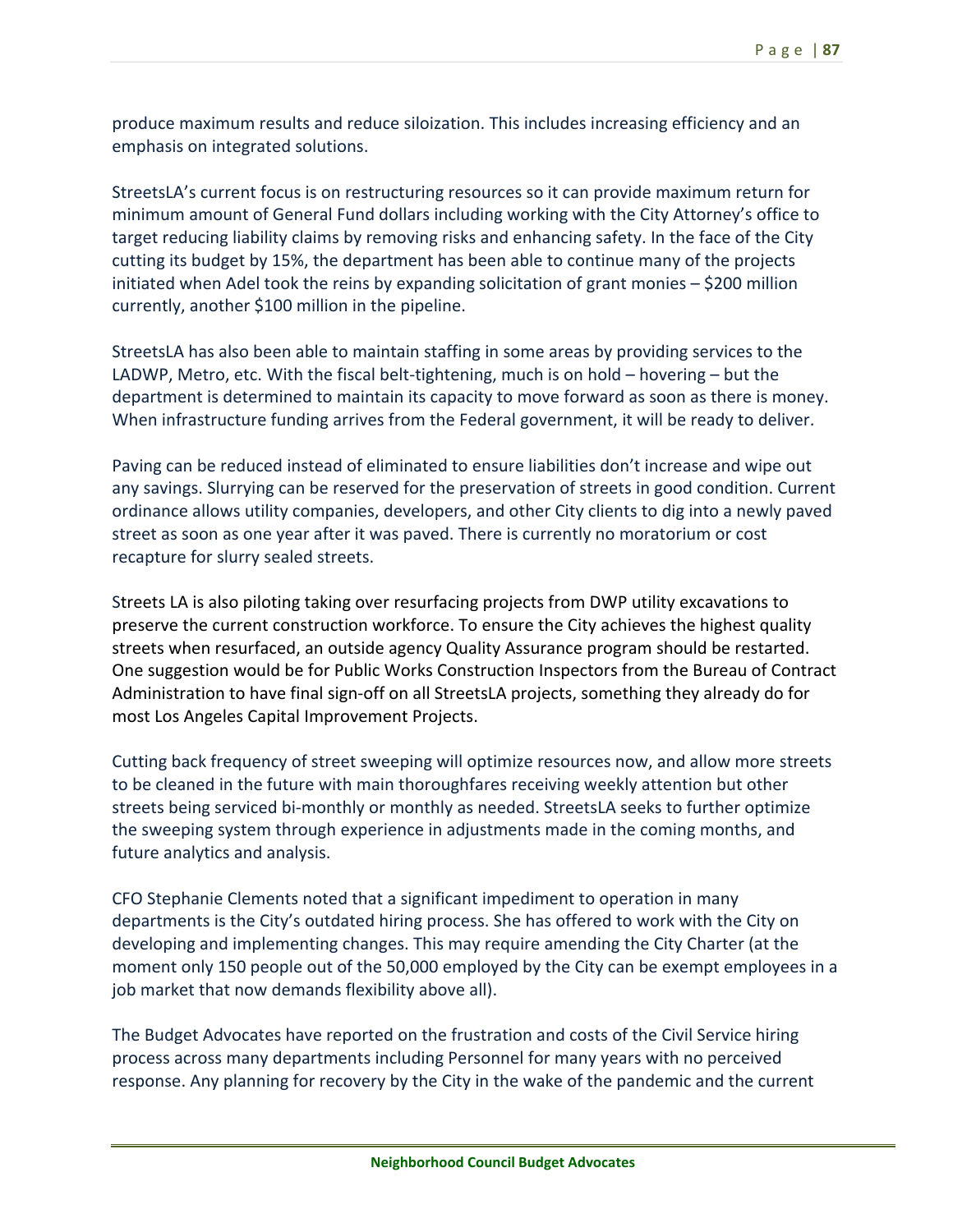fiscal crisis should include a revamp of City hiring procedures to make it flexible, efficient and effective.

In the meantime, StreetsLA and several other departments have suggested that the Targeted Local Hire Program could be utilized to cover existing staffing challenges.

Another area that creates problems for StreetsLA (along with many other departments) is Information Technology. There are a wide range of complaints and most are rooted in the perception that there is just enough upkeep and patching of end‐of‐life equipment to maintain some kind of status quo but not to build Los Angeles out into a  $21<sup>st</sup>$  century city.

Perhaps driven by the ITA's own budget constraints, this does an extreme disservice to StreetsLA and other departments and all Angelenos, burdening the City, its growth and infrastructure, and its long term fiscal health.

Adel emphasized the need for flexibility – with hiring, with IT, and with department oversight. He has brought organization and transparency to the department; the City should trust him to do his job and, correspondingly, hold him accountable for the results.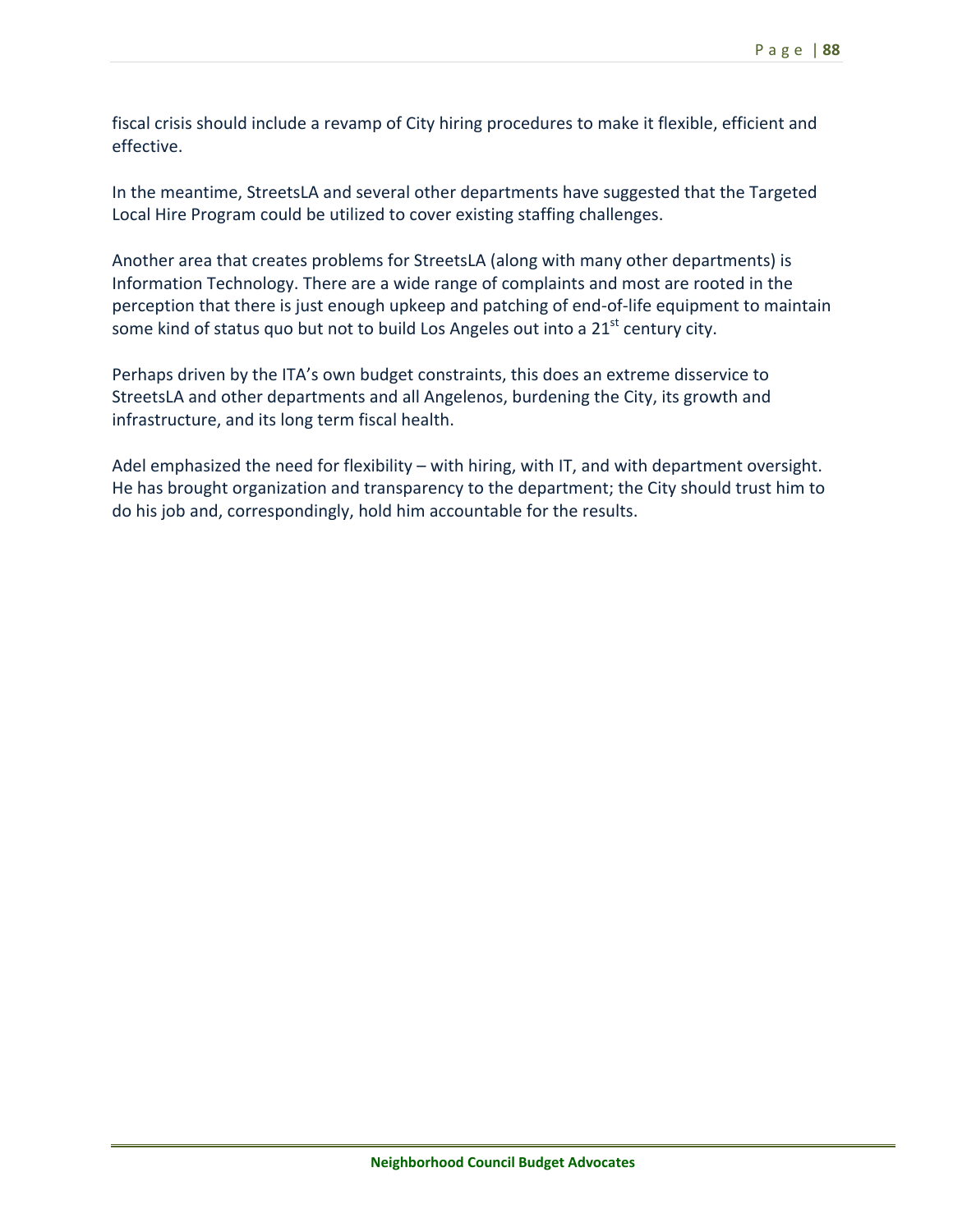# **Report on the Los Angeles City Council**

For the City Council: Not available For the Budget Advocates: Jack Humphreville

The major issue facing the City Council is Angelenos' lack of trust and confidence in their elected officials.

The pay‐to‐play corruption scandal has tarnished the reputation of the City Council. The City Council also has placed the interests of the public sector unions ahead of those of its constituents as evidenced by the approval in 2019 of the unsustainable labor agreements with the police and fire fighters, the Separation Incentive Program, and the failure to implement the furlough program outlined in the 2020‐21 budget. There is also considerable controversy over decisions of the Planning and Land Use Management Committee that favor real estate developers and billboard operators. Angelenos are concerned that the City Council has not adopted strong campaign finance rules and regulations despite the corruption scandals.

## **Budget Advocates' Recommendations**

- Implement campaign finance reform
- Enact the Budget Advocates' recommendations from the 2020 White Paper
- Prepare Budget Request Memo like every other department
- Disclose information on Discretionary Funds
- Detail "Related Costs" in Mayor's Proposed Budget.

#### **Report**

The City Council budget for 2020‐21 was \$32 million. It increased to \$55 million when considering related costs such as pensions, benefits, and other allocated costs.

There are 108 positions, which includes 60 for the members of the City Council and their aides and 48 for the Chief Legislative Analyst. This number may need to be updated. Both the City Council and the CLA rely on "as needed" personnel. Total As‐Needed salaries (\$14.1 million) are only slightly less than Salaries General (\$16.8 million).

The City Council should lead the way in rationalizing its staff. Each Council district has approximately 20 people listed in the phone directory, or about 300 in total. This seems excessive. Why so many?

The Chief Legislative Analyst and her staff are a valuable resource. They are the Council's institutional memory. They understand the City Charter and Administrative Code. They work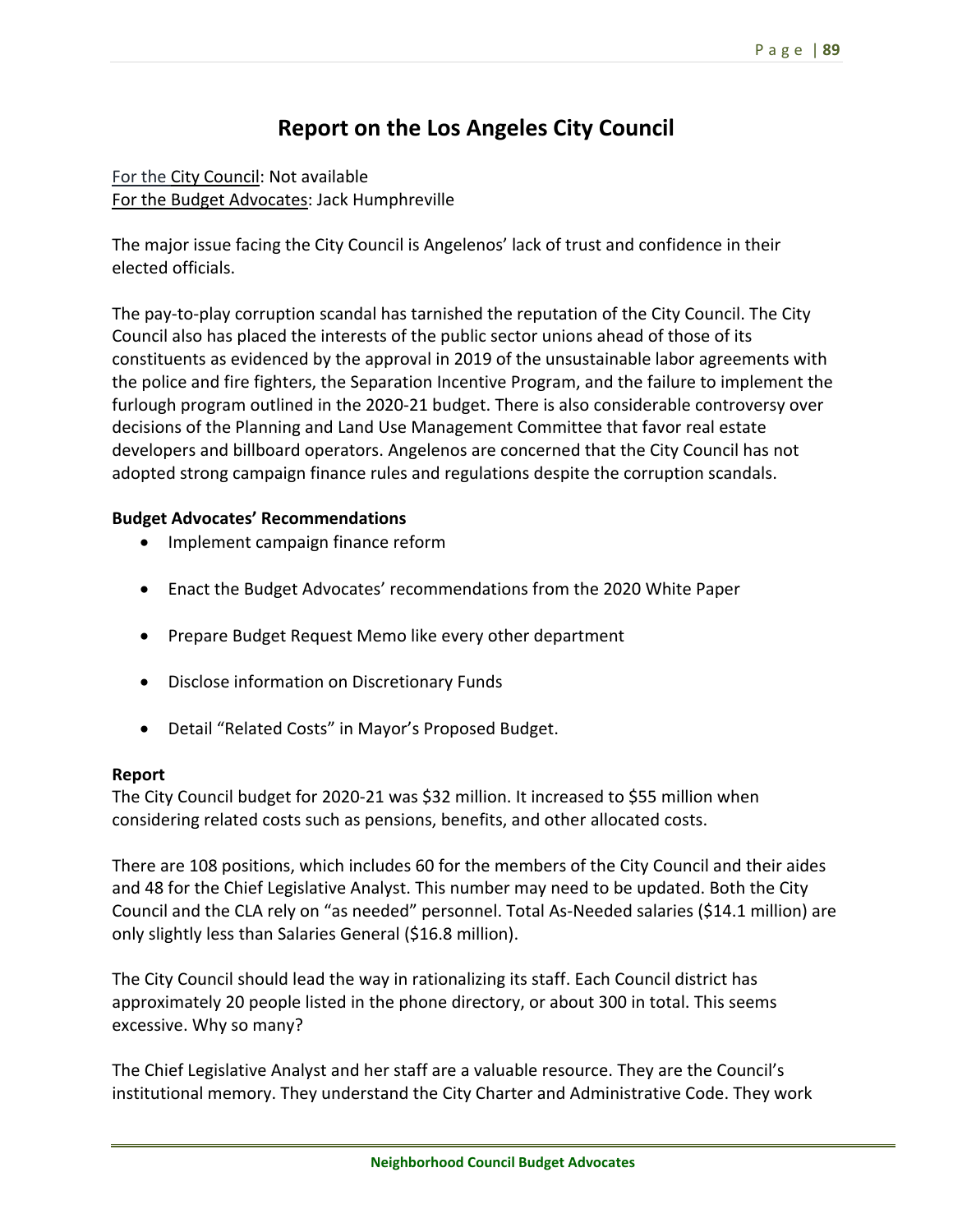with the Councilmembers, their staffs, and their committees. More information on the staffing requirements over the next five years is necessary.

#### Recommendations from the 2020 White Paper as amended

Implementing the following recommendations from last year's White Paper will not require significant expenditures (other than benchmarking), but will provide increased transparency that will result in significant savings and greater financial integrity.

- 1. Any new labor agreements shall not result in deficits.
- 2. All labor negotiations shall be open and transparent to the extent permitted.
- 3. Eliminate the Structural Deficit.
- 4. Increase the City's reserves to 10% of its General Fund revenues.
- 5. Establish an Office of Transparency & Accountability to oversee the City's finances.
- 6. Establish a Pension Commission to analyze the City's underfunded pension plans.
- 7. Implement multiyear budgeting.
- 8. Develop a ten year plan for the City's infrastructure.
- 9. Benchmark the efficiency of the City's departments and operations.
- 10. Provide quarterly updates of the Four Year Budget Outlook.
- 11. Detail in depth the City's goals of the upcoming budget to the public by February 1.

#### Conclusion

The City Council's budget is a black box. Greater transparency is required.

More importantly, the City Council must work to improve its reputation and earn the trust and confidence of Angelenos. Again, greater transparency is required.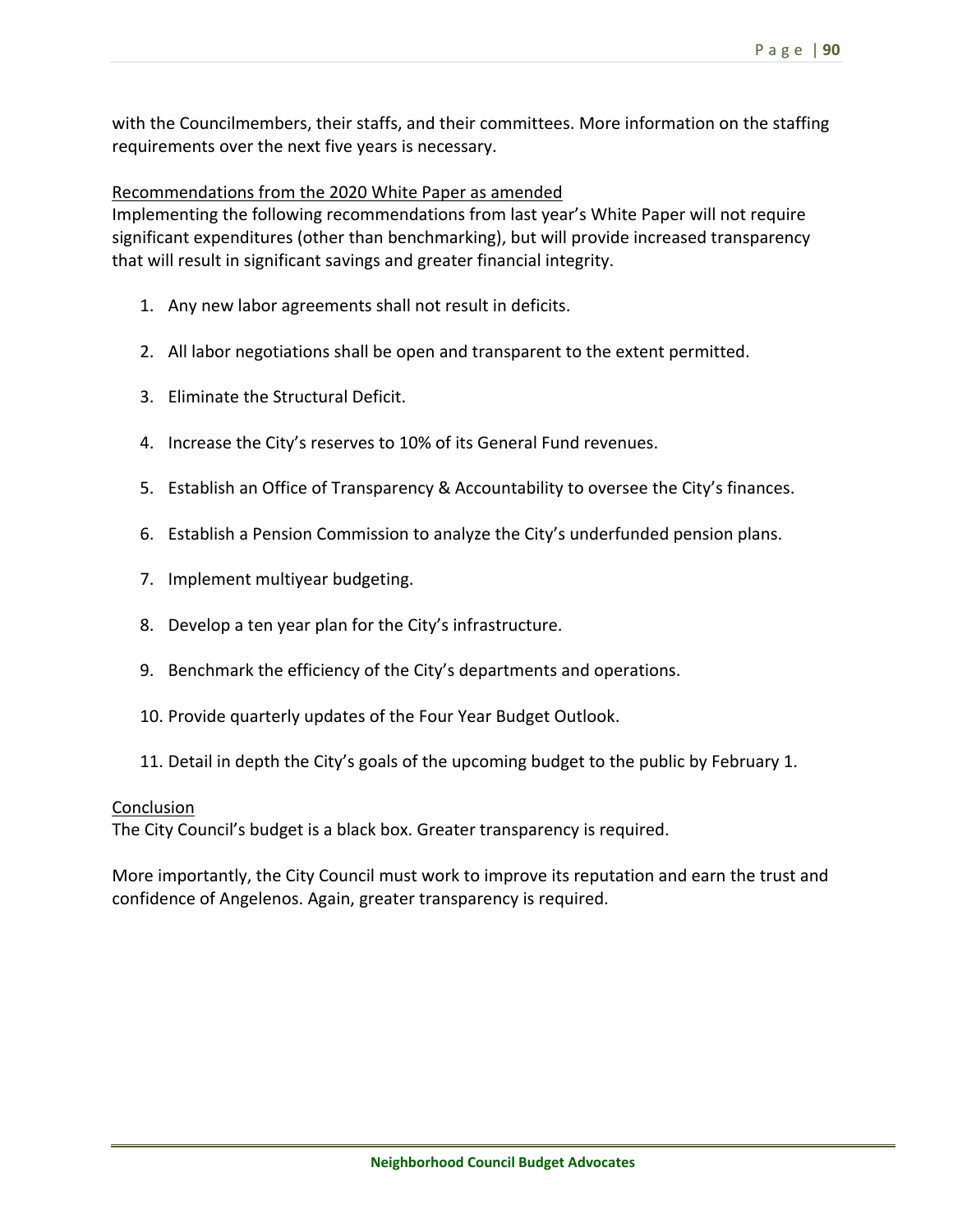## **The Mayor's Office**

For the Mayor's Office: Not available For the Budget Advocates: Jack Humphreville

#### **Budget Advocates' Recommendations**

- Prepare a Budget Request Memo like every other department
- Develop realistic budget expenditures
- Include Supporting Data in Proposed Budget like every other department
- Reconcile number of positions with the telephone roster
- Detail "Other Allocations" budget item
- Enact the Budget Advocates' recommendations from the 2020 White Paper

#### **Report**

The Mayor's Expenditures contained in the 2020‐21 Proposed Budget were \$8.5 million. However, the Estimated Expenditures for 2019‐20 were \$30.6 million. The Actual Expenditures for 2018-19 were \$43.8 million. This implies that the Budget Expenditures are significantly understated. Why the significant difference?

The Total Direct Cost of Operations in the FY 2020-21 Proposed Budget was \$56 million, of which over \$47 million was allocated costs. Why the significant difference?

The budget allows for 94 positions, but the telephone roster has over 270 names. Why the difference?

#### Recommendations from the 2020 White Paper as amended

Implementing the following recommendations will not require significant expenditures (other than benchmarking), but will provide increased transparency that will result in significant savings and greater financial integrity.

- 1. Any new labor agreements shall not result in deficits.
- 2. All labor negotiations shall be open and transparent to the extent permitted.
- 3. Eliminate the Structural Deficit.
- 4. Increase the City's reserves to 10% of its General Fund revenues.